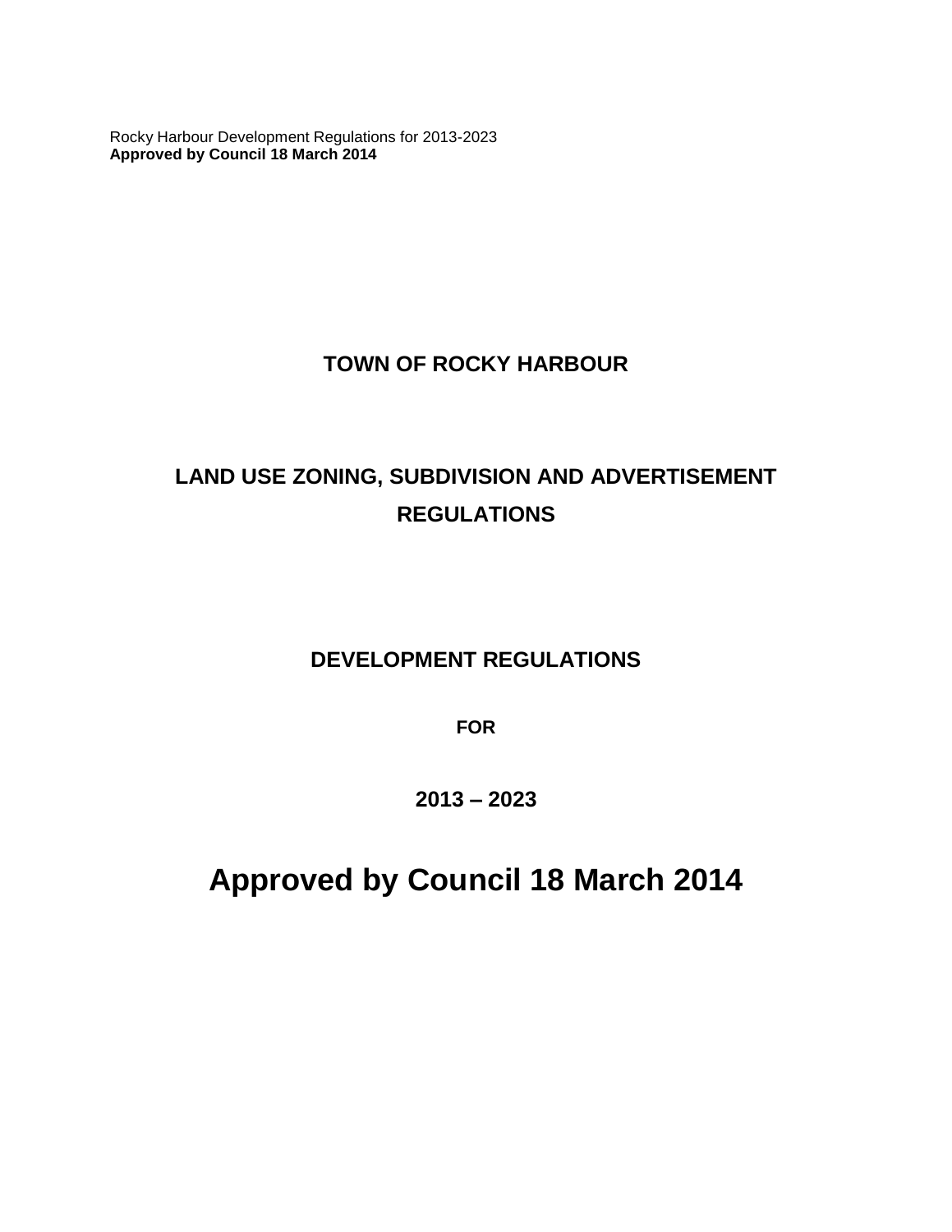Blank page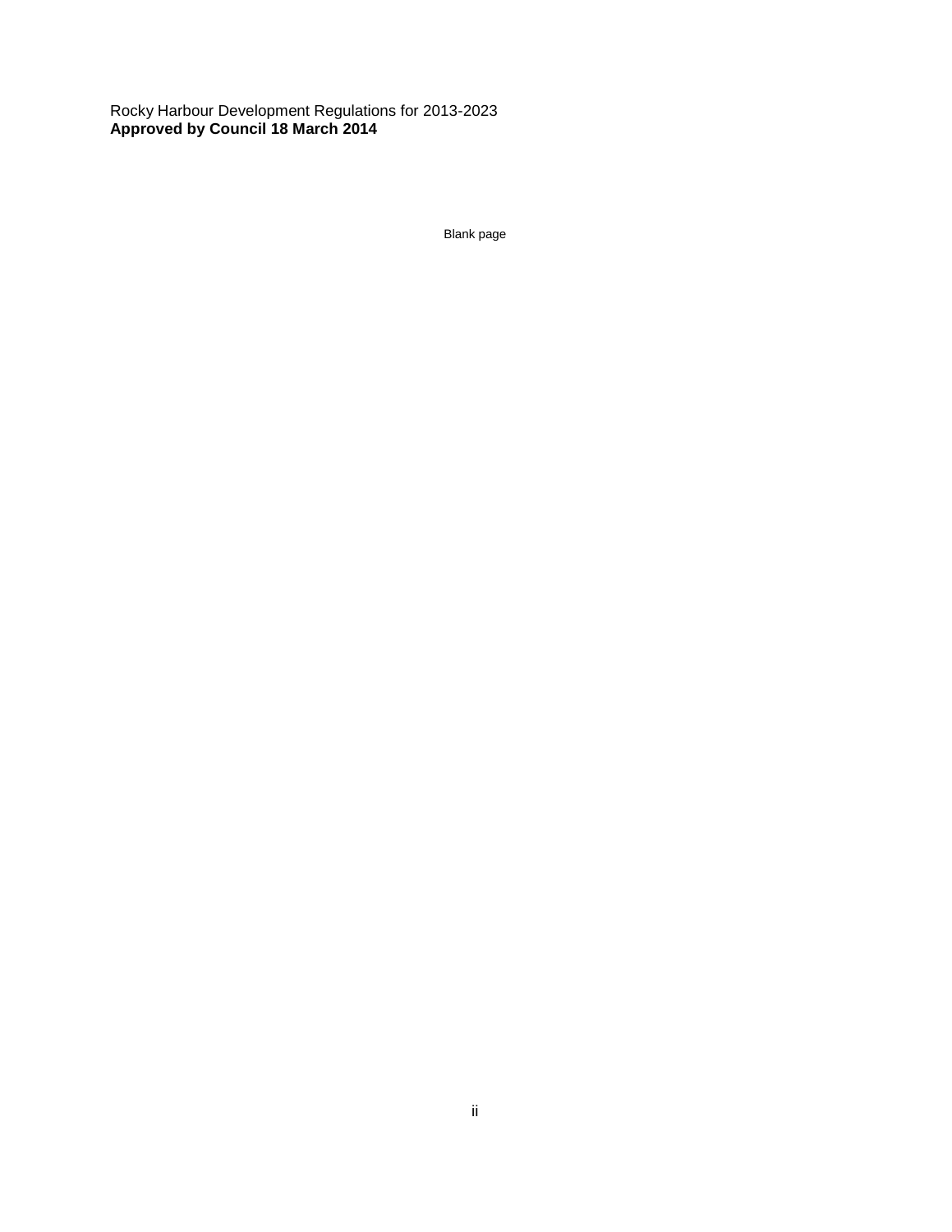# **Resolution to Adopt**

Under the authority of Section 16 of the *Urban and Rural Planning Act 2000*, the Council of Town of Rocky Harbour adopts the Development Regulations for 2013 to 2023.

Resolved by the Town of Rocky Harbour on the  $7<sup>th</sup>$  day of January, 2014

Signed and sealed this \_\_\_\_\_\_ day of \_\_\_\_\_\_\_\_\_\_\_\_\_\_\_, 2014.

Mayor: \_\_\_\_\_\_\_\_\_\_\_\_\_\_\_\_\_\_\_\_\_\_

(Council Seal)

Clerk: \_\_\_\_\_\_\_\_\_\_\_\_\_\_\_\_\_\_\_\_\_\_

# **Clerk's Certificate:**

Certified that the attached Development Regulations is a correct copy of the Development Regulations for 2013 to 2023, adopted by the Council of the Town of Rocky Harbour, on the  $7<sup>th</sup>$  day of January, 2014.

Clerk \_\_\_\_\_\_\_\_\_\_\_\_\_\_\_\_\_\_\_\_\_\_\_\_\_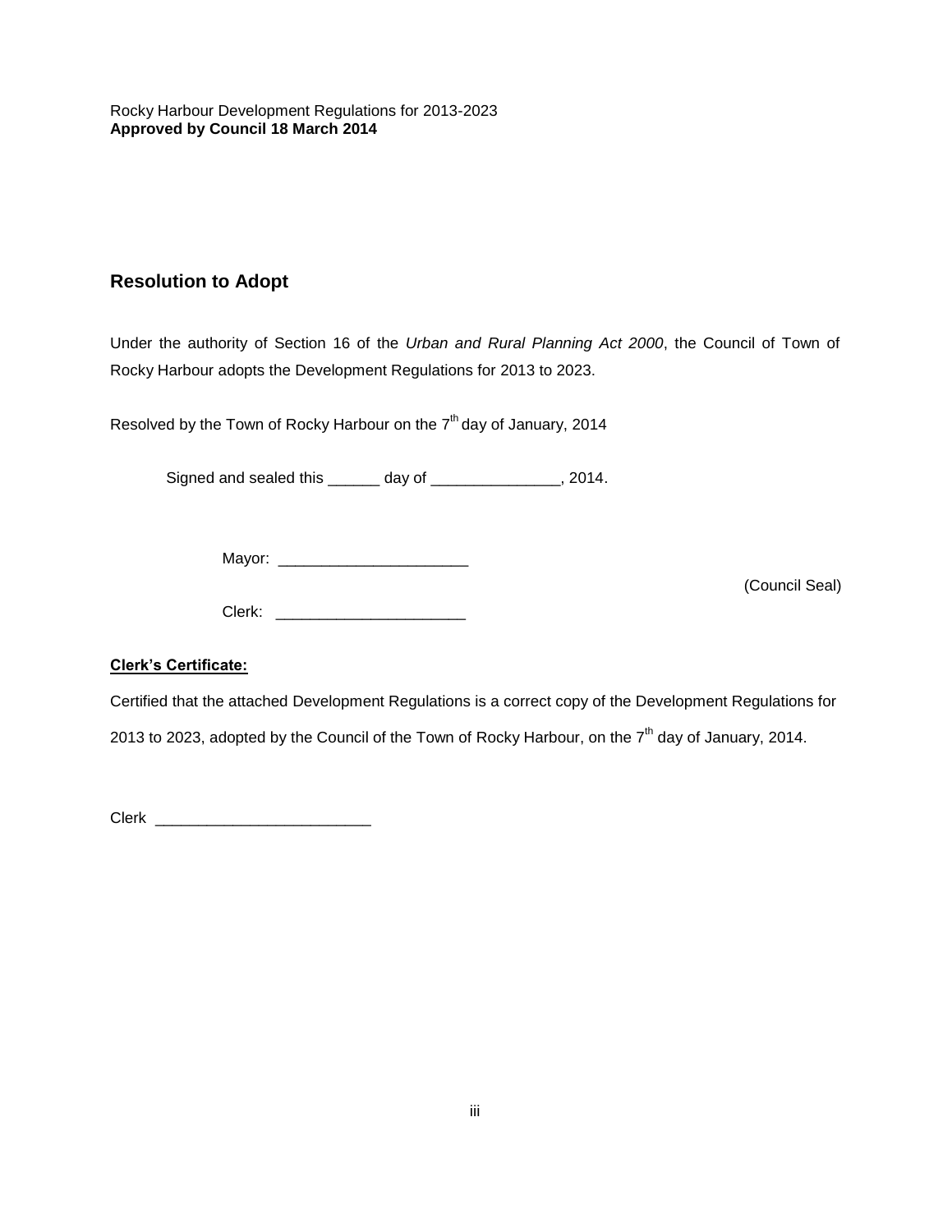Blank page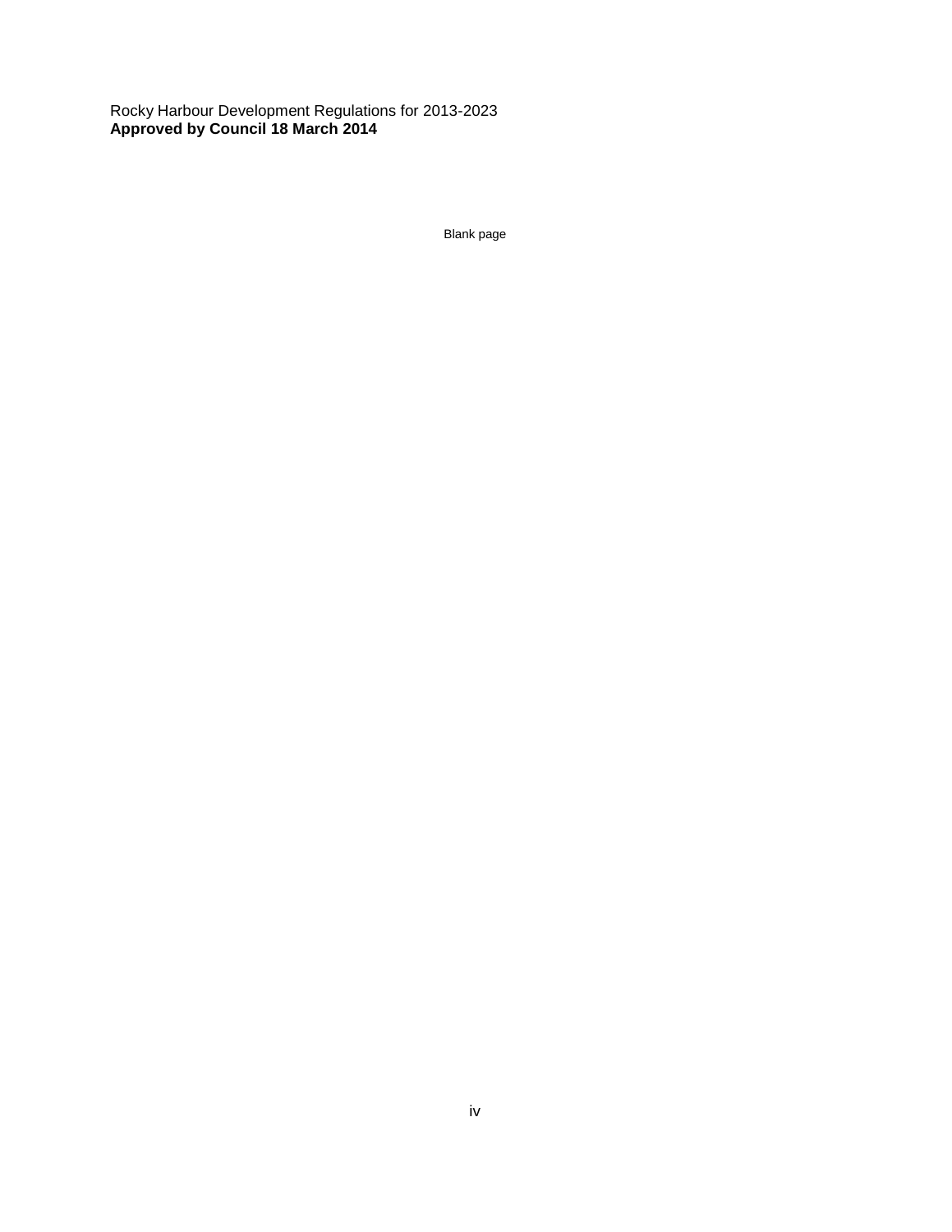# **Resolution to Approve**

Under the authority of Section 23 of the *Urban and Rural Planning Act 2000*, the Council of Town of Rocky Harbour approves the Development Regulations for 2013 to 2023.

Resolved by the Town of Rocky Harbour on the 18<sup>th</sup> day of March, 2014.

Signed and sealed this \_\_\_\_\_\_ day of \_\_\_\_\_\_\_\_\_\_\_\_\_, 20\_.

Mayor: \_\_\_\_\_\_\_\_\_\_\_\_\_\_\_\_\_\_\_\_\_\_

(Council Seal)

Clerk: \_\_\_\_\_\_\_\_\_\_\_\_\_\_\_\_\_\_\_\_\_\_

# **Clerk's Certificate:**

Certified that the attached Development Regulations is a correct copy of the Development Regulations for 2013 to 2023, approved by the Council of the Town of Rocky Harbour, on the 18<sup>th</sup> day of March, 2014.

Clerk \_\_\_\_\_\_\_\_\_\_\_\_\_\_\_\_\_\_\_\_\_\_\_\_\_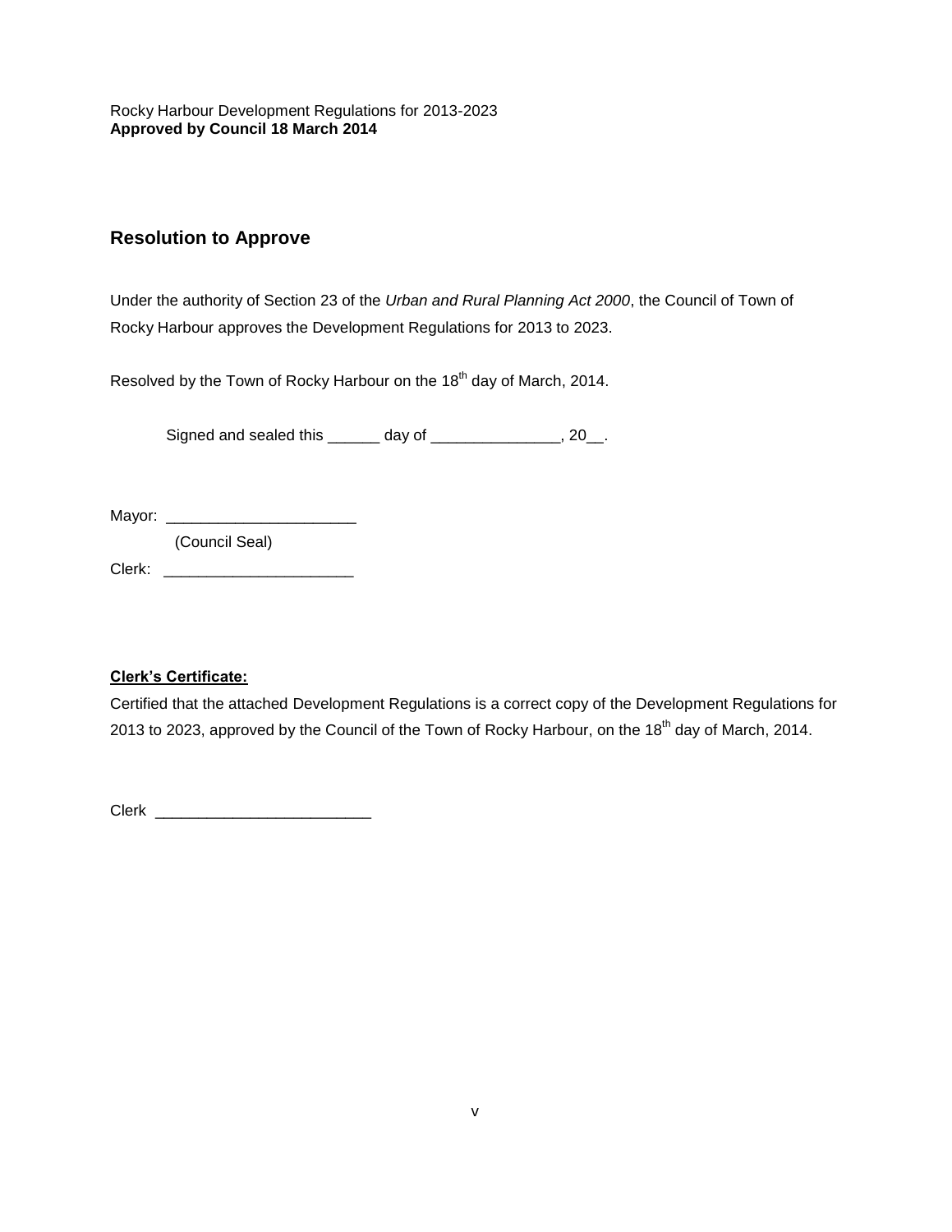# CANADIAN INSTITUTE OF PLANNERS CERTIFICATION

I certify that the attached *Development Regulations* document has been prepared in accordance with the requirements of the *Urban and Rural Planning Act, 2000.*

Member of the Canadian Institute of Planners:

Jens Jensen,P.Eng.,MCIP

\_\_\_\_\_\_\_\_\_\_\_\_\_\_\_\_\_\_\_\_\_\_\_

Date: 18 March 2014

Seal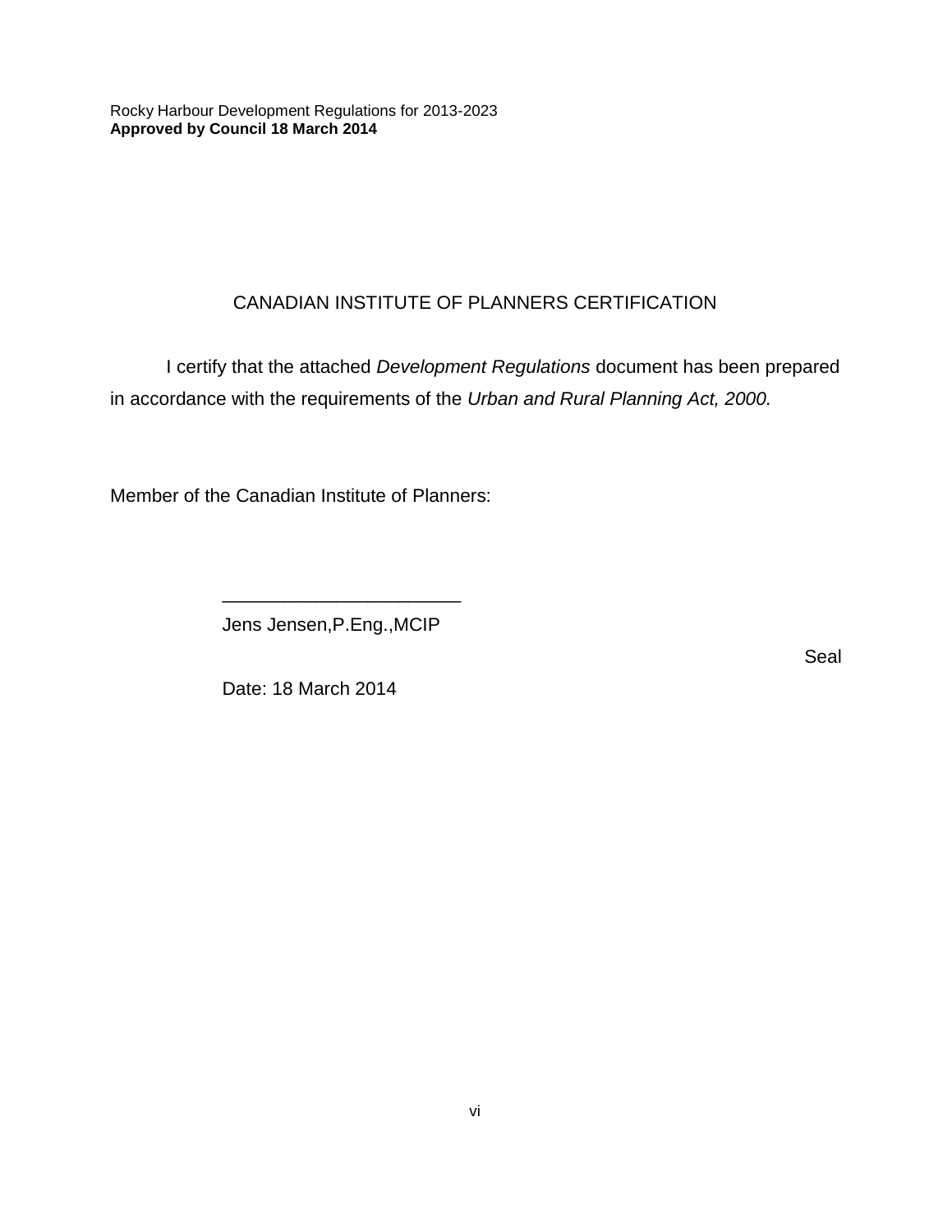# **TABLE OF CONTENTS**

# **SECTION A**

Newfoundland Regulation 3/01, made by Minister of Municipal and Provincial Affairs, 2 January, 2001

# **SECTION B**

# LAND USE, ZONING, SUBDIVISION AND ADVERTISEMENT **REGULATIONS**

# **APPLICATION**

| <b>PART I - GENERAL REGULATIONS</b> |  |  |  |
|-------------------------------------|--|--|--|
|                                     |  |  |  |
|                                     |  |  |  |
|                                     |  |  |  |
|                                     |  |  |  |
|                                     |  |  |  |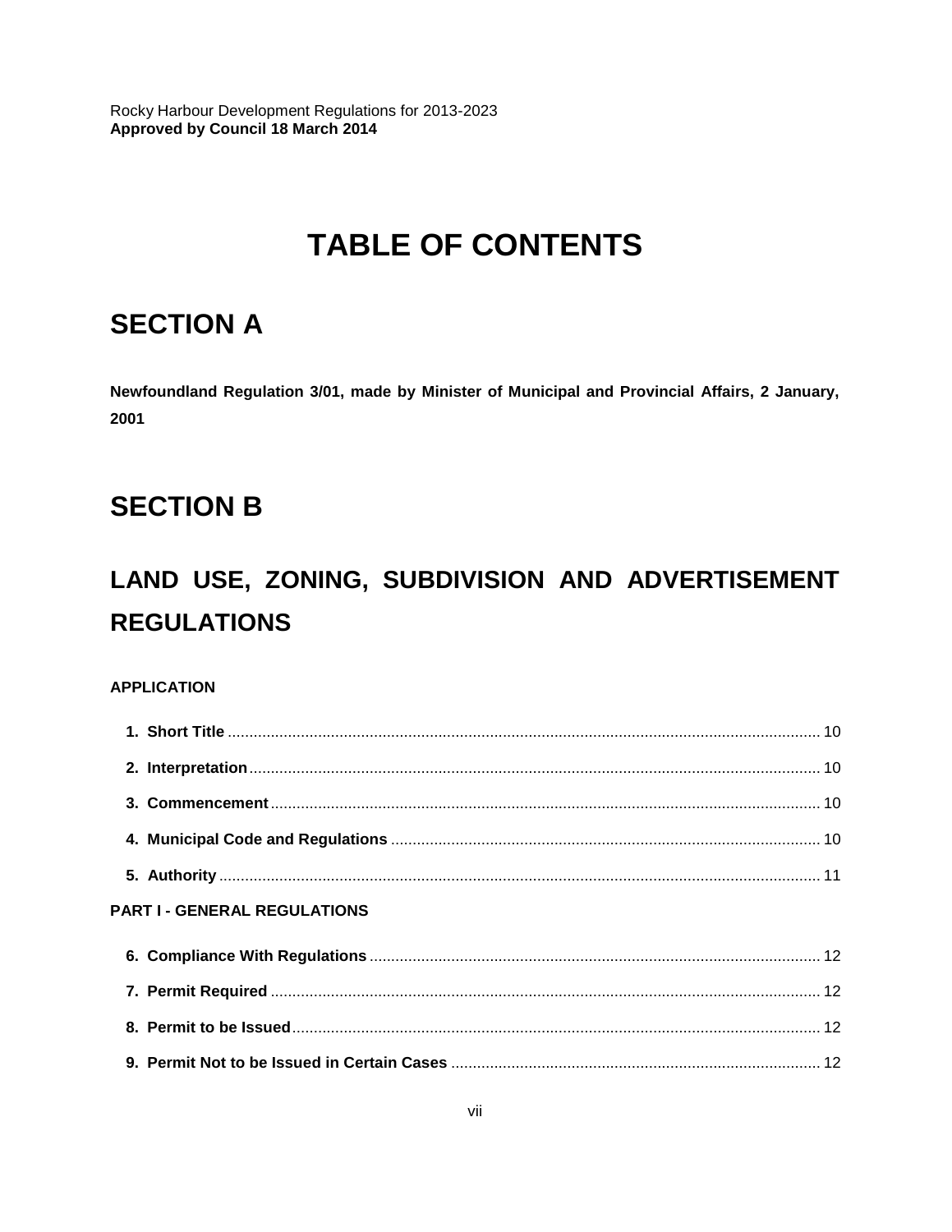|  | 23 |
|--|----|
|  |    |
|  |    |
|  |    |
|  |    |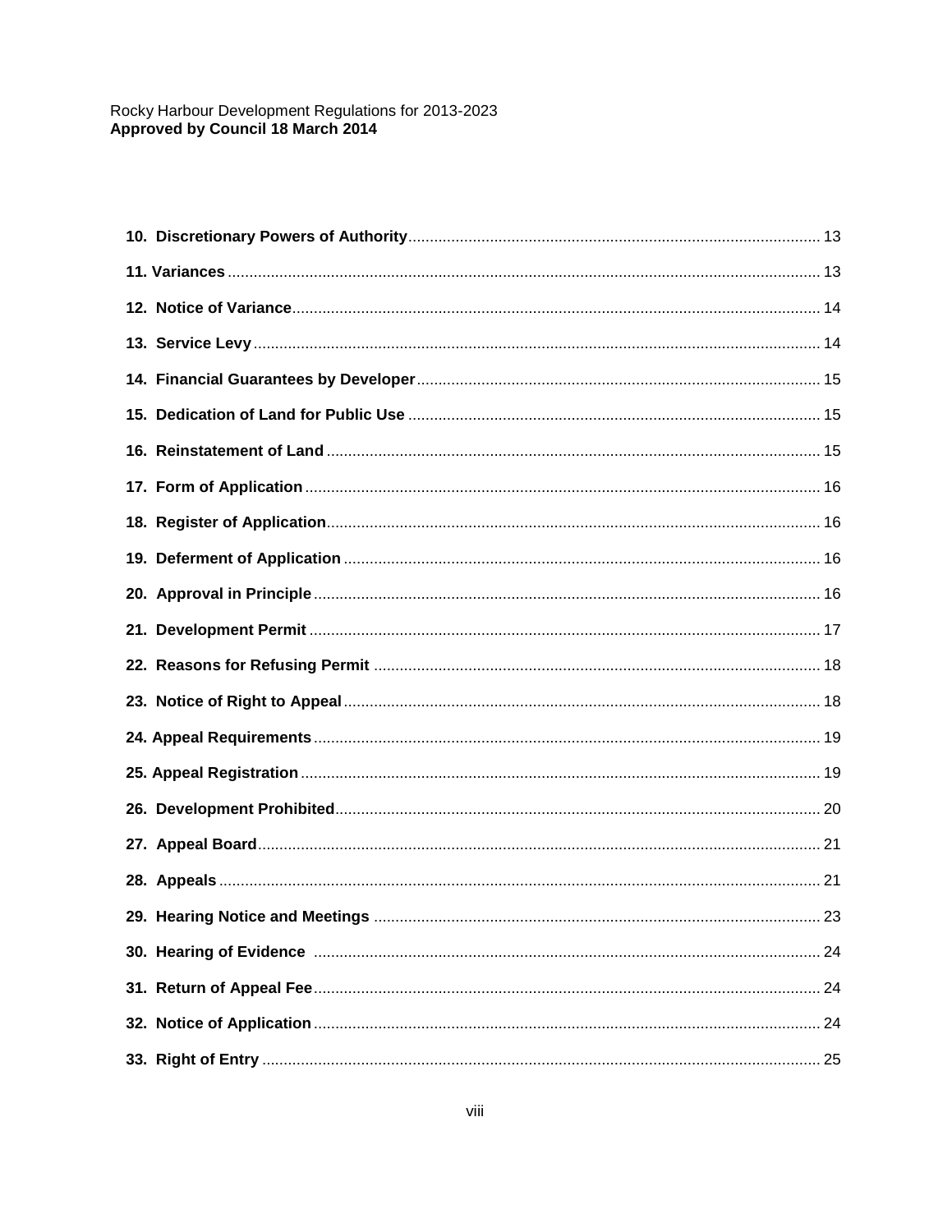# PART II - GENERAL DEVELOPMENT STANDARDS

| 49. Non-Conforming Use <b>contract to the Conforming Use</b> 33 |  |
|-----------------------------------------------------------------|--|
|                                                                 |  |
|                                                                 |  |
|                                                                 |  |
|                                                                 |  |
|                                                                 |  |
|                                                                 |  |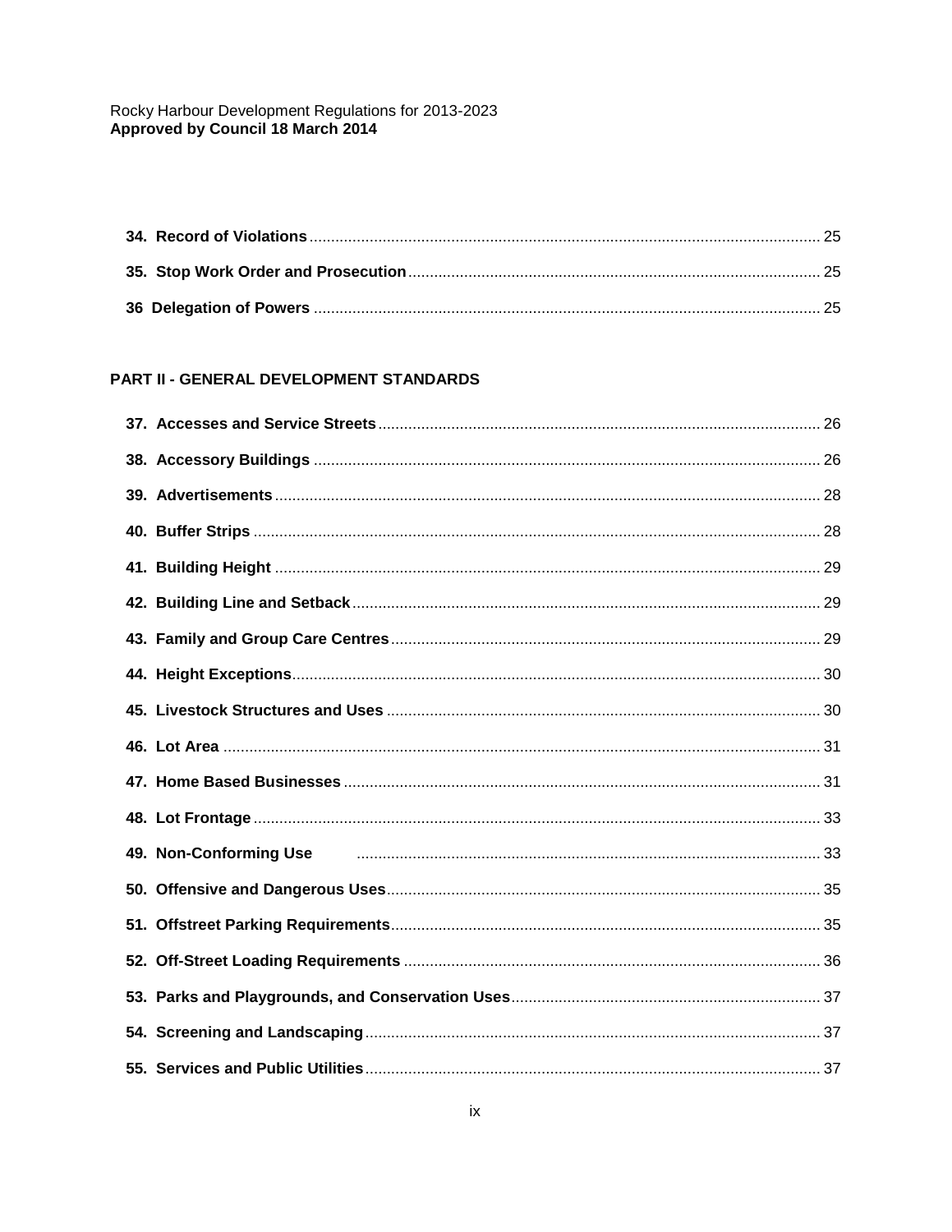| 61. Zero Lot Line and Other Comprehensive Development, , Including Flag Lots and Fences 39 |  |
|--------------------------------------------------------------------------------------------|--|
| <b>PART III - ADVERTISEMENTS</b>                                                           |  |
|                                                                                            |  |
|                                                                                            |  |
|                                                                                            |  |
|                                                                                            |  |
|                                                                                            |  |
|                                                                                            |  |
|                                                                                            |  |
|                                                                                            |  |
|                                                                                            |  |

# PART IV - SUBDIVISION OF LAND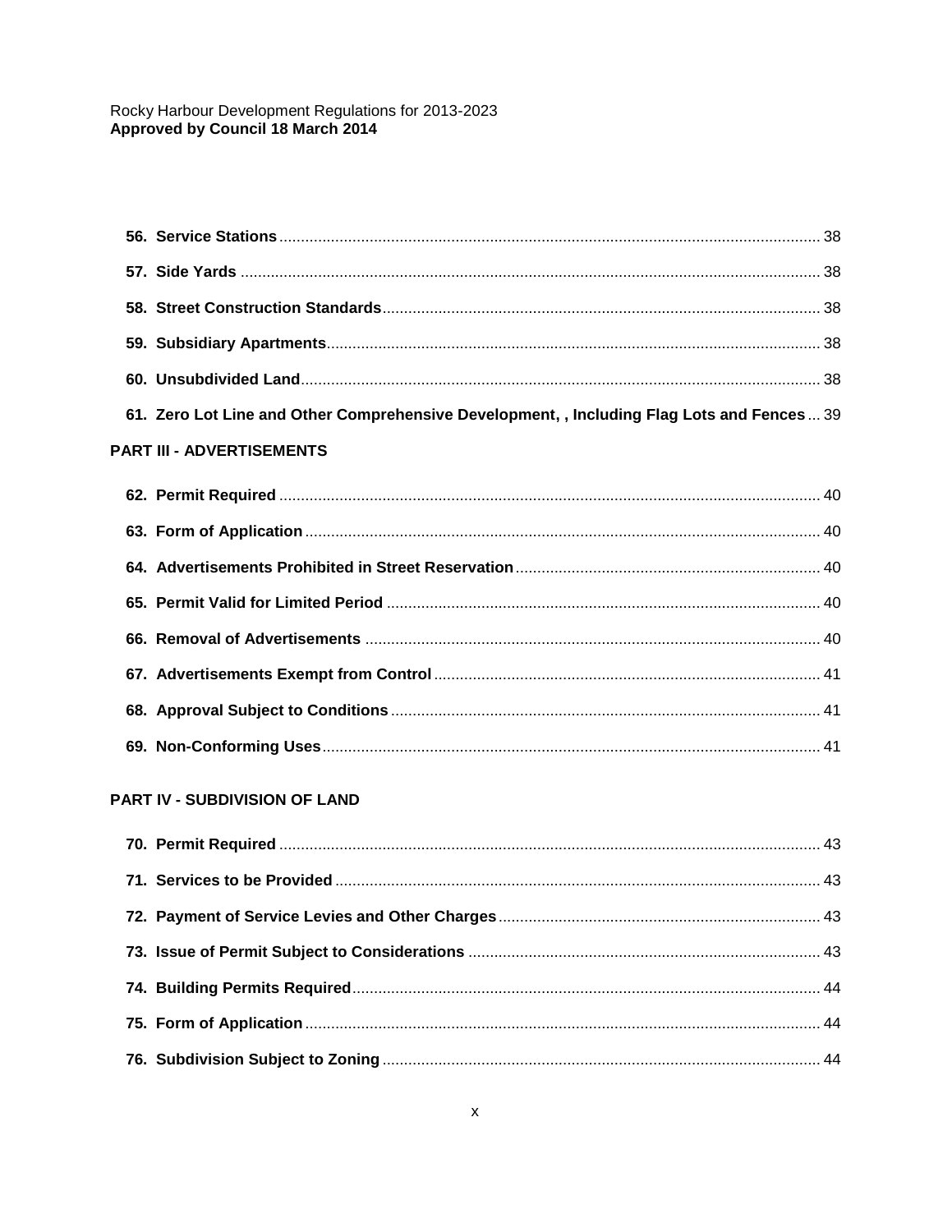# **PART V - USE ZONES**

# **SCHEDULES**

| <b>SCHEDULE E: Land Use Zoning Map 1</b> | bound at rear of document |
|------------------------------------------|---------------------------|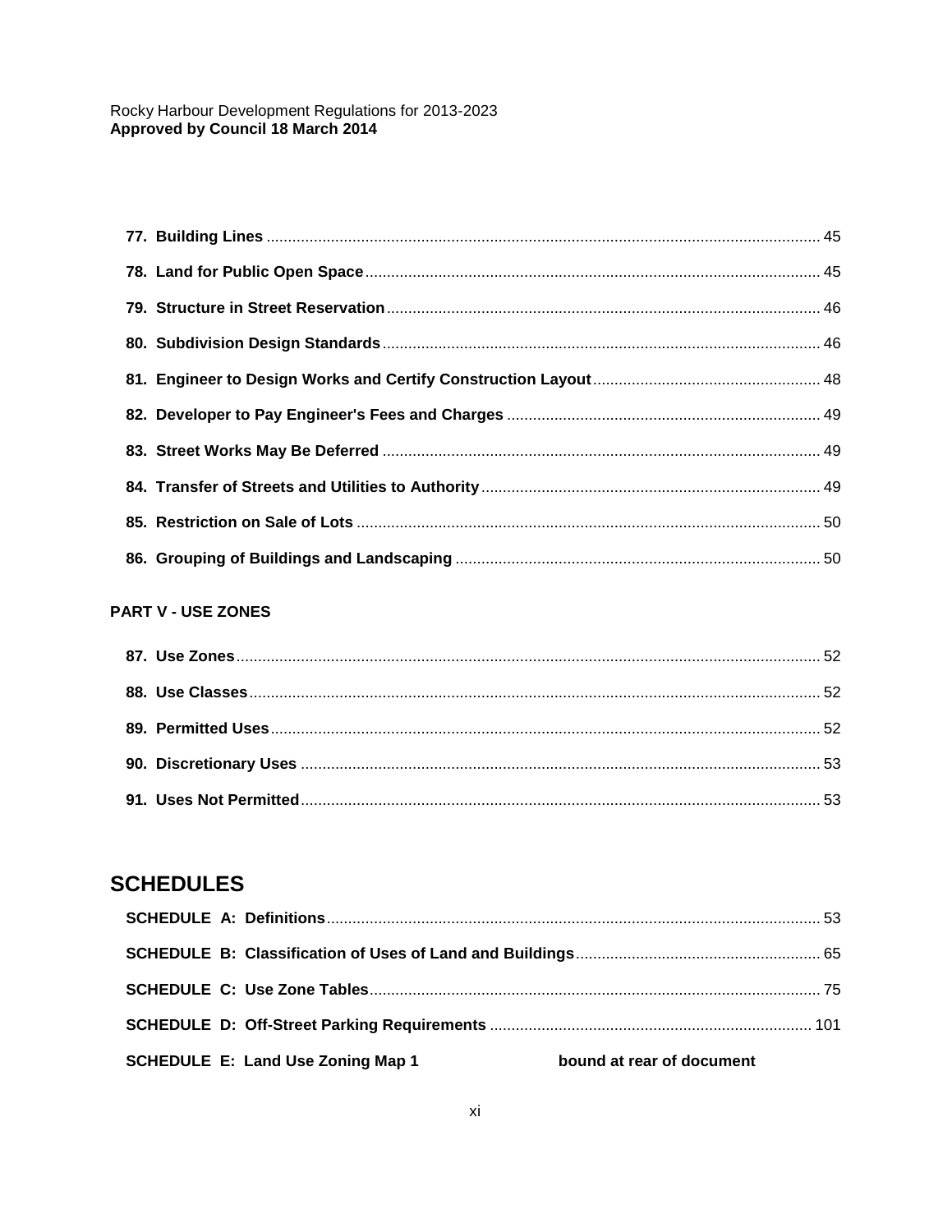**SCHEDULE F: Land Use Zoning Map 2 in map pocket at rear of document**

**Appendix: Other Policies Related to Development But Not Part of Development Regulations**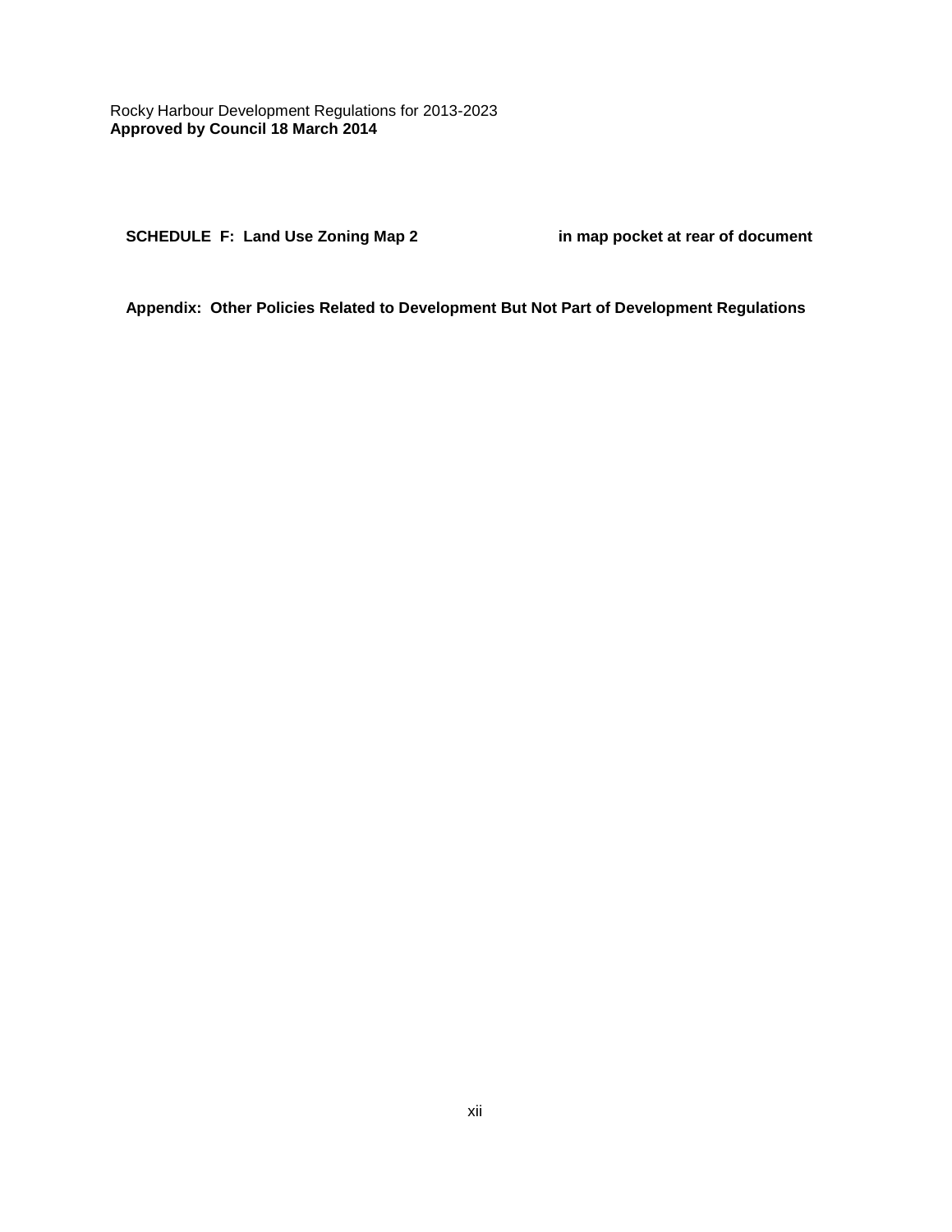# **SECTION A**

# **NEWFOUNDLAND REGULATION 3/01**

*Development Regulations* under the *Urban and Rural Planning Act, 2000*

*(Filed January 2, 2001)*

Under the authority of section 36 of the *Urban and Rural Planning Act*, *2000,* I make the following regulations.

Dated at St. John's, January 2, 2001.

Joan Marie Aylward Minister of Municipal and Provincial Affairs

# **REGULATIONS**

*Analysis*

1. Short title

2. Definitions

- 3. Application
- 4. Interpretation
- 5. Notice of right to appeal
- 6. Appeal requirements
- 7. Appeal registration
- 8. Development prohibited
- 9. Hearing notice and meetings

10. Hearing of evidence

11. Board decision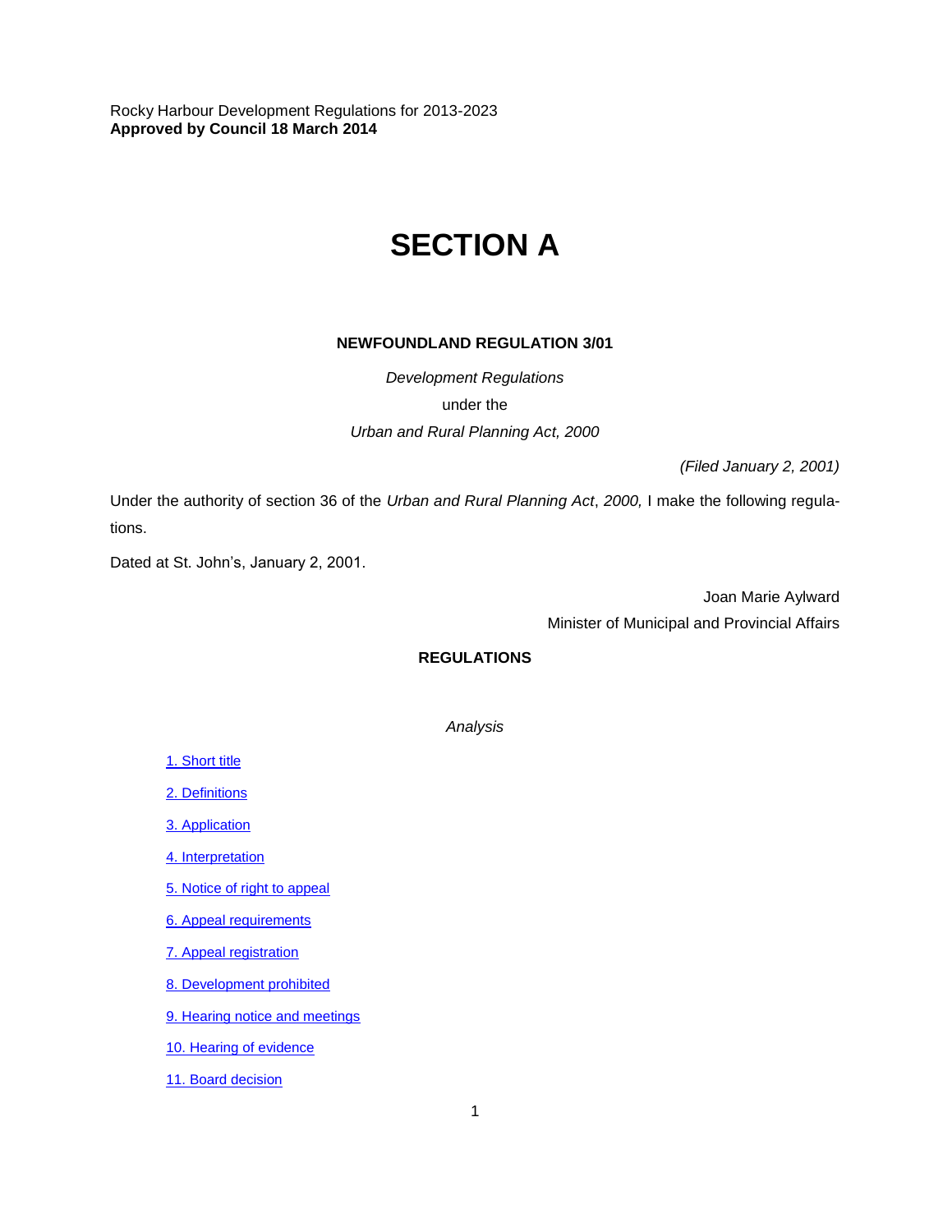# 12. Variances

- 13. Notice of variance
- 14. Residential non conformity
- 15. Notice and hearings on change of use
- 16. Non-conformance with standards
- 17. Discontinuance of non-conforming use
- 18. Delegation of powers
- 19. Commencement

### **Short title**

**1.** These regulations may be cited as the *Development Regulations.*

### **Definitions**

**2.** In these regulations,

(a) "Act", unless the context indicate otherwise, means the *Urban and Rural Planning Act, 2000*;

(b) "applicant" means a person who has applied to an authority for an approval or permit to carry out a development;

(c) "authority" means a council, authorized administrator or regional authority; and

(d) "development regulations" means these regulations and regulations and by-laws respecting development that have been enacted by the relevant authority.

# **Application**

**3.** (1) These regulations shall be included in the development regulations of an authority and shall apply to all planning areas.

(2) Where there is a conflict between these regulations and development regulations or other regulations of an authority, these regulations shall apply.

(3) Where another Act of the province provides a right of appeal to the board, these regulations shall apply to that appeal.

#### **Interpretation**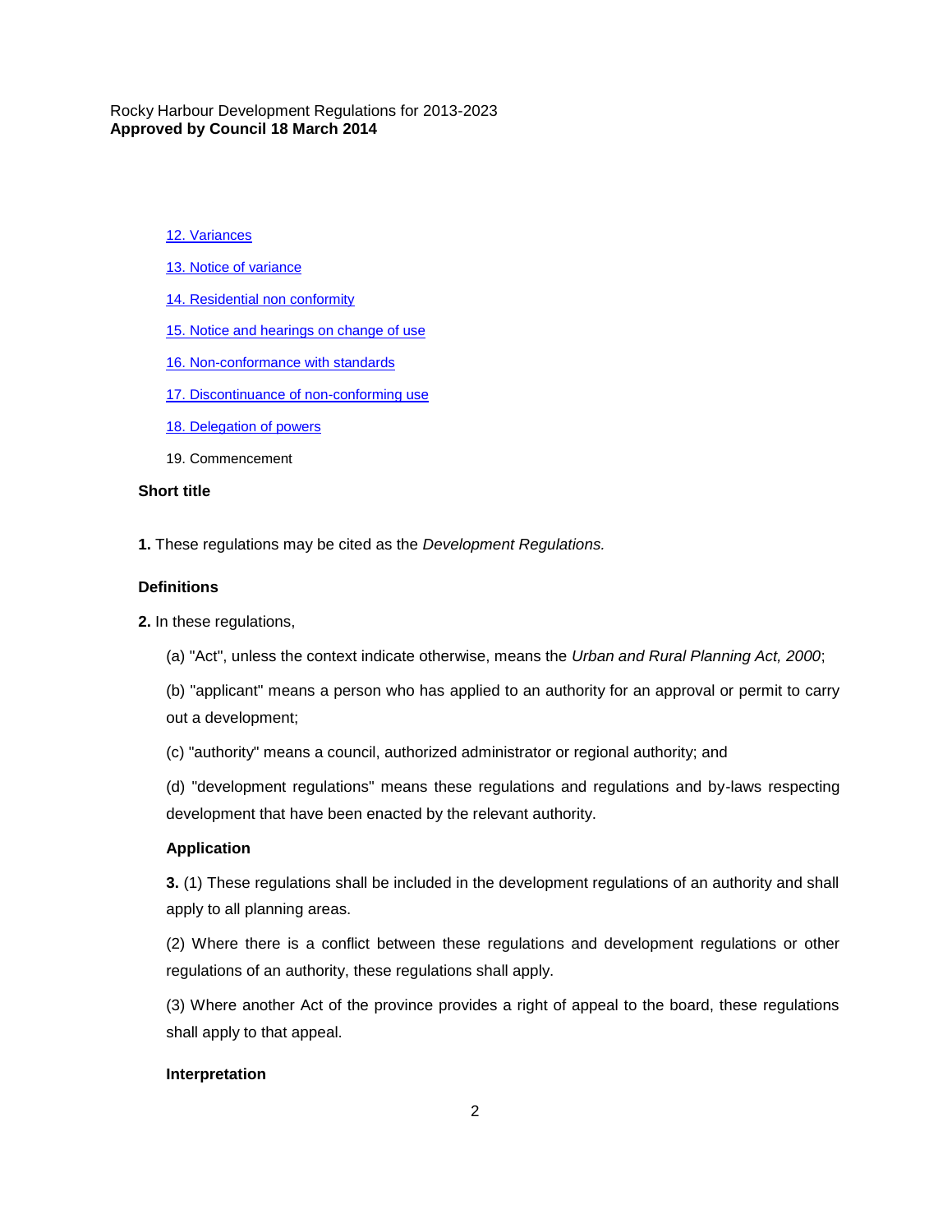**4.** (1) In development regulations and other regulations made with respect to a planning area the following terms shall have the meanings indicated in this section

(a) "access" means a way used or intended to be used by vehicles, pedestrians or animals in order to go from a street to adjacent or nearby land or to go from that land to the street;

(b) "accessory building" includes

(i) a detached subordinate building not used as a dwelling, located on the same lot as the main building to which it is an accessory and which has a use that is customarily incidental or complementary to the main use of the building or land,

(ii) for residential uses, domestic garages, carports, ramps, sheds, swimming pools, greenhouses, cold frames, fuel sheds, vegetables storage cellars, shelters for domestic pets or radio and television antennae,

(iii) for commercial uses, workshops or garages, and

(iv) for industrial uses, garages, offices, raised ramps and docks;

(c) "accessory use" means a use that is subsidiary to a permitted or discretionary use and that is customarily expected to occur with the permitted or discretionary use;

(d) "building height" means the vertical distance, measured in metres from the established grade to the

(i) highest point of the roof surface of a flat roof,

(ii) deck line of a mansard roof, and

(iii) mean height level between the eave and the ridge of a gable, hip or gambrel roof,

and in any case, a building height shall not include mechanical structure, smokestacks, steeples and purely ornamental structures above a roof;

(e) "building line" means a line established by an authority that runs parallel to a street line and is set at the closest point to a street that a building may be placed;

(f) "discretionary use" means a use that is listed within the discretionary use classes established in the use zone tables of an authority''s development regulations;

(g) "established grade" means,

(i) where used in reference to a building, the average elevation of the finished surface of the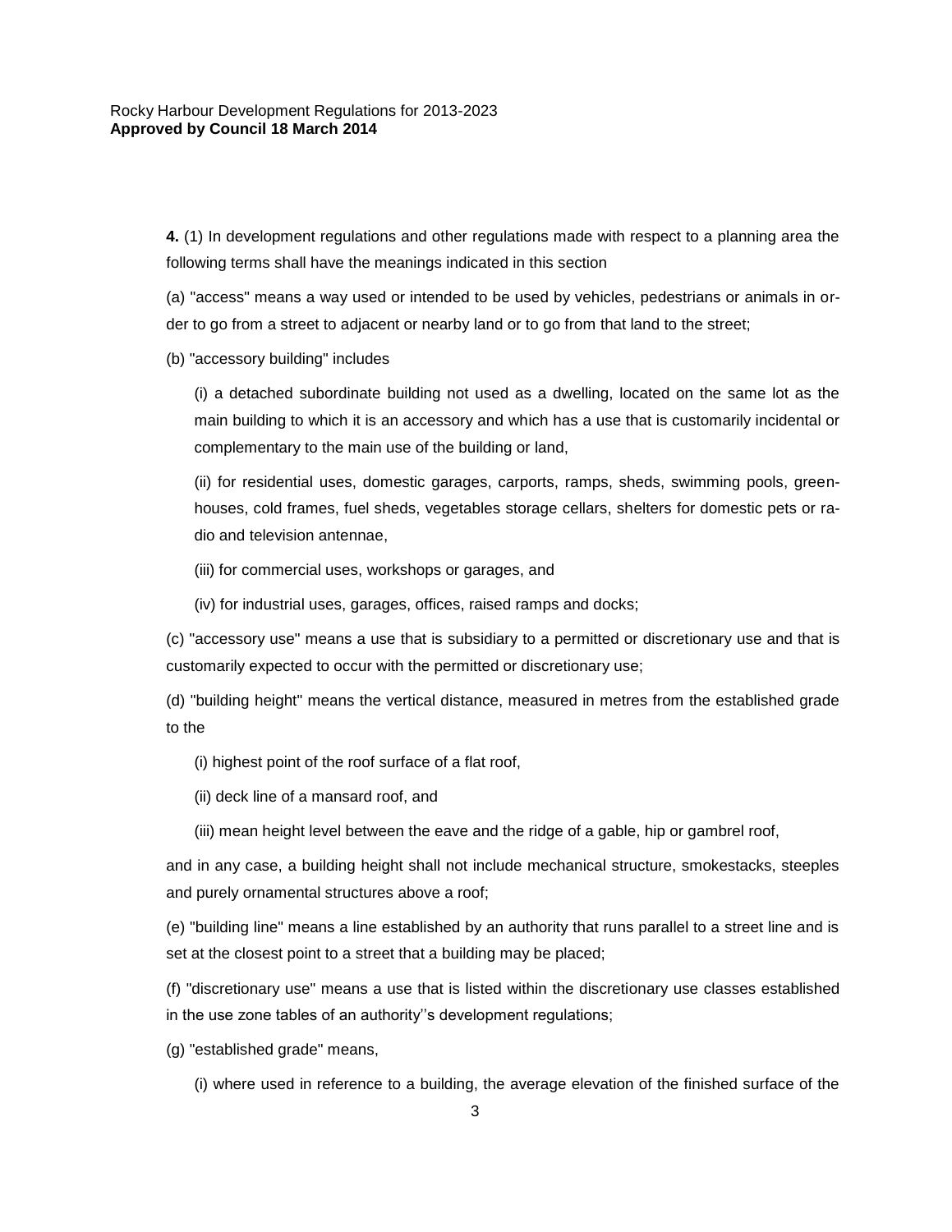ground where it meets the exterior or the front of that building exclusive of any artificial embankment or entrenchment, or

(ii) where used in reference to a structure that is not a building, the average elevation of the finished grade of the ground immediately surrounding the structure, exclusive of any artificial embankment or entrenchment;

(h) "floor area" means the total area of all floors in a building measured to the outside face of exterior walls;

(i) "frontage" means the horizontal distance between side lot lines measured at the building line;

(j) "lot" means a plot, tract or parcel of land which can be considered as a unit of land for a particular use or building;

(k) "lot area" means the total horizontal area within the lines of the lot;

(l) "lot coverage" means the combined area of all building on a lot measured at the level of the lowest floor above the established grade and expressed as a percentage of the total area of the lot;

(m) "non-conforming use" means a legally existing use that is not .listed as a permitted or discretionary use for the use zone in which it is located or which does not meet the development standards for that use zone;

(n) "owner" means a person or an organization of persons owning or having the legal right to use the land under consideration;

(o) "permitted use" means a use that is listed within the permitted use classes set out in the use zone tables of an authority''s development regulations;

(p) "prohibited use" means a use that is not listed in a use zone within the permitted use classes or discretionary use classes or a use that an authority specifies as not permitted within a use zone;

(q) "sign" means a word, letter, model, placard, board, device or representation, whether illuminated or not, in the nature of or employed wholly or in part for the purpose of advertisement, announcement or direction and excludes those things employed wholly as a memorial, advertisements of local government, utilities and boarding or similar structures used for the display of advertisements;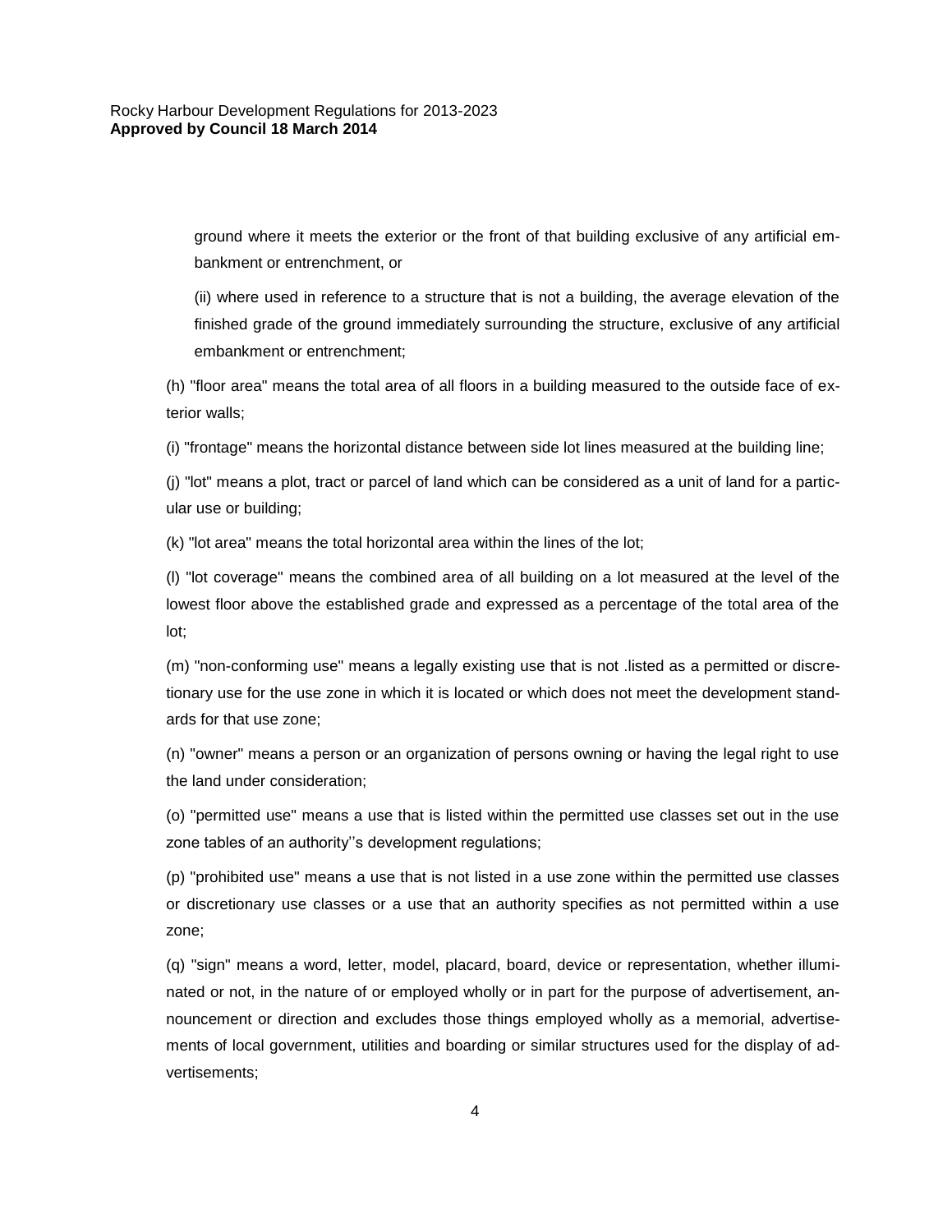(r) "rear yard depth" means the distance between the rear lot line and the rear wall of the main building on a lot;

(s) "side yard depth" means the distance between the side lot line and the nearest side wall of a building on the lot;

(t) "street" means a street, road, highway or other way designed for the passage of vehicles and pedestrians and which is accessible by fire department and other emergency vehicles;

(u) "street line" means the edge of a street reservation as defined by the authority having jurisdiction;

(v) "use" means a building or activity situated on a lot or a development permitted on a lot;

(w) "use zone" or "zone" means an area of land including buildings and water designated on the zoning map to which the uses, standards and conditions of a particular use zone table apply;

(x) "variance" means a departure, to a maximum of 10% from the yard, area, lot coverage, setback, size, height, frontage or any other numeric requirement of the applicable Use Zone Table of the authority''s regulations; and

(y) "zoning map" means the map or maps attached to and forming a part of the authority''s regulations.

(2) An authority may, in its discretion, determine the uses that may or may not be developed in a use zone and those uses shall be listed in the authority's regulations as discretionary, permitted or prohibited uses for that area.

# **Notice of right to appeal**

**5.** Where an authority makes a decision that may be appealed under section 42 of the Act, that authority shall, in writing, at the time of making that decision, notify the person to whom the decision applies of the

- (a) person's right to appeal the decision to the board;
- (b) time by which an appeal is to be made;
- (c) right of other interested persons to appeal the decision; and
- (d) manner of making an appeal and the address for the filing of the appeal.

# **Appeal requirements**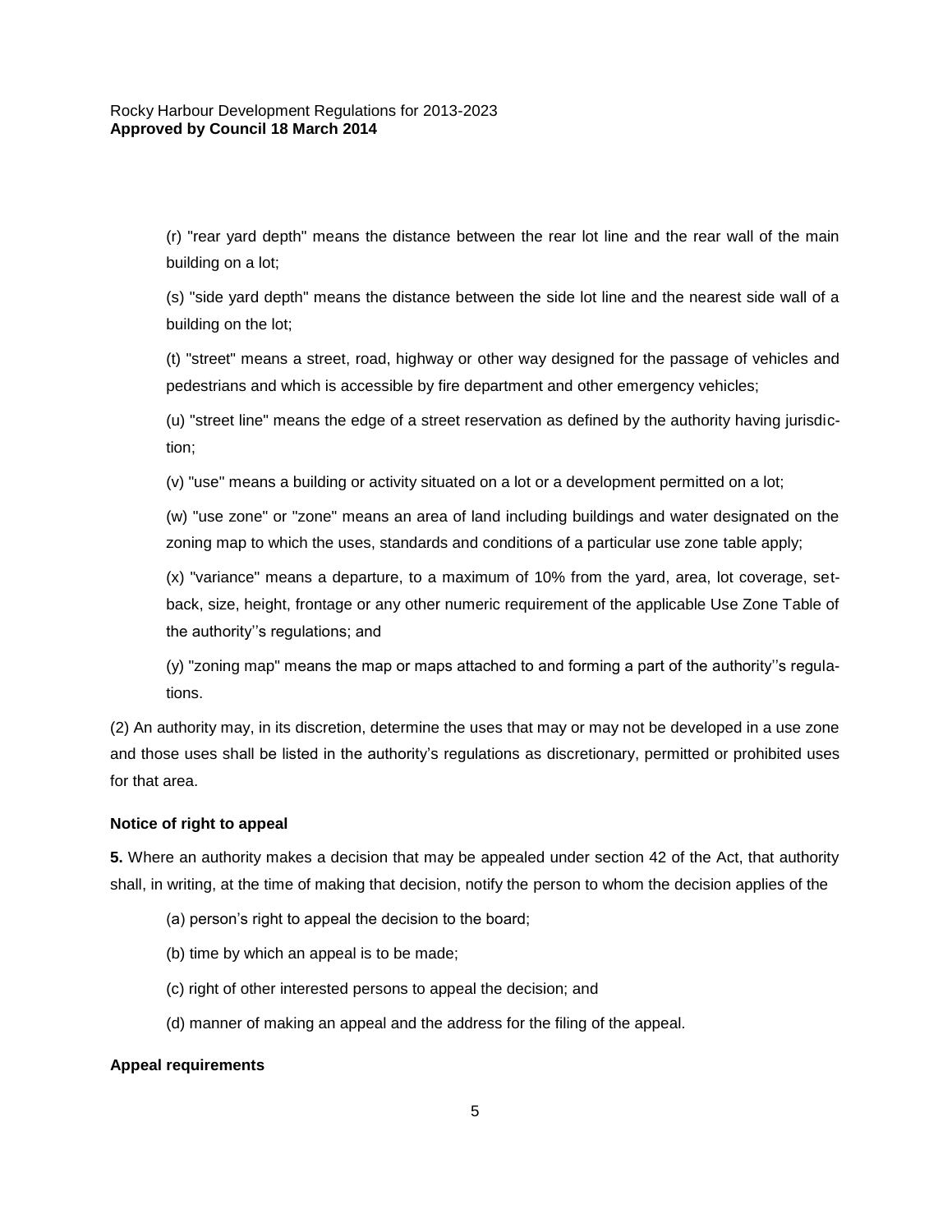**6.** (1) The secretary of the board at the Department of Municipal and Provincial Affairs, Main Floor, Confederation Building (West Block), P.O. Box 8700, St. John's, Nfld., A1B 4J6 is the secretary to all boards in the province and an appeal filed with that secretary within the time period referred to in subsection 42(4) of the Act shall be considered to have been filed with the appropriate board.

(2) Notwithstanding subsection (1), where the City of Corner Brook, City of Mount Pearl or City of St. John's appoints an appeal board under subsection 40(2) of the Act, an appeal shall be filed with the secretary of that appointed board.

(3) The fee required under section 44 of the Act shall be paid to the board that hears the decision being appealed by filing it with the secretary referred to in subsection (1) or (2) within the 14 days referred to in subsection 42(4) of the Act.

(4) The board that hears the decision being appealed shall, subject to subsection 44(3) of the Act, retain the fee paid to the board.

(5) Where an appeal of a decision and the required fee is not received by a board in accordance with this section and Part VI of the Act, the right to appeal that decision shall be considered to have been forfeited.

# **Appeal registration**

**7.** (1) Upon receipt of an appeal and fee as required under the Act and these regulations, the secretary of the board as referred to in subsections 6(1) and (2), shall immediately register the appeal.

(2) Where an appeal has been registered the secretary of the board shall notify the appropriate authority of the appeal and shall provide to the authority a copy of the appeal and the documentation related to the appeal.

(3) Where an authority has been notified of an appeal that authority shall forward to the appropriate board a copy of the application being appealed, all correspondence, council minutes, plans and other relevant information relating to the appeal including the names and addresses of the applicant and other interested persons of whom the authority has knowledge.

(4) Upon receipt of the information under subsection (3), the secretary of the board shall publish in a newspaper circulated in the area of the appropriate authority, a notice that the appeal has been registered.

(5) A notice published under subsection (4) shall be published not fewer than 2 weeks before the date upon which the appeal is to be heard by the board.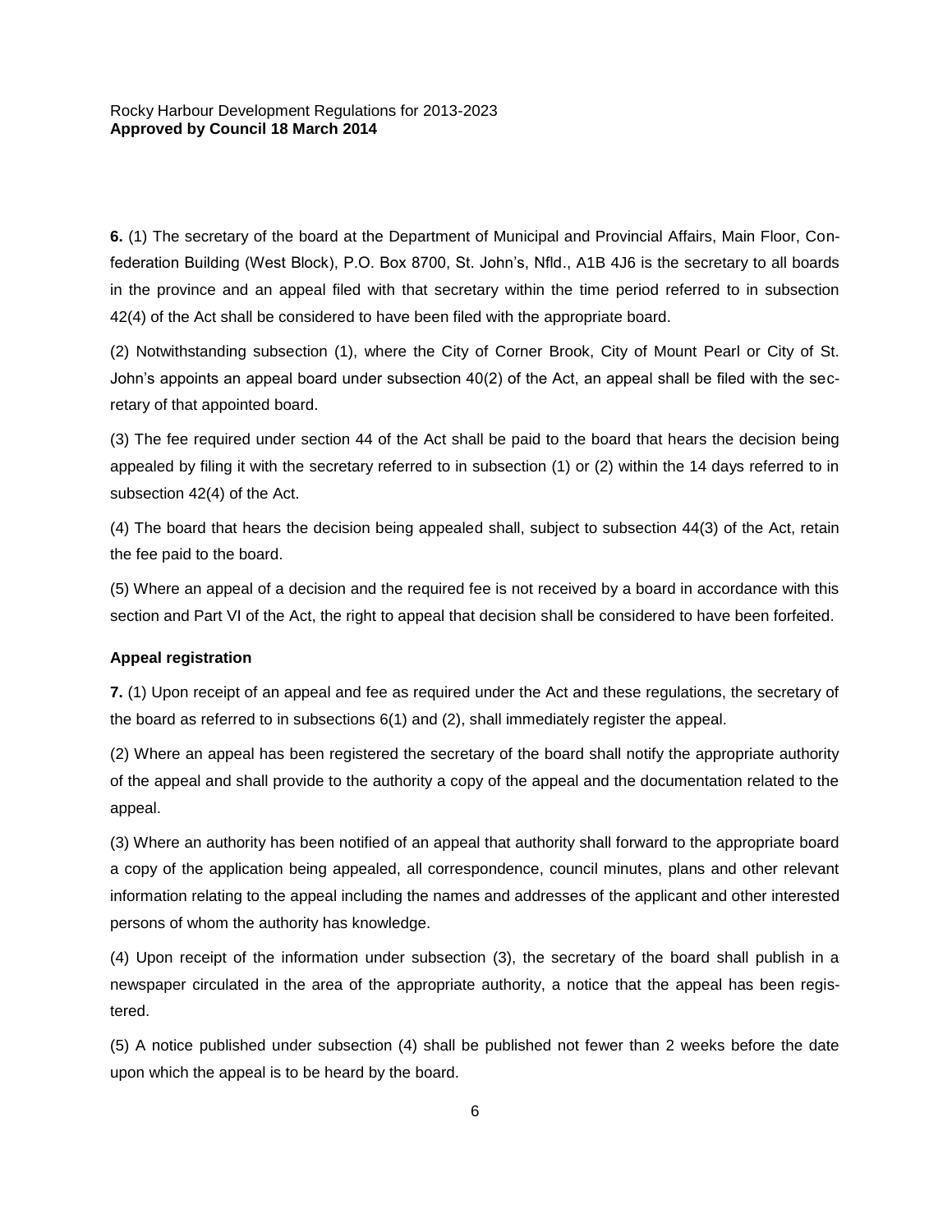#### **Development prohibited**

**8.** (1) Immediately upon notice of the registration of an appeal the appropriate authority shall ensure that any development upon the property that is the subject of the appeal ceases.

(2) Sections 102 and 104 of the Act apply to an authority acting under subsection (1).

(3) Upon receipt of a notification of the registration of an appeal with respect to an order under section 102 of the Act, an authority shall not carry out work related to the matter being appealed.

### **Hearing notice and meetings**

**9.** (1) A board shall notify the appellant, applicant, authority and other persons affected by the subject of an appeal of the date, time and place for the appeal not fewer than 7 days before the date scheduled for the hearing of the appeal.

(2) A board may meet as often as is necessary to conduct its work in an expeditious manner.

### **Hearing of evidence**

**10.** (1) A board shall meet at a place within the area under its jurisdiction and the appellant and other persons notified under subsection 9(1) or their representative may appear before the board and make representations with respect to the matter being appealed.

(2) A board shall hear an appeal in accordance with section 43 of the Act and these regulations.

(3) A written report submitted under subsection 43(2) of the Act respecting a visit to and viewing of a property shall be considered to have been provided in the same manner as evidence directly provided at the hearing of the board.

(4) In the conduct of an appeal hearing, the board is not bound by the rules of evidence.

# **Board decision**

**11.** A decision of the board must comply with the plan, scheme or development regulations that apply to the matter that has been appealed to that board.

# **Variances**

**12.** (1) Where an approval or permit cannot be given by an authority because a proposed development does not comply with development standards set out in development regulations, an authority may, in its discretion, vary the applicable development standards to a maximum of 10% if, in the authority''s opinion,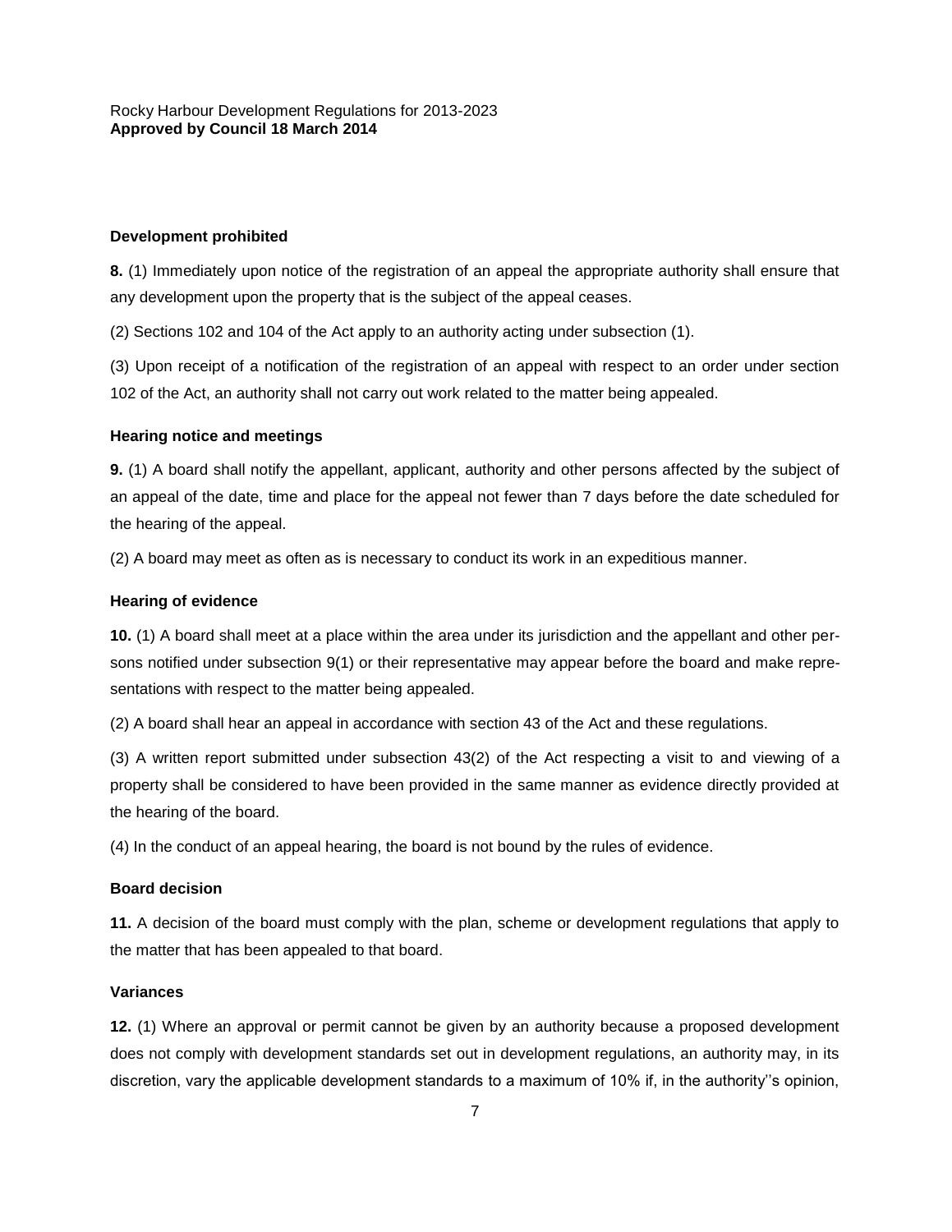compliance with the development standards would prejudice the proper development of the land, building or structure in question or would be contrary to public interest.

(2) An authority shall not allow a variance from development standards set out in development regulations if that variance, when considered together with other variances made or to be made with respect to the same land, building or structure, would have a cumulative effect that is greater than a 10% variance even though the individual variances are separately no more than 10%.

(3) An authority shall not permit a variance from development standards where the proposed development would increase the non conformity of an existing development.

#### **Notice of variance**

**13.** Where an authority is to consider a proposed variance, that authority shall give written notice of the proposed variance from development standards to all persons whose land is in the immediate vicinity of the land that is the subject of the variance.

#### **Residential non conformity**

**14.** A residential building or structure referred to in paragraph 108(3)(g) of the Act must, where being repaired or rebuilt, be repaired or rebuilt in accordance with the plan and development regulations applicable to that building or structure.

## **Notice and hearings on change of use**

**15.** Where considering a non conforming building, structure or development under paragraph 108(3)(d) of the Act and before making a decision to vary an existing use of that non-conforming building, structure or development, an authority, at the applicant''s expense, shall publish a notice in a newspaper circulating in the area or by other means give public notice of an application to vary the existing use of a nonconforming building, structure or development and shall consider any representations or submissions received in response to that advertisement.

## **Non-conformance with standards**

**16.** Where a building, structure or development does not meet the development standards included in development regulations, the building, structure or development shall not be expanded if the expansion would increase the non-conformity and an expansion must comply with the development standards applicable to that building, structure or development.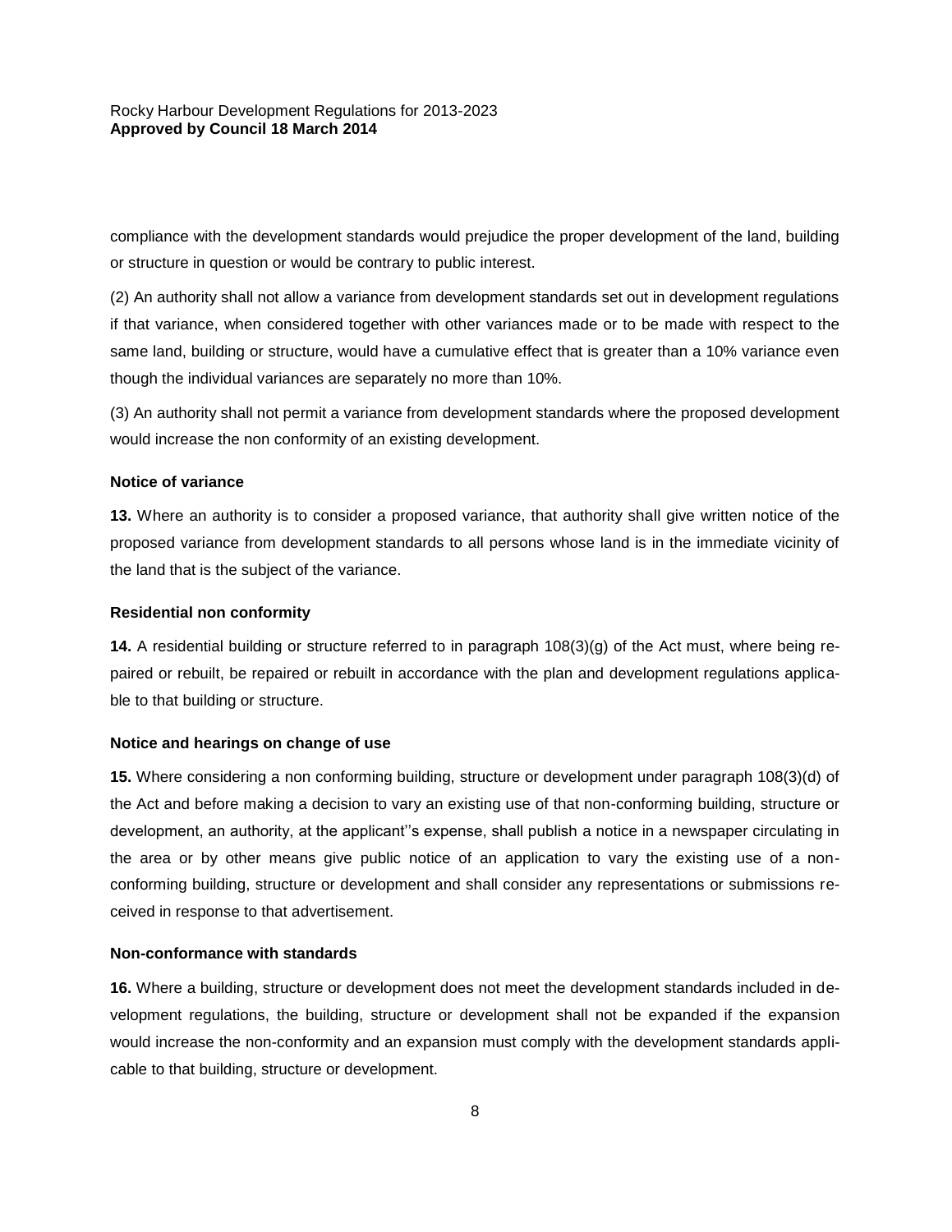# **Discontinuance of non-conforming use**

**17.** An authority may make development regulations providing for a greater period of time than is provided under subsection 108(2) of the Act with respect to the time by which a discontinued non-conforming use may resume operation.

# **Delegation of powers**

**18.** An authority shall, where designating employees to whom a power is to be delegated under subsection 109(3) of the Act, make that designation in writing.

# **Commencement**

**19. These regulations shall be considered to have come into force on January 1, 2001.**

©**©Earl G. Tucker, Queen's Printer**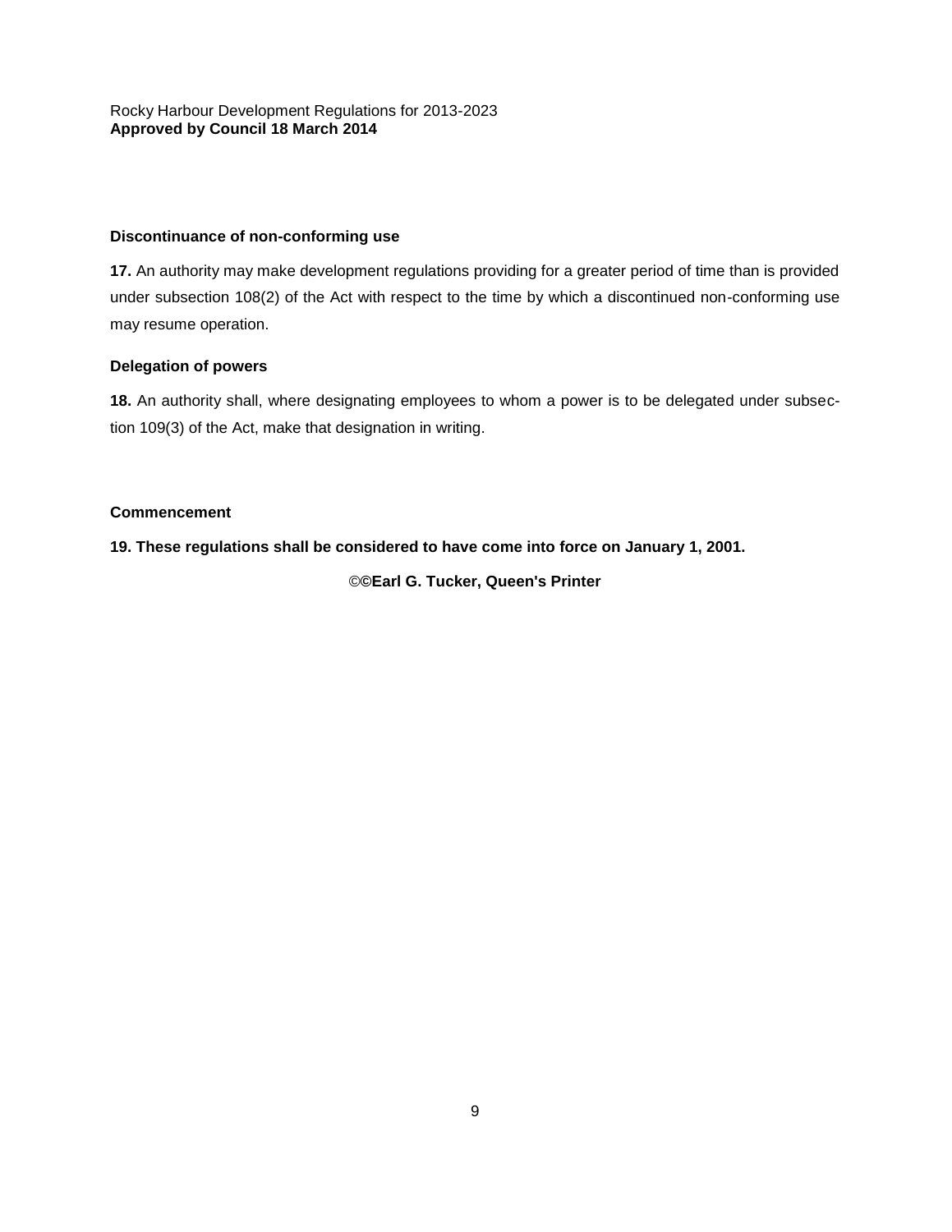# **SECTION B**

# **LAND USE, ZONING, SUBDIVISION AND ADVERTISEMENT REGULATIONS**

# **(DEVELOPMENT REGULATIONS)**

# **APPLICATION**

# <span id="page-21-0"></span>**1. Short Title**

These Regulations may be cited as the Town of Rocky Harbour Development Regulations.

# <span id="page-21-1"></span>**2. Interpretation**

- (1) Words and phrases used in these Regulations shall have the meanings ascribed to them in Schedule A.
- (2) Words and phrases not defined in Schedule A shall have the meanings which are commonly assigned to them in the context in which they are used in the Regulations.

# <span id="page-21-2"></span>**3. Commencement**

 These Regulations come into effect throughout the Rocky Harbour Planning Area, hereinafter referred to as the Planning Area, on the date of publication of a notice to that effect in the Newfoundland Gazette.

# <span id="page-21-3"></span>**4. Municipal Code and Regulations**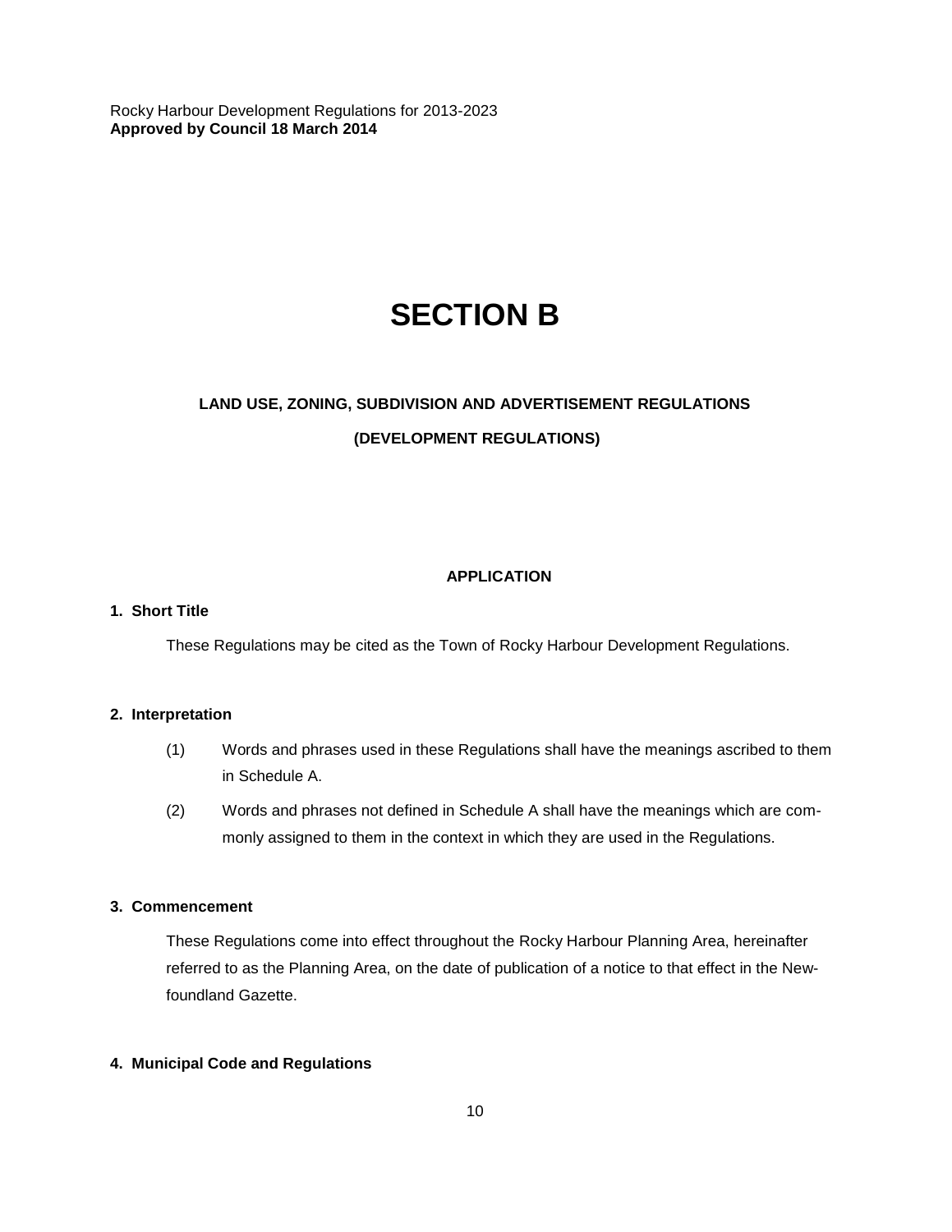> The National Building Code including the Plumbing Code, the Fire Code, the Electrical Code, and any other ancillary code and any Building Regulations, Fencing Regulations, Waste Disposal Regulation and/or any other municipal regulations regulating or controlling the development, conservation and use of land in force, shall, under these Regulations, apply to the entire jurisdiction of the Town of Rocky Harbour.

# <span id="page-22-0"></span>**5. Authority**

In these Regulations, "Authority" means the Council of the Town of Rocky Harbour.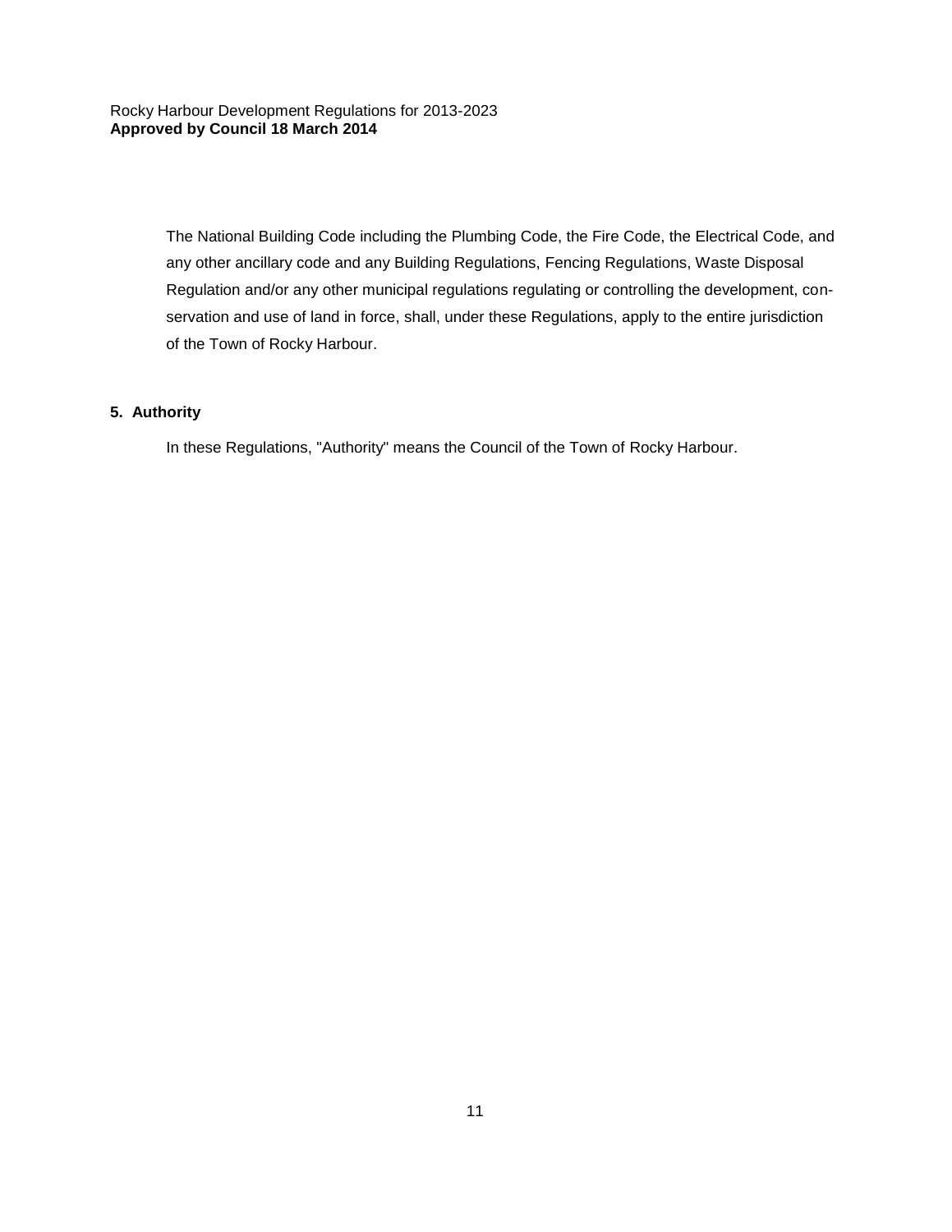# **PART I - GENERAL REGULATIONS**

## <span id="page-23-0"></span>**6. Compliance With Regulations**

 No development shall be carried out within the Planning Area except in accordance with these Regulations.

## <span id="page-23-1"></span>**7. Permit Required**

 No person shall carry out any development within the Planning Area except where otherwise provided in these Regulations unless a permit for the development has been issued by the Authority.

# <span id="page-23-2"></span>**8. Permit to be Issued**

 Subject to Regulations 9 and 10, a permit shall be issued for development within the Planning Area that conforms to:

- (a) the general development standards set out in Part II of these Regulations, the requirements of Part V of these Regulations, and the use classes, standards, requirements, and conditions prescribed in Schedule C of these Regulations for the use zone in which the proposed development is located;
- (b) the standards set out in the Building Code and/or other ancillary codes, and any Building Regulations, Waste Disposal Regulations, and/or any other municipal regulation in force in the Planning Area regulating or controlling development, conservation and use of land and buildings;
- (c) the standards set out in Part III of these Regulations in the case of advertisement;
- (d) the standards set out in Part IV of these Regulations in the case of subdivision;
- (e) the standards of design and appearance established by the Authority.

## <span id="page-23-3"></span>**9. Permit Not to be Issued in Certain Cases**

 Neither a permit nor approval in principle shall be issued for development within the Planning Area when, in the opinion of the Authority, it is premature by reason of the site lacking adequate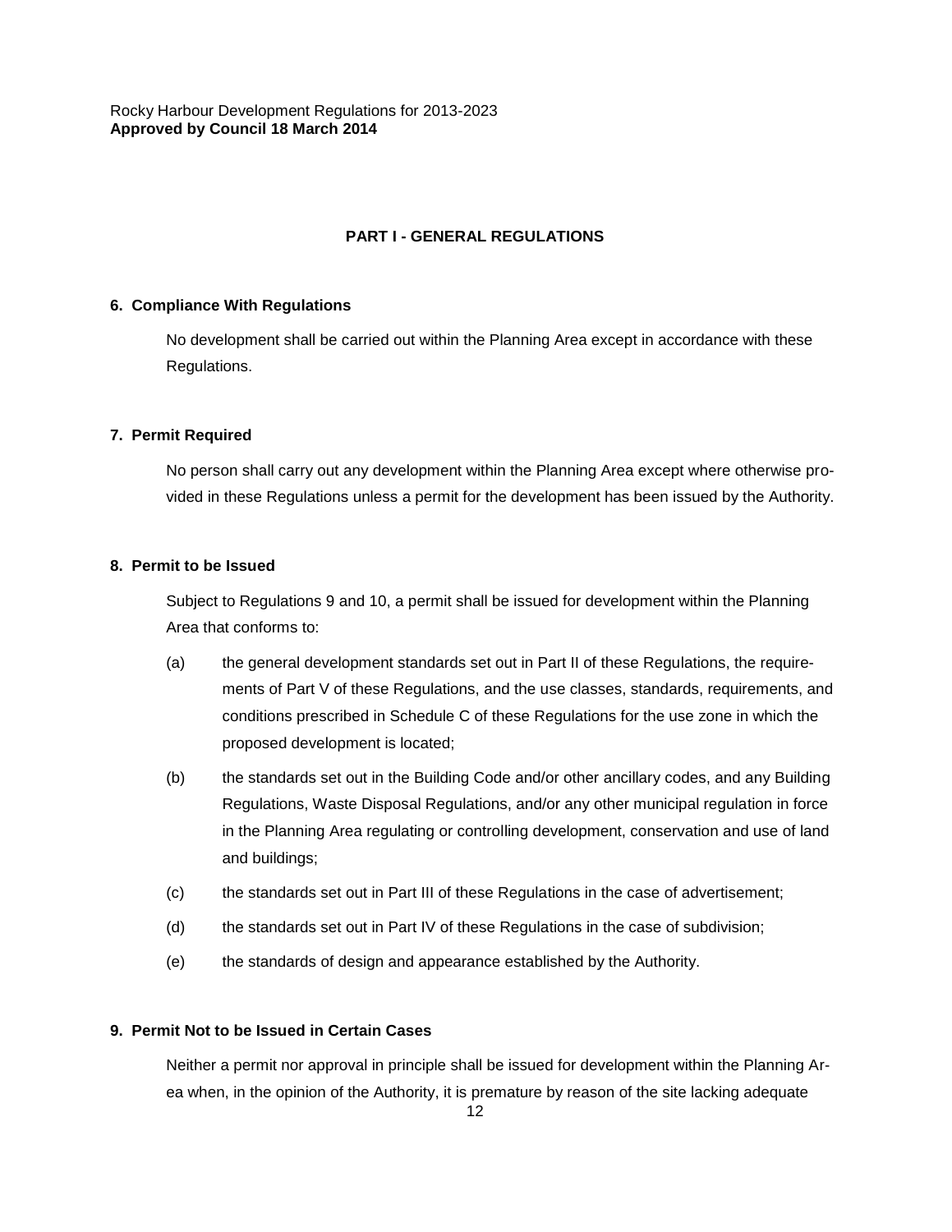> road access, power, drainage, sanitary facilities, or domestic water supply, or being beyond the natural development of the area at the time of application unless the applicant contracts to pay the full cost of construction of the services deemed necessary by the Authority and such cost shall attach to and upon the property in respect of which it is imposed.

### <span id="page-24-0"></span>**10. Discretionary Powers of Authority**

- (1) In considering an application for a permit or approval in principle to carry out development, the Authority shall take into account the policies expressed in the Municipal Plan and any further scheme, plan or regulations pursuant thereto, and shall assess the general appearance of the development of the area, the amenity of the surroundings, availability of utilities, public safety and convenience, and any other considerations which are, in its opinion, material, and notwithstanding the conformity of the application with the requirements of these Regulations, the Authority may, in its discretion, and as a result of its consideration of the matters set out in this Regulation, conditionally approve or refuse the application.
- (2) An Authority may, in its discretion, determine the uses that may or may not be developed in a use zone and those uses shall be listed in the Authority's regulations as discretionary, permitted or prohibited uses for that area

#### <span id="page-24-1"></span>**11. Variances** *(Refer to Minister's Development Regulations, Section 12, January 2, 2001)*

- (1) Where an approval or permit cannot be given by the Authority because a proposed development does not comply with development standards set out in development regulations, the Authority may, in its discretion, vary the applicable development standards to a maximum of 10% if, in the Authority's opinion, compliance with the development standards would prejudice the proper development of the land, building or structure in question or would be contrary to public interest.
- (2) The Authority shall not allow a variance from development standards set out in development regulations if that variance, when considered together with other variances made or to be made with respect to the same land, building or structure, would have a cumulative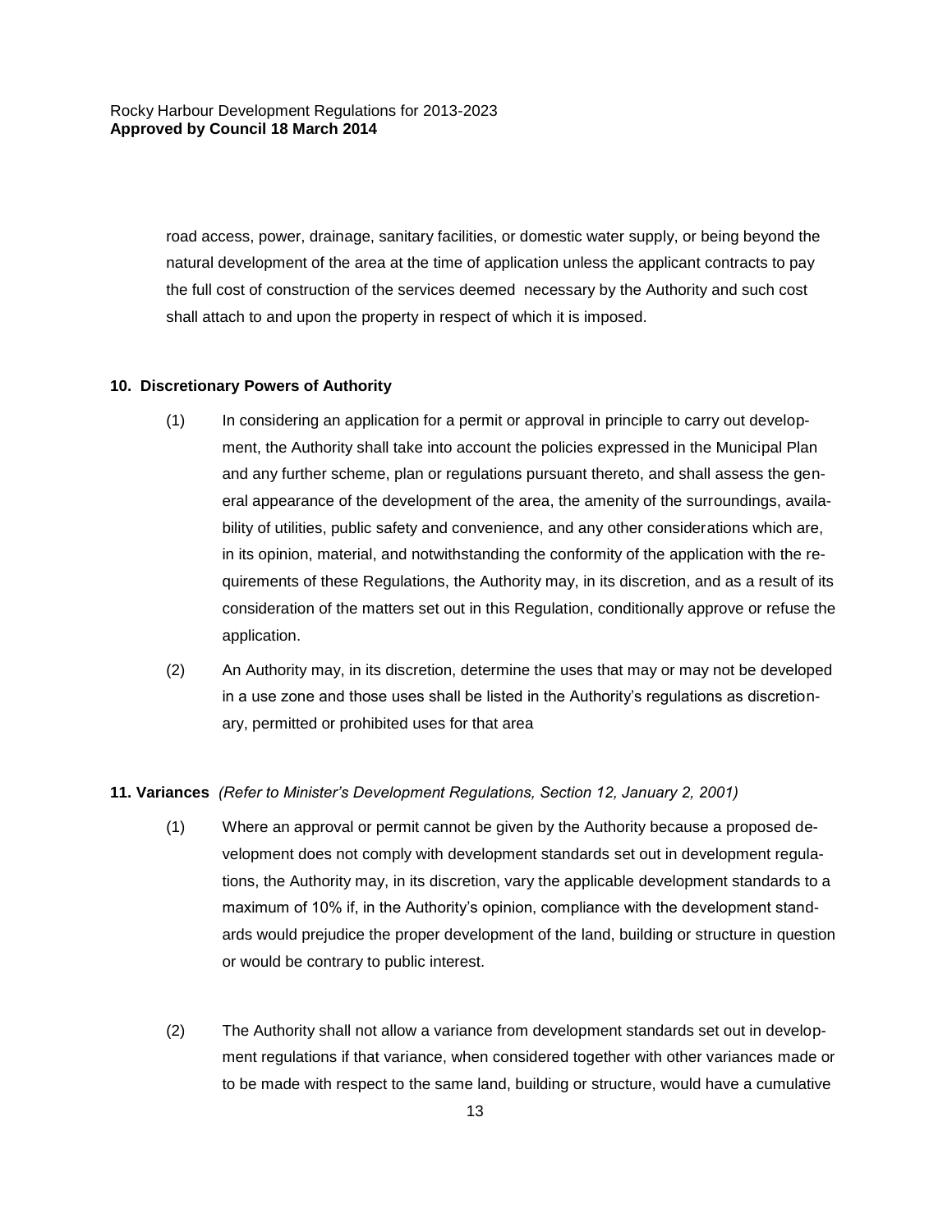effect that is greater than a 10% variance even though the individual variances are separately no more than 10%.

(3) The Authority shall not permit a variance from development standards where the proposed development would increase the non conformity of an existing development.

## <span id="page-25-0"></span>**12. Notice of Variance** *(Refer to Minister's Development Regulations, Section 13., January 2, 2001)*

Where the Authority is to consider a proposed variance, the Authority shall give written notice of the proposed variance from development standards to all persons whose land is in the immediate vicinity of the land that is the subject of the variance.

## <span id="page-25-1"></span>**13. Service Levy**

- (1) The Authority may require a developer to pay a service levy where development is made possible or where the density of potential development is increased, or where the value of property is enhanced by the carrying out of public works either on or off the site of the development.
- (2) A service levy shall not exceed the cost, or estimated cost, including finance charges to the Authority of constructing or improving the public works referred to in Regulation 13(1) that are necessary for the real property to be developed in accordance with the standards required by the Authority and for uses that are permitted on that real property.
- (3) A service levy shall be assessed on the real property based on:
	- (a) the amount of real property benefited by the public works related to all the real property so benefited; and,
	- (b) the density of development made capable or increased by the public work.
- (4) The Authority may require a service levy to be paid by the owner of the real property;
	- (a) at the time the levy is imposed;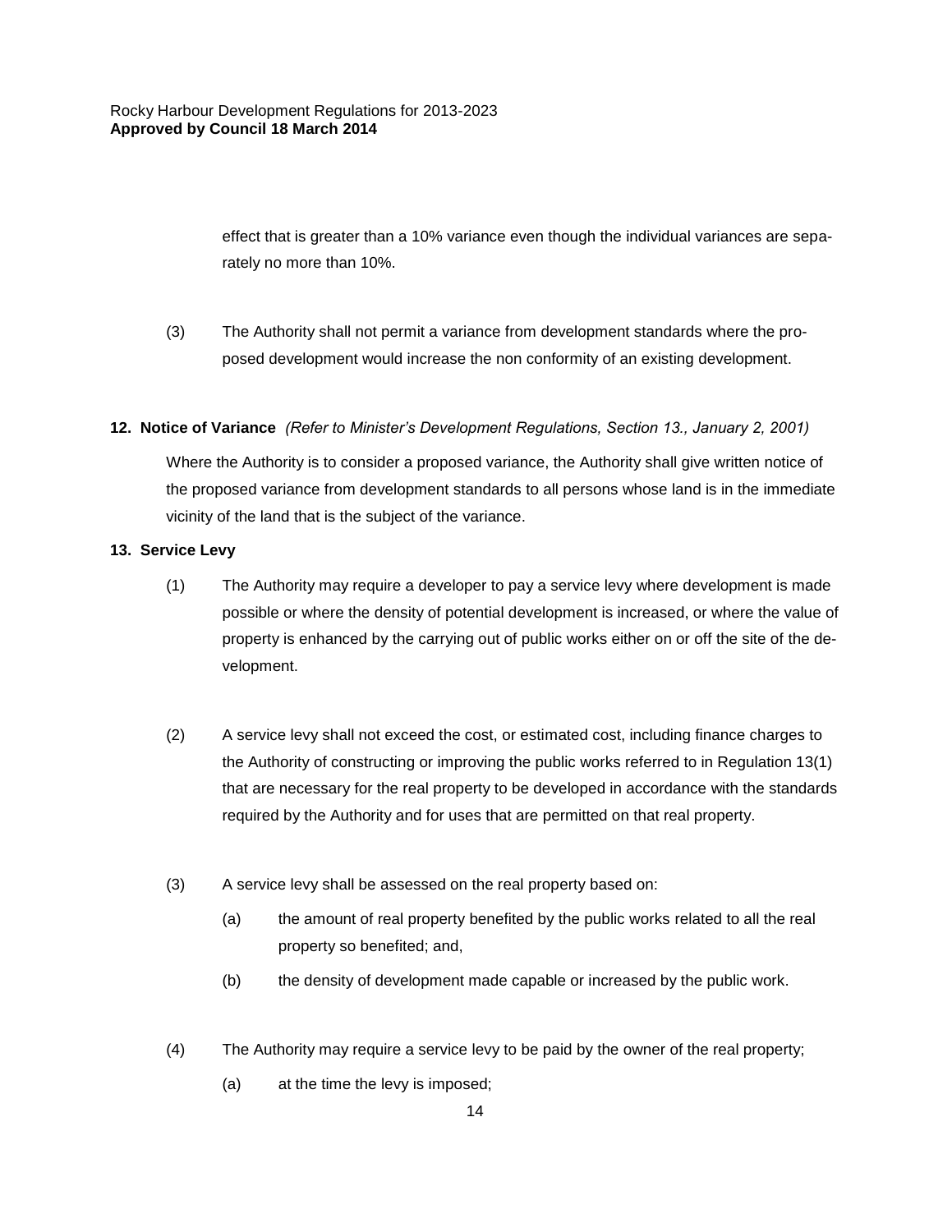- (b) at the time development of the real property commences;
- (c) at the time development of the real property is completed; or,
- (d) at such other time as the Authority may decide.

#### <span id="page-26-0"></span>**14. Financial Guarantees by Developer**

- (1) The Authority may require a developer before commencing a development to make such financial provisions and/or enter into such agreements as may be required to guarantee the payment of service levies, ensure site reinstatement, and to enforce the carrying out of any other condition attached to a permit or licence.
- (2) The financial provisions pursuant to Regulation 14(1) may be made in the form of:
	- (a) a cash deposit from the developer, to be held by the Authority, or;
	- (b) a guarantee by a bank, or other institution acceptable to the Minister, for expenditures by the developer, or;
	- (c) a performance bond provided by an insurance company or a bank, or;
	- (d) an annual contribution to a sinking fund held by the Authority, or;
	- (f) another form of financial guarantee that the Authority may approve.

### <span id="page-26-1"></span>**15. Dedication of Land for Public Use**

 In addition to the requirements for dedication of land under Regulation 78, the Authority may require the dedication of a percentage of the land area of any subdivision or other development for public use, and such land shall be conveyed to the Authority in accordance with the provisions of the Act.

## <span id="page-26-2"></span>**16. Reinstatement of Land**

 Where the use of land is discontinued or the intensity of its use is decreased, the Authority may order the developer, the occupier of the site, or the owner or all of them to reinstate the site, to remove all or any buildings or erections, to cover or fill all wells or excavations, and to close all or any accesses, or to do any of these things or all of them, as the case may be, and the developer,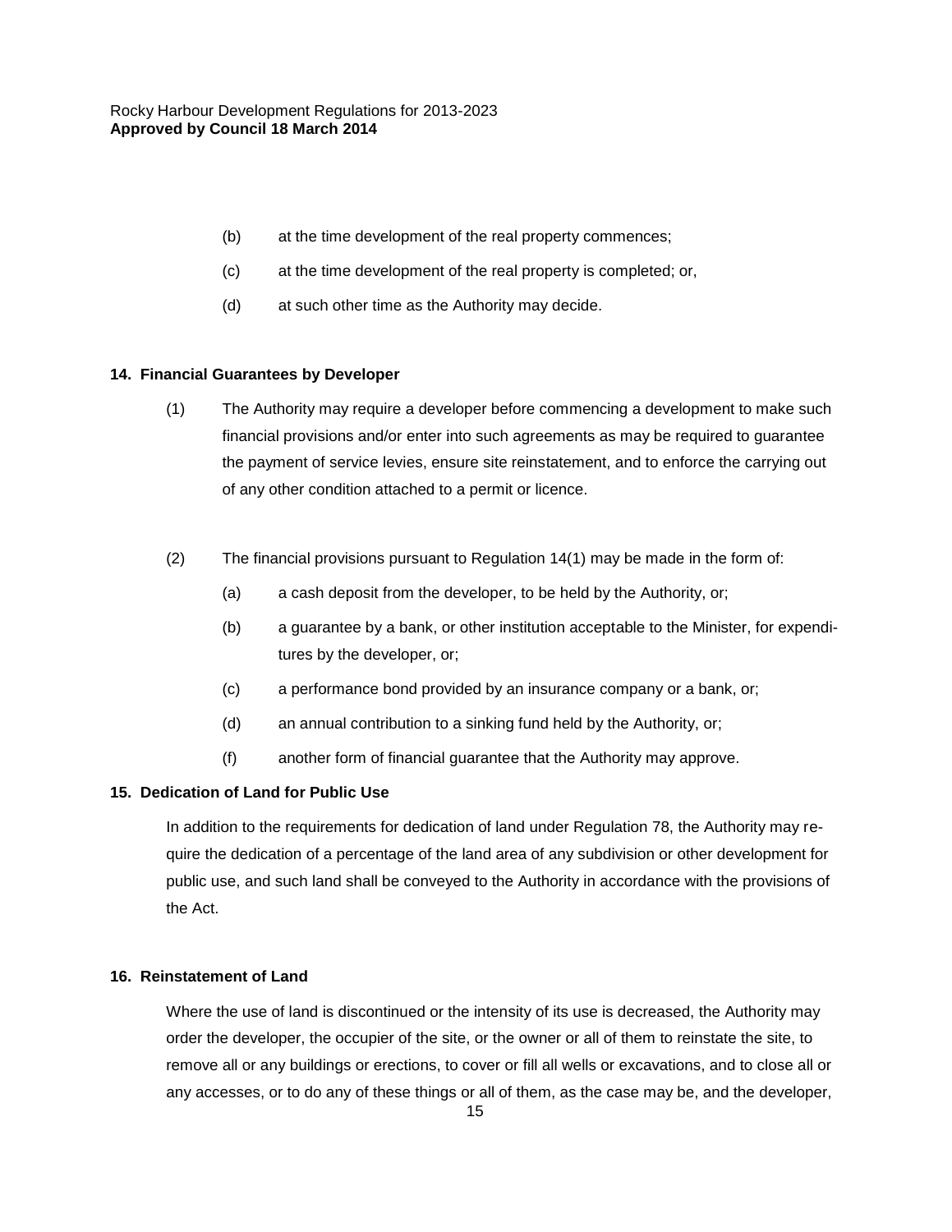occupier or owner shall carry out the order of the Authority and shall put the site in a clean and sanitary condition to the satisfaction of the Authority.

# <span id="page-27-0"></span>**17. Form of Application**

- (1) An application for a development permit or approval in principle shall be made only by the owner or by a person authorized by the owner to the Authority on such form as may be prescribed by the Authority, and every application shall include such plans, specifications and drawings as the Authority may require, and be accompanied by the permit fee required by the Authority.
- (2) The Authority shall supply to every applicant a copy of the application forms referred to in Regulation 17(1) and a description of the plans, specifications and drawings required to be provided with the application and any information or requirements applicable to the application.

# <span id="page-27-1"></span>**18. Register of Application**

 The Authority shall keep a public register of all applications for development, and shall enter therein the Authority's decision upon each application and the result of any appeal from that decision.

# <span id="page-27-2"></span>**19. Deferment of Application**

- (1) The Authority may, with the written agreement of the applicant, defer consideration of an application.
- (2) Applications properly submitted in accordance with these Regulations which have not been determined by the Authority and on which a decision has not been communicated to the applicant within eight weeks of the receipt thereof by the Authority, and on which consideration has not been deferred in accordance with Regulation 18(1), shall be deemed to be refused.

# <span id="page-27-3"></span>**20. Approval in Principle**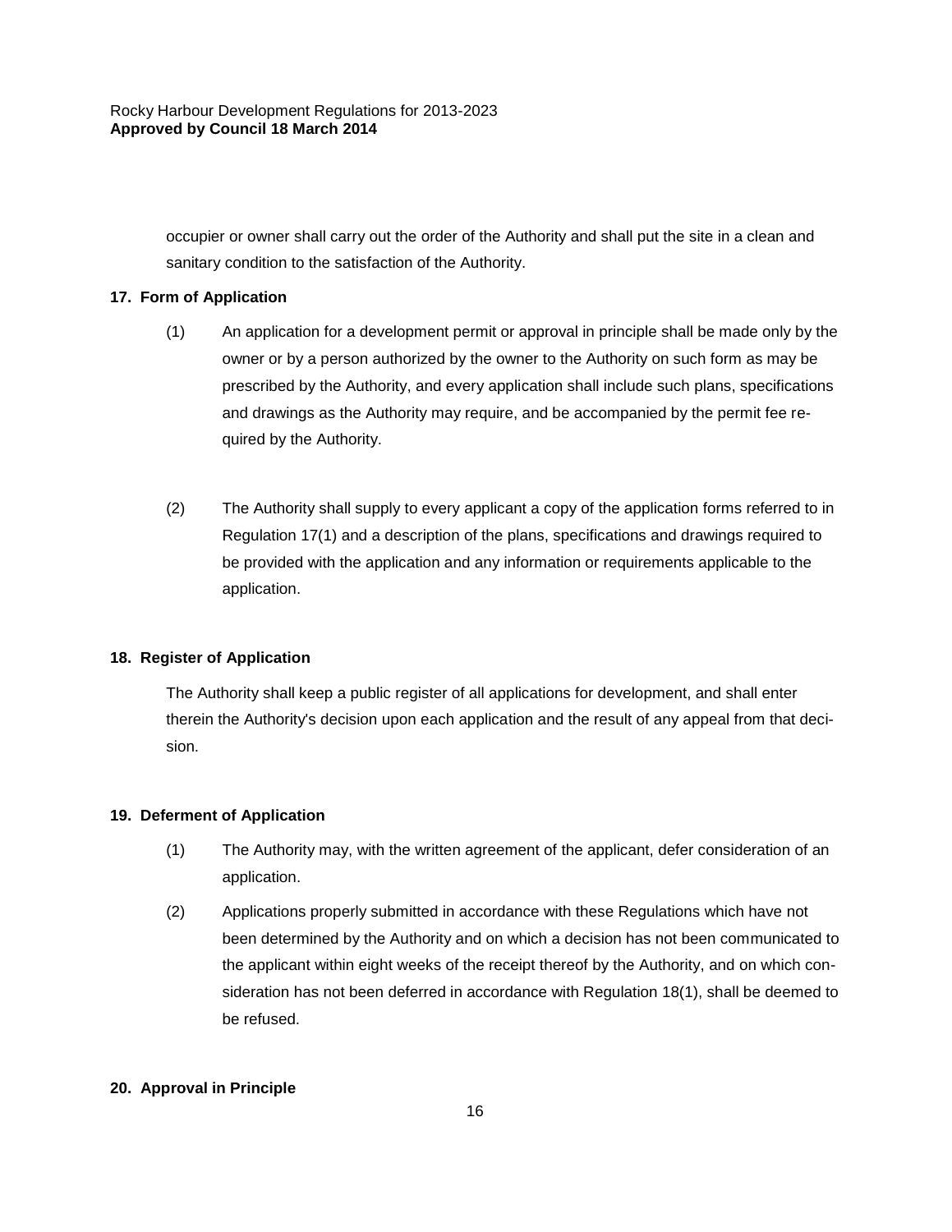- (1) The Authority may grant approval in principle for the erection, alteration or conversion of a building if, after considering an application for approval in principle made under these Regulations, it is satisfied that the proposed development is, subject to the approval of detailed plans, in compliance with these Regulations.
- (2) Where approval in principle is granted under this Regulation, it shall be subject to the subsequent approval by the Authority of such details as may be listed in the approval in principle, which shall also specify that further application for approval of these details shall be received not later than two years from the grant of approval in principle.

# <span id="page-28-0"></span>**21. Development Permit**

- (1) A plan or drawing which has been approved by the Authority and which bears a mark and/or signature indicating such approval together with a permit shall be deemed to be permission to develop land in accordance with these Regulations but such permission shall not relieve the applicant from full responsibility for obtaining permits or approvals under any other regulation or statute prior to commencing the development; from having the work carried out in accordance with these Regulations or any other regulations or statutes; and from compliance with all conditions imposed thereunder.
- (2) The Authority may attach to a permit or to approval in principle such conditions as it deems fit in order to ensure that the proposed development will be in accordance with the purposes and intent of these Regulations.
- (3) Where the Authority deems necessary, permits may be issued on a temporary basis for a period not exceeding the last day of the calendar year in which it was issued, which may be extended in writing by the Authority for further periods not exceeding two additional calendar years.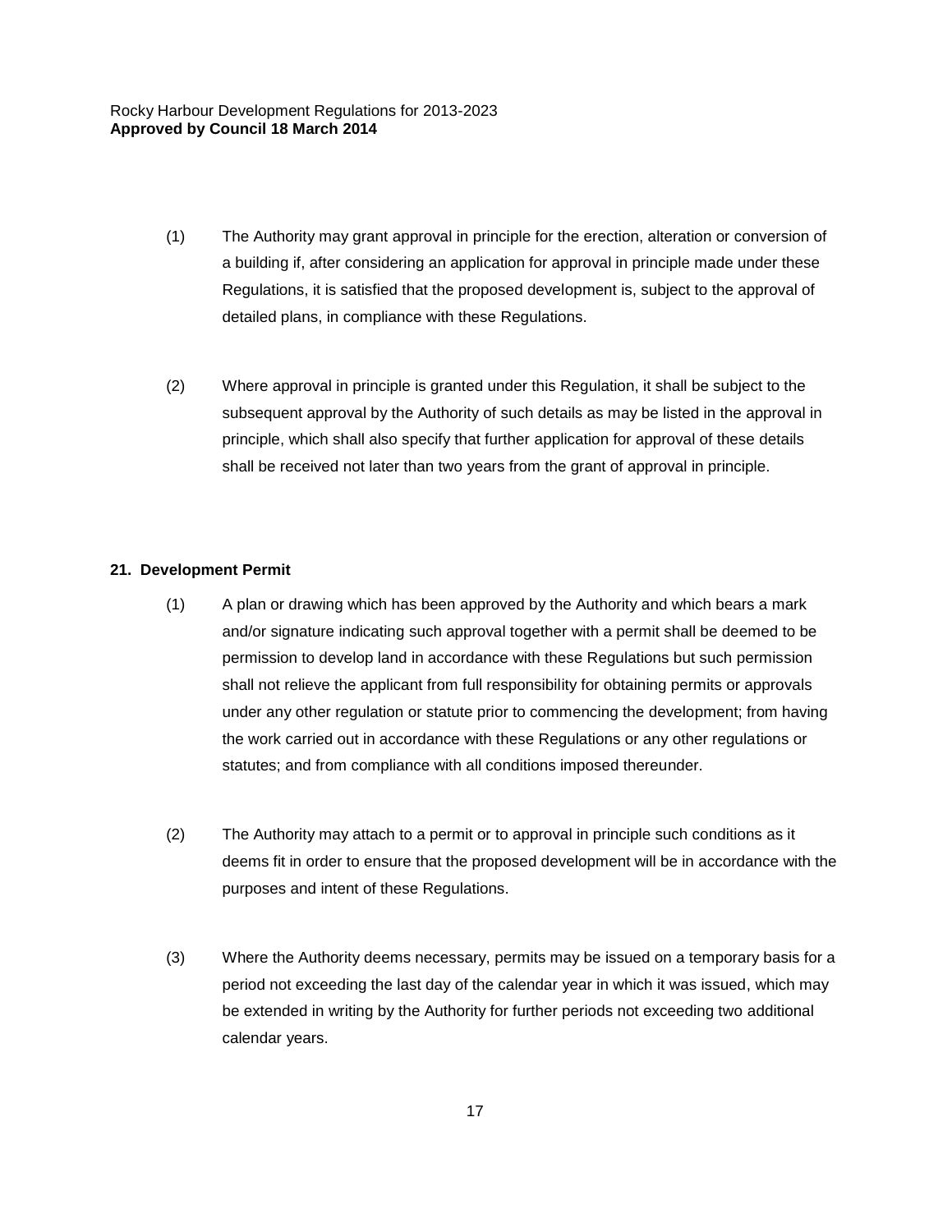- (4) A permit is valid for two years from the date on which it was issued,and if the development has not commenced by that date, the Authority may approve the renewal of the permit for a further period not in excess of one year, but a permit shall not be renewed more than once, except in the case of a permit for an advertisement, which may be renewed in accordance with Part III of these Regulations.
- (5) The approval of any application and plans or drawings or the issue of a permit shall not prevent the Authority from thereafter requiring the correction of errors, or from ordering the cessation, removal of, or remedial work on any development being carried out in the event that the same is in violation of this or any other regulations or statute.
- (6) The Authority may revoke a permit for failure by the holder of it to comply with these Regulations or any condition attached to the permit or where the permit was issued in error or was issued on the basis of incorrect information.
- (7) No person shall erase, alter or modify any drawing or specifications upon which a permit to develop has been issued by the Authority.
- (8) There shall be kept available on the premises where any work, matter or thing in being done for which a permit has been issued, a copy of the permit and any plans, drawings or specifications on which the issue of the permit was based during the whole progress of the work, or the doing of the matter or thing until completion.

#### <span id="page-29-0"></span>**22. Reasons for Refusing Permit**

 The Authority shall, when refusing to issue a permit or attaching conditions to a permit, state the reasons for so doing.

<span id="page-29-1"></span>**23. Notice of Right to Appeal** *(Refer to Minister's Development Regulations, Section 5, January 2, 2001)*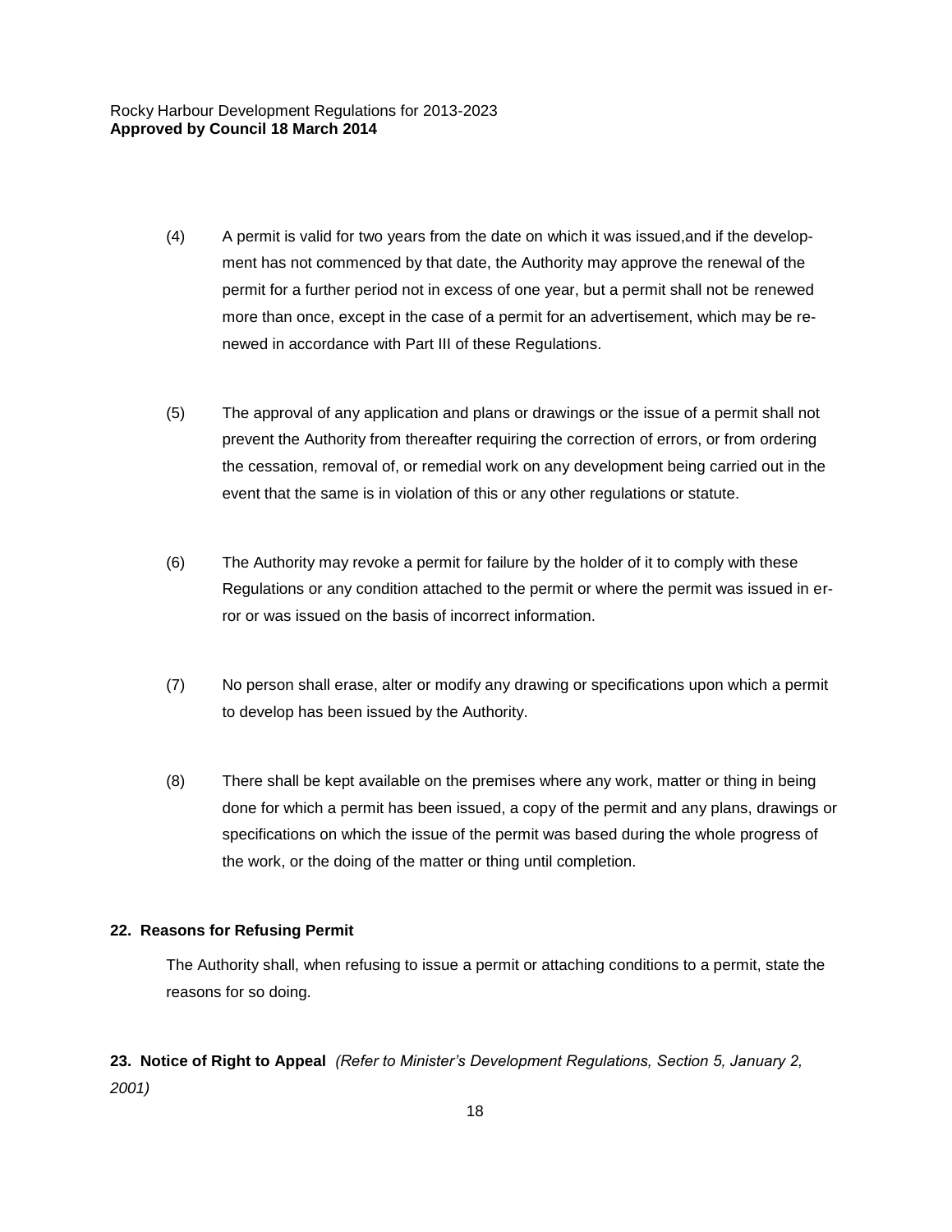Where the Authority makes a decision that may be appealed under section 42 of the Act, the Authority shall, in writing, at the time of making that decision, notify the person to whom the decision applies of the

- (a) person's right to appeal the decision to the board;
- (b) time by which an appeal is to be made;
- (c) right of other interested persons to appeal the decision; and
- (d) manner of making an appeal and the address for the filing of the appeal.

## <span id="page-30-0"></span>**24. Appeal Requirements** *( Refer to Minister's Development Regulations, Section 6, January 2, 2001)*

- (1) The secretary of the Appeal Board at the Department of Municipal and Provincial Affairs, Main Floor, Confederation Building (West Block), P.O. Box 8700, St. John's, Nfld., A1B 4J6 is the secretary to all Appeal Boards in the province and an appeal filed with that secretary within the time period referred to in subsection 42(4) of the Act shall be considered to have been filed with the appropriate Appeal Board.
- (2) The fee required under section 44 of the Act shall be paid to the Appeal Board that hears the decision being appealed by filing it with the secretary referred to in subsection (1) or (2) within the 14 days referred to in subsection 42(4) of the Act.
- (3) The Appeal Board that hears the decision being appealed shall, subject to subsection 44(3) of the Act, retain the fee paid to the Appeal Board.
- (4) Where an appeal of a decision and the required fee is not received by an Appeal Board in accordance with this section and Part VI of the Act, the right to appeal that decision shall be considered to have been forfeited.

<span id="page-30-1"></span>**25. Appeal Registration** *(Refer to Minister's Development Regulations, Section 7, January 2, 2001)*

(1) Upon receipt of an appeal and fee as required under the Act and these regulations, the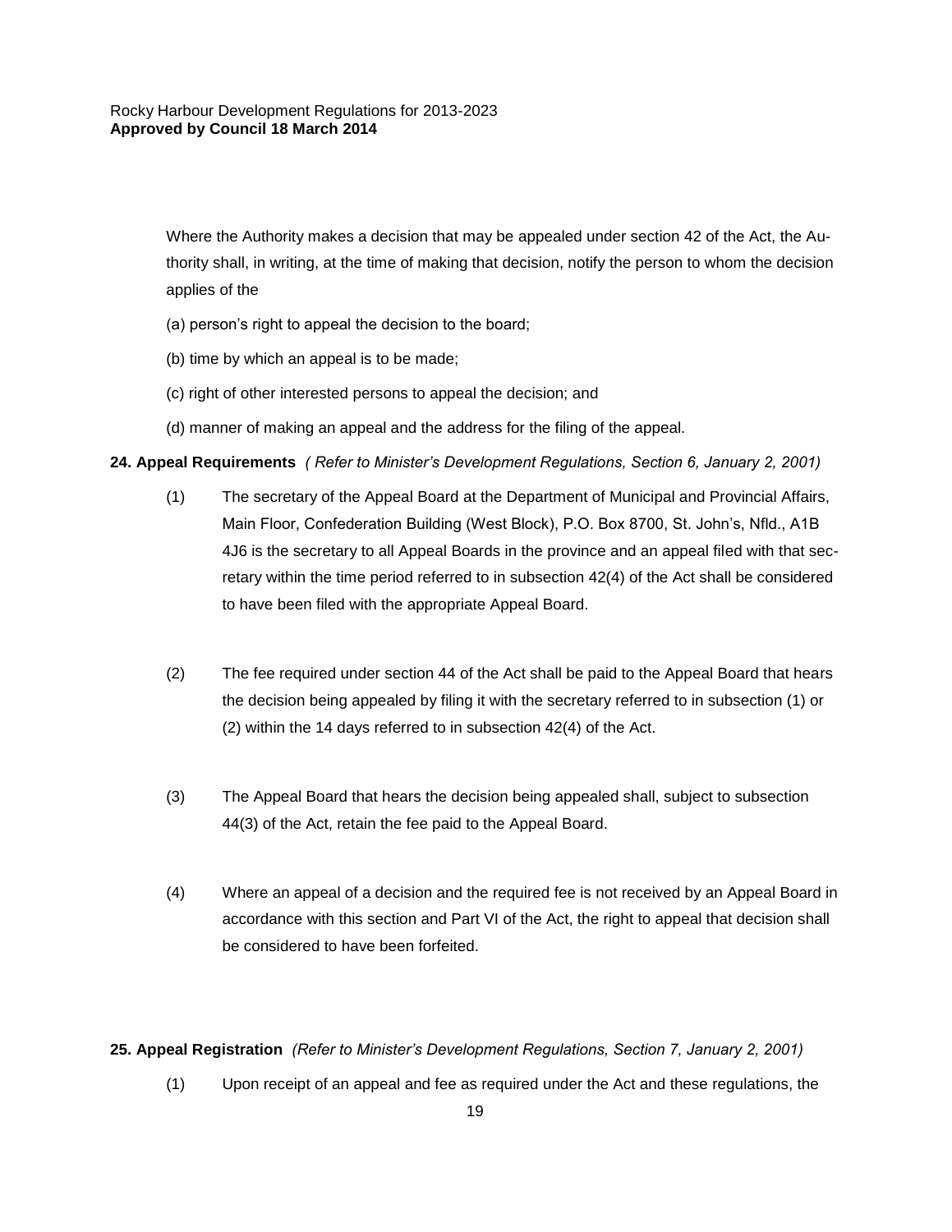secretary of the Appeal Board as referred to in subsections 24(1) and (2), shall immediately register the appeal.

- (2) Where an appeal has been registered the secretary of the Appeal Board shall notify the Authority of the appeal and shall provide to the Authority a copy of the appeal and the documentation related to the appeal.
- (3) Where the Authority has been notified of an appeal that Authority shall within one week of notification forward to the appropriate board a copy of the application being appealed, all correspondence, council minutes, plans and other relevant information relating to the appeal including the names and addresses of the applicant and other interested persons of whom the Authority has knowledge.
- (4) Upon receipt of the information under subsection (3), the secretary of the board shall publish in a newspaper circulated in the area of the appropriate Authority, a notice that the appeal has been registered.
- (5) A notice published under subsection (4) shall be published not fewer than 2 weeks before the date upon which the appeal is to be heard by the board.

<span id="page-31-0"></span>**26. Development Prohibited** *(Refer to Minister's Development Regulations, Section 8, January 2, 2001)*

- (1) Immediately upon notice of the registration of an appeal the Authority shall ensure that any development upon the property that is the subject of the appeal ceases.
- (2) Sections 102 and 104 of the Act apply to the Authority acting under subsection (1).
- (3) Upon receipt of a notification of the registration of an appeal with respect to an order under section 102 of the Act, the Authority shall not carry out work related to the matter be-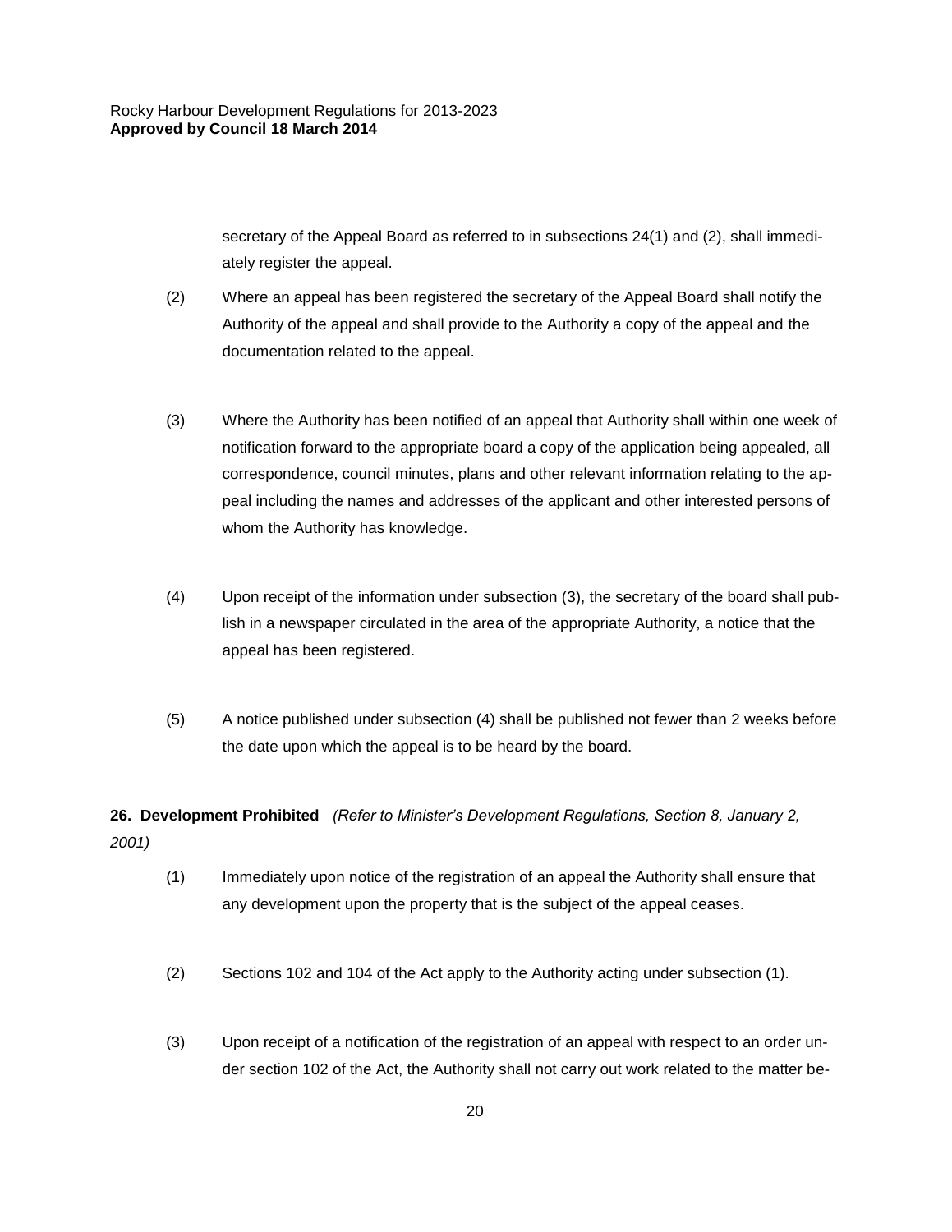ing appealed.

# <span id="page-32-0"></span>**27. Appeal Board**

(1) The minister may, by order, establish an Appeal Board and shall assign to the Appeal Board a specific area of the province over which it shall have jurisdiction, as outlined in section 40, of the Act.

# <span id="page-32-1"></span>**28. Appeals**

- (1) A person or an association of persons aggrieved of a decision that, under the regulations, may be appealed, may appeal that decision to the appropriate Appeal Board where the decision is with respect to:
	- (a) an application to undertake a development;
	- (b) a revocation of an approval or a permit to undertake a development;
	- (c) the issuance of a stop work order; and
	- (d) a decision permitted under the Act or another Act to be appealed to the board.
- (2) A decision of the Authority to adopt, approve or proceed with a municipal plan, a scheme, development regulations and amendments and revisions of them is final and not subject to an appeal.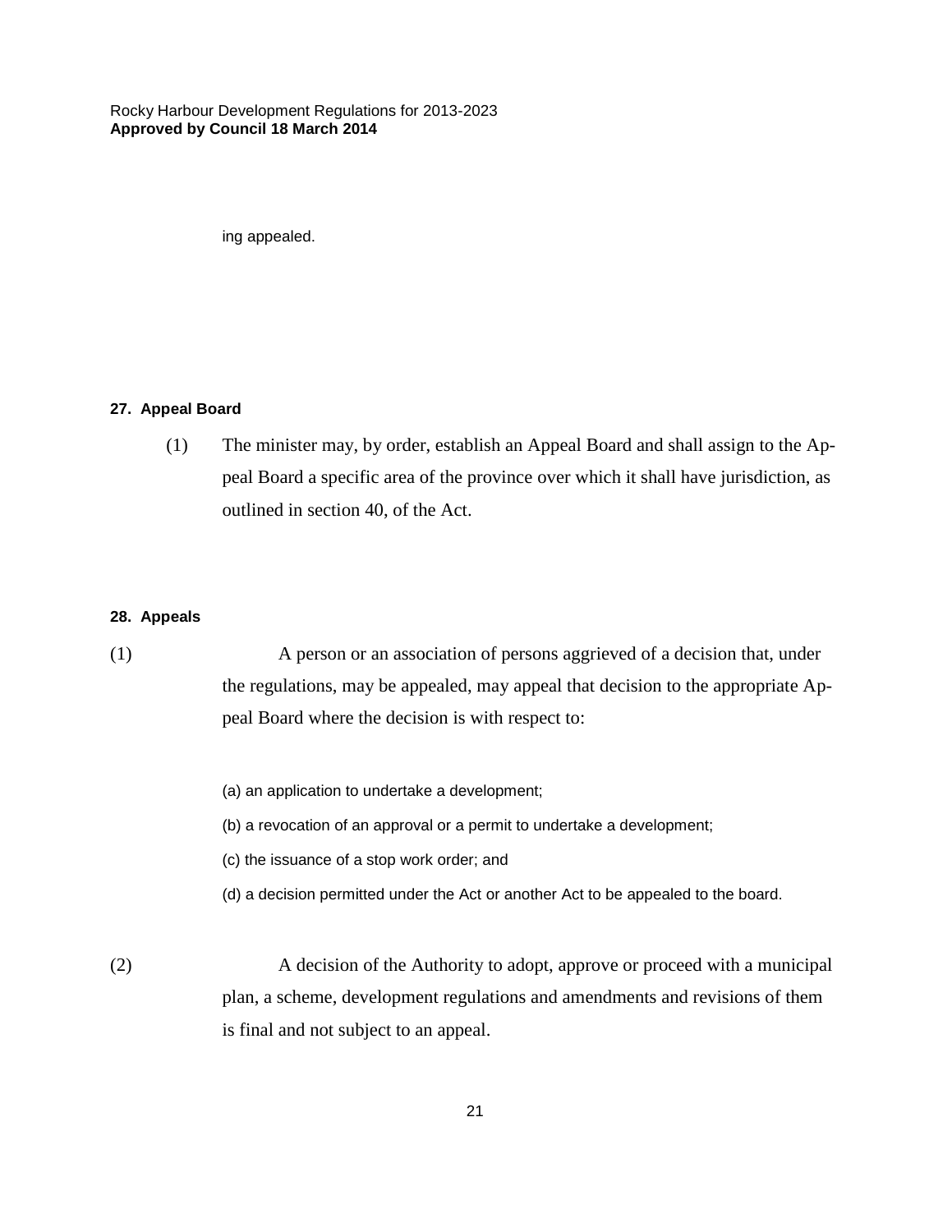- (3) An Appeal Board shall not make a decision that does not comply with the municipal plan, a scheme and development regulations that apply to the matter being appealed.
- (4) An appeal shall be filed with the Appeal Board not more than 14 days after the person who made the original application appealed from has received the decision being appealed.
- (5) An appeal shall be made in writing and shall include
	- (a) a summary of the decision appealed from;
	- (b) the grounds for the appeal; and
	- (c) the required fee.
- (6) A person or group of persons affected by the subject of an appeal or their representatives may appear before an Appeal Board and make representations concerning the matter under appeal.
- (7) An Appeal Board may inform itself of the subject matter of the appeal in the manner it considers necessary to reach a decision.
- (8) An Appeal Board shall consider and determine appeals in accordance with the Act and the municipal plan, scheme and regulations that have been registered under section 24, of the Act, and having regard to the circumstances and merits of the case.
- (9) A decision of the Appeal Board must comply with the plan, scheme or development regulations that apply to the matter that has been appealed to that board.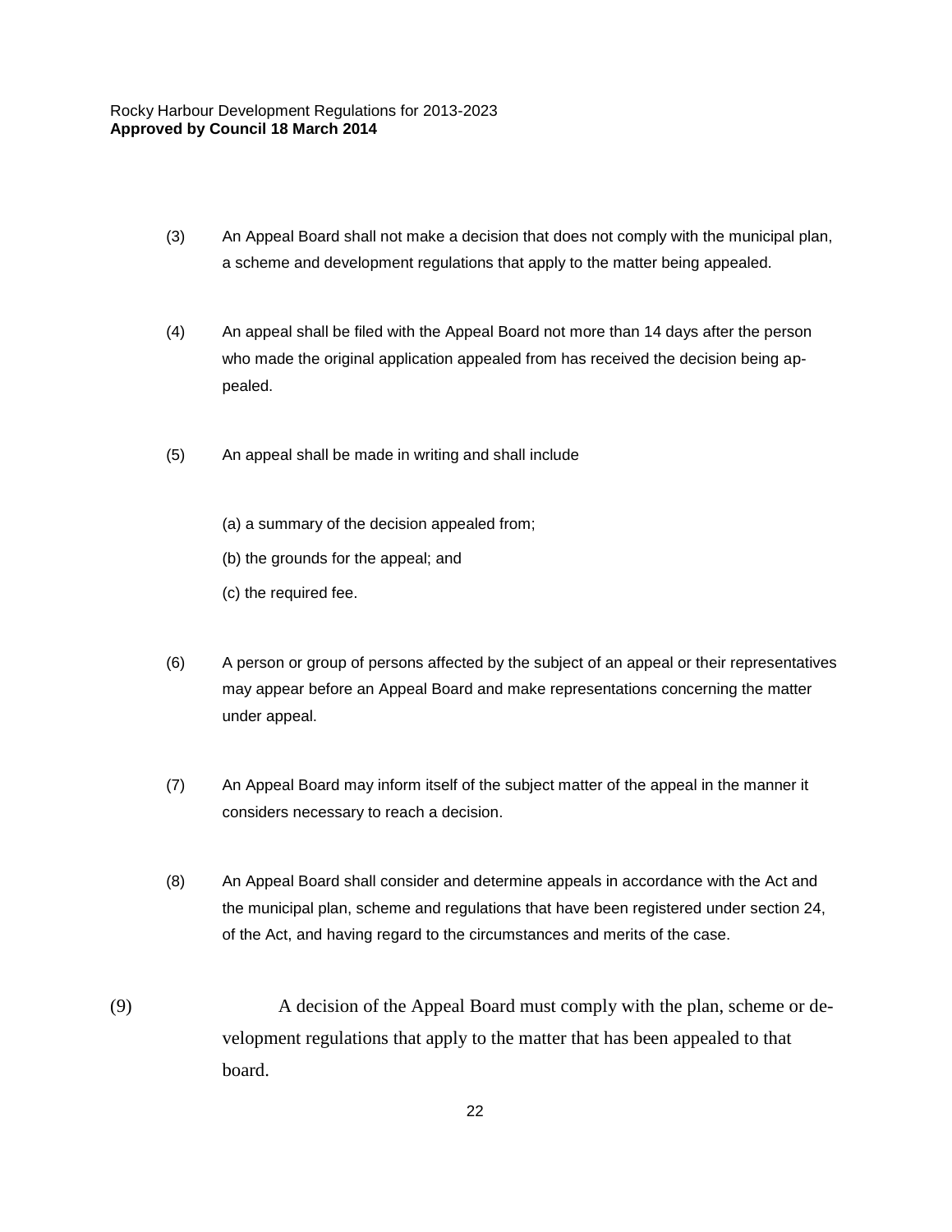- (10) In determining an appeal, an Appeal Board may confirm, reverse or vary the decision appealed from and may impose those conditions that the board considers appropriate in the circumstances and may direct the Authority to carry out its decision or make the necessary order to have its decision implemented.
- (11) Notwithstanding subsection (10), where the Authority may, in its discretion, make a decision, an Appeal Board shall not make another decision that overrules the discretionary decision.
- (12) The decision of a majority of the members of an Appeal Board present at the hearing of an appeal shall be the decision of the Appeal Board.
- (13) An Appeal Board shall, in writing notify the appellant and the appropriate Authority of the decision of the Appeal Board.

# <span id="page-34-0"></span>**29. Hearing Notice and Meetings** *(Refer to Minister's Development Regulations, Section 9, January 2, 2001)*

- (1) An Appeal Board shall notify the appellant, applicant, Authority and other persons affected by the subject of an appeal of the date, time and place for the appeal not fewer than 7 days before the date scheduled for the hearing of the appeal.
- (2) An Appeal Board may meet as often as is necessary to conduct its work in an expeditious manner.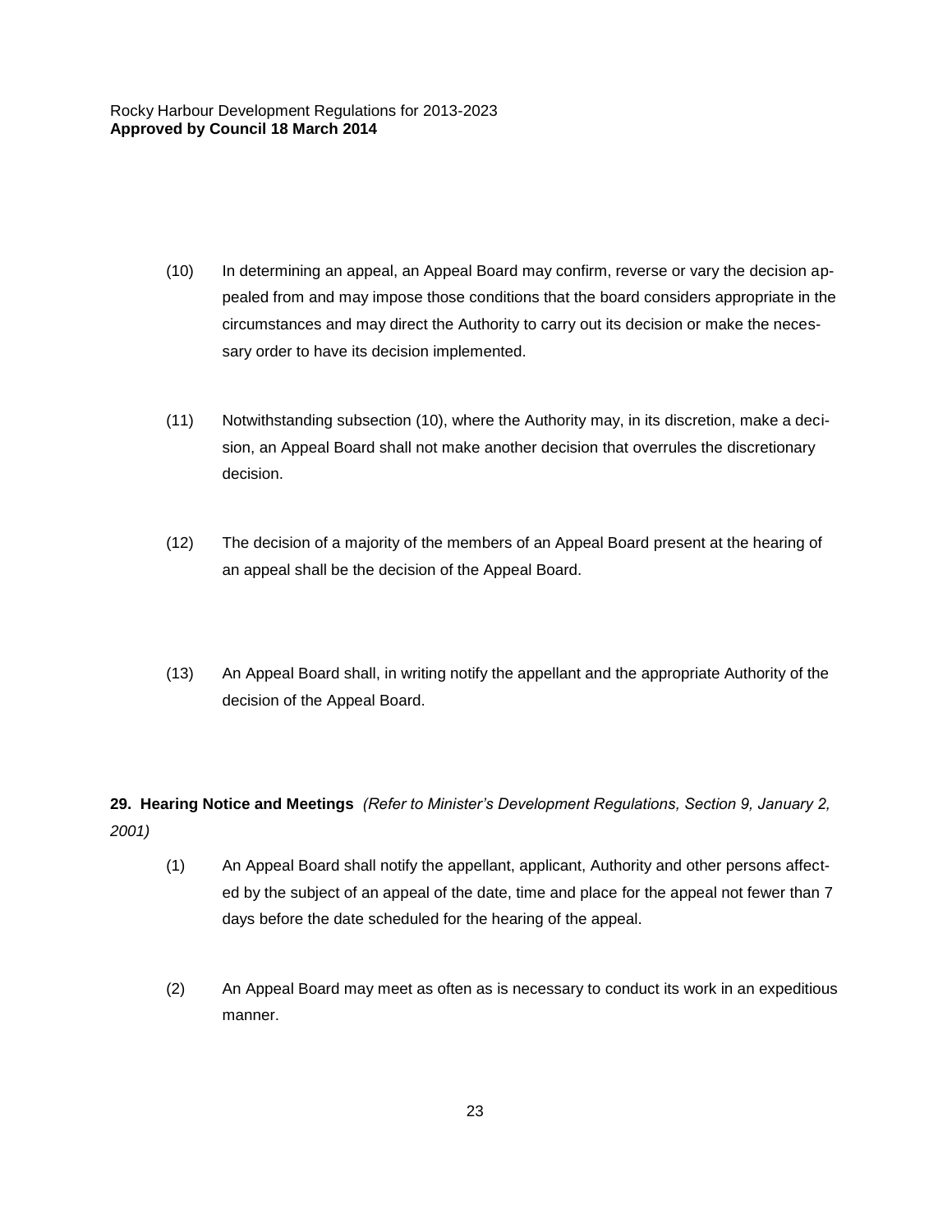# <span id="page-35-0"></span>**30. Hearing of Evidence** *(Refer to Minister's Development Regulations, Section 10, January 2, 2001)*

- (1) An Appeal Board shall meet at a place within the area under its jurisdiction and the appellant and other persons notified under regulation 29(1) or their representative may appear before the Appeal Board and make representations with respect to the matter being appealed.
- (2) An Appeal Board shall hear an appeal in accordance with section 43 of the Act and these regulations.
- (3) A written report submitted under subsection 43(2) of the Act respecting a visit to and viewing of a property shall be considered to have been provided in the same manner as evidence directly provided at the hearing of the Appeal Board.
- (4) In the conduct of an appeal hearing, the Appeal Board is not bound by the rules of evidence.

# <span id="page-35-1"></span>**31. Return of Appeal Fee**

Where an appeal made by an appellant under section 42 of the Act, is successful, an amount of money equal to the fee paid by that appellant under regulation 24(2) shall be paid to him or her by the Authority.

### <span id="page-35-2"></span>**32. Notice of Application**

- (1) When a change in non conforming use is to be considered under Regulation 49, or when the development proposed is listed as a discretionary use in Schedule C of the Regulations, the Authority shall, at the expense of the applicant, give notice of an application for a permit or for approval in principle, by public advertisement in a newspaper circulating in the area.
- (2) When a variance is necessary under Regulation 11, and the Authority wishes to consider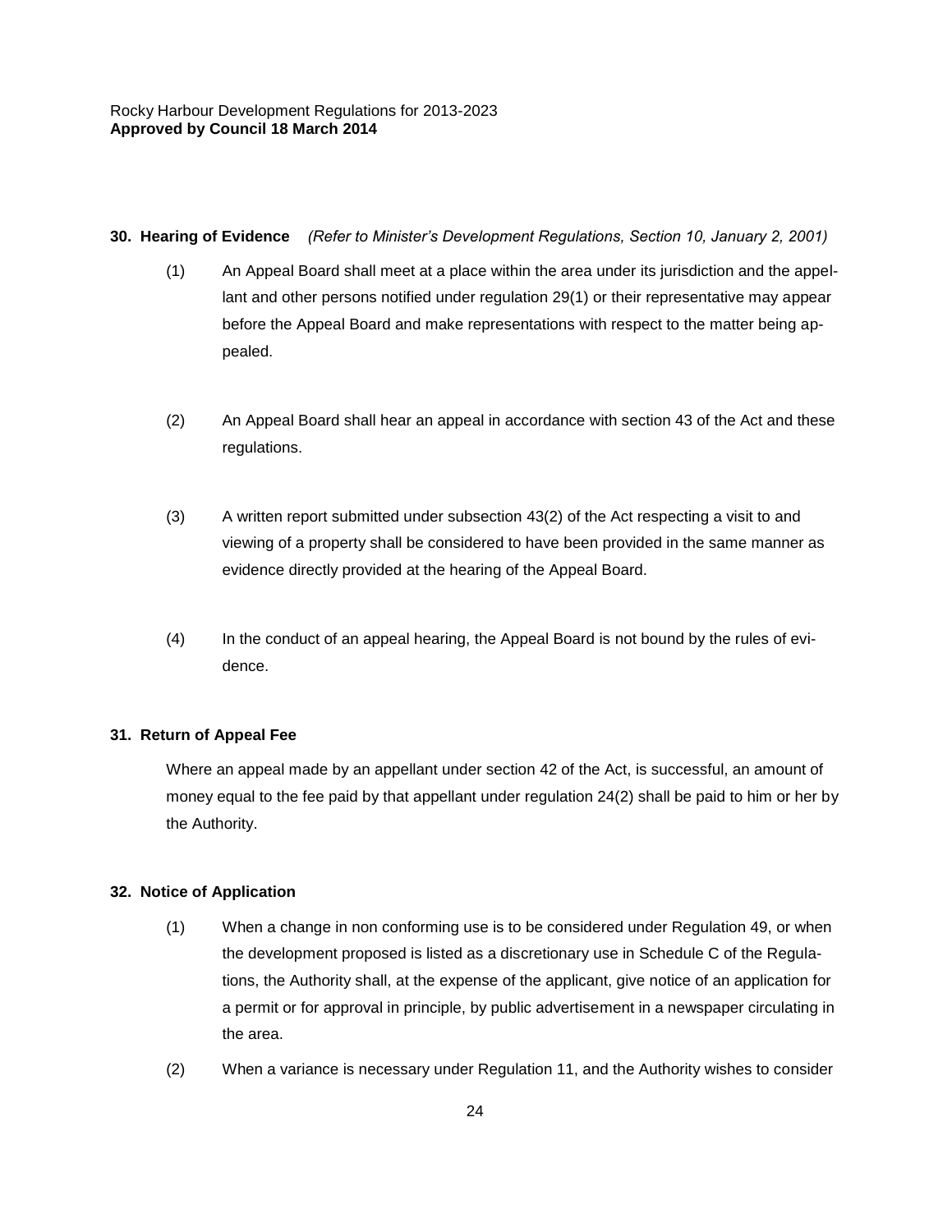whether to authorize such a variance from development standards, the Authority shall give written notice of the proposed variance to all persons whose land is in the immediate vicinity of the land that is the subject of the variance.

# **33. Right of Entry**

 The Authority, the Director, or any inspector may enter upon any public or private land and may at all reasonable times enter any development or building upon the land for the purpose of making surveys or examinations or obtaining information relative to the carrying out of any development, construction, alteration, repair, or any other works whatsoever which the Authority is empowered to regulate.

# **34. Record of Violations**

 Every inspector shall keep a record of any violation of these regulations which comes to his knowledge and report that violation to the Authority.

### **35. Stop Work Order and Prosecution**

- (1) Where a person begins a development contrary or apparently contrary to these Regulations, the Authority may order that person to stop the development or work connected therewith pending final adjudication in any prosecution arising out of the development.
- (2) A person who does not comply with an order made under Regulation 35(1) is guilty of an offence under the provisions of the Act.

# **36 Delegation of Powers** *(Refer to Minister's Development Regulations, Section 18, January 2, 2001)*

An Authority shall, where designating employees to whom a power is to be delegated under subsection 109(2) of the Act, make that designation in writing.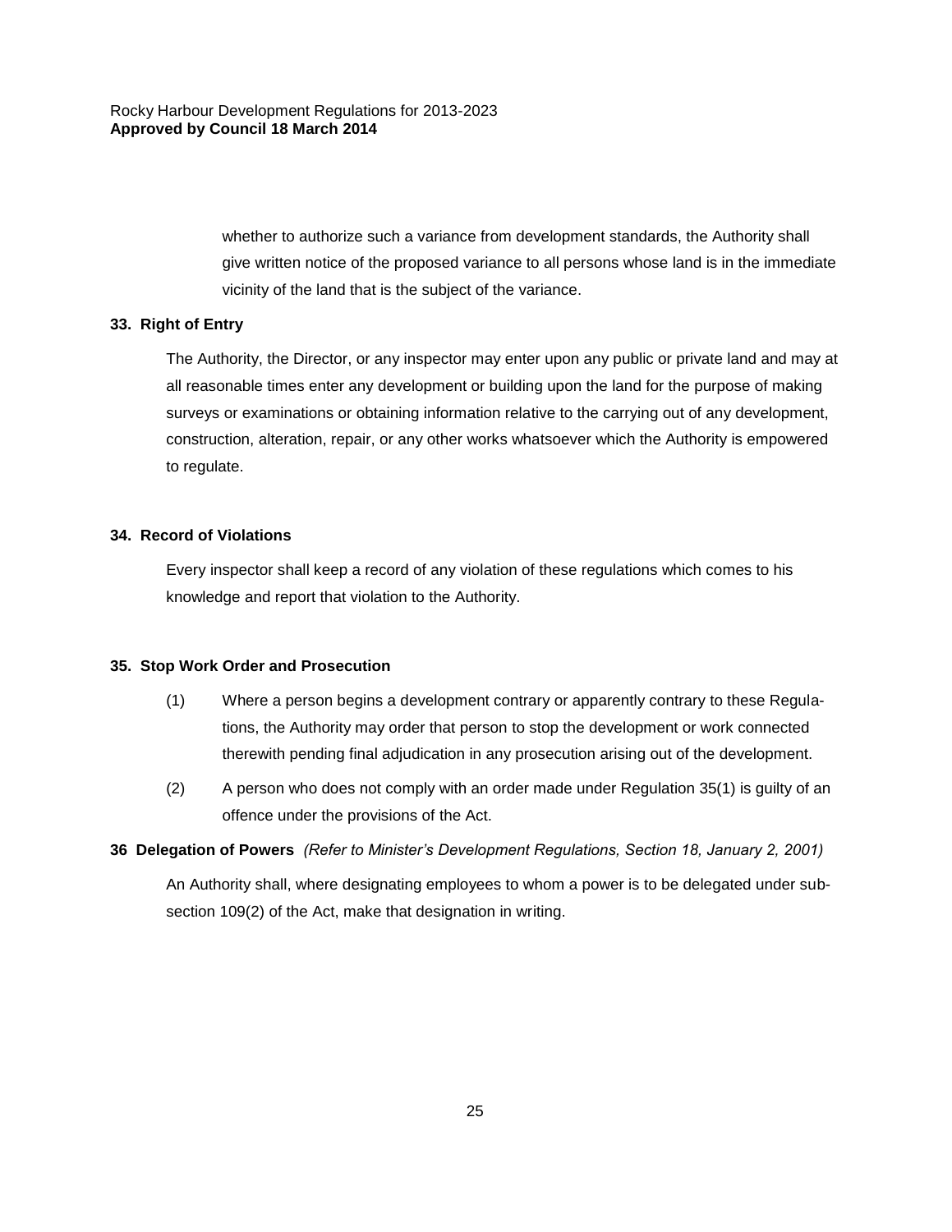#### **PART II - GENERAL DEVELOPMENT STANDARDS**

#### **37. Accesses and Service Streets**

- (1) Access shall be located to the specification of the Authority so as to ensure the greatest possible convenience and safety of the street system and the Authority may prescribe the construction of service streets to reduce the number of accesses to collector and arterial streets.
- (2) No vehicular access shall be closer than 10 metres to the street line of any street intersection.

### **38. Accessory Buildings**

- (1) Accessory buildings shall be clearly incidental and complementary to the use of the main buildings in character, use and size, and shall be contained on the same lot unless exempted as provided in clause (4).
- (2) No accessory building or part thereof shall project in front of any required building line or in front of building lines of an existing main building on the lot or buildings on abutting lots, except as may be prescribed in these Regulations. Accessory buildings shall be located in the rear yard or side yard on the lot, except where topography or natural or built features on the lot or the street(s) providing access to the lot make it practically impossible to locate an accessory building in a side or rear yard, or, where the lot is so large and the configuration of main and accessory buildings so arranged that the appearance of one or more accessory buildings would not adversely affect the aesthetics of the area. In such cases, a discretionary use may be approved which would allow accessory buildings to be built in those portions of the existing front yard which are adjacent to each side lot line, each said portion lying between the side lot line and an extension of the existing side yard line on that side of the lot leading most directly to the street line, provided that the accessory building must not be in front of the building line of a main building on an abutting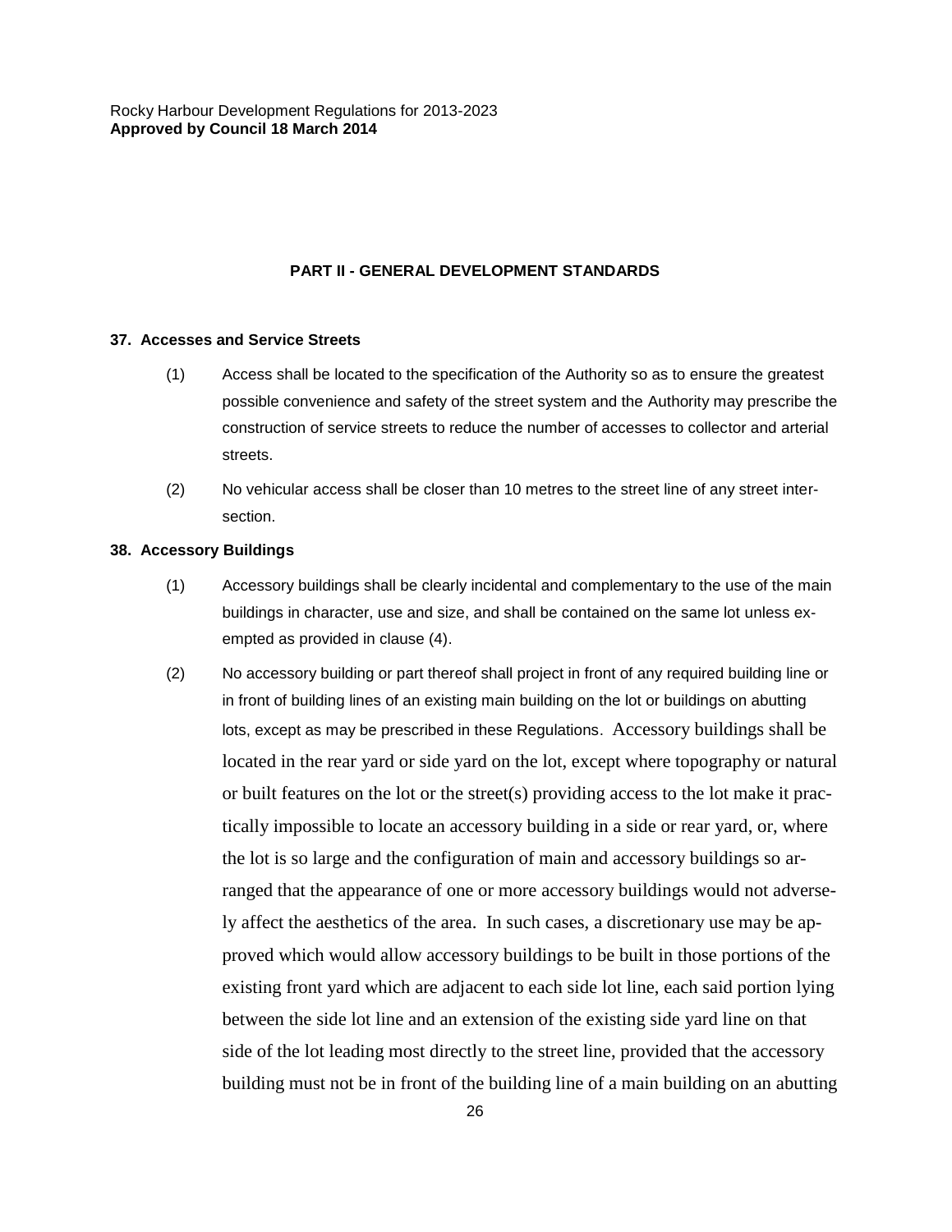lot. To illustrate the concept for simple rectangular and irregularly shaped lots, refer to the following sketches:



# **SIMPLE RECTANGULAR LOT**

Notwithstanding the foregoing, open sided or "see-through" accessory buildings in which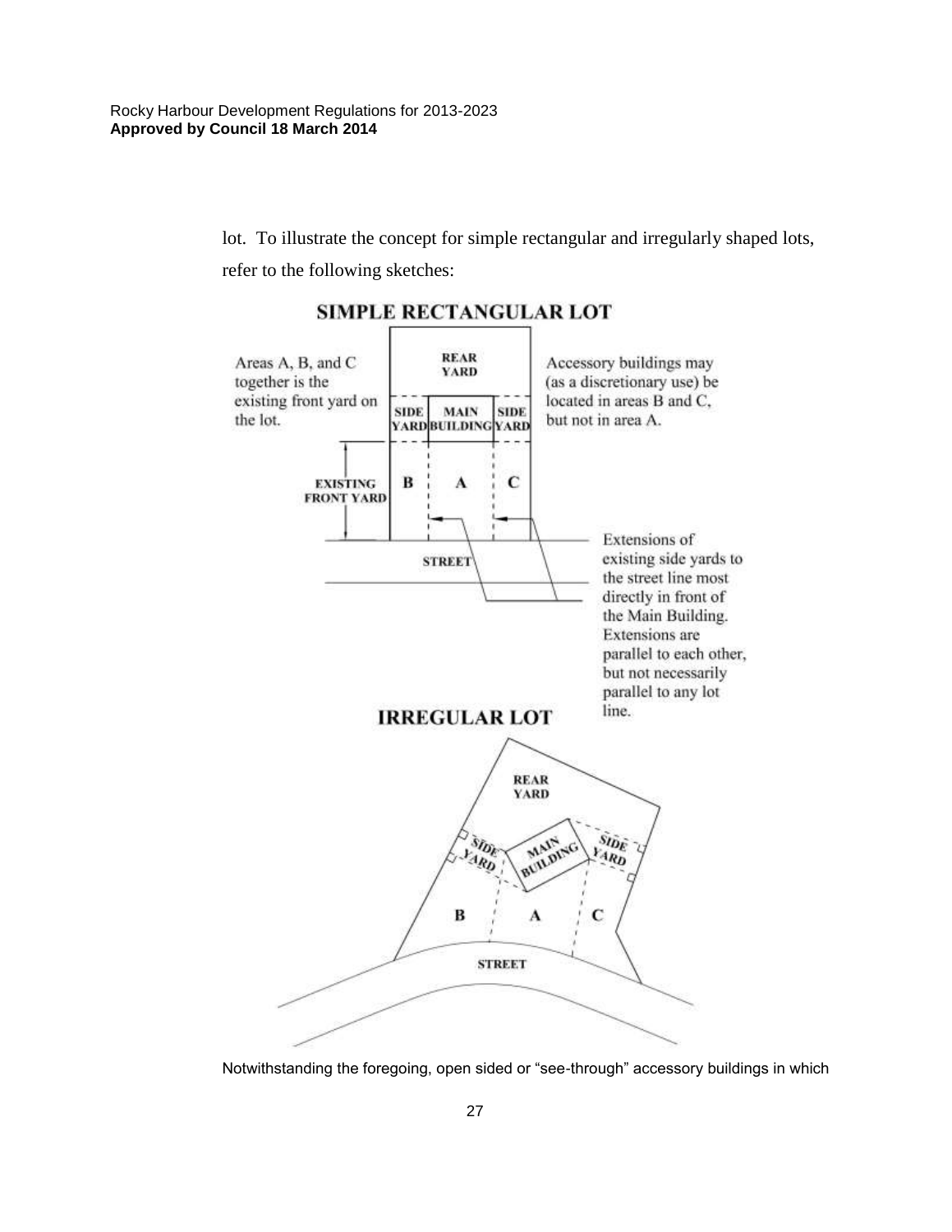> there is only a ground level structure (or where side walls are not sheathed and in which the framing or supports of a roof provide for minimal blocking of the view of the dwelling structure from the street), such as gazebos, ground level decks with sun roofs, or carports not attached to the main building, may be approved as a discretionary use for location anywhere in an existing front yard.

- (3) The sideyard requirements set out in the use zone tables in these Regulations shall apply to accessory buildings wherever they are located on the lot but accessory buildings on two (2) adjoining properties may be built to property boundaries provided they shall be of fire resistant construction and have a common firewall.
- (4) Storage buildings, motor vehicle garages, home workshops, boat sheds, boat houses, stages and wharves are deemed to be permitted accessory uses in all Use Zones, where there is an existing main building on the lot. Where permitted, boat sheds, wharves and stages may be built to any lot line which corresponds to the high water mark. Requirements for other yards shall continue to apply. Where such a use is proposed to be the main use on a separate lot, approval shall be subject to approval of the Authority as a discretionary use.

#### **39. Advertisements**

 Advertisements shall not be erected or displayed except in accordance with Part III of these Regulations.

#### **40**. Buffer Strips

(1) Where any industrial development permitted in any Use Zone abuts an existing or proposed residential area, or is separated from it by a road only, the owner of the site of the industrial development shall provide a buffer strip not less than ten (10) metres wide between any residential activity and the industrial area. The buffer shall include the provision of such natural or structural barrier as may be required by the Authority and shall be maintained by the owner or occupier to the satisfaction of the Authority.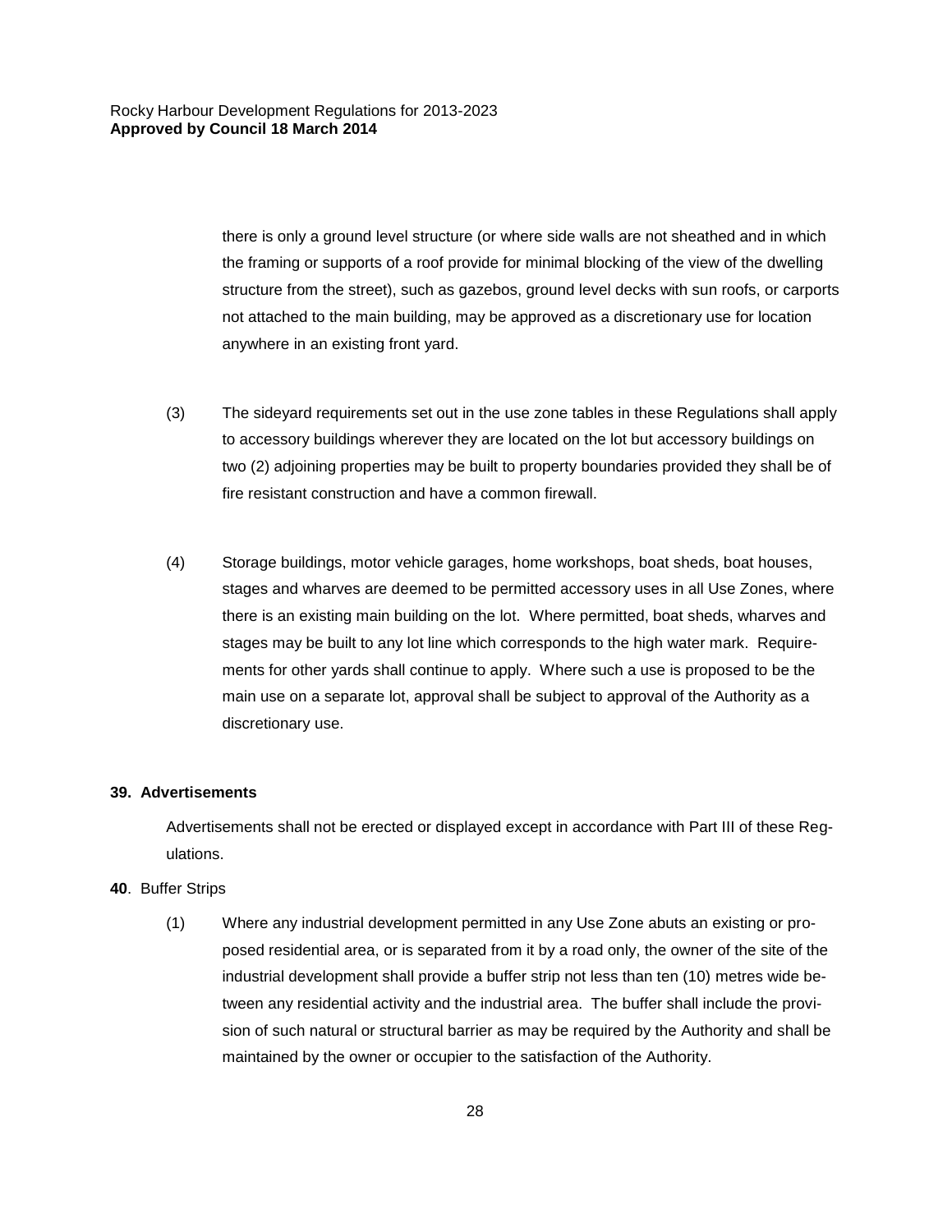> (2) Buildings, structures and alteration of elevations of land or vegetation thereon, within 15 metres of any Public Trail designated on the Zoning Maps, shall not be located or made in such manner as would impede the safety or amenity of public use of the Public Trails.

# **41. Building Height**

 The Authority may permit the erection of buildings of a height greater than that specified in Schedule C, but in such cases the building line setback and rearyard requirements shall be varied as follows:

- (1) The building line setback shall be increased by 2 metres for every 1 metre increase in height.
- (2) The rearyard shall not be less than the minimum building line setback calculated as described in (1) above plus 6 metres.

#### **42. Building Line and Setback**

 The Authority, by resolution, may establish building lines on an existing or proposed street or service street and may require any new buildings to be located on those building lines, whether or not such building lines conform to the standards set out in the tables in Schedule C of these Regulations. The Authority may permit location of a building at a lesser setback but no less than the at least the average setback of the non-accessory buildings on abutting lots, where there is a building on each lot.

#### **43. Family and Group Care Centres**

 Family group care centre use is permitted in any dwelling or apartment that is adequate in size to accommodate the number of persons living in the group, inclusive of staff, provided that in the opinion of the Authority, the use of the dwelling does not materially differ from, nor adversely af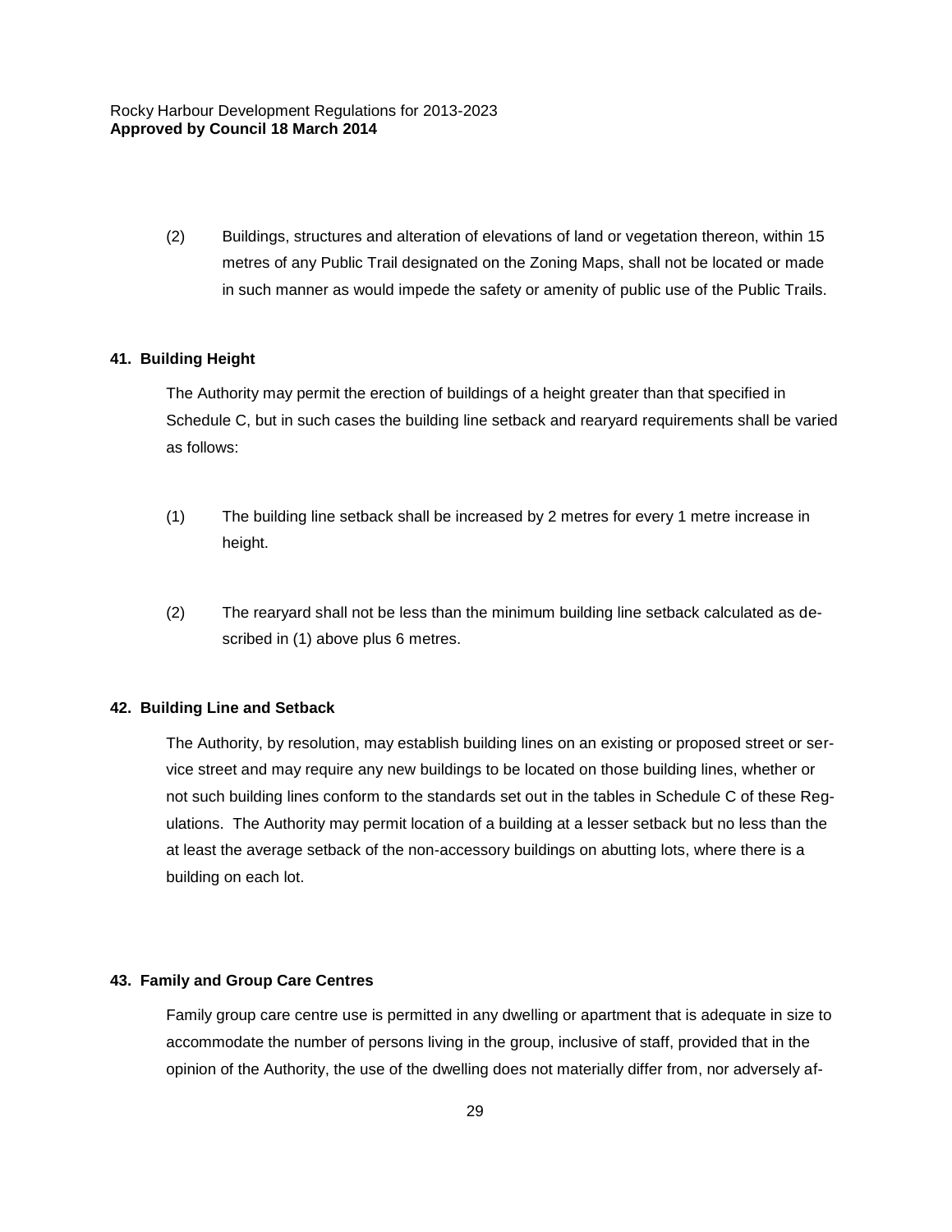fect, the amenities of the adjacent residences, or the neighbourhood in which it is located. The Authority may require special access and safety features to be provided for the occupants before occupancy is permitted.

### **44. Height Exceptions**

 The height requirements prescribed in Schedule C of these Regulations may be waived in the case of communication masts and antennae, flagpoles, water towers, spires, belfries, or chimneys, but any such waiver which results in an increase of more than 10% of the permitted height of the structure shall only be authorized under the provisions of Regulation 11 and with notice given under the provisions of Regulation 12 and 32.

#### **45. Livestock Structures and Uses**

- (1) No structure designed to contain more than five animal units shall be erected or used unless it complies with the following requirements:
	- (a) The structure shall be located only in an area designated as Rural (RUR) on Schedules E or F of these Regulations, and be at least 600 m from a residence, (except a farm residence or a residence which is a non-conforming use in any zone in which agriculture is a permitted use class in the Use Zone Tables in Schedule C of these Regulations), and, from an area designated as Residential (RES), and, from a Provincial or Federal Park.
	- (b) The structure shall be at least 60 m from the boundary of the property on which it is to be erected.
	- (c) The structure shall be at least 90 m from the centre line of a street.
	- (d) The erection of the structure shall be approved by the Department of Natural Resources and the Department of Environment & Conservation.
- (2) No development for residential use shall be permitted within 600 m of a lawfully existing structure designed to contain more than five animal units unless the development is first approved by the Department of Natural Resources.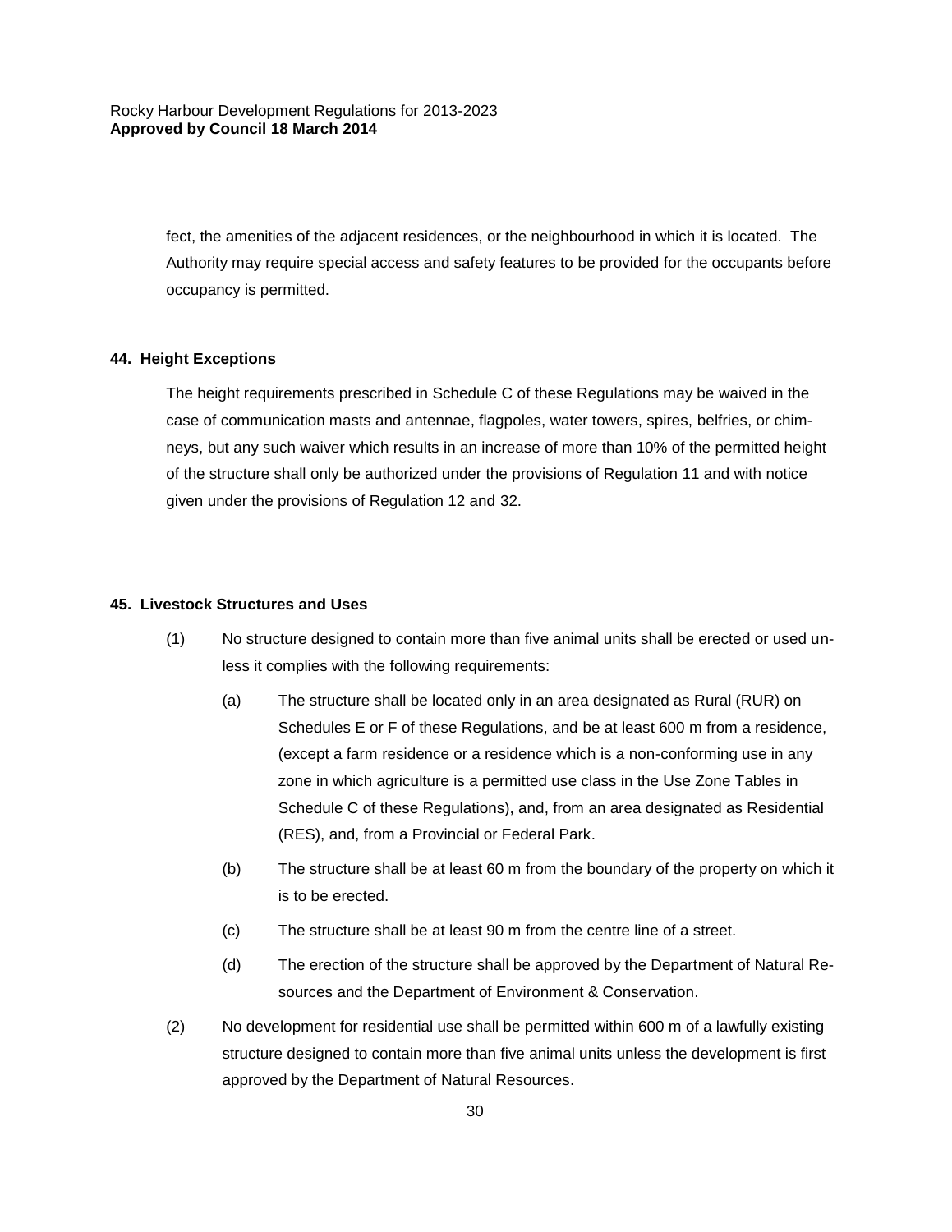#### **46. Lot Area and Size Exceptions**

- (1) No lot shall be reduced in area, either by the conveyance or alienation of any portion thereof or otherwise, so that any building or structure on such lot shall have a lot coverage that exceeds, or a front yard, rear yard, side yard, frontage or lot area that is less than that permitted by these Regulations for the zone in which such lot is located.
- (2) Where any part of a lot is required by these Regulations to be reserved as a yard, it shall continue to be so used regardless of any change in the ownership of the lot or any part thereof, and shall not be deemed to form part of an adjacent lot for the purpose of computing the area thereof available for building purposes.
- (3) Where, at the time of coming into effect of these Regulations, one or more lots already exist in any residential zone, with insufficient frontage or area to permit the owner or purchaser of such a lot or lots to comply with the provisions of these Regulations, then these Regulations shall not prevent the issuing of a permit by the Authority for the erection of a dwelling thereon, provided that the lot coverage and height are not greater than, and the yards and floor area are not less than the standards set out in these Regulations.

#### **47. Home Based Businesses**

 Home based business uses of a type indicated in the "permitted" or "discretionary" use classes in the Use Zone Table for the zone in which the use is located may be permitted as a discretionary use in a single dwelling or on the lot upon which a single dwelling is located provided that:

- (i) The use is clearly a subsidiary use to the residential use and does not substantially detract from the character of the neighbourhood.
- (ii) Open storage of goods, vehicles and equipment associated with the home based business is permitted provided that such open storage does not occupy more than 25% of the outdoor area of the lot and that such open storage area is screened with an opaque fence at least 1.8 metres in height. Open storage includes only the temporary parking or posi-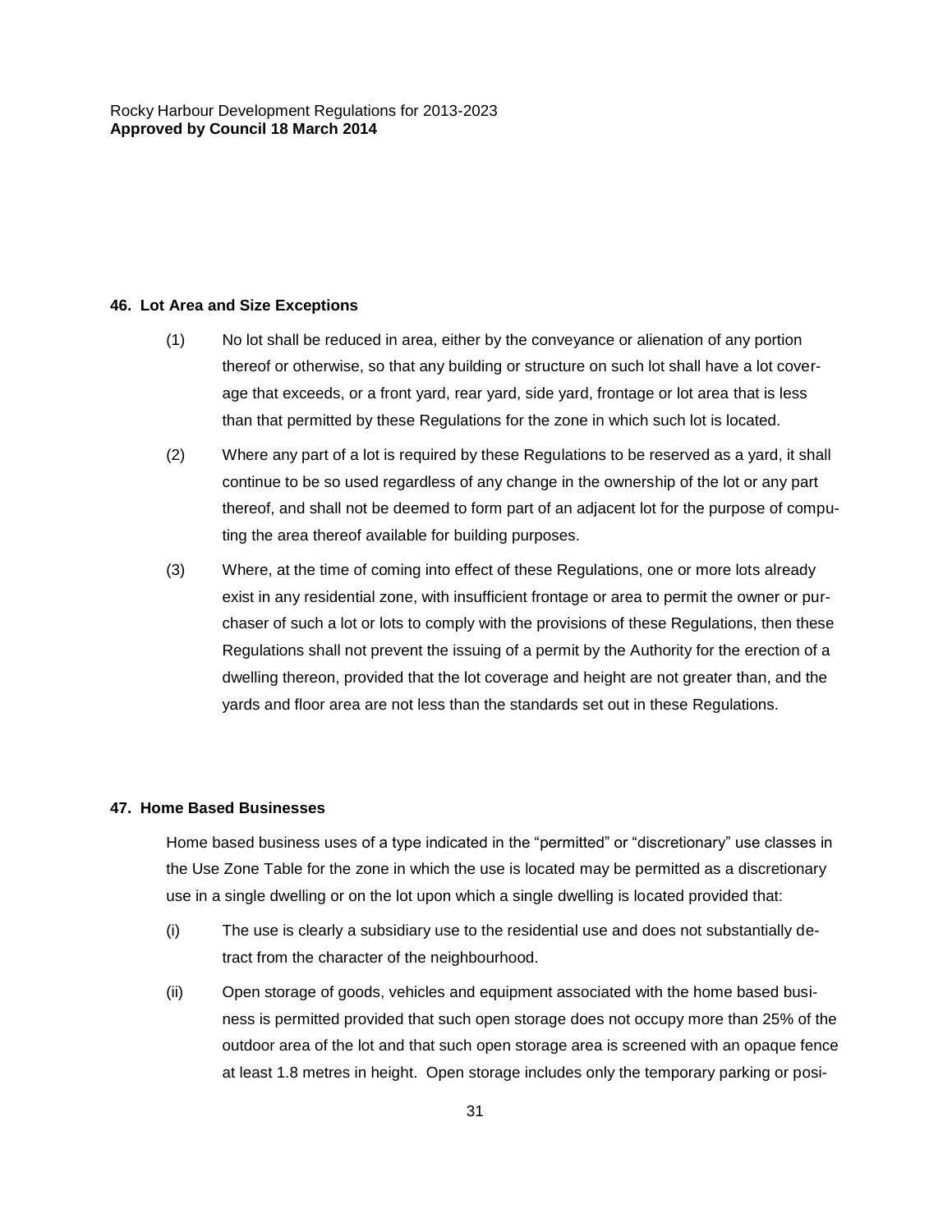tioning of goods, vehicles and equipment outdoors and does not include activities such as materials processing, servicing of vehicles or equipment, or manufacturing activity concerning those items, and actual work on or use of these items shall be carried on indoors. Open storage does not include operation of an outdoor market.

- (iii) Activities associated with the use (other than for open storage as indicated in (ii)) shall be carried on inside the dwelling unit or inside one or more buildings separate from the dwelling unit but on the same lot.
- $(iv)$  Not more than twenty-five (25) percent of the floor area of the dwelling unit up to a maximum of forty-five (45) square metres is devoted to the use, unless otherwise specified in the use zone tables, except that the entitlement to open storage area and the areas of accessory buildings are in addition to such maximum. The dwelling unit must continue to meet the dwelling unit minimum floor area requirement.
- (v) The use is operated by a resident of the dwelling unit and does not employ more than three persons in addition to the resident.
- (vi) Office uses shall be limited to small business services and professional offices.
- (vii) Light Industry uses shall be limited to production of baked goods, hand-made articles such as clothing and arts and crafts objects, or other craft or piece work, and servicing, processing or manufacturing of small equipment or goods.
- (viii) The use shall not generate sewage or water use substantially in excess of what is normal in the residential area and can be accommodated by the existing municipal road, water and sewer services.
- (ix) Activities associated with the use are not hazardous and do not cause substantial noise, odour, dust or fumes, nor cause electrical interference or in any other way result in a significant nuisance to the occupants of surrounding residences.
- (x) Any number of buildings separate from the dwelling unit may be used in connection with one or more light industrial uses and each of them shall conform to the Accessory Building condition for the use zone.
- (xi) No sign will be permitted other than a name plate not exceeding 1.0 square metres in area and which is attached to the principal building. No illumination of the sign will be permitted.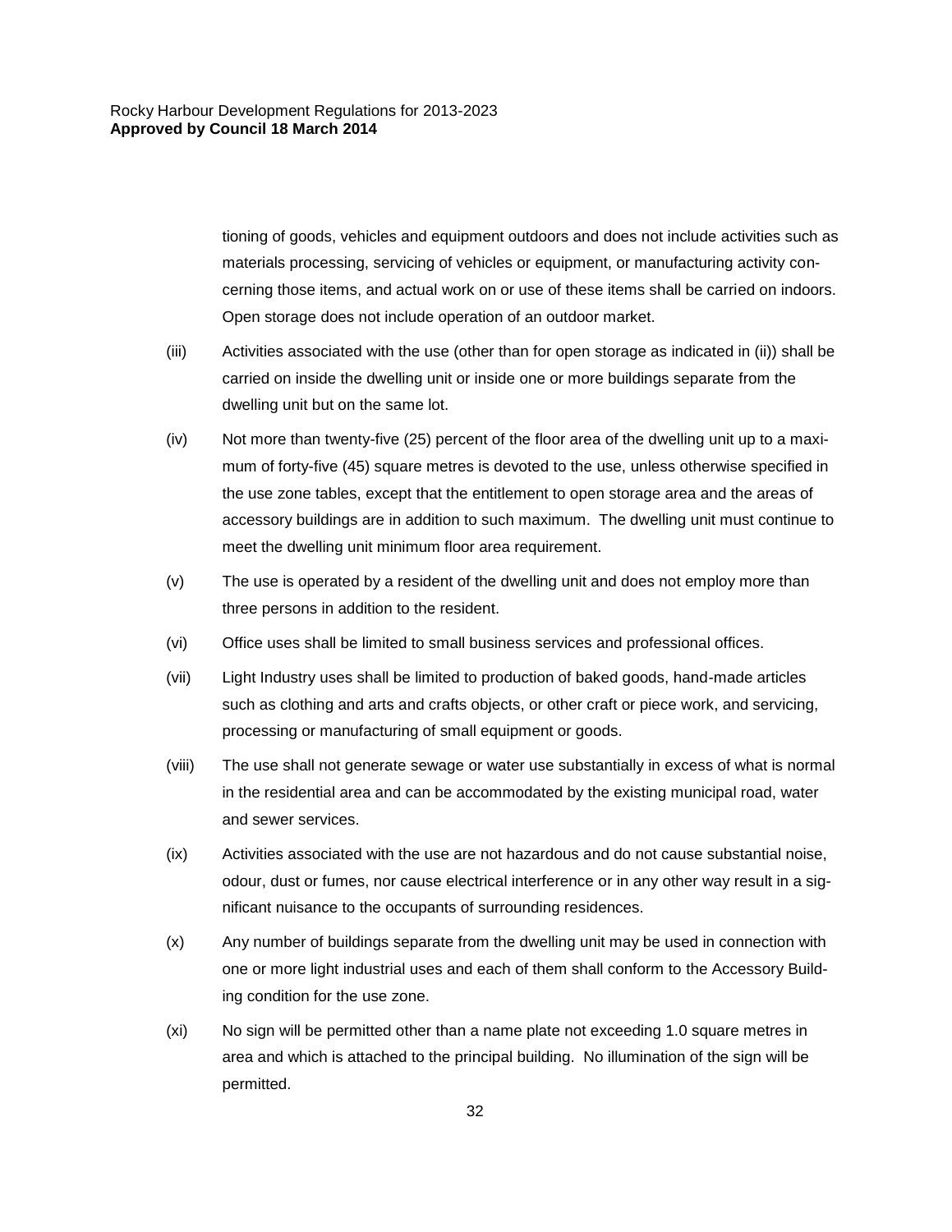- (xii) The Authority may require fencing, screening and separation or a combination of the two to protect the amenity of adjacent uses.
- (xiii) Parking requirements are a minimum of one space for a subsidiary use. The minimum required parking for the dwelling must continue to be met.
- (xiv) The lot has sufficient area to accommodate the parking requirements of both the dwelling unit and the subsidiary use.
- (xv) No change in type, class or extent of the use shall be permitted except in accordance with a permit issued by the Authority.

# **48. Lot Frontage**

 Except where specifically provided for in the Use Zone Tables in Schedule C of these Regulations, no residential or commercial building shall be erected unless the lot on which it is situated fronts directly onto a street or forms part of a Comprehensive Development Scheme.

# **49. Non-Conforming Use** *(Refer to Minister's Development Regulations, Section 14, 15, 16, 17, January 2, 2001)*

- (1) Notwithstanding the Municipal Plan, scheme or regulations made under this Urban and Rural Planning Act, 2001, the Authority shall, in accordance with regulations made under this Act, allow a development or use of land to continue in a manner that does not conform with a regulation, scheme, or plan that applies to that land provided that the nonconforming use legally existed before the registration under section 24 of the Act, scheme or regulations made with respect to that kind of development or use.
- (2) Notwithstanding subsection (1), a right to resume a discontinued non-conforming use of land shall not exceed 12 months after the discontinuance of that use.
- (3) A building, structure or development that does not conform to a scheme, plan or regulations made under the Act that is allowed to continue under subsection (1)
	- (a) shall not be internally or externally varied, extended or expanded unless otherwise approved by the Authority;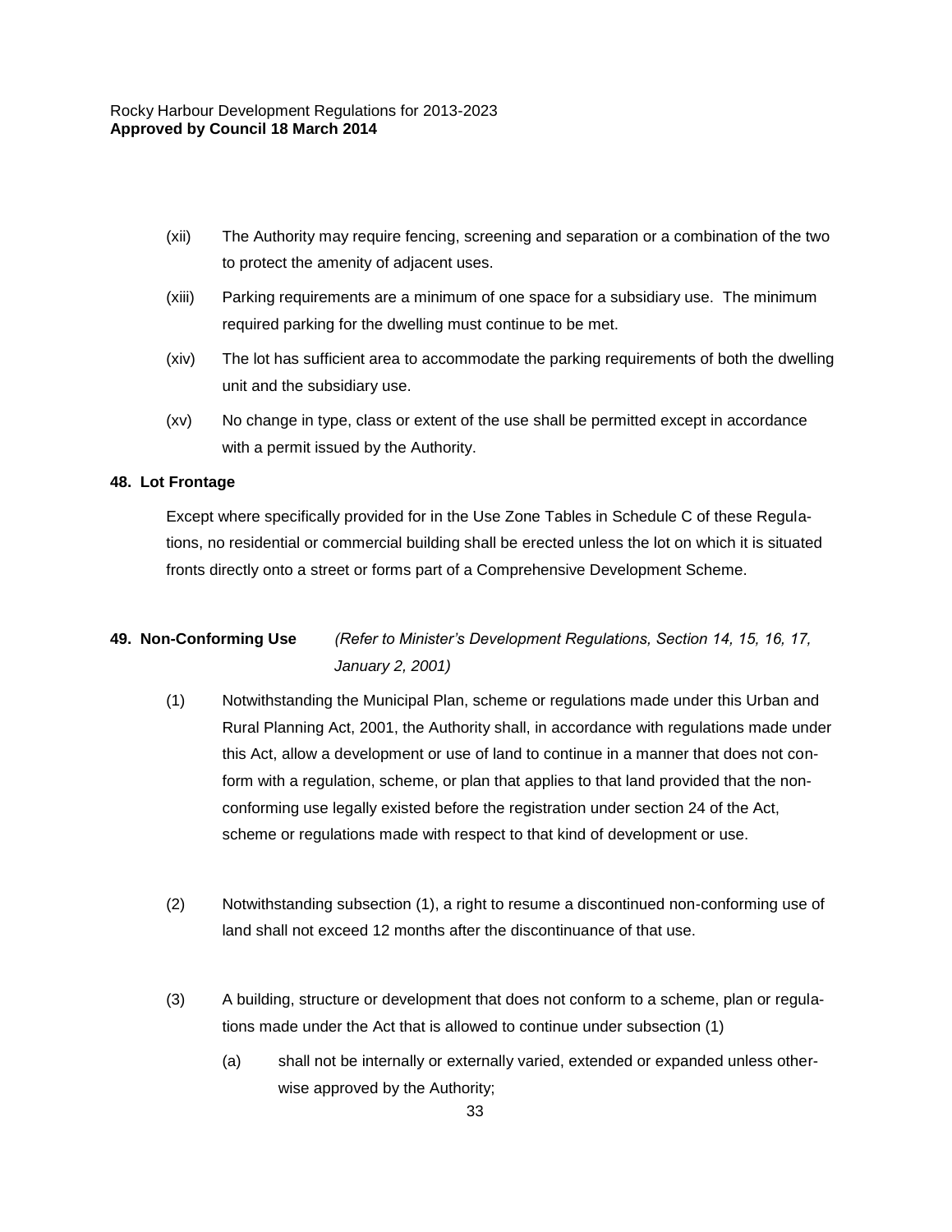- (b) shall not be structurally modified except as required for the safety of the building, structure or development;
- (c) shall not be reconstructed or repaired for use in the same non-conforming manner where 50% or more of the value of that building, structure or development has been destroyed;
- (d) may have the existing use for that building, structure or development varied by the Authority to a use that is, in the Authority's opinion, more compatible with the plan and regulations applicable to it;
- (e) may have the existing building extended by approval of the Authority where, in the Authority's opinion, the extension is not more than 50% of the existing building;
- (f) where the non-conformance is with respect to the standards included in these development regulations, shall not be expanded if the expansion would increase the non-conformity and an expansion must comply with the development standards applicable to that building, structure or development;
- (g) where the building or structure is primarily zoned and used for residential purposes, it may, in accordance with the municipal plan and regulations, be repaired or rebuilt where 50% or more of the value of that building or structure is destroyed but the residential building or structure, where being repaired or rebuilt, must be repaired or rebuilt in accordance with the plan and development regulations applicable to that building or structure.
- (4) Before making a decision to vary an existing use of a non-conforming building, structure or development, the Authority, at the applicant's expense, shall publish a notice in a newspaper circulating in the area or by other means give public notice of an application to vary the existing use of a non-conforming building, structure or development and shall consider any representations or submissions received in response to that advertisement.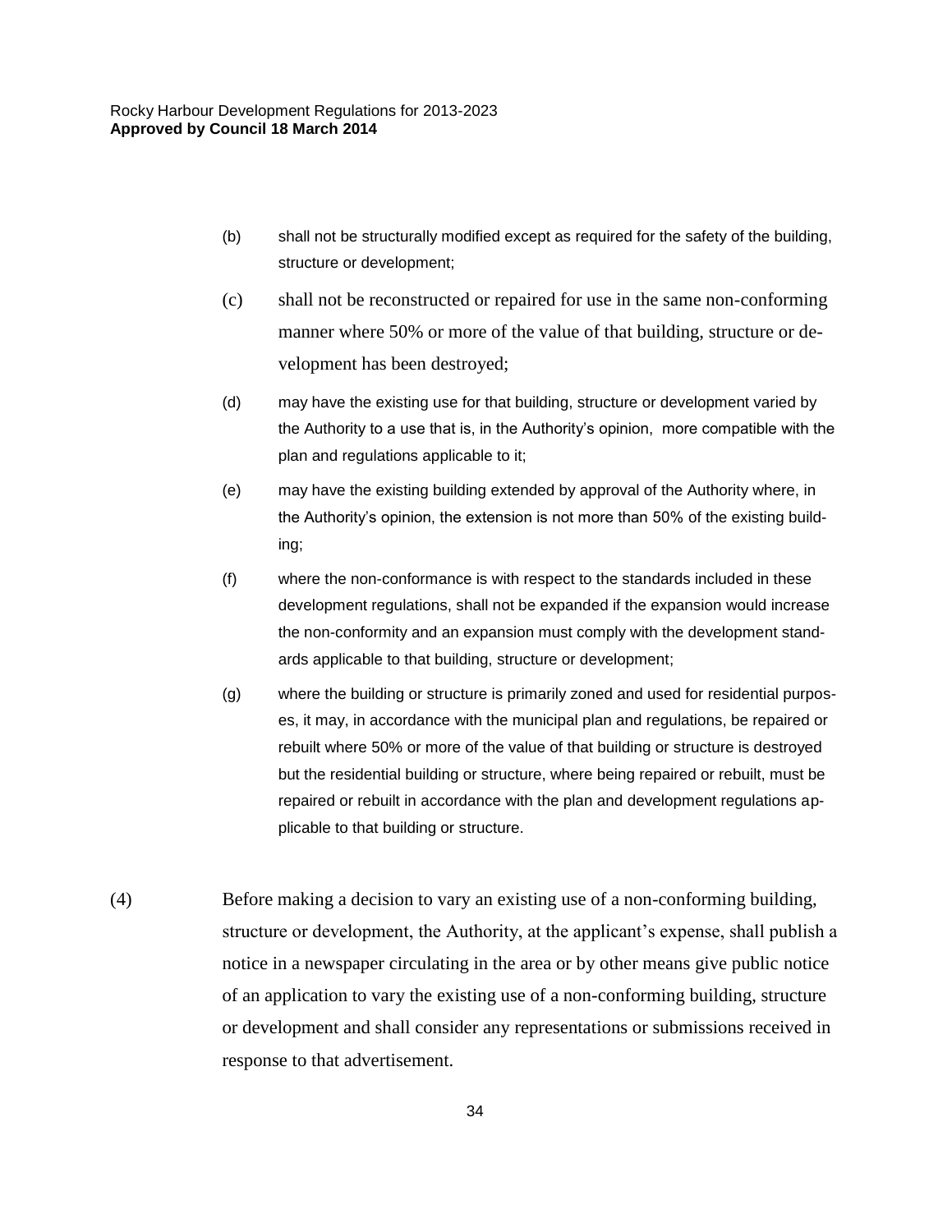#### **50. Offensive and Dangerous Uses**

No building or land shall be used for any purpose which may be dangerous by causing or promoting fires or other hazards or which may emit noxious, offensive or dangerous fumes, smoke, gases, radiation, smells, ash, dust or grit, excessive noise or vibration, or create any nuisance that has an unpleasant effect on the senses unless its use is authorized by the Authority and any other Authority having jurisdiction.

#### **51. Offstreet Parking Requirements**

- (1) For every building, structure or use to be erected, enlarged or established, there shall be provided and maintained a quantity of off-street parking spaces sufficient to ensure that the flow of traffic on adjacent streets is not impeded by the on-street parking of vehicles associated with that building, structure or use.
- (2) The number of parking spaces to be provided for any building, structure, use of occupancy shall conform to the standards set out in Schedule D of these Regulations.
- (3) Each parking space, except in the case of one or two-family dwellings, shall be made accessible by means of a durably surfaced right-of-way at least 3 m in width. Parking required in a Residential Zone shall be provided on the same lot as the dwelling or dwellings. Parking space for apartments shall be provided in the rear yard where possible. In a Non-Residential Zone, parking spaces shall be provided within the limits of the zone in which the use is situated and not more than 200 m distant from the use concerned.
- (4) The parking facilities required by this Regulation shall, except in the case of single or attached dwellings, be arranged so that it is not necessary for any vehicle to reverse onto or from a street.
- (5) Where, in these Regulations, parking facilities for more than four vehicles are required or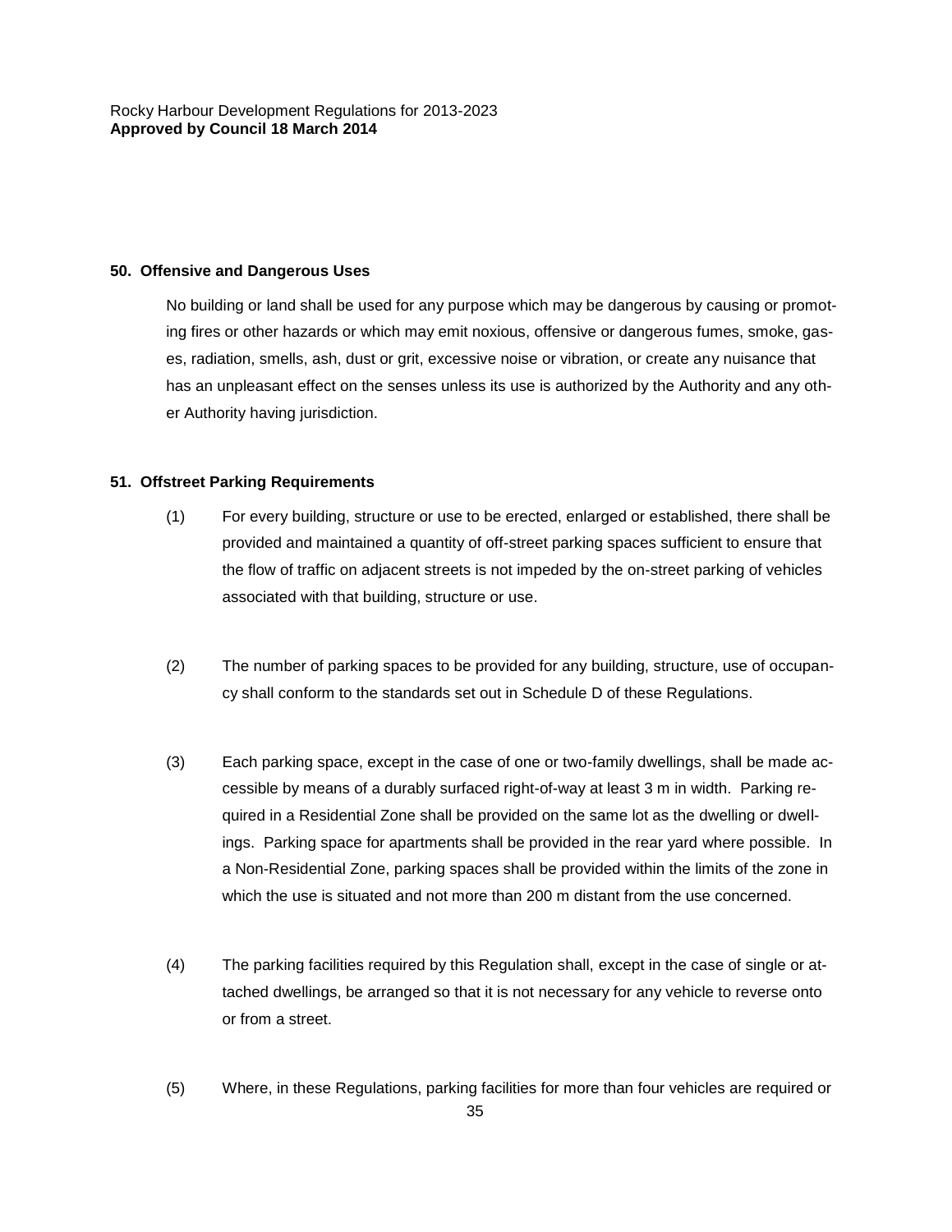### permitted:

- (a) parking space shall mean an area of land, not less than  $15 \text{ m}^2$  in area, capable of being used for the parking of a vehicle without the need to move other vehicles on adjacent areas;
- (b) the parking area shall be constructed and maintained to the specifications of the Authority;
- (c) the lights used for illumination of the parking area shall be so arranged as to divert the light away from adjacent development;
- (d) a structure, not more than 3 m in height and more than  $5 \text{ m}^2$  in area may be erected in the parking area for the use of attendants in the area;
- (e) except in zones in which a service station is a permitted use, no gasoline pump or other service station equipment shall be located or maintained on a parking area;
- (f) no part of any off-street parking area shall be closer than 1.5 m to the front lot line in any zone;
- (g) access to parking areas in non-residential zones shall not be by way of residential zones;
- (h) where a parking area is in or abuts a residential zone, a natural or structural barrier at least 1 m in height shall be erected and maintained along all lot lines;
- (i) where, in the opinion of the Authority, strict application of the above parking requirements is impractical or undesirable, the Authority may as a condition of a permit require the developer to pay a service levy in accordance with these Regulations in lieu of the provision of a parking area, and the full amount of the levy charged shall be used by the Authority for the provision and upkeep of alternative parking facilities within the general vicinity of the development.

#### **52. Off-Street Loading Requirements**

 (1) For every building, structure or use to be erected, enlarged or established requiring the shipping, loading or unloading of animals, goods, wares or merchandise, there shall be provided and maintained for the premises loading facilities on land that is not part of a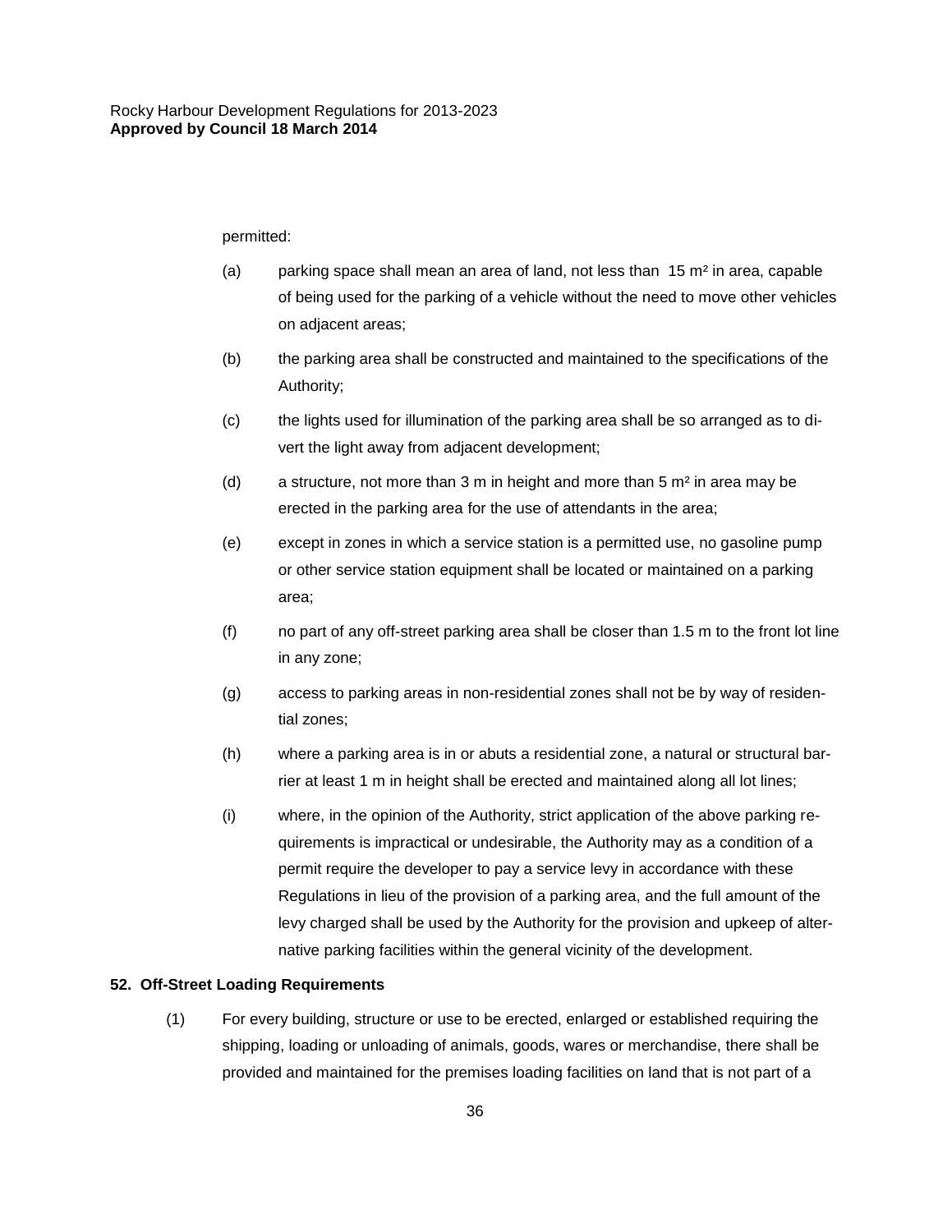street comprised of one or more loading spaces, 15 m long, 4 m wide, and having a vertical clearance of at least 4 m with direct access to a street or with access by a driveway of a minimum width of 6 m to a street.

- (2) The number of loading spaces to be provided shall be determined by the Authority.
- (3) The loading facilities required by this Regulation shall be so arranged that vehicles can manoeuvre clear of any street and so that it is not necessary for any vehicle to reverse onto or from a street.

### **53. Parks and Playgrounds, and Conservation Uses**

 Nothing in these Regulations shall prevent the designation of conservation areas or the establishment of parks and playgrounds in any zones provided that such parks and playgrounds are not located in areas which may be hazardous to their use and are not operated for commercial purposes.

### **54. Screening and Landscaping**

 The Authority may, in the case of existing unsightly development, order the owner or occupier to provide adequate and suitable landscaping or screening; and for this purpose may require the submission of an application giving details of the landscaping or screening, and these Regulations shall then apply to that application. The provision of adequate and suitable landscaping or screening may be made a condition of any development permit where, in the opinion of the Authority, the landscaping or screening is desirable to preserve amenity, or protect the environment.

#### **55. Services and Public Utilities**

 The Authority may within any zone permit land to be used in conjunction with the provision of public services and public utilities if the use of that land is necessary to the proper operation of the public service or public utility concerned provided that the design and landscaping of any development of any land so used is, in the opinion of the Authority, adequate to protect the character and appearance of the area. Public services include central water and sewer services, including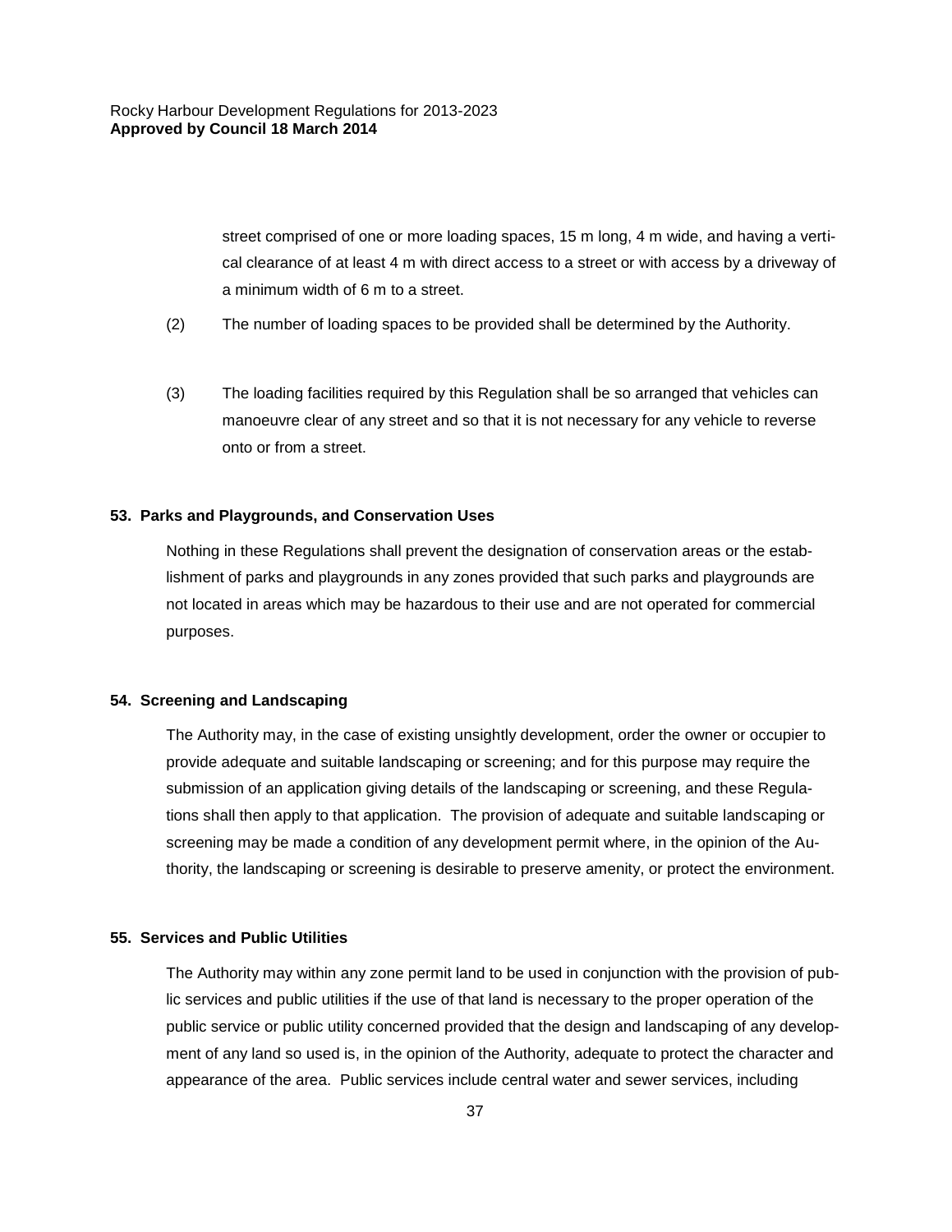treatment plants, hydrants, pumping stations, outfalls, intakes and appurtenances; public streets and lanes; public trails and other recreational or cultural facilities not involving buildings, viewpoints, and civic notices.

# **56. Service Stations**

The following requirements shall apply to all proposed service stations:

- (a) All gasoline pumps shall be located on pump islands designed for such purpose, and to which automobiles may gain access from either side.
- (b) Pump islands shall be set back at least 4 metres from the front lot line.
- (c) Accesses shall not be less than 7 metres wide and shall be clearly marked, and where a service station is located on a corner lot, the minimum distance between an access and the intersection of street lines at the junction shall be 10 metres and the lot line between entrances shall be clearly indicated.

#### **57. Side Yards**

 A sideyard which shall be kept clear of obstruction shall be provided on the exposed sides of every building in order to provide access for the maintenance of that building.

# **58. Street Construction Standards**

 A new street may not be constructed except in accordance with good engineering practice and in particular to the Municipal Water, Sewer and Road Specifications promulgated by, and as amended from time to time by, the Department of Municipal Affairs.

### **59. Subsidiary Apartments**

 Subsidiary apartments may be permitted in single dwellings only, and for the purposes of calculating lot area and yard requirements, shall be considered part of the self-contained dwelling.

### **60. Unsubdivided Land**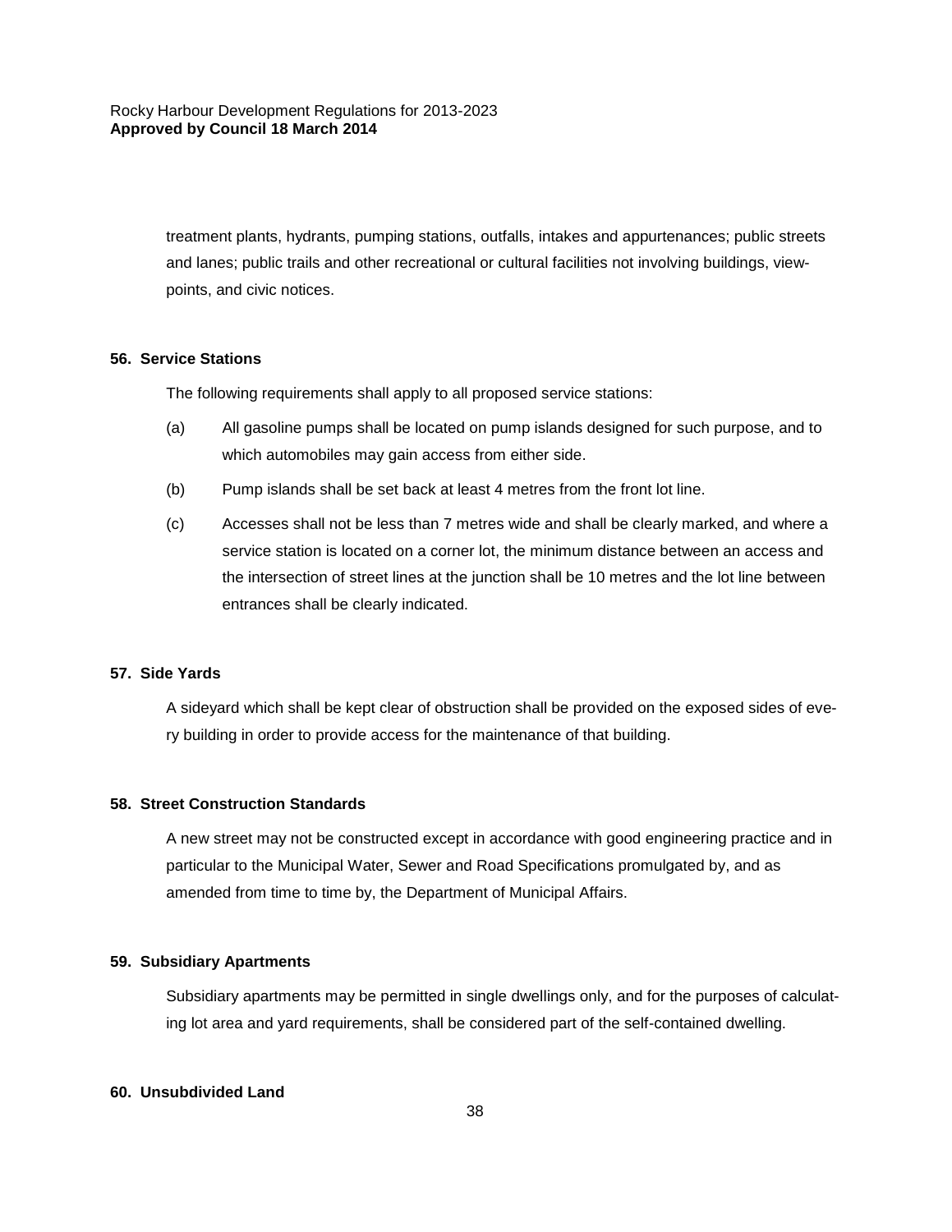Development is not permitted on unsubdivided land unless sufficient area is reserved to satisfy the yard and other allowances called for in the Use Zone in which it is located and the allowances shall be retained when the adjacent land is developed.

### **61. Zero Lot Line and Other Comprehensive Development, Including Flag Lots and Fences**

- (1) The Authority may, at its discretion, approve the erection of dwellings which are designed to form part of a zero lot line development or other comprehensive layout which does not, with the exception of dwelling unit floor area, meet the requirements of the Use Zone Table in Schedule C, provided that the dwellings are designed to provide both privacy and reasonable access to natural daylight and the overall density within the layout conforms to the regulations and standards set out in the Use Zone Table apply where the layout adjoins other development.
- (2) Development on a flag lot is permitted provided that the requirement for lot area is satisfied in the main body of the flag lot, and that the minimum interior dimension of the main body of the flag lot is at least the minimum frontage required. The location of a main or accessory building on a flag lot shall provide for yards in the main body of the lot of at least the dimensional minimum requirements of the building line setback, sideyard widths, and rearyard depths ordinarily required in the subject use zone, as if the main body of the flag lot were an ordinary lot where most or the whole width of the lot abuts the street. Whereas the ordinary meanings of side, front and rear yards are not relevant to a flag lot, any yard in a flag lot can be deemed the front, side or rear yard for this purpose. In a flag lot, the minimum width of the leg or prolongation which provides access to a street shall be 6 m at every point along its length, including the lot boundary where the flag lot fronts directly on a street.
- (3) Fences may be permitted as discretionary uses provided the design, location and standard of construction are in compliance with the Town of Rocky Harbour Fencing Regulations, 2004, as amended from time to time. Fences may be erected on a lot line, except where not in compliance with said Fencing Regulations.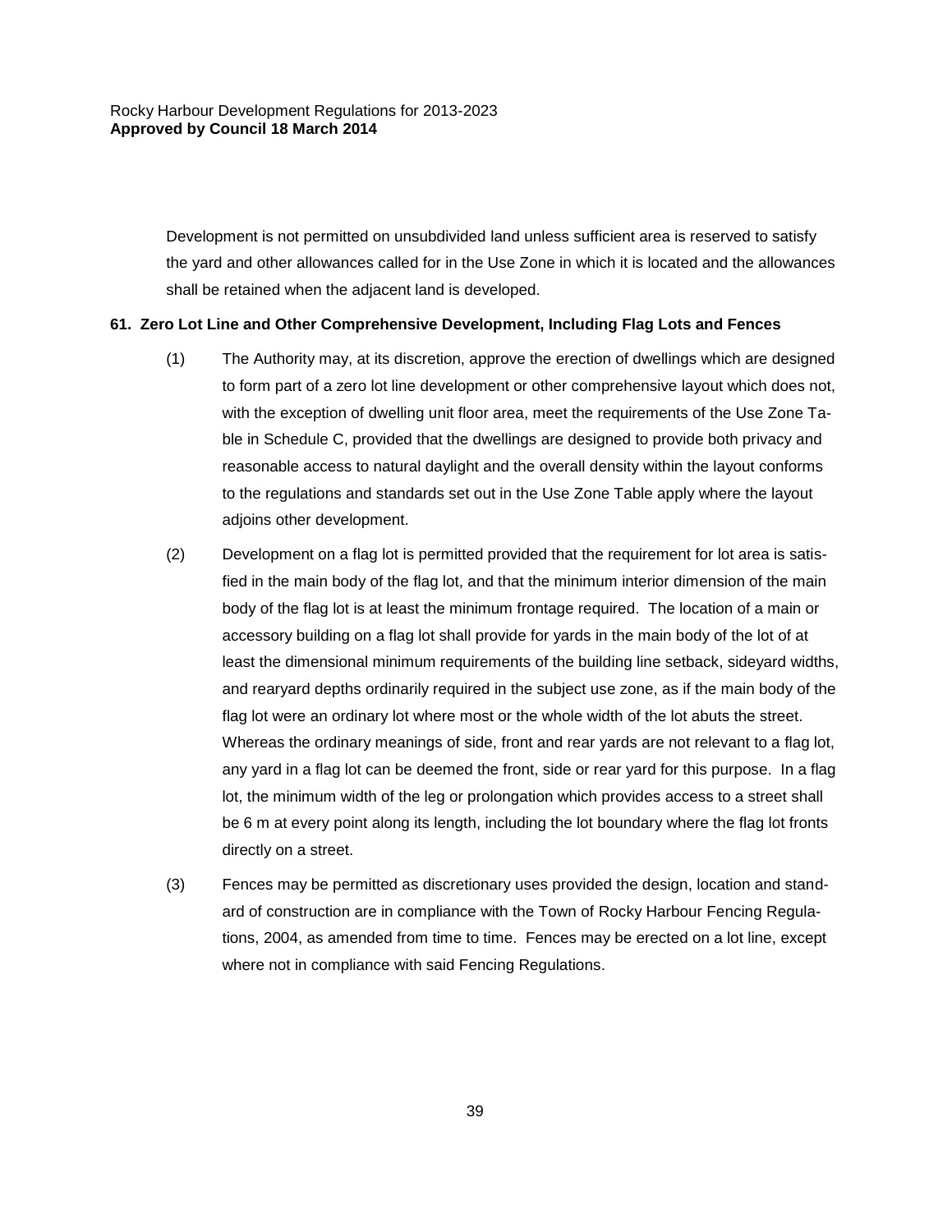#### **PART III - ADVERTISEMENTS**

#### **62. Permit Required**

 Subject to the provisions of Regulation 67, no advertisement shall be erected or displayed in the Planning Area unless a permit for the advertisement is first obtained from the Authority. Permit for erection or display of advertisement on Provincial Highways shall be obtained from Service NL.

### **63. Form of Application**

 Application for a permit to erect or display an advertisement shall be made to the Authority in accordance with Regulation 17.

### **64. Advertisements Prohibited in Street Reservation**

 No advertisement shall be permitted to be erected or displayed within, on or over any highway or street reservation.

#### **65. Permit Valid for Limited Period**

 A permit granted under these Regulations for the erection or display of an advertisement shall be valid for such period not exceeding the last day of the calendar year in which it was issued , as may be stated therein, but may be renewed at the discretion of the Authority for similar periods.

### **66. Removal of Advertisements**

 Notwithstanding the provisions of these Regulations, the Authority may require the removal of any advertisement which, in its opinion, is:

- (a) hazardous to road traffic by reason of its siting, colour, illumination, or structural condition, or;
- (b) detrimental to the amenities of the surrounding area.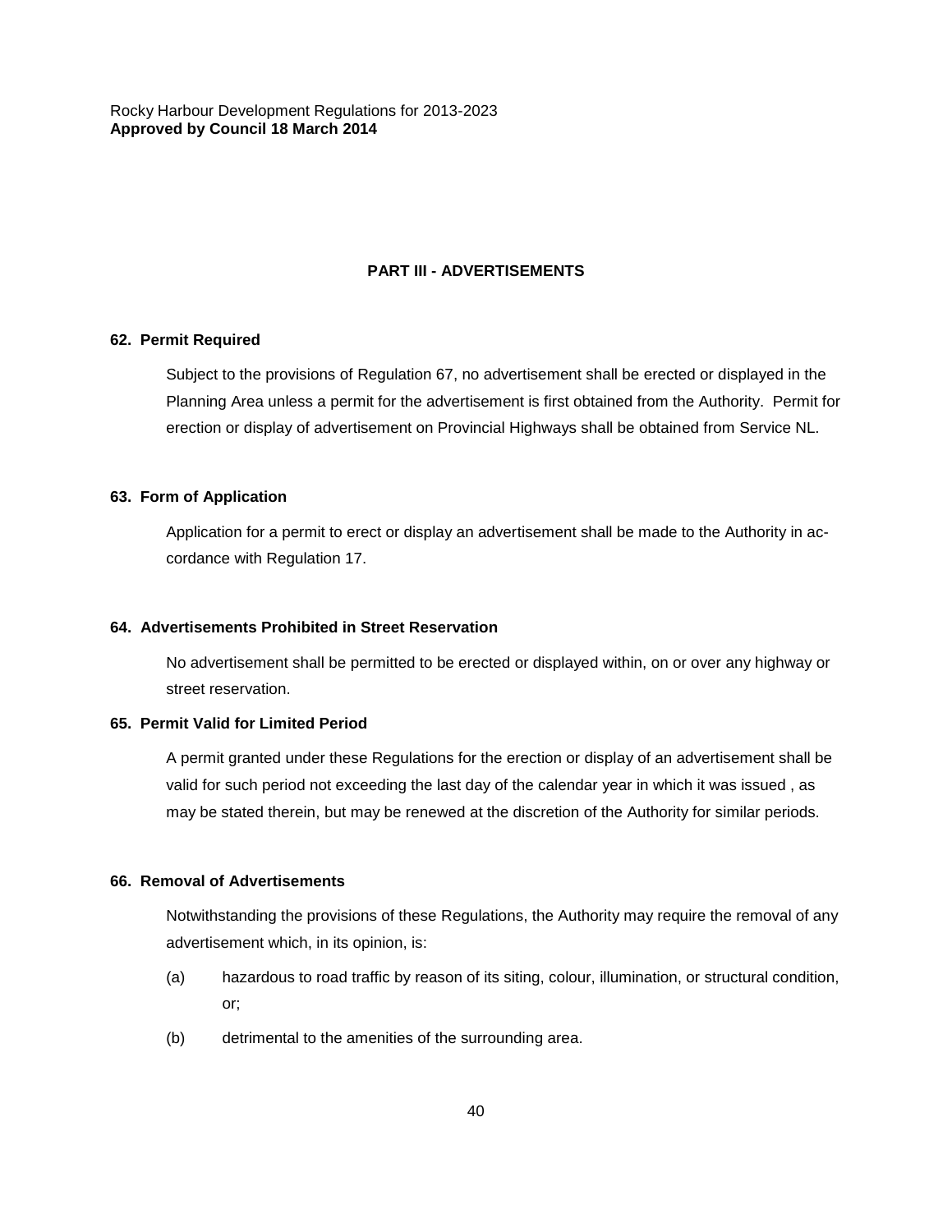#### **67. Advertisements Exempt from Control**

 The following advertisements may be erected or displayed in the Planning Area without application to the Authority:

- (a) on a dwelling or within the courtyard of a dwelling, one nameplate not exceeding  $0.2$  m<sup>2</sup> in area;
- (b) on an agricultural holding or farm, a notice board not exceeding 1  $m<sup>2</sup>$  in area and relating to the operations being conducted on the land;
- (c) on land used for forestry purposes, signs or notices not exceeding 1  $m<sup>2</sup>$  in area and relating to forestry operations or the location of logging operations conducted on the land;
- (d) on land used for mining or quarrying operations, a notice board not exceeding 1  $m<sup>2</sup>$  in area relating to the operation conducted on the land;
- (e) on land used for professional practice(s), one nameplate not exceeding  $0.2$  m<sup>2</sup> in area in connection with the practice of a professional person carried on at that lot;
- (f) on any site occupied by a church, school, library, art gallery, museum, institution or cemetery, one notice board not exceeding 1 m² in area;
- (g) on the principal facade of any commercial, industrial or public building, the name of the building or the name of the occupants of the building, in letters not exceeding one-tenth of the height of that facade or 3 m, whichever is the lesser;
- (h) on any parking lot directional signs and one sign not exceeding 1  $m<sup>2</sup>$  in size, identifying the parking lot.

### **68. Approval Subject to Conditions**

 A permit may only be issued for the erection or display of advertisements which comply with the appropriate conditions and specifications set out in the Use Zone Tables in Schedule C of these Regulations.

### **69. Non-Conforming Uses**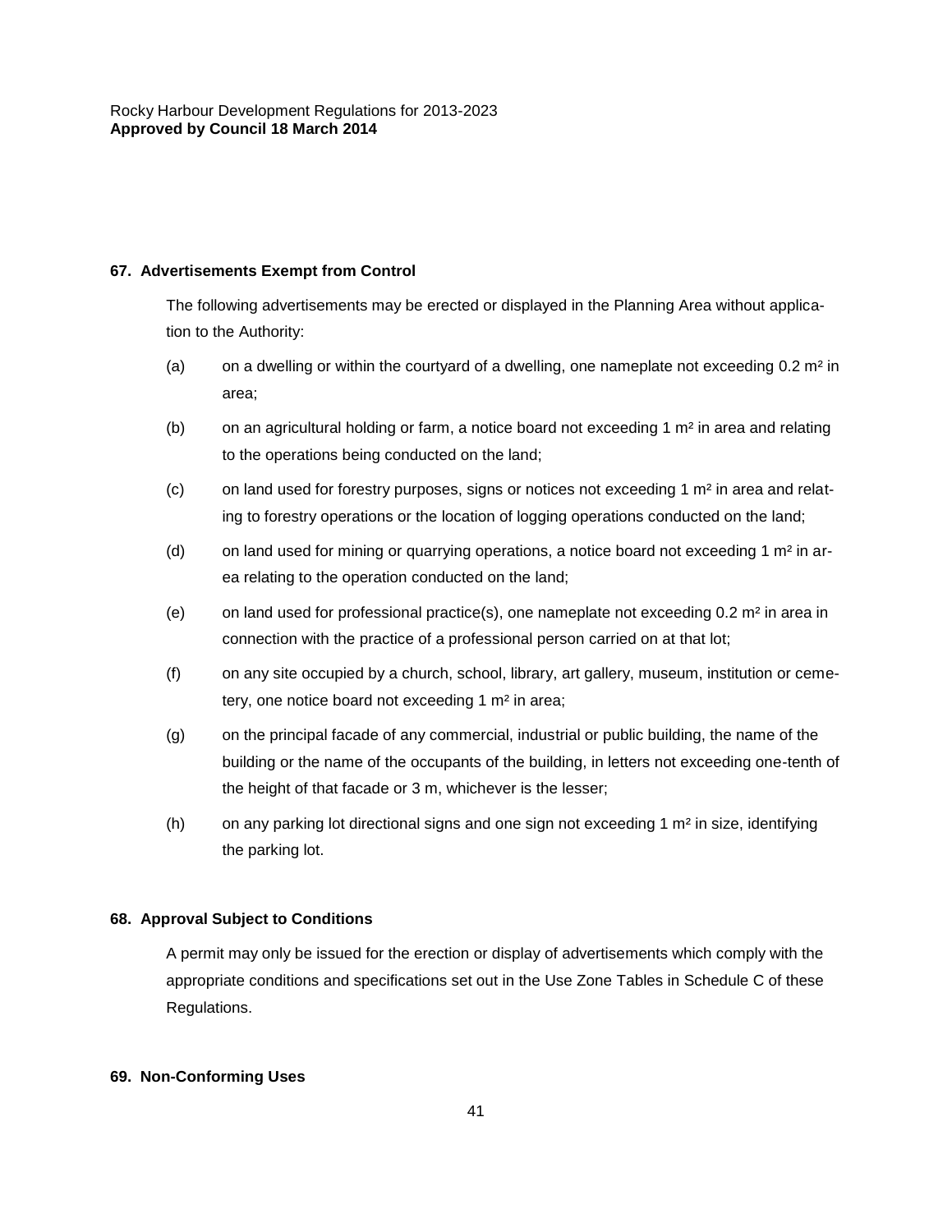> Notwithstanding the provisions of Regulation 62, a permit may be used for the erection or display of advertisements on a building or within the courtyard of a building or on a parcel of land, the use of which is a non conforming use, provided that the advertisement does not exceed the size and type of advertisement which could be permitted if the development was in a Use Zone appropriate to its use, and subject to any other conditions deemed appropriate by the Authority.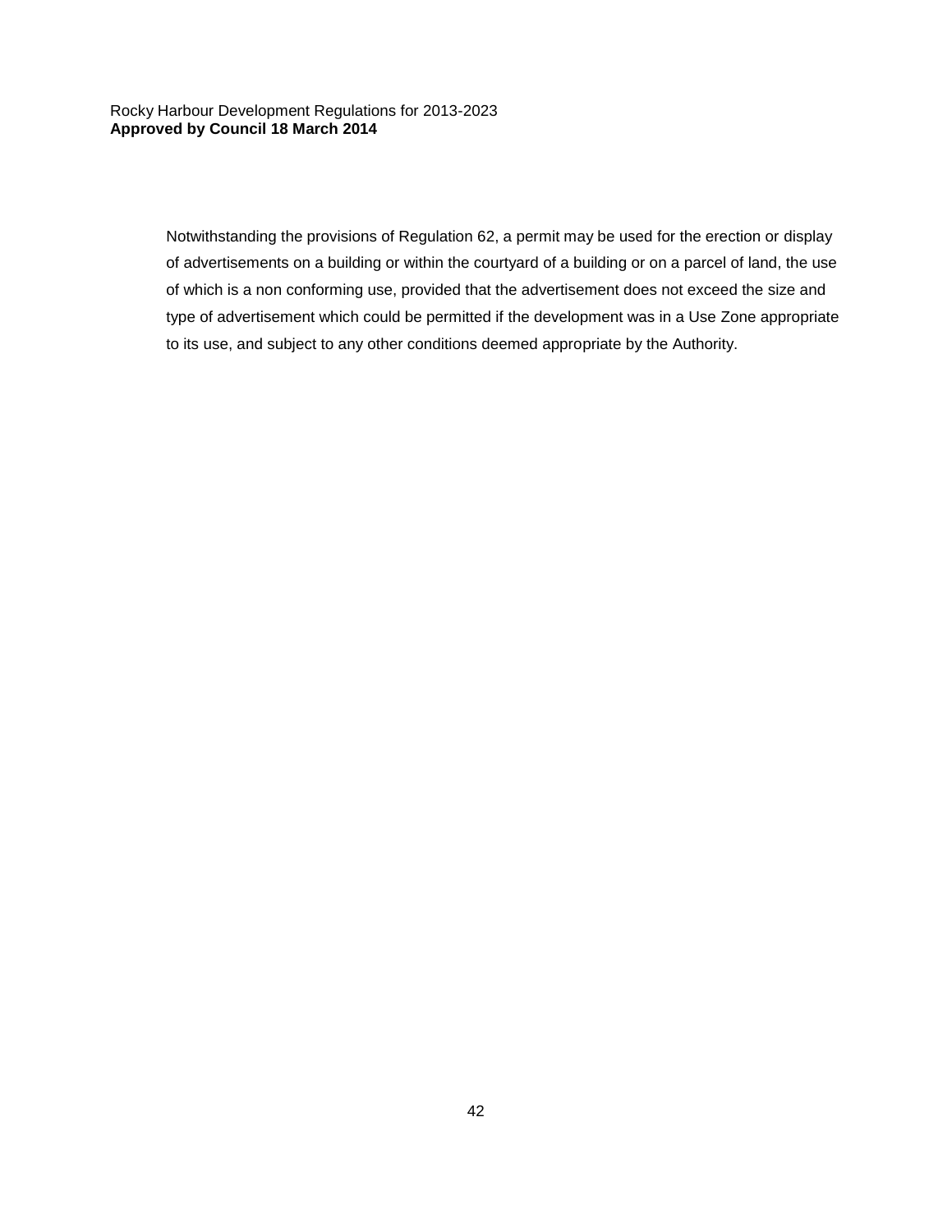# **PART IV - SUBDIVISION OF LAND**

### **70. Permit Required**

 No land in the Planning Area shall be subdivided unless a permit for the development of the subdivision is first obtained from the Authority.

#### **71. Services to be Provided**

 No permit shall be issued for the development of a subdivision unless provisions satisfactory to the Authority have been made in the application for a supply of drinking water, a properly designed sewage disposal system, and a properly designed storm drainage system.

#### **72. Payment of Service Levies and Other Charges**

 No permit shall be issued for the development of a subdivision until agreement has been reached for the payment of all fees levied by the Authority for connection to services, utilities and streets deemed necessary for the proper development of the subdivision, and all service levies and other charges imposed under Regulations 13 and 14.

### **73. Issue of Permit Subject to Considerations**

 A permit shall not be issued when, in the opinion of the Authority, the development of a subdivision does not contribute to the orderly growth of the municipality and does not demonstrate sound design principles. In considering an application, the Authority shall, without limiting the generality of the foregoing, consider:

- (a) the location of the land;
- (b) the availability of and the demand created for schools, services, and utilities;
- (c) the provisions of the Plan and Regulations affecting the site;
- (d) the land use, physical form and size of buildings anticipated to be developed on the new lots and the character of adjacent developments related the same factors;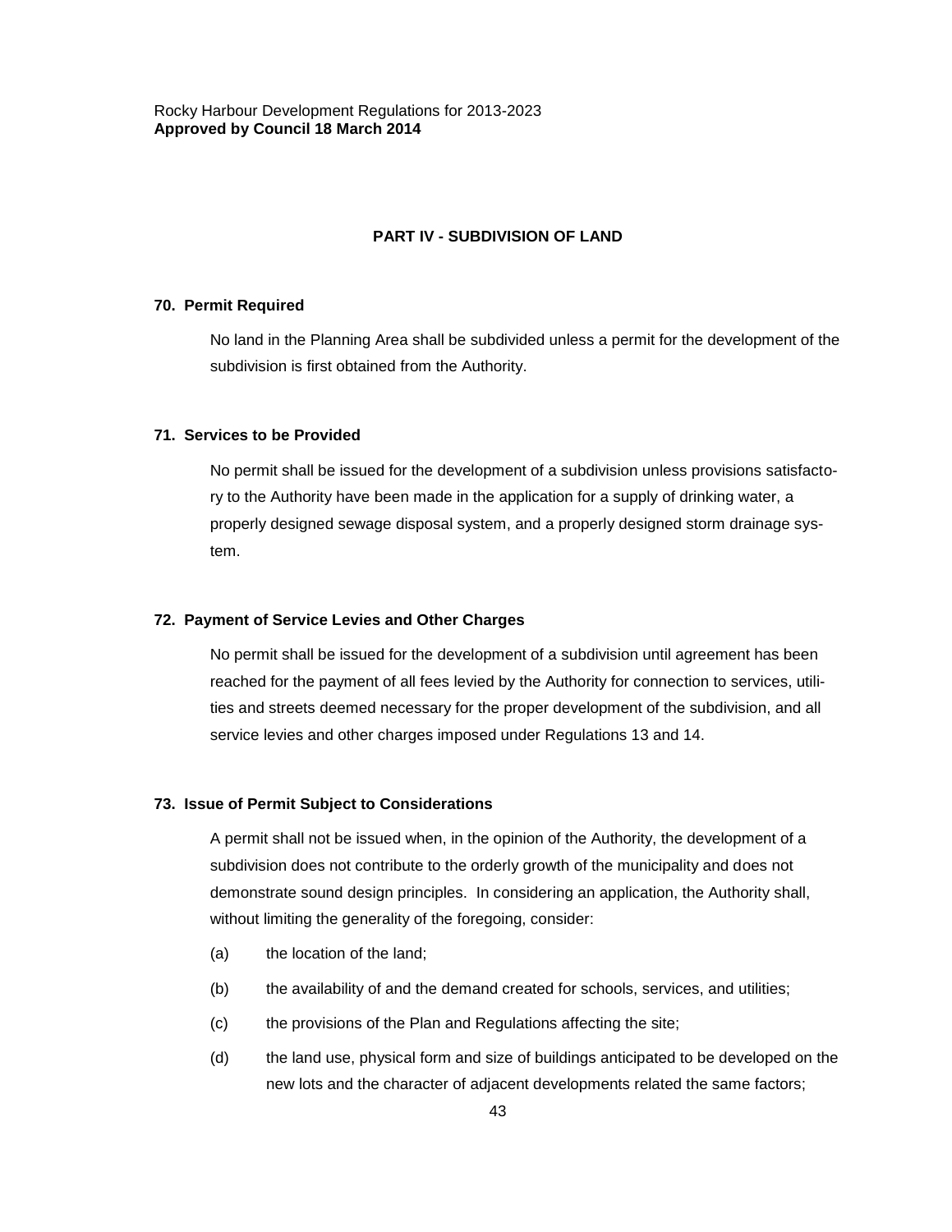- (e) the transportation network and traffic densities affecting the site;
- (f) the relationship of the project to existing or potential sources of nuisance;
- (g) topography, soil and subsoil characteristics of each lot, and the related difficulty or cost of landscaping and access;
- (h) the drainage of the site and potential for affecting drainage of adjacent land;
- (i) natural features such as lakes, streams, topsoil, trees and shrubs;
- (j) prevailing winds;
- (k) visual quality;
- (l) community facilities;
- (m) energy conservation;
- (n) such other matters as may affect the proposed development.

### **74. Building Permits Required**

 Notwithstanding the approval of a subdivision by the Authority, a separate building permit shall be obtained for each building proposed to be erected in the area of the subdivision, and no building permit for any building in the area shall be issued until the developer has complied with all the provisions of these Regulations with respect to the development of the subdivision.

### **75. Form of Application**

 Application for a permit to develop a subdivision shall be made to the Authority in accordance with Regulation 17.

### **76. Subdivision Subject to Zoning**

 The subdivision of land shall be permitted only in conformity with the Use Zones delineated on the Zoning Maps.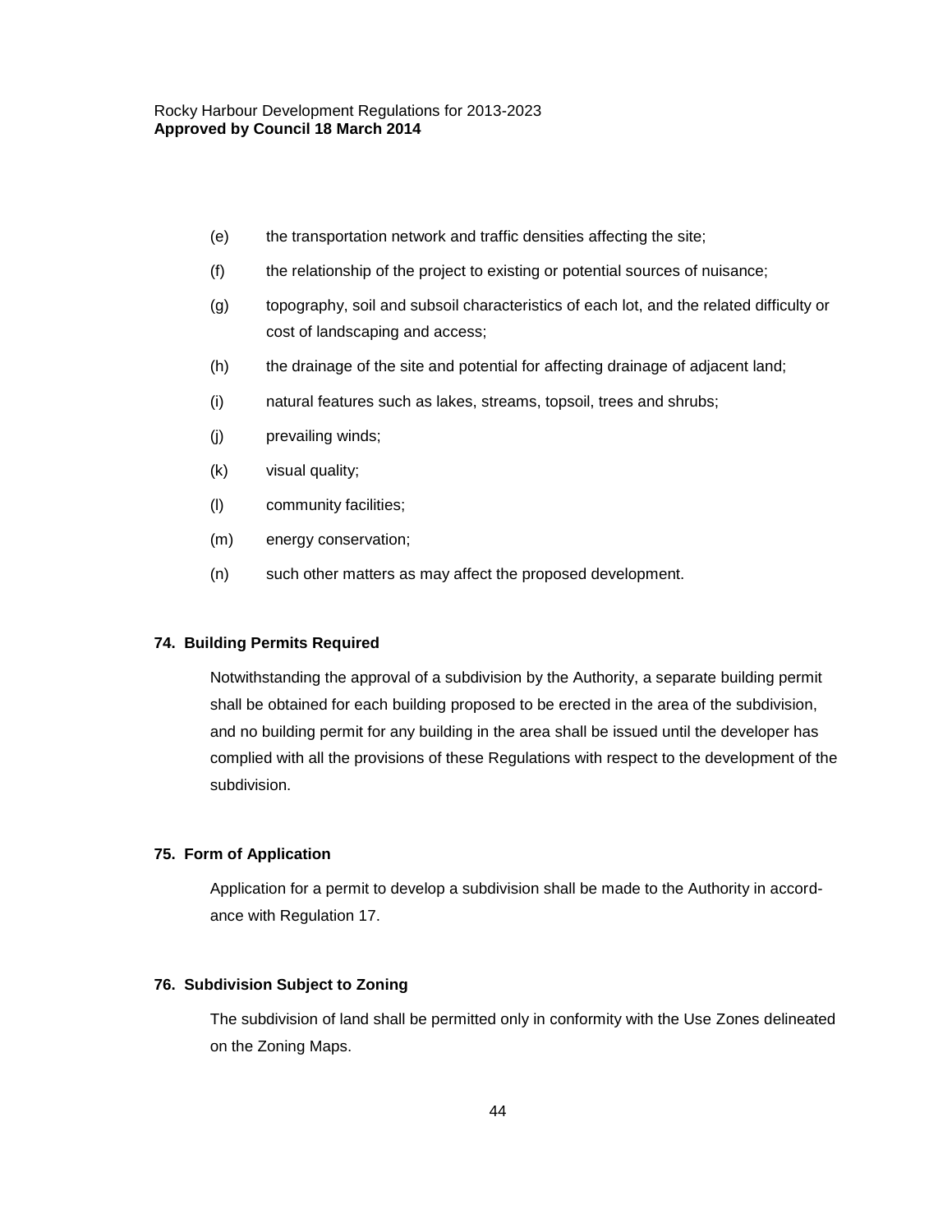### **77. Building Lines**

 The Authority may establish building lines for any subdivision street and require any new building to be located on such building lines.

#### **78. Land for Public Open Space**

- (1) Before a development commences, the developer shall, if required, dedicate to the Authority, at no cost to the Authority, an area of land equivalent to not more than 10% of the gross area of the subdivision or 25  $m<sup>2</sup>$  for every dwelling unit permitted in the subdivision, whichever is the greater, for public open space, provided that:
	- (a) where land is subdivided for any purpose other than residential use, the Authority shall determine the percentage of land to be dedicated;
	- (b) if, in the opinion of the Authority, no public open space is required, the land may be used for such other public use as the Authority may determine;
	- (c) the location and suitability of any land dedicated under the provisions of this Regulation shall be subject to the approval of the Authority but in any case, the Authority shall not accept land which, in its opinion is incapable of development for any purpose;
	- (d) the Authority may accept from the developer in lieu of such area or areas of land the payment of a sum of money equal to the value of the land which would otherwise be required to be dedicated;
	- (e) money received by the Authority in accordance with Regulation 78(1)(d) above, shall be reserved by the Authority for the purpose of the acquisition or development of land for public open space or other public purpose.
- (2) Land dedicated for public use in accordance with this Regulation shall be conveyed to the Authority and may be sold or leased by the Authority for the purposes of any development that conforms with the requirements of these Regulations, and the proceeds of any sale or other disposition of land shall be applied against the cost of acquisition or development of any other land for the purposes of public open space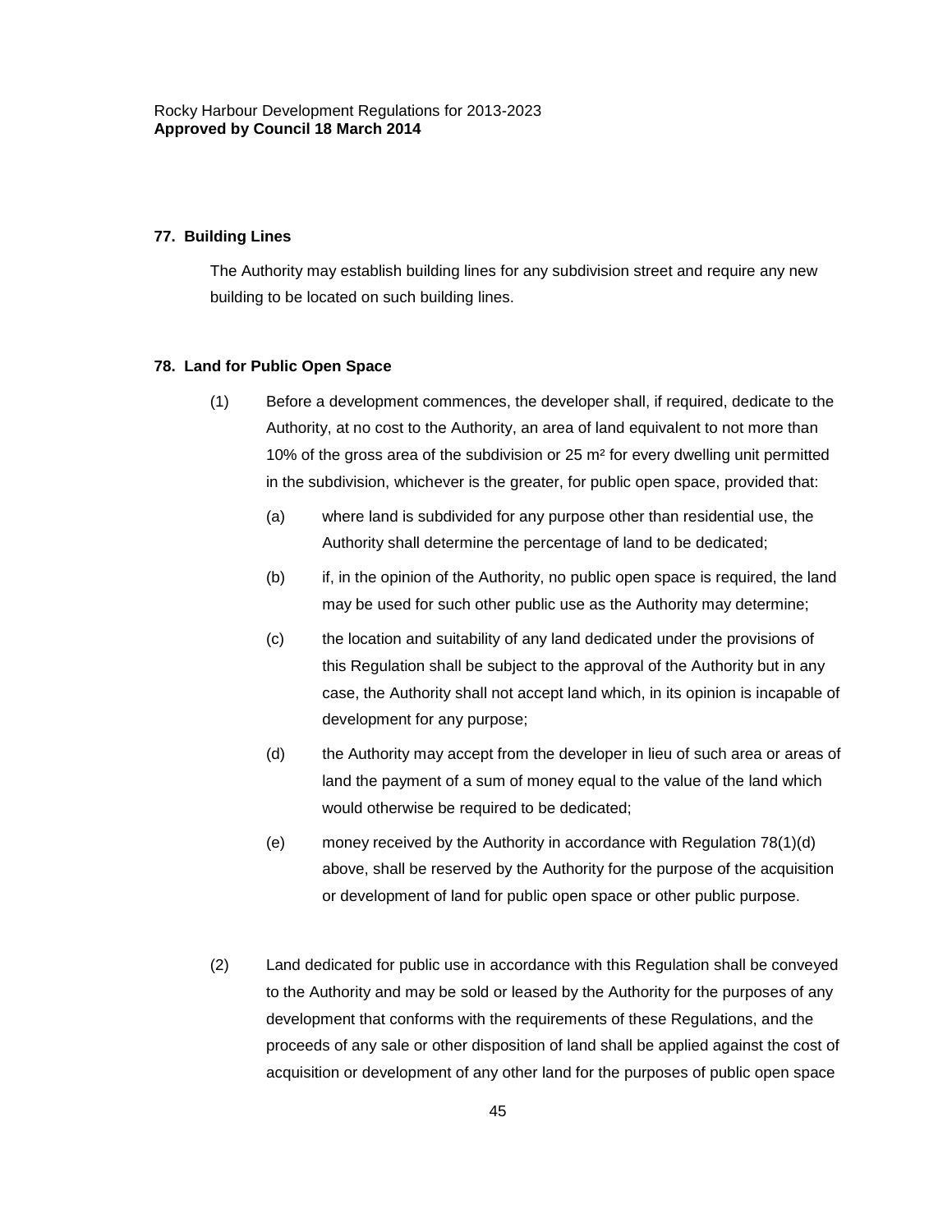or other public purposes.

(3) The Authority may require a strip of land to be reserved and remain undeveloped along the banks of any river, brook or pond, and this land may, at the discretion of the Authority, constitute the requirement of land for public use under Regulation 78(1).

# **79. Structure in Street Reservation**

 The placing within any street reservation of any structure (for example, a hydro pole, telegraph or telephone pole, fire hydrant, mail box, fire alarm, sign post) shall receive the prior approval of the Authority which shall be satisfied on the question of safe construction and relationship to the adjoining buildings and other structures within the street reservation.

#### **80. Subdivision Design Standards**

 No permit shall be issued for the development of a subdivision under these Regulations unless the design of the subdivision conforms to the following standards:

- (a) The finished grade of streets shall not exceed 10 percent.
- (b) Every cul de sac shall be provided with a turning circle of a diameter of not less than 30 m.
- (c) The maximum length of any cul de sac shall be:
	- (i) 200m in areas served by or planned to be served by municipal piped water and sewer services, as shown in the map and letter of agreement signed by the Municipality and the Minister of Municipal and Provincial Affairs in connection with municipal five-year capital works program eligibility.
	- (ii) 300m in areas not served by or planned to be served by municipal piped water and sewer services.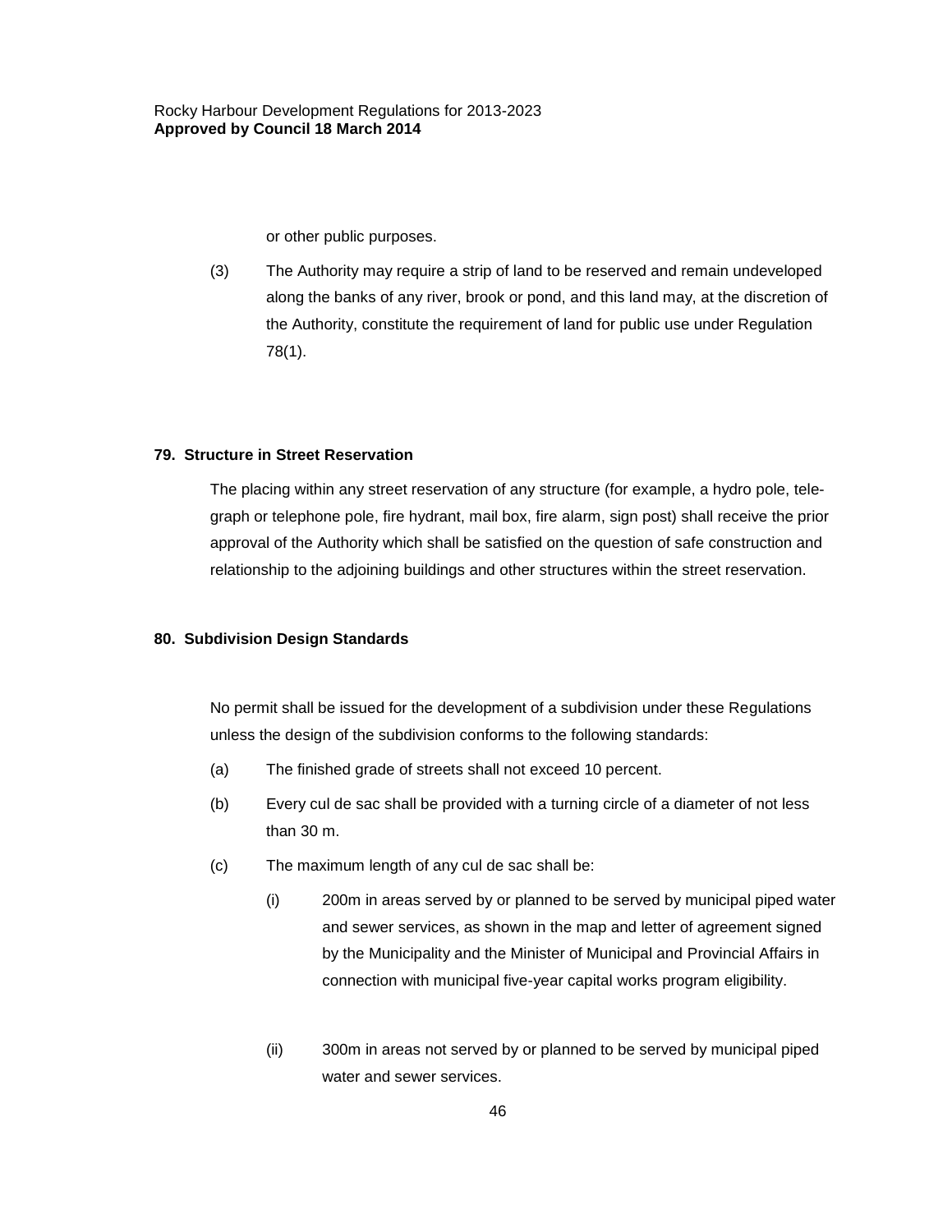- (d) Emergency vehicle access to a cul de sac shall be not less than 3 m wide and shall connect the head of the cul de sac with an adjacent street.
- (e) No cul de sac shall be located so as to appear to terminate a collector street.
- (f) New subdivisions shall have street connections with an existing street or streets.
- (g) All street intersections shall be constructed within 5E of a right angle and this alignment shall be maintained for 30 m from the intersection.
- (h) No street intersection shall be closer than 60 m to any other street intersection.
- (i) No more than four streets shall join at any street intersection.
- (j) No residential street block shall be longer than 490 m between street intersections.
- (k) Streets in residential subdivisions shall be designed in accordance with the approved standards of the Authority, but in the absence of such standards, shall conform to the following minimum standards:

| <b>Type of Street</b>                                           | <b>Street</b><br>Reservation | Pavement<br>Width | Sidewalk<br>Width | Sidewalk<br><b>Number</b>  |
|-----------------------------------------------------------------|------------------------------|-------------------|-------------------|----------------------------|
| Collector Streets as may<br>be designated by the Au-<br>thority | 20 <sub>m</sub>              | 15 <sub>m</sub>   | 1.5 <sub>m</sub>  | 2                          |
| Local Streets:                                                  | 15 <sub>m</sub>              | 9 <sub>m</sub>    | 1.5 <sub>m</sub>  | At Council's<br>discretion |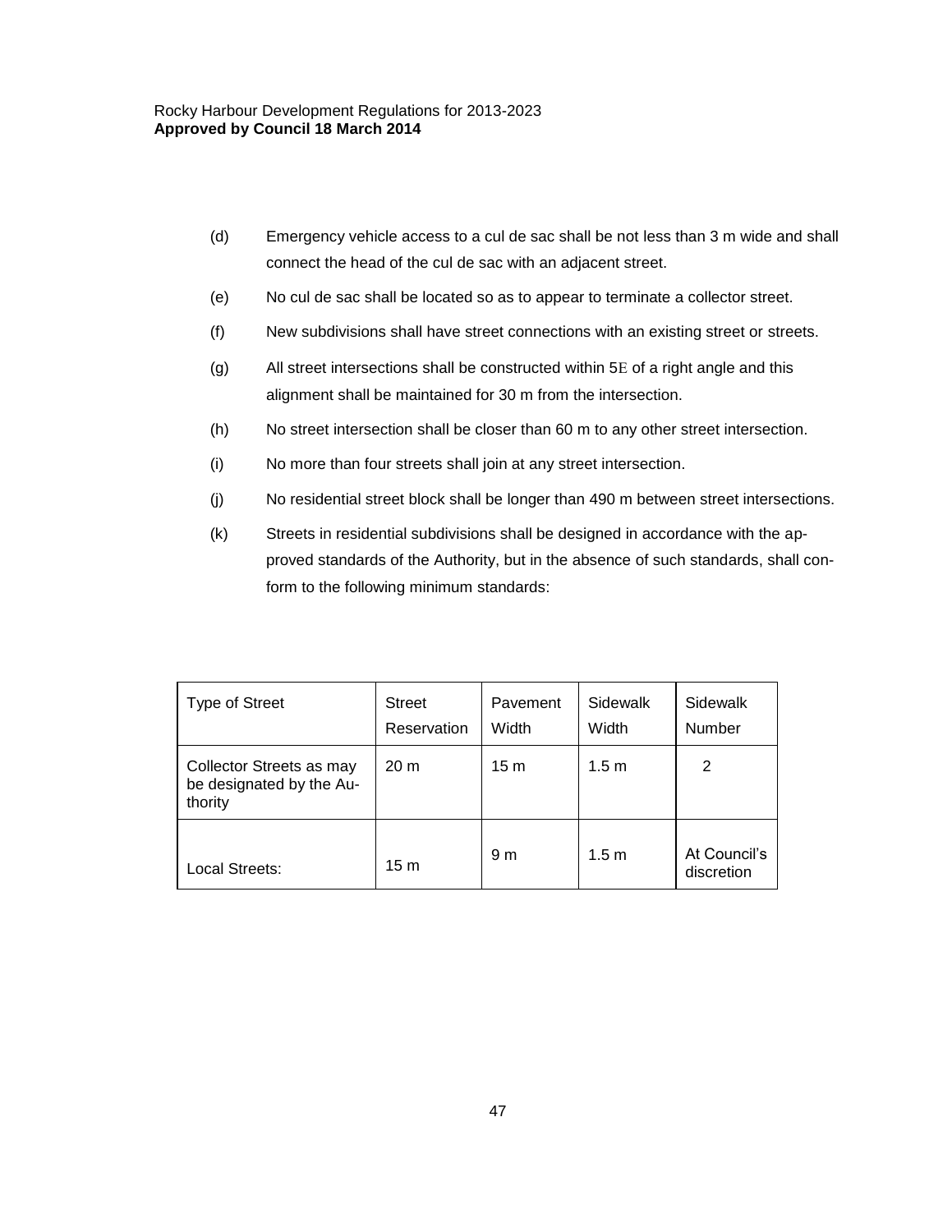- (l) No lot intended for residential purposes shall have a depth exceeding four times the frontage.
- (m) Residential lots shall not be permitted which abut a local street at both front and rear lot lines.
- (n) The Authority may require any existing natural, historical or architectural feature or part thereof to be retained when a subdivision is developed.
- (o) Land shall not be subdivided in such a manner as to prejudice the development of adjoining land, and each lot shall be laid out so as to maximize the usefulness of the land to the eventual occupant, with regard to positioning of buildings, driveways, and outdoor storage and activity areas.

#### **81. Engineer to Design Works and Certify Construction Layout**

- (1) Plans and specifications for all water mains, hydrants, sanitary sewers, storm sewers and all appurtenances thereto and all streets, paving, curbs, gutters and catch basins and all other utilities deemed necessary by the Authority to service the area proposed to be developed or subdivided shall be designed and prepared by or approved by the Engineer. The design shall conform to good engineering practice and in particular to the Municipal Water, Sewer and Road Specifications promulgated by, and as amended from time to time by, the Department of Municipal Affairs. Such designs and specifications shall, upon approval by the Authority, be incorporated in the plan of subdivision.
- (2) Upon approval by the Authority of the proposed subdivision, the Engineer shall certify all work of construction layout preliminary to the construction of the works and thereupon the developer shall proceed to the construction and installation, at his own cost and in accordance with the approved designs and specifications and the construction layout certified by the Engineer, of all such water mains, hydrants, sanitary sewers and all appurtenances and of all such streets and other works deemed necessary by the Authority to service the said area.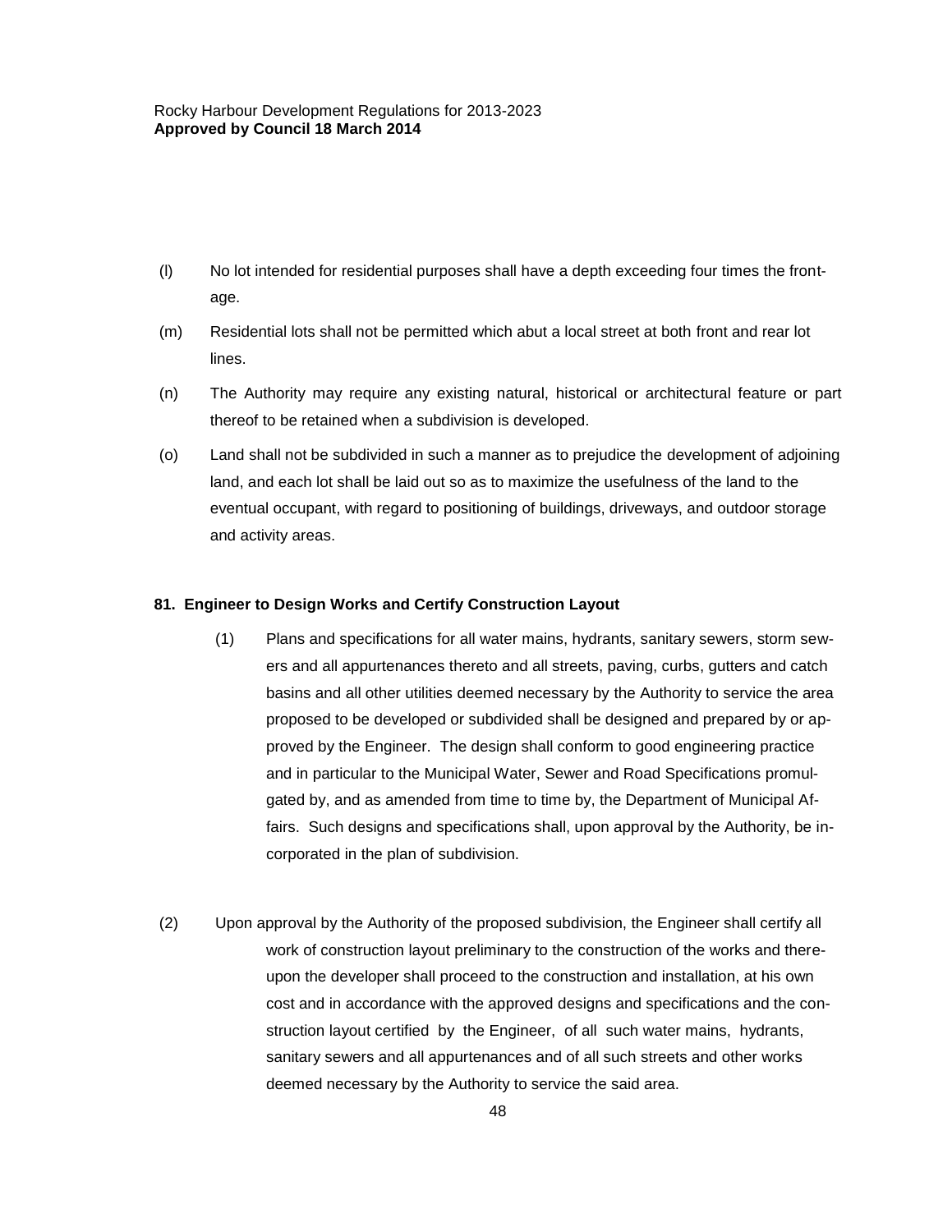#### **82. Developer to Pay Engineer's Fees and Charges**

 The developer shall pay to the Authority all the Engineer's fees and charges for the preparation of designs and specifications and for the layout and supervision of construction; such fees and charges being percentages of the total cost of materials and labour for the construction and installation of all works calculated in accordance with the Schedule of Fees recommended by the Association of Professional Engineers of Newfoundland and in effect at the time the work is carried out.

#### **83. Street Works May Be Deferred**

 The construction and installation of all curbs and gutters, catch basins, sidewalks and paving specified by the Authority as being necessary, may, at the Authority's discretion, be deferred until a later stage of the work on the development of the subdivision but the developer shall deposit with the Authority before approval of his application, an amount estimated by the Engineer as reasonably sufficient to cover the cost of construction and installation of the works. In the later stage of the work of development, the Authority shall call for tenders for the work of construction and installation of the works, and the amount so deposited by the developer shall be applied towards payment of the contract cost. If the contract cost exceeds the deposit, the developer shall pay to the Authority the amount of the excess. If the contract price is less than the deposit, the Authority shall refund the amount by which the deposit exceeds the contract price. Any amount so deposited with the Authority by the developer shall be placed in a separate savings account in a bank and all interest earned thereon shall be credited to the developer.

### **84. Transfer of Streets and Utilities to Authority**

- (1) The developer shall, following the approval of the subdivision of land and upon request of the Authority, transfer to the Authority, at no cost to the Authority, and clear of all liens and encumbrances:
	- (a) all lands in the area proposed to be developed or subdivided which are ap-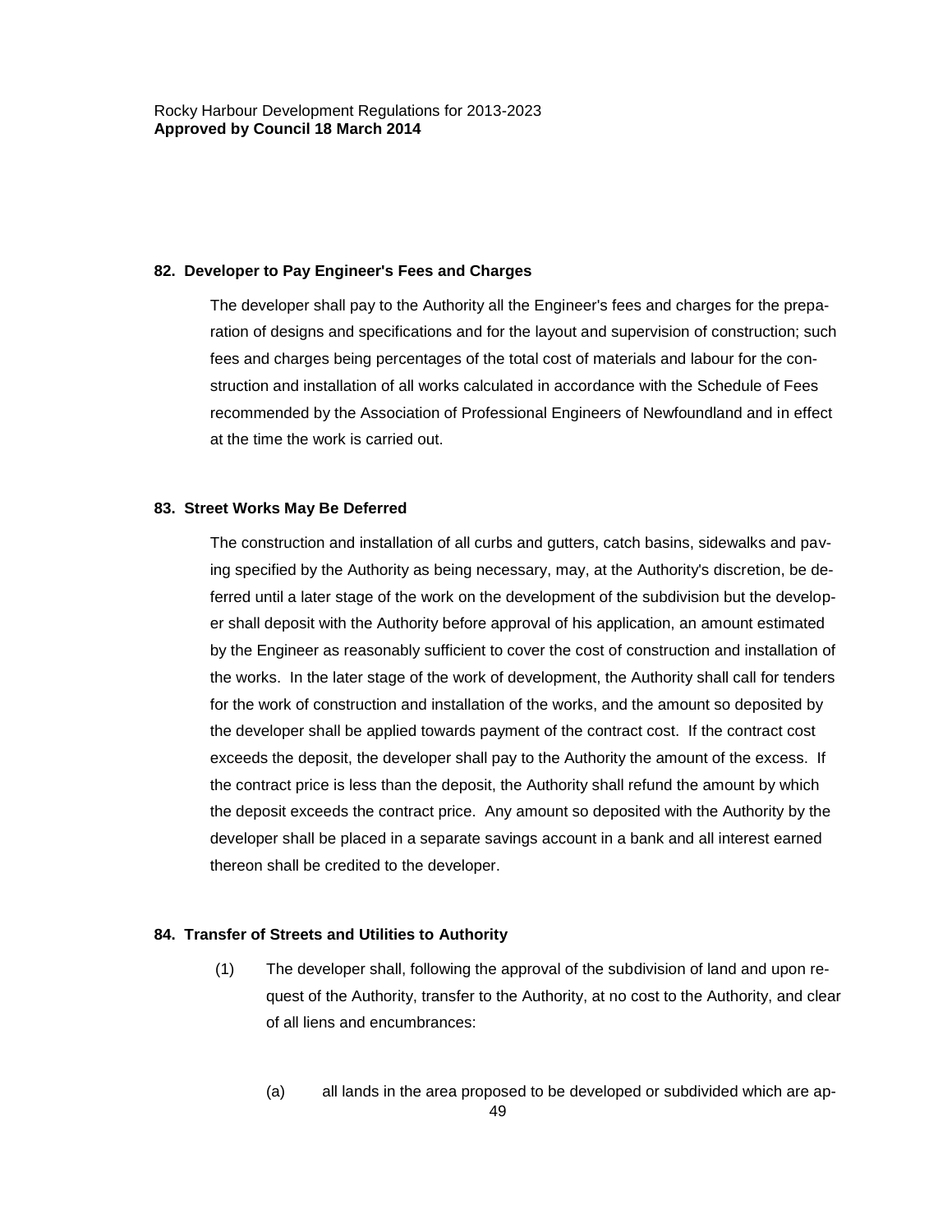proved and designated by the Authority for public uses as streets, or other rights-of-way, or for other public use;

- (b) all services or public works including streets, water supply and distribution and sanitary an storm drainage systems installed in the subdivision that are normally owned and operated by the Authority.
- (2) Before the Authority shall accept the transfer of lands, services or public works of any subdivision, the Engineer shall, at the cost to the developer, test the streets, services and public works installed in the subdivision and certify his satisfaction with their installation.
- (3) The Authority shall not provide maintenance for any street, service or public work in any subdivision until such time as such street, service or public work has been transferred to and accepted by the Authority.

### **85. Restriction on Sale of Lots**

 The developer shall not develop or dispose of any lot within a subdivision for the purposes of development and no building permit shall be issued until the Authority is satisfied that:

- (a) the lot can be served with satisfactory water supply and sewage disposal systems, and;
- (b) satisfactory access to a street is provided for the lots.

### **86. Grouping of Buildings and Landscaping**

- (1) Each plan of subdivision shall make provision for the grouping of building types and for landscaping in order to enhance the visual aspects of the completed development and to make the most use of existing topography and vegetation.
- (2) Building groupings, once approved by the Authority, shall not be changed without written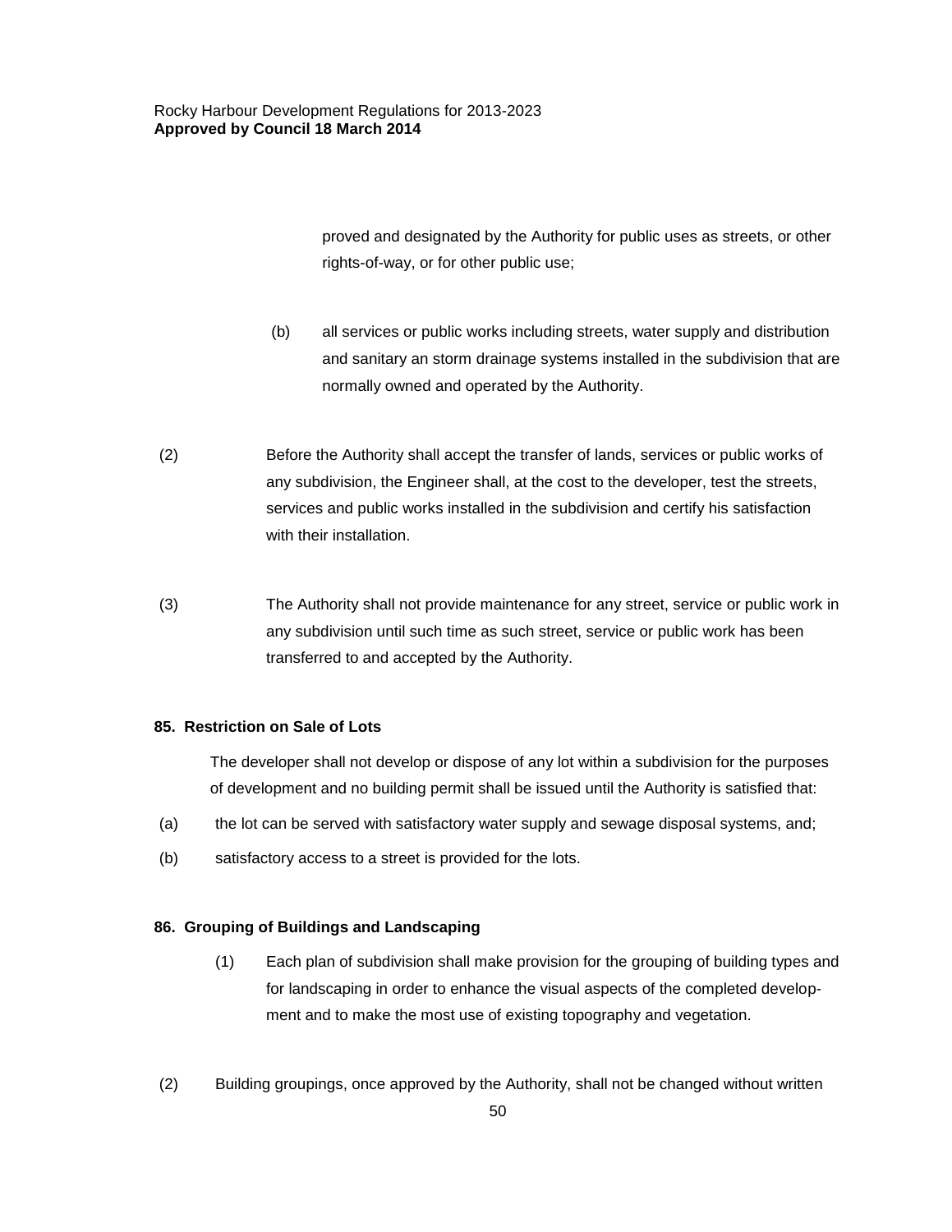application to and subsequent approval of the Authority.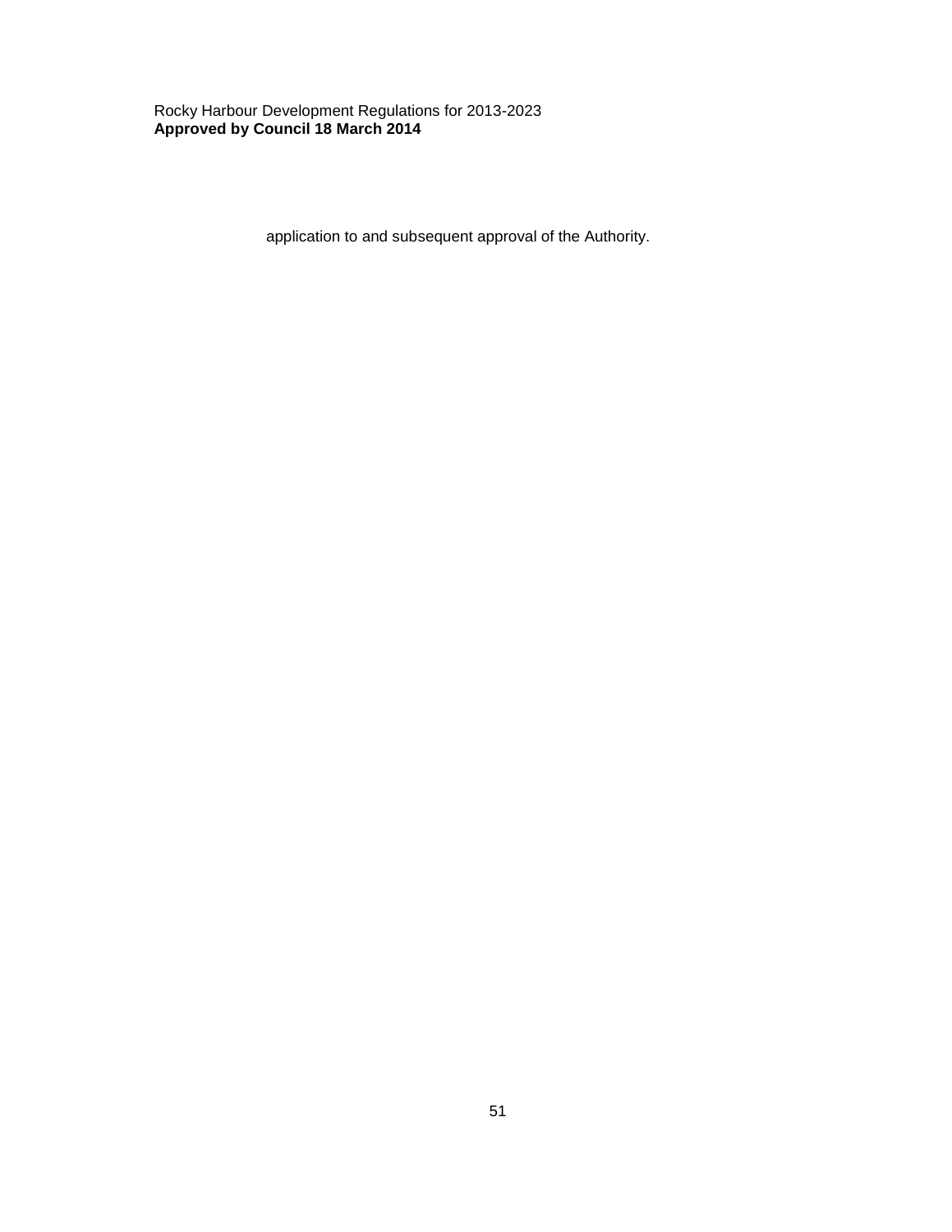### **PART V - USE ZONES**

#### **87. Use Zones**

- (1) For the purpose of these Regulations, the Planning Area is divided into Use Zones which are shown on the Zoning Map attached to and forming part of these Regulations.
- (2) Subject to Regulation 87(3), the permitted use classes, discretionary use classes, standards, requirements and conditions applicable to each Use Zone are set out in the Use Zone Tables in Schedule C of these Regulations.
- (3) Where standards, requirements and conditions applicable in a Use Zone are not set out in the Use Zone Tables in Schedule C, the Authority may in its discretion, determine the standards, requirements and conditions which shall apply.

#### **88. Use Classes**

 The specific uses to be included in each Use Class set out in the Use Zone Tables in Schedule C shall be determined by the Authority in accordance with the classification and examples set out in Schedule B.

#### **89. Permitted Uses**

- (1) Subject to these Regulations, the uses that fall within the Permitted Use Classes set out in the appropriate Use Zone Table in Schedule C shall be permitted by the Authority in that Use Zone.
- (2) Where the permitted use is expressed by the title of a "Group" shown in Schedule B, all of the uses in the divisions and classes of uses under that title shall be permitted, and likewise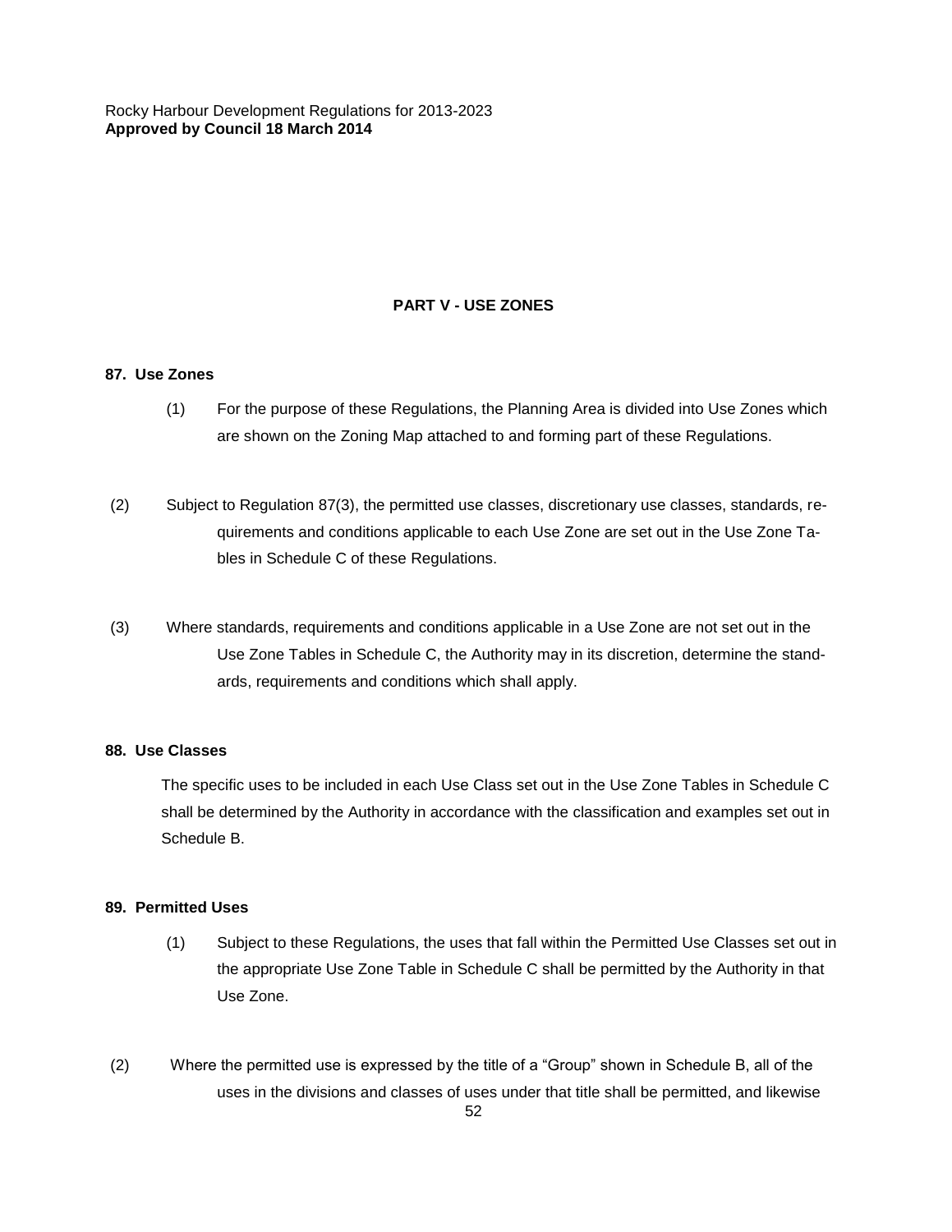where the permitted use is expressed by the title of a "Division" shown in Schedule B, all of the uses in the classes of uses under that title shall be permitted.

### **90. Discretionary Uses**

(1) Subject to these Regulations, the uses that fall within the Discretionary Use Classes set out in the appropriate Use Zone Table in Schedule C may be permitted in that Use Zone if the Authority is satisfied that the development would not be contrary to the general intent and purpose of these Regulations, the Municipal Plan, or any further scheme or plan or regulation pursuant thereto, and to the public interest, and if the Authority has given notice of the application in accordance with Regulation 32 and has considered any objections or representations which may have been received on the matter.

(2) Where the discretionary use is expressed by the title of a "Group" shown in Schedule B, all of the uses in the divisions and classes of uses under that title shall be permitted, and likewise where the discretionary use is expressed by the title of a "Division" shown in Schedule B, all of the uses in the classes of uses under that title shall be permitted, subject to the provisions of subsection (1).

### **91. Uses Not Permitted**

 Uses that do not fall within the Permitted Use Classes or Discretionary Use Classes set out in the appropriate Use Zone Tables in Schedule C, shall not be permitted in that Use Zone.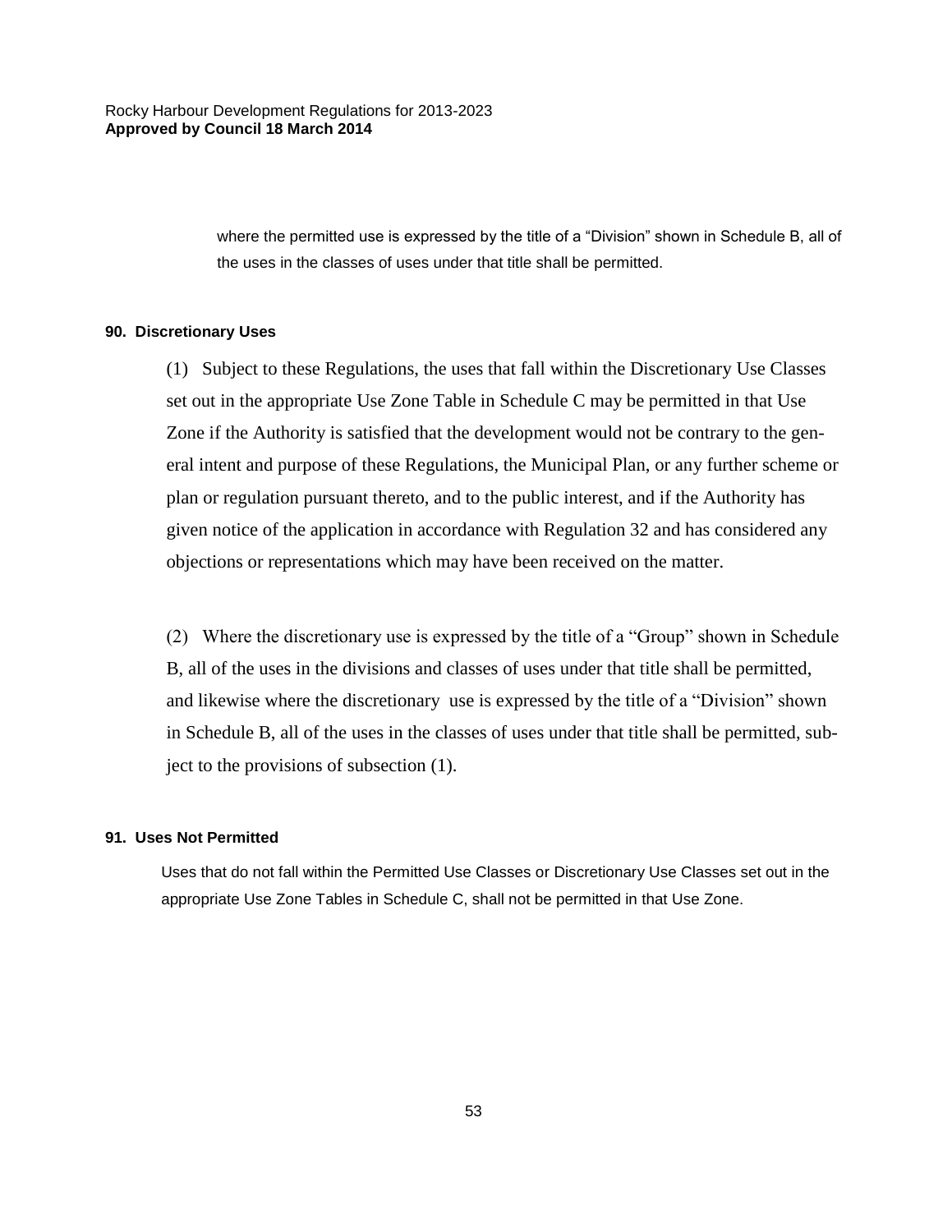# **SCHEDULE A**

# **DEFINITIONS**

**ACCESS:** A way used or intended to be used by vehicles, pedestrians or animals in order to go from a street to adjacent or nearby land or to go from that land to the street. *(Refer to Minister's Development Regulations, January 2, 2001)*

# **ACCESSORY BUILDING:**

- (i) A detached subordinate building not used as a dwelling, located on the same lot as the main building to which it is an accessory and which has a use that is customarily incidental or complementary to the main use of the building or land,
- (ii) for residential uses, domestic garages, carports, ramps, sheds, swimming pools, greenhouses, cold frames, fuel sheds, vegetables storage cellars, shelters for domestic pets or radio and television antennae,
- (iii) for commercial uses, workshops or garages, and
- (iv) for industrial uses, garages, offices, raised ramps and docks.

*(Refer to Minister's Development Regulations, January 2, 2001)*

**ACCESSORY USE**: A use that is subsidiary to a permitted or discretionary use and that is customarily expected to occur with the permitted or discretionary use. *(Refer to Minister's Development Regulations, January 2, 2001)*

**ACT:** The Urban and Rural Planning Act, 2000.

**ADVERTISEMENT:** Any word, letter, model, sign, placard, board, notice, device or representation, whether illuminated or not, in the nature of and employed wholly or in part for the purposes of advertisement, announcement or direction; excluding such things employed wholly as a memorial, or functional advertisement of Councils, or other local authorities, public utilities and public transport undertakers, and including any boarding or similar structure used or adapted for use for the display of advertisements.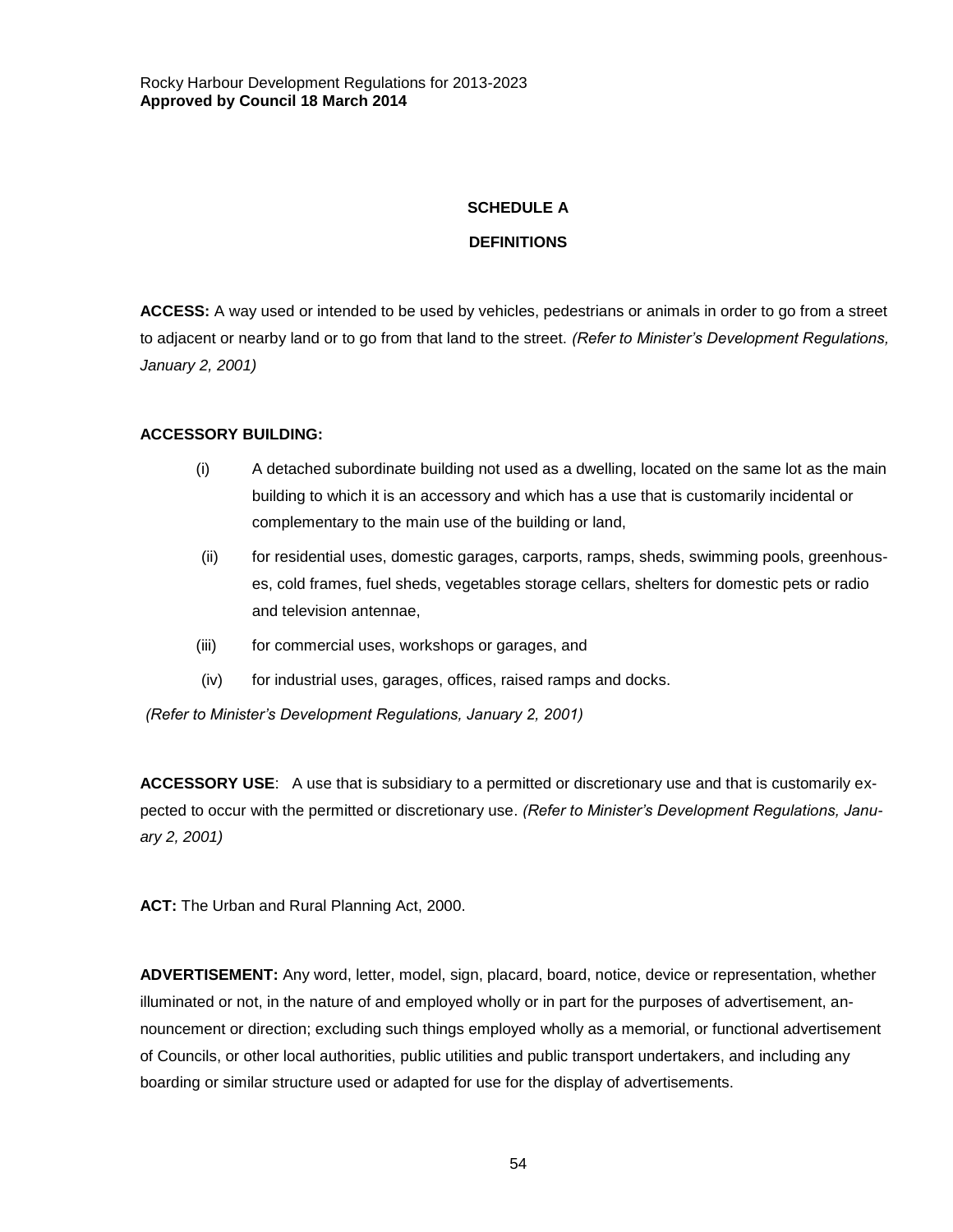**AGRICULTURE:** Horticulture, fruit growing, grain growing, seed growing, dairy farming, the breeding or rearing of animals for pet or commercial uses including raising of livestock or any other creature kept for the production of food, wool, skins, or fur, or for the purpose of its use in the farming of land, the use of land as grazing land, meadow land, osier land, market gardens and nursery grounds and the use of land for woodlands where that use is ancillary to the farming of land for any other purpose. "Agricultural" shall be construed accordingly.

**AMUSEMENT USE:** The use of land or buildings equipped for the playing of electronic, mechanical, or other games and amusements including electronic games, pinball games and slot machine arcades and billiard and pool halls.

**ANIMAL UNIT:** Any one of the following animals or groups of animals:

1 bull;

1000 broiler chickens or roosters (1.8 - 2.3 kg each);

1 cow (including calf);

100 female mink (including associated males and kits);

4 goats;

4 hogs (based on  $453.6$  kg = 1 unit);

1 horse (including foal);

125 laying hens;

4 sheep (including lambs);

1 sow or breed sow (including weaners and growers based on  $453.6$  kg = 1 unit);

500 turkeys, ducks, geese (based on 2,268 kg = 1 unit).

**APARTMENT BUILDING:** A building containing three or more dwelling units, but does not include a row dwelling.

**APPLICANT:** A person who has applied to an Authority for an approval or permit to carry out a development.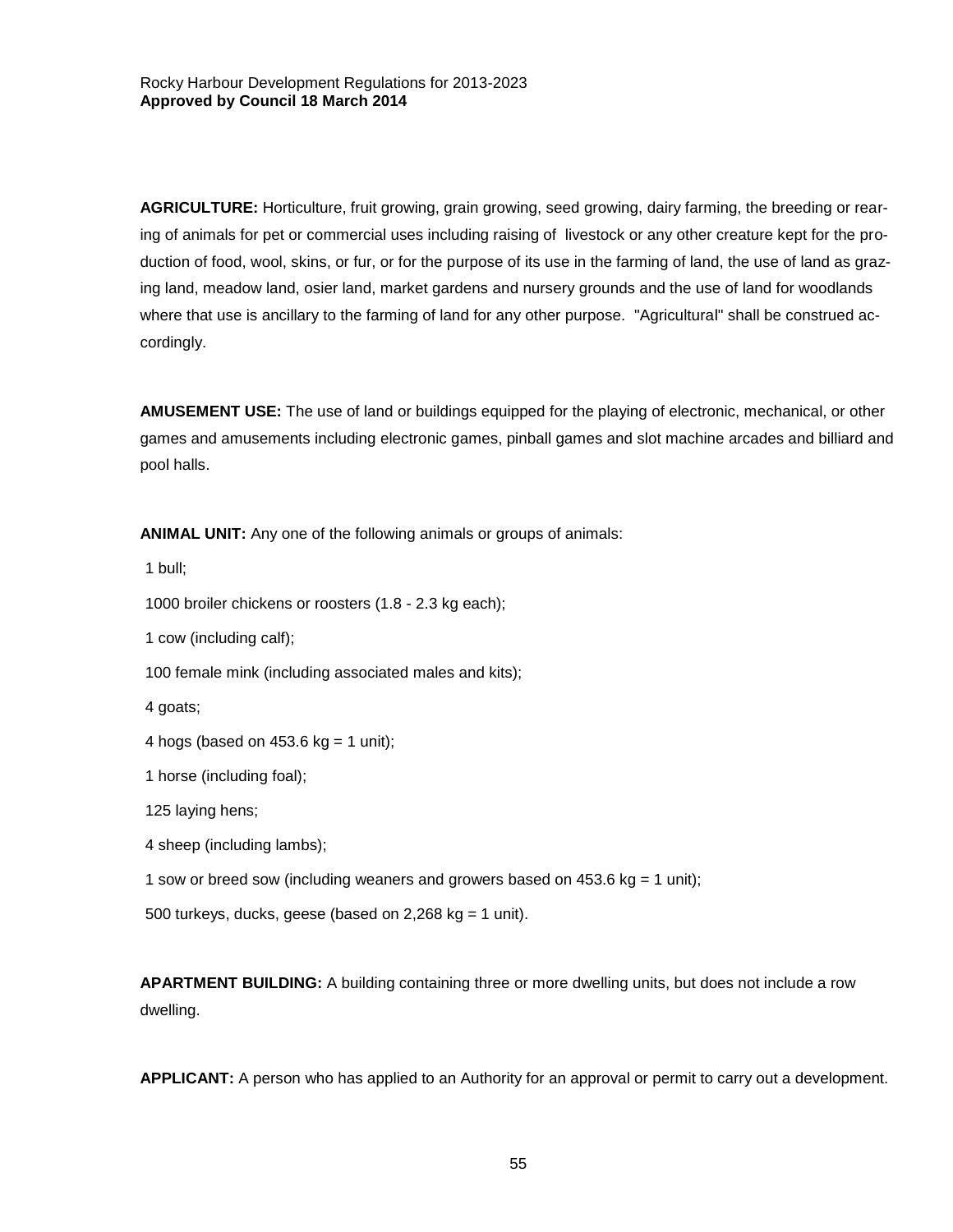**APPEAL BOARD:** The appropriate Appeal Board established under the Act.

**ARTERIAL STREET:** The streets in the Planning Area constituting the main traffic arteries of the area and defined as arterial streets or highways in the Municipal Plan or on the Zoning Map.

**AUTHORITY**: the Town of Rocky Harbour.

**BOARDING HOUSE:** A dwelling in which at least 2 rooms are regularly rented to persons other than the immediate family of the owner or tenant.

**BUILDING:** Every structure, erection, excavation, alteration or improvement whatsoever placed on, over or under land, or attached, anchored or moored to land, and includes mobile structures, vehicles and marine vessels adapted or constructed for residential, commercial, industrial and other like uses, and any part of a building as so defined and any fixtures that form part of a building.

**BUILDING HEIGHT:** The vertical distance, measured in metres from the established grade to the

- (i) highest point of the roof surface of a flat roof,
- (ii) deck line of a mansard roof, and
- (iii) mean height level between the eave and the ridge of a gable, hip or gambrel roof, and in any case, a building height shall not include mechanical structure, smokestacks, steeples and purely ornamental structures above a roof. *(Refer to Minister's Development Regulations, January 2, 2001)*

**BUILDING LINE:** A line established by an Authority that runs parallel to a street line and is set at the closest point to a street that a building may be placed. *(Refer to Minister's Development Regulations, January 2, 2001)*

**COLLECTOR STREET:** A street that is designed to link local streets with arterial streets and which is designated as a collector street in the Municipal Plan, or on the Zoning Map.

**CONVENIENCE STORE**: A small retail store that carries limited lines of goods, such as a partial line of gro-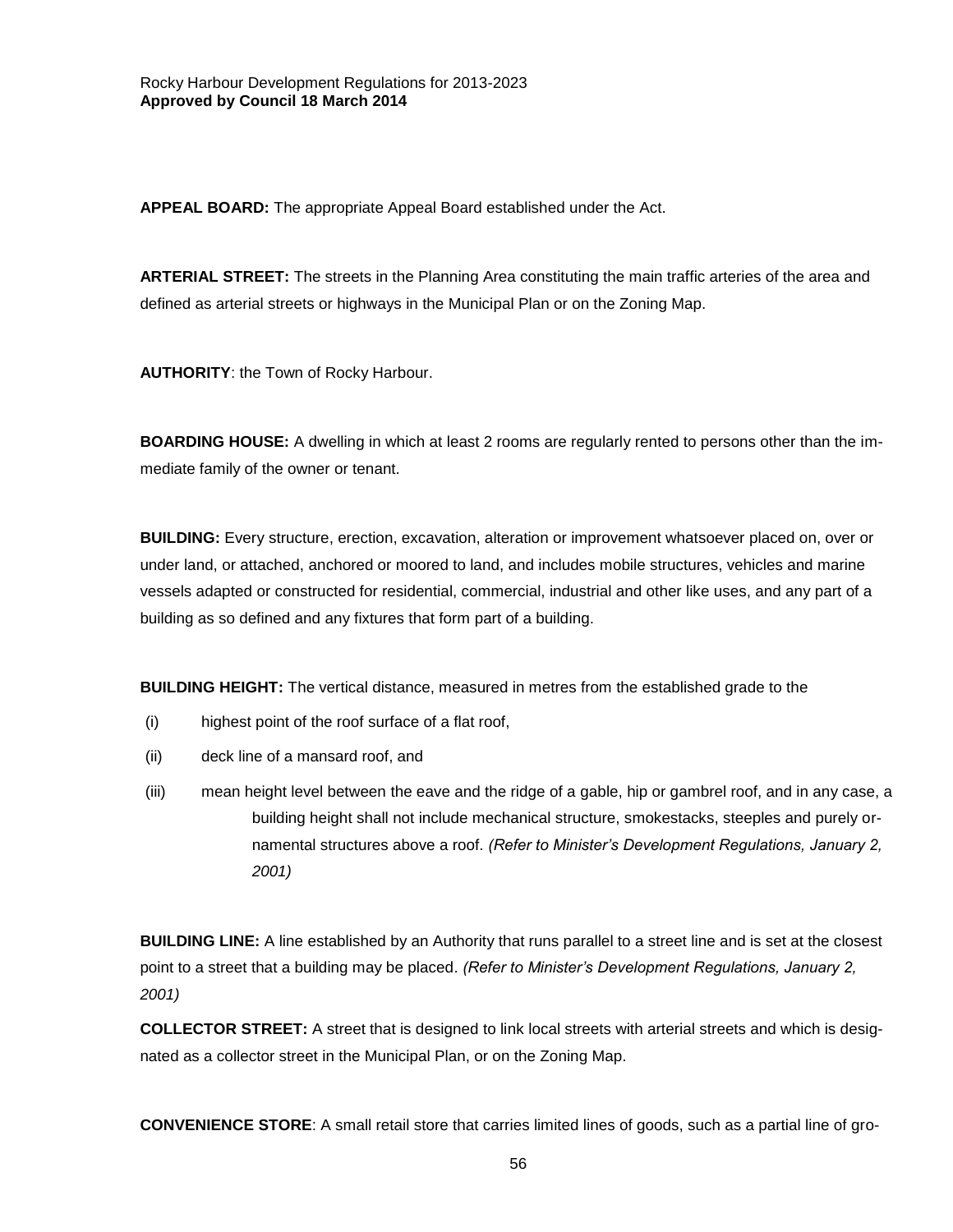ceries, housewares, and clothing; gifts; speciality items; and, other goods, and which has a floor area dedicated to retail sales (including storage area) not exceeding 100 square metres..

**DAYCARE CENTRE** or **DAY NURSERY:** A building or part of a building in which services and activities are regularly provided to children of pre-school age during the full daytime period as defined under the Day Nurseries Act, but does not include a school as defined by the Schools Act.

**DEVELOPMENT:** The carrying out of any building, engineering, mining or other operations in, on, over, or under land, or the making of any material change in the use, or the intensity of use of any land, buildings, or premise and without limiting the generality of the foregoing, shall specifically include:

- (a) the making of an access onto a highway, road or way;
- (b) the erection of an advertisement or sign;
- (c) the parking of a trailer, or vehicle of any description used for the sale of refreshments or merchandise, or as an office, or for living accommodation, for any period of time; and shall exclude:
- (d) the carrying out of works for the maintenance, improvement or other alteration or any building, being works which affect only the interior of the building or which do not materially affect the external appearance or use of the building;
- (e) the carrying out by a highway Authority of any works required for the maintenance or improvement of a road, being works carried out on land within the boundaries of the road reservation;
- (f) the carrying out by any local Authority or statutory undertakers of any works for the purpose of inspecting, repairing or renewing any sewers, mains, pipes, cables or other apparatus, including the breaking open of any street or other land for that purpose;
- (g) the use of any building or land within the courtyard of a dwelling house for any purpose incidental to the enjoyment of the dwelling house as such.

**DEVELOPMENT REGULATIONS:** Regulations respecting development that have been enacted by the relevant Authority.

**DISCRETIONARY USE:** A use that is listed within the discretionary use classes established in the use zone tables of an Authority's development regulations. *(Refer to Minister's Development Regulations, January 2, 2001)*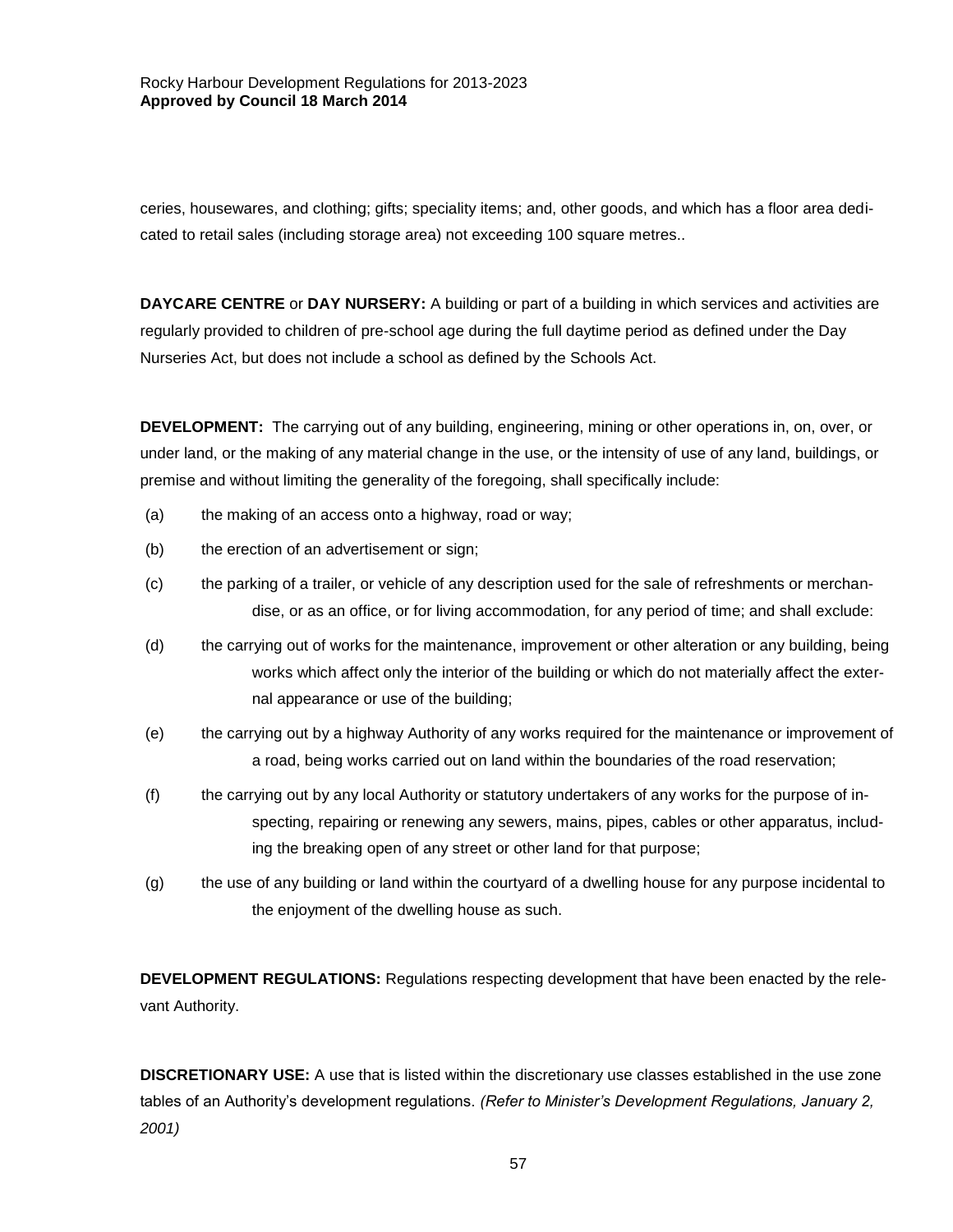**DIRECTOR:** The Director of Urban and Rural Planning.

**DOUBLE DWELLING:** A building containing two dwelling units, placed one above the other, or side by side, but does not include a self-contained dwelling containing a subsidiary apartment.

**DWELLING UNIT:** A self-contained unit consisting of one or more habitable rooms used or designed as the living quarters for one household.

**ENGINEER:** A professional engineer employed or retained by the Authority.

### **ESTABLISHED GRADE**:

- (i) where used in reference to a building, the average elevation of the finished surface of the ground where it meets the exterior or the front of that building exclusive of any artificial embankment or entrenchment, or
- (ii) where used in reference to a structure that is not a building, the average elevation of the finished grade of the ground immediately surrounding the structure, exclusive of any artificial embankment or entrenchment. *(Refer to Minister's Development Regulations, January 2, 2001)*

FAMILY AND GROUP CARE CENTRE: A dwelling accommodating up to but no more than six (6) persons exclusive of staff in a home-like setting. Subject to the size limitation, this definition includes, but is not limited to, the facilities called "Group Homes", "Halfway House", and "Foster Home".

**FLAG LOT:** A lot characterized by a shape in which the lot's main body of land is located some distance from a street, typically lying behind other lots located along the street line, and in which the main body of the lot is joined to the street by a narrower leg or prolongation which is part of the flag lot; an easement or right of way across another lot so as to gain access to a street does not create a flag lot. A flag lot is so named because its shape in a simple rectangular configuration resembles a flag on a pole, where the main body of the lot is separated from the street and access to the street is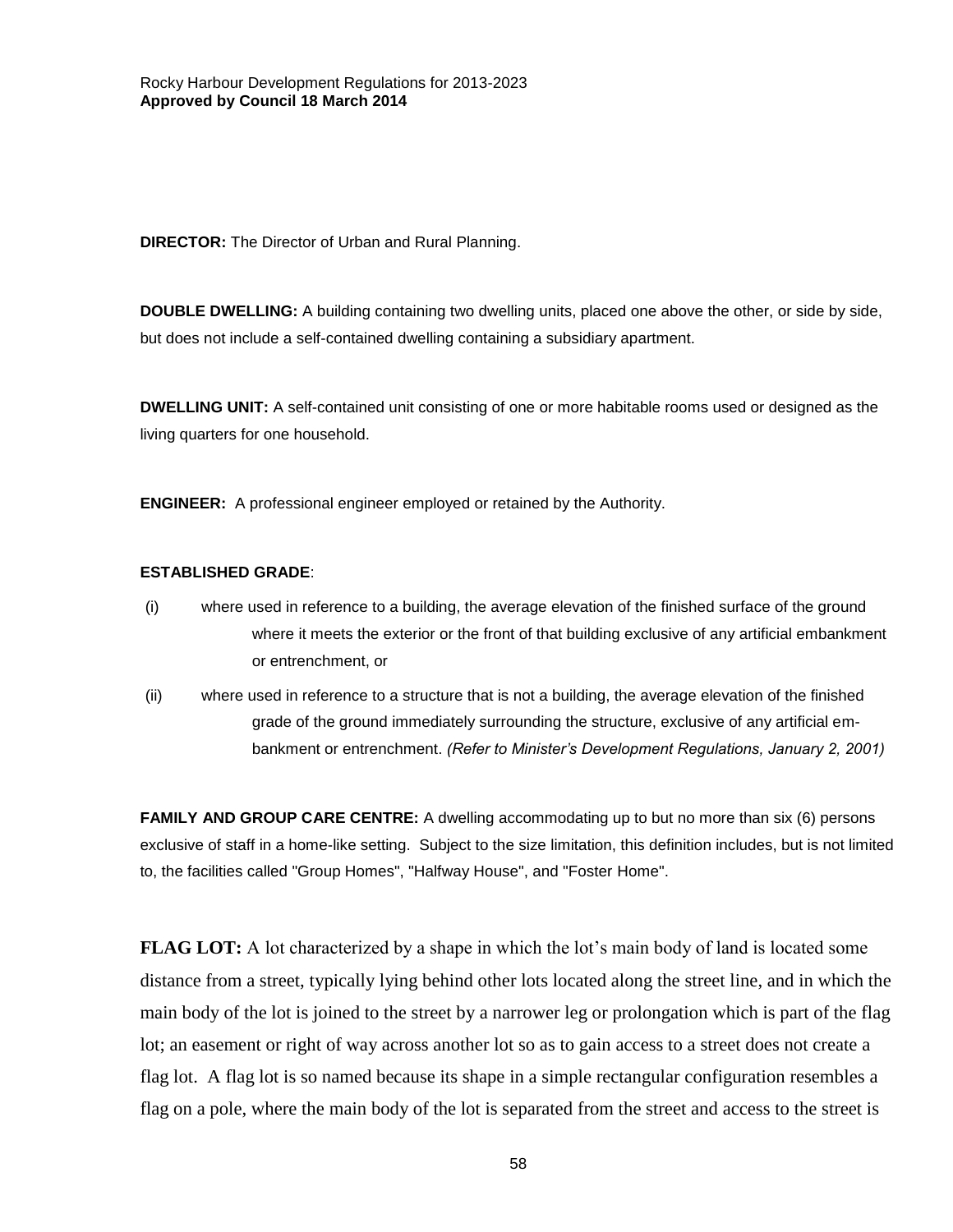along the part of the lot having the narrow pole shape (the street lies at the foot of the pole). The "pole" or narrow leg or prolongation lying between the main body of the lot and the street may be of any configuration, not necessarily of uniform width; the minimum width thereof is stated in Regulation 61.

To illustrate the concept:





**FLOOR AREA:** The total area of all floors in a building measured to the outside face of exterior walls. *(Refer to Minister's Development Regulations, January 2, 2001)*

**FRONTAGE:** The horizontal distance between side lot lines measured at the building line. *(Refer to Minis-*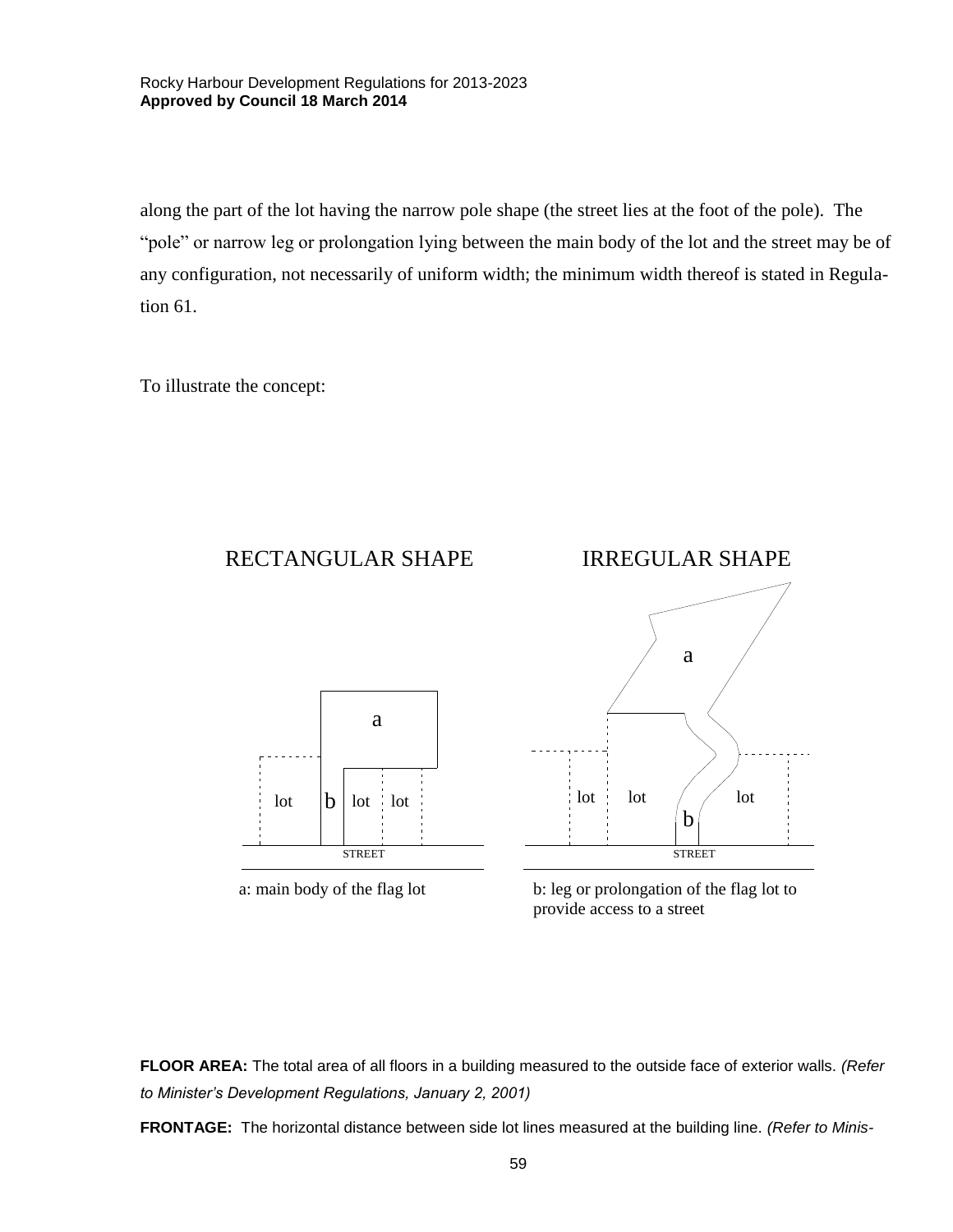*ter's Development Regulations, January 2, 2001)*

**FRONT YARD DEPTH:** The distance between the front lot line of a lot and the front wall of the main building on the lot.

**GARAGE:** A building erected for the storage of motor vehicles as an ancillary use to a main building on the lot.

**GENERAL INDUSTRY:** The use of land or buildings for the purpose of storing, assembling, altering, repairing, manufacturing, fabricating, packing, canning, preparing, breaking up, demolishing, or treating any article, commodity or substance. "Industry" shall be construed accordingly.

**GENERAL GARAGE:** Land or buildings used exclusively for repair, maintenance and storage of motor vehicles and may include the sale of gasoline or diesel oil.

**HAZARDOUS INDUSTRY:** The use of land or buildings for industrial purposes involving the use of materials or processes which because of their inherent characteristics, constitute a special fire, explosion, radiation or other hazard.

**INSPECTOR:** Any person appointed and engaged as an Inspector by the Authority or by any federal or provincial Authority or the agent thereof.

**INSTITUTION:** A building or part thereof occupied or used by persons who:

- (a) are involuntarily detained, or detained for penal or correctional purposes, or whose liberty is restricted, or;
- (b) require special care or treatment because of age, mental or physical limitations or medical conditions.

**LAND:** Includes land covered by water, and buildings and structures on, over, or under the soil and fixtures that form part of these buildings and structures.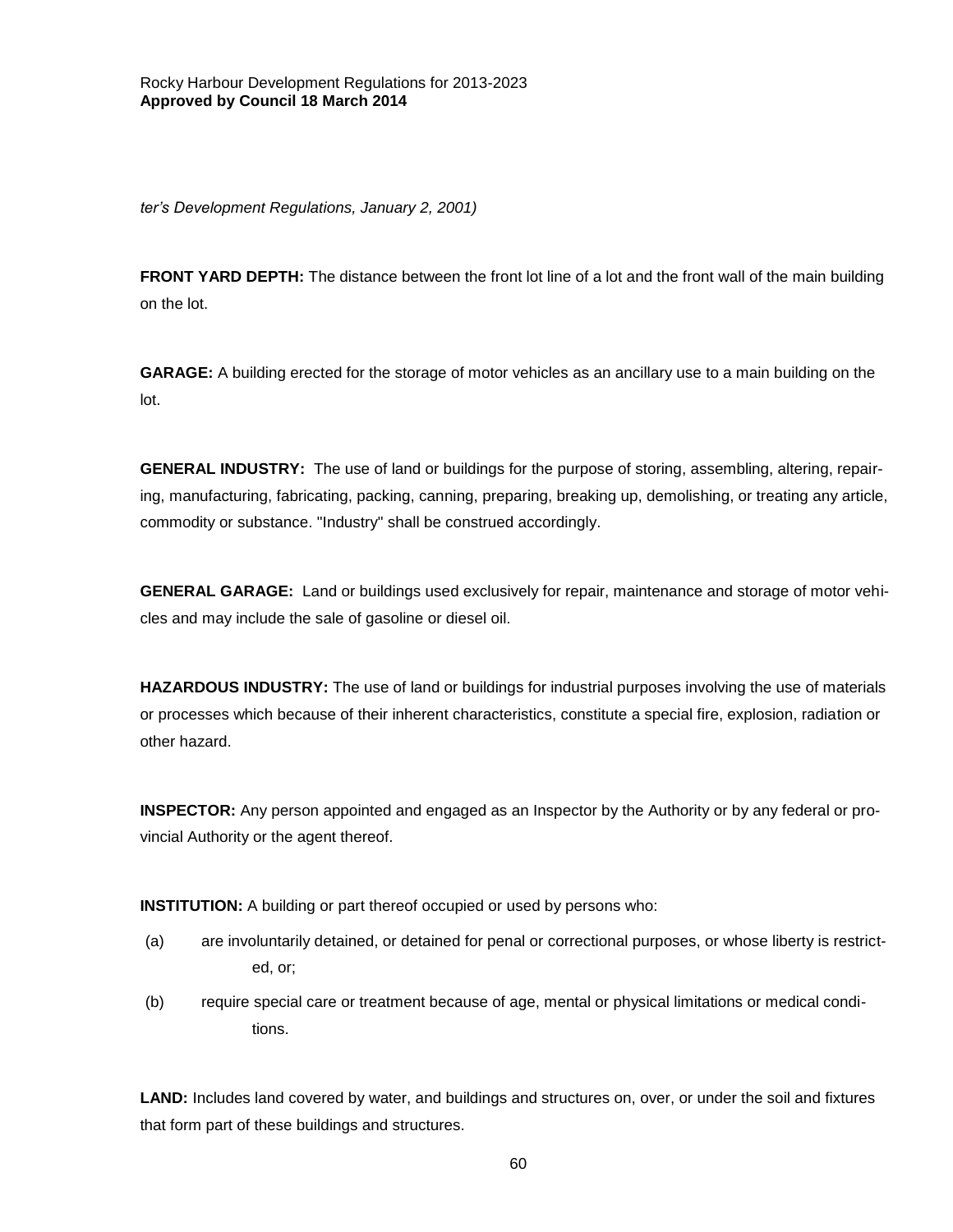**LIGHT INDUSTRY:** Use of any land or buildings for any general industrial use that can be carried out without hazard or intrusion and without detriment to the amenity of the surrounding area by reason of noise, vibration, smell, fumes, smoke, grit, soot, ash, dust, glare or appearance.

**LOCAL STREET:** A street designed primarily to provide access to adjoining land and which is not designated as a collector street or arterial street in the Municipal Plan, or on the Zoning Map.

**LODGING HOUSE:** A dwelling in which at least 2 rooms are regularly rented to persons other than the immediate family of the owner or tenant.

**LOT:** Any plot, tract or parcel of land which can be considered as a unit of land for a particular use or building. *(Refer to Minister's Development Regulations, January 2, 2001)*

**LOT AREA:** The total horizontal area within the lot lines of the lot. *(Refer to Minister's Development Regulations, January 2, 2001)*

**LOT COVERAGE:** The combined area of all buildings on the lot measured at the level of the lowest floor above the established grade expressed as a percentage of the total area of the lot. *(Refer to Minister's Development Regulations, January 2, 2001)*

**MINERAL WORKING:** Land or buildings used for the exploration, working or extraction of any naturally occurring substance

**MOBILE HOME:** A transportable factory-built single family dwelling unit:

- (a) which complies with space standards substantially equal to those laid down in the Canadian Code for Residential Construction and is in accordance with the construction standards laid down and all other applicable Provincial and Municipal Codes and;
- (b) which is designed to be:
	- (i) transported on its own wheels and chassis to a mobile home lot, and subsequently support-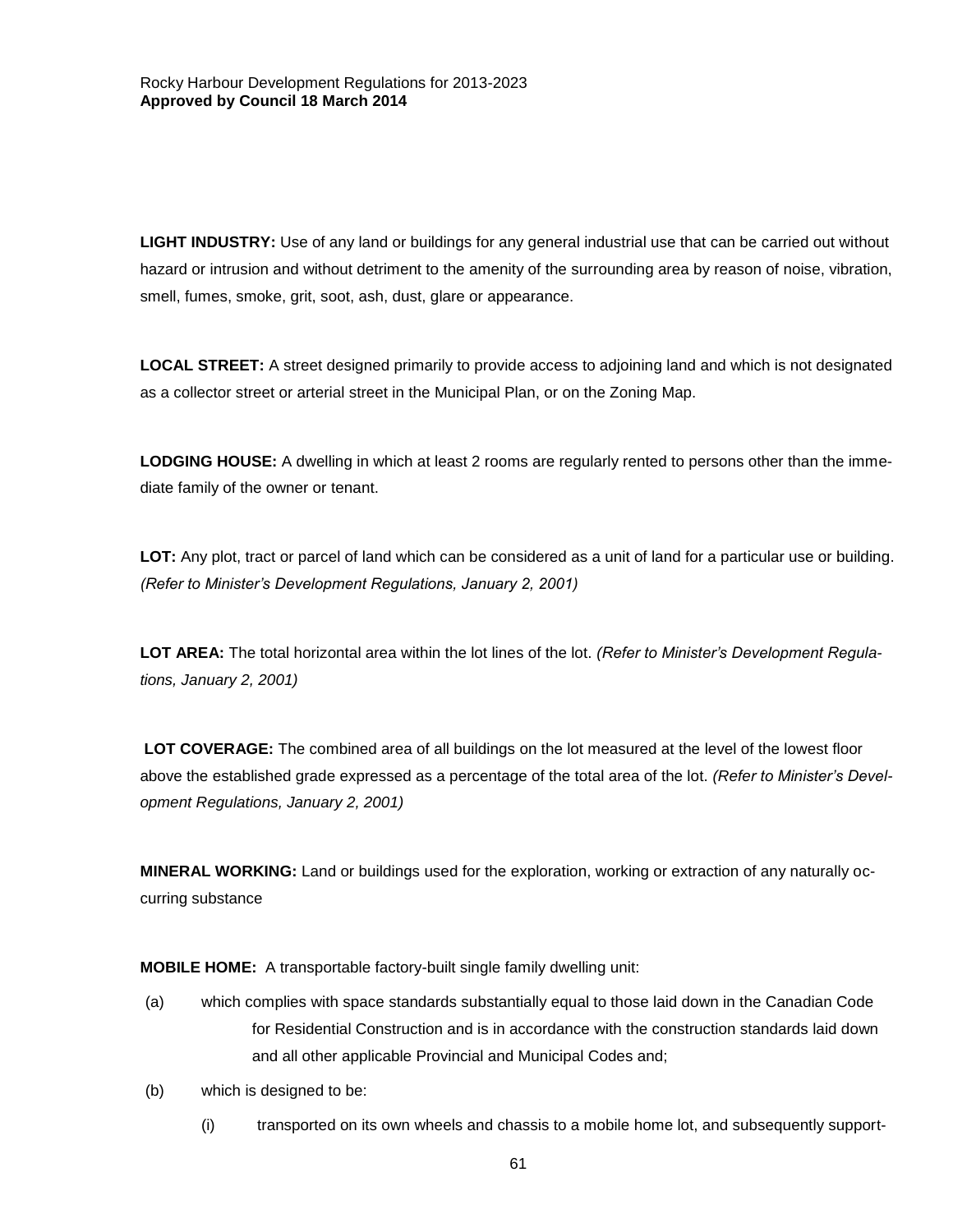ed on its own wheels, jacks, posts or piers, or on a permanent foundation and;

(ii) connected to exterior public utilities approved by the Authority, namely, piped water, piped sewer, electricity and telephone, in order for such mobile home unit to be suitable for year round term occupancy.

**MOBILE HOME PARK:** A mobile home development under single or joint ownership, cared for and controlled by a mobile home park operator where individual mobile home lots are rented or leased with or without mobile home units placed on them and where ownership and responsibility for the maintenance and development of site facilities including underground services, access roads, communal areas, snowclearing and garbage collection, or any of them, are the responsibility of the mobile home park management, and where the mobile home development is classified as a mobile home park by the Authority.

**MOBILE HOME SUBDIVISION:** A mobile home development requiring the subdivision of land whether in single or joint ownership into two or more pieces or parcels of land for the purpose of locating thereon mobile home units under either freehold or leasehold tenure and where the maintenance of streets and services is the responsibility of a municipality or public Authority, and where the mobile home development is classified as a mobile home subdivision by the Authority.

**NON-CONFORMING USE**: means a legally existing use that is not listed as a permitted or discretionary use for the use zone in which it is located or which does not meet the development standards for that use zone. *(Refer to Minister's Development Regulations, January 2, 2001)*

**OWNER:** means a person or an organization of persons owning or having the legal right to use the land under consideration. *(Refer to Minister's Development Regulations, January 2, 2001)*

**PARKING AREA**: means an open area containing parking spaces and any interior aisles and lanes necessary for parking and movement of motor vehicles.

**PARKING SPACE**: means a space exclusive of any driveways or interior aisles or lanes, upon which one motor vehicle may be parked .

**PERMITTED USE:** means a use that is listed within the permitted use classes set out in the use zone tables of an Authority's development regulations. *( Refer to Minister's Development Regulations, January 2, 2001)*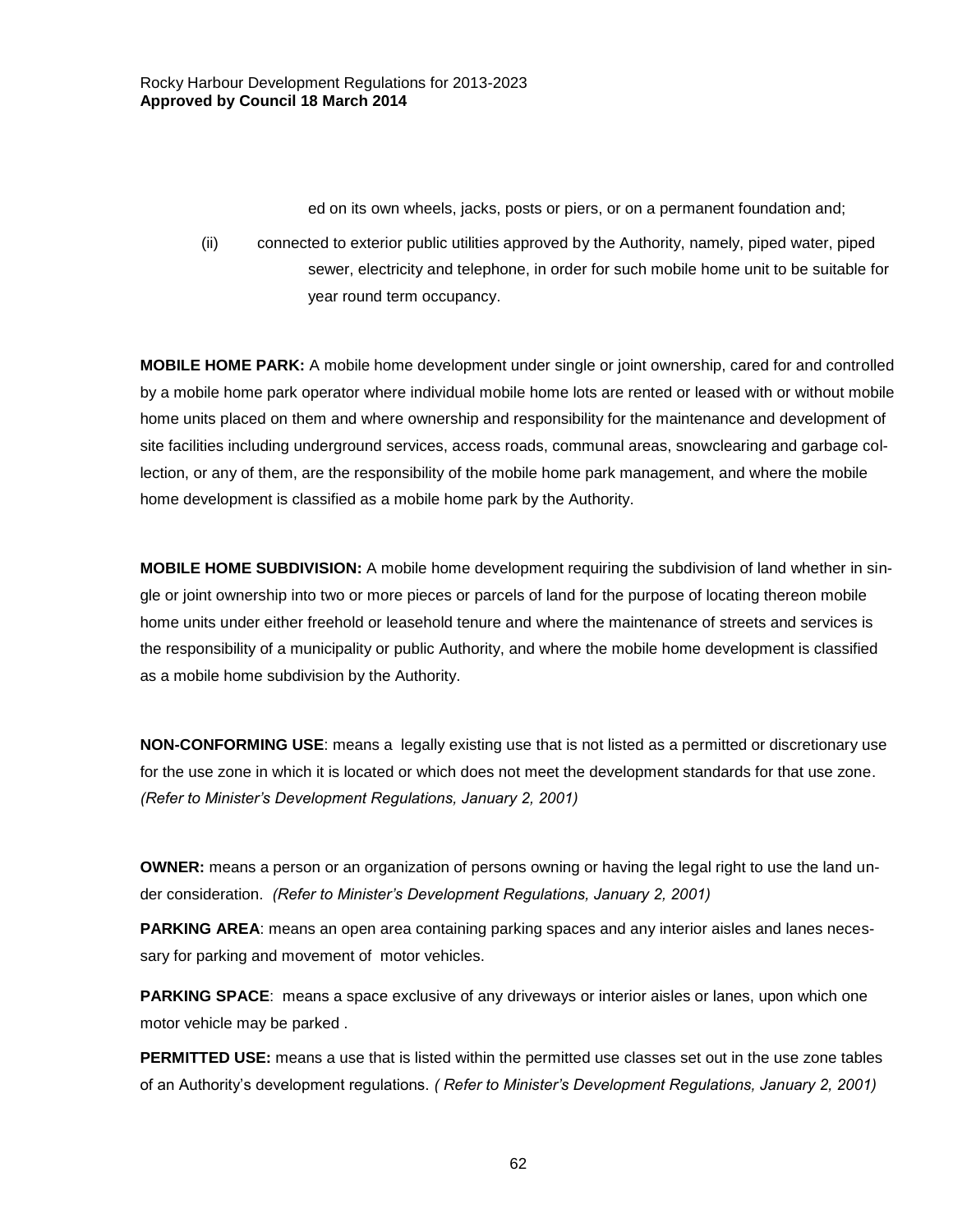**PIT AND QUARRY WORKING:** Carries the same meaning as Mineral Working.

**PROHIBITED USE**: means a use that is not listed in a use zone within the permitted use classes or discretionary use classes or a use that an Authority specifies as not permitted within a use zone. *(Refer to Minister's Development Regulations, January 2, 2001)*

**REAR YARD DEPTH:** means the distance between the rear lot line and the rear wall of the main building on the lot. *(Refer to Minister's Development Regulations, January 2, 2001)*

**RESTAURANT:** A building or part thereof, designed or intended to be used or occupied for the purpose of serving the general public with meals or refreshments for consumption on the premises.

**ROW DWELLING:** Three or more dwelling units at ground level in one building, each unit separated vertically from the others.

**SEASONAL RESIDENCE:** A dwelling which is designed or intended for seasonal or recreational use, and is not intended for use as permanent living quarters.

**SERVICE STATION:** Any land or building used exclusively for the sale of petroleum products, automotive parts and accessories, minor repairs, washing and polishing of motor vehicles.

**SERVICE STREET:** A street constructed parallel to or close to another street for the purpose of limiting direct access to that street.

**SHOP:** A building or part thereof used for retail trade wherein the primary purpose is the selling or offering for sale of goods, wares or merchandise by retail or the selling or offering for sale of retail services but does not include an establishment wherein the primary purpose is the serving of meals or refreshments, an amusement use, a general garage, or a service station.

**SHOPPING CENTRE:** A group of shops and complementary uses with integrated parking and which is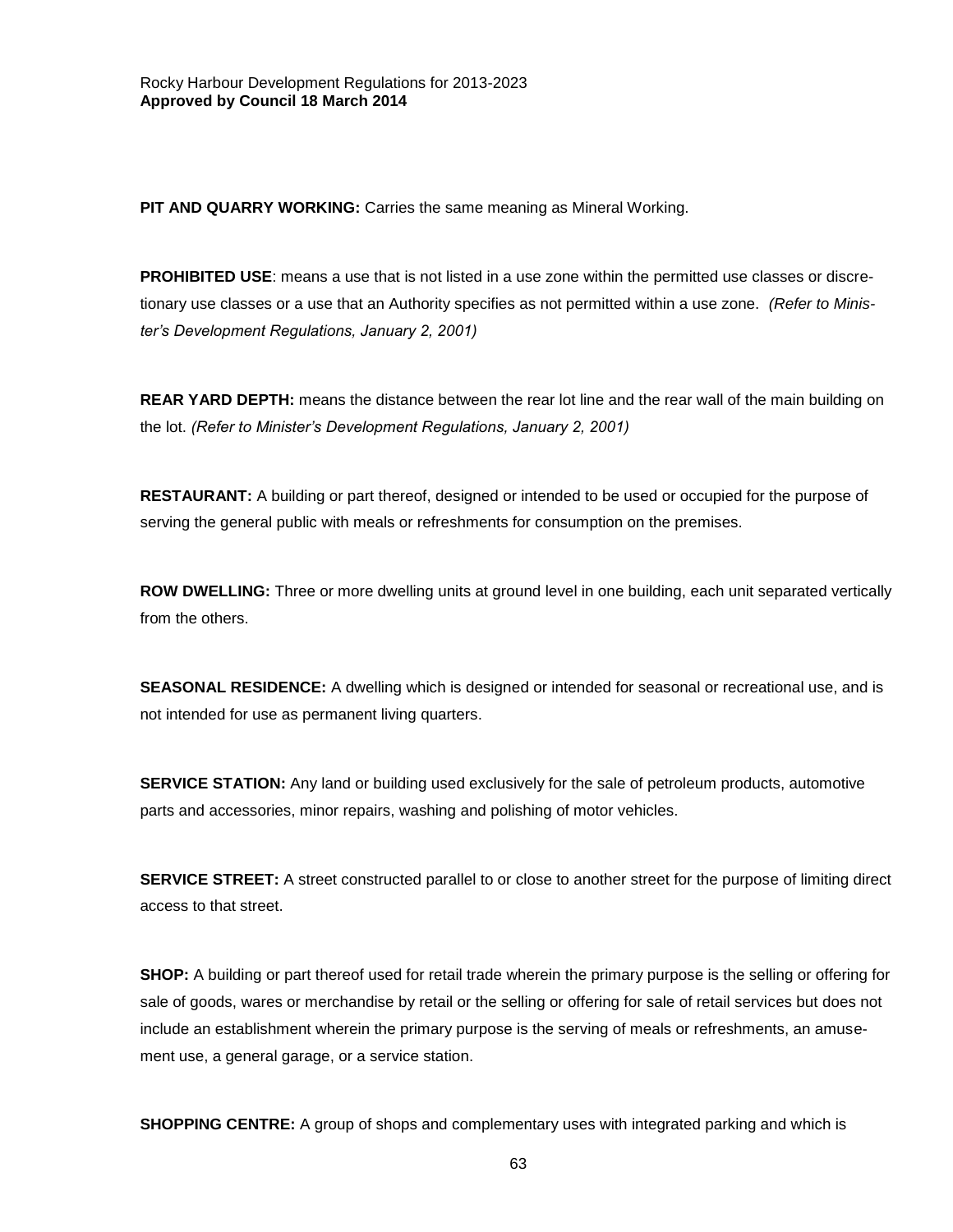planned, developed and designed as a unit containing a minimum of 5 retail establishments.

**SHOWROOM:** A building or part of a building in which samples or patterns are displayed and in which orders may be taken for goods, wares or merchandise, including vehicles and equipment, for later delivery.

**SIDE YARD DEPTH:** means the distance between a side lot line and the nearest side wall of any building on the lot. *(Refer to Minister's Development Regulations, January 2, 2001)*

**SIGN**: means a word, letter, model, placard, board, device or representation, whether illuminated or not, in the nature of or employed wholly or in part for the purpose of advertisement, announcement or direction and excludes those things employed wholly as a memorial, advertisements of local government, utilities and boarding or similar structures used for the display of advertisements.*(Refer to Minister's Development Regulations, January 2, 2001)*

**STREET:** means a street, road, highway or other way designed for the passage of vehicles and pedestrians and which is accessible by fire department and other emergency vehicles. *(Refer to Minister's Development Regulations, January 2, 2001)*

**STREET LINE:** means the the edge of a street reservation as defined by the Authority having jurisdiction. *(Refer to Minister's Development Regulations, January 2, 2001)*

**SUBDIVISION:** The dividing of any land, whether in single or joint ownership, into two or more pieces for the purpose of development.

**SUBSIDIARY APARTMENT:** A separate dwelling unit constructed within and subsidiary to a self-contained dwelling.

**TAKE-OUT FOOD SERVICE:** A building in which the primary purpose is the preparation and sale of meals or refreshments for consumption off the premises.

**TAVERN:** Includes a nightclub and means a building licensed or licensable under the Liquor Control Act wherein meals and food may be served for consumption on the premises and in which entertainment may be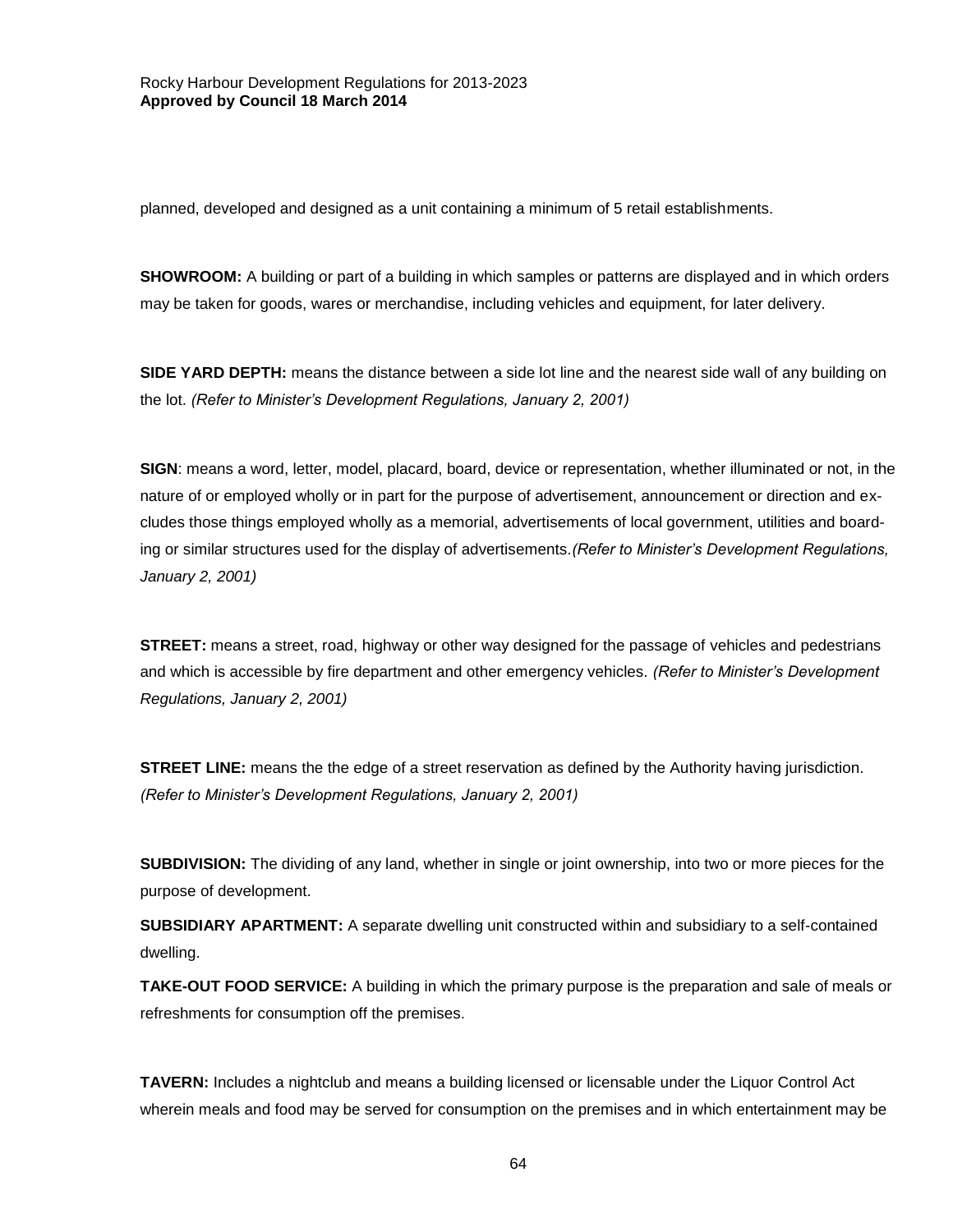provided.

**USE:** means a building or activity situated on a lot or a development permitted on a lot. *(Refer to Minister's Development Regulations, January 2, 2001)*

**USE ZONE** or **ZONE:** means an area of land including buildings and water designated on the zoning map to which the uses, standards and conditions of a particular use zone table apply. *(Refer to Minister's Development Regulations, January 2, 2001)*

**VARIANCE**: means a departure, to a maximum of 10% from the yard, area, lot coverage, setback, size, height, frontage or any other numeric requirement of the applicable Use Zone Table of the Authority's regulations. *(Refer to Minister's Development Regulations, January 2, 2001)*

**ZONING MAP:** The map or maps attached to and forming part of the Authority's regulations. *(Refer to Minister's Development Regulations, January 2, 2001)*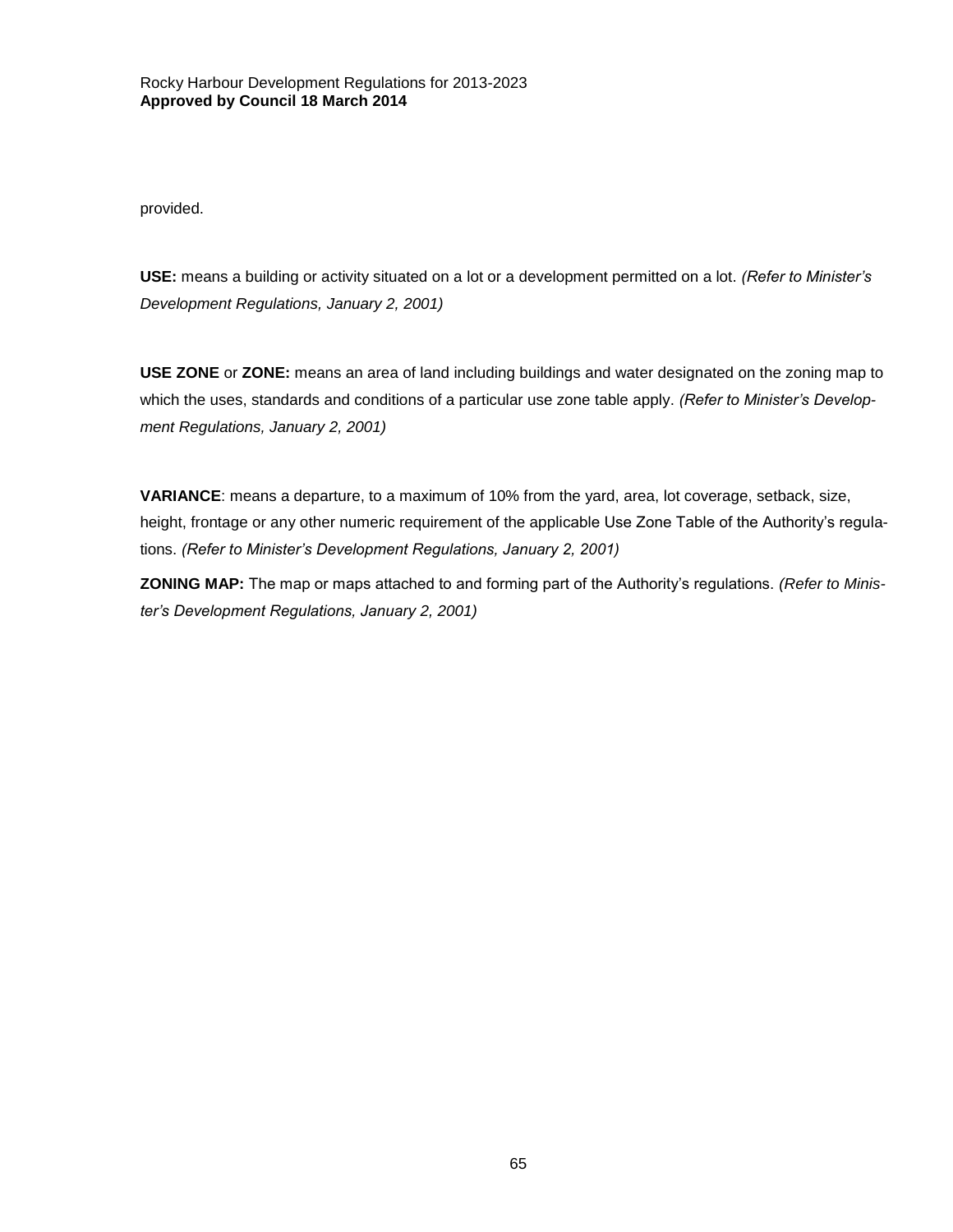*Schedule B Page 1*

#### **SCHEDULE B**

#### **CLASSIFICATION OF USES OF LAND AND BUILDINGS**

NOTE: The classification of uses set out in the following table is based on the Classification of Typical Occupancies included as Table 3.1.2.A of the **National Building Code of Canada, 1980**. This classification is referred to in Regulation 87.

| <b>GROUP</b>               | <b>DIVISION</b>                                                               | <b>CLASS</b>              | <b>EXAMPLES</b>                                                                                                              |
|----------------------------|-------------------------------------------------------------------------------|---------------------------|------------------------------------------------------------------------------------------------------------------------------|
| A. ASSEMBLY<br><b>USES</b> | 1. Assembly Uses for the<br>production and viewing of<br>the performing arts. | (a) Theatre               | <b>Motion Picture Theatres</b><br>T.V. Studios admitting an<br>audience.                                                     |
|                            | 2. General Assembly Uses                                                      | (a) Cultural<br>and Civic | Libraries<br><b>Museums</b><br><b>Art Galleries</b><br><b>Court Rooms</b><br><b>Meeting Rooms</b><br><b>Council Chambers</b> |
|                            |                                                                               | (b) General<br>Assembly   | <b>Community Halls</b><br>Lodge Halls<br>Dance Halls<br>Gymnasia<br>Auditoria<br><b>Bowling Alleys</b>                       |
|                            |                                                                               | (c) Educational           | <b>Schools</b><br>Colleges<br>(non-residential)                                                                              |
|                            |                                                                               | (d) Place of<br>Worship   | Churches and similar<br>places of worship.<br><b>Church Halls</b>                                                            |
|                            |                                                                               | (e) Passenger<br>Assembly | <b>Passenger Terminals</b>                                                                                                   |
|                            |                                                                               | (f) Club and<br>Lodge     | Private Clubs and<br>Lodges (non-residential)                                                                                |
|                            |                                                                               | (g) Catering              | <b>Restaurants</b><br><b>Bars</b><br>Taverns                                                                                 |
|                            |                                                                               | (h) Funeral<br>Home       | Funeral Homes and<br>Chapels                                                                                                 |
|                            |                                                                               | (i) Child Care            | Day Care Centres                                                                                                             |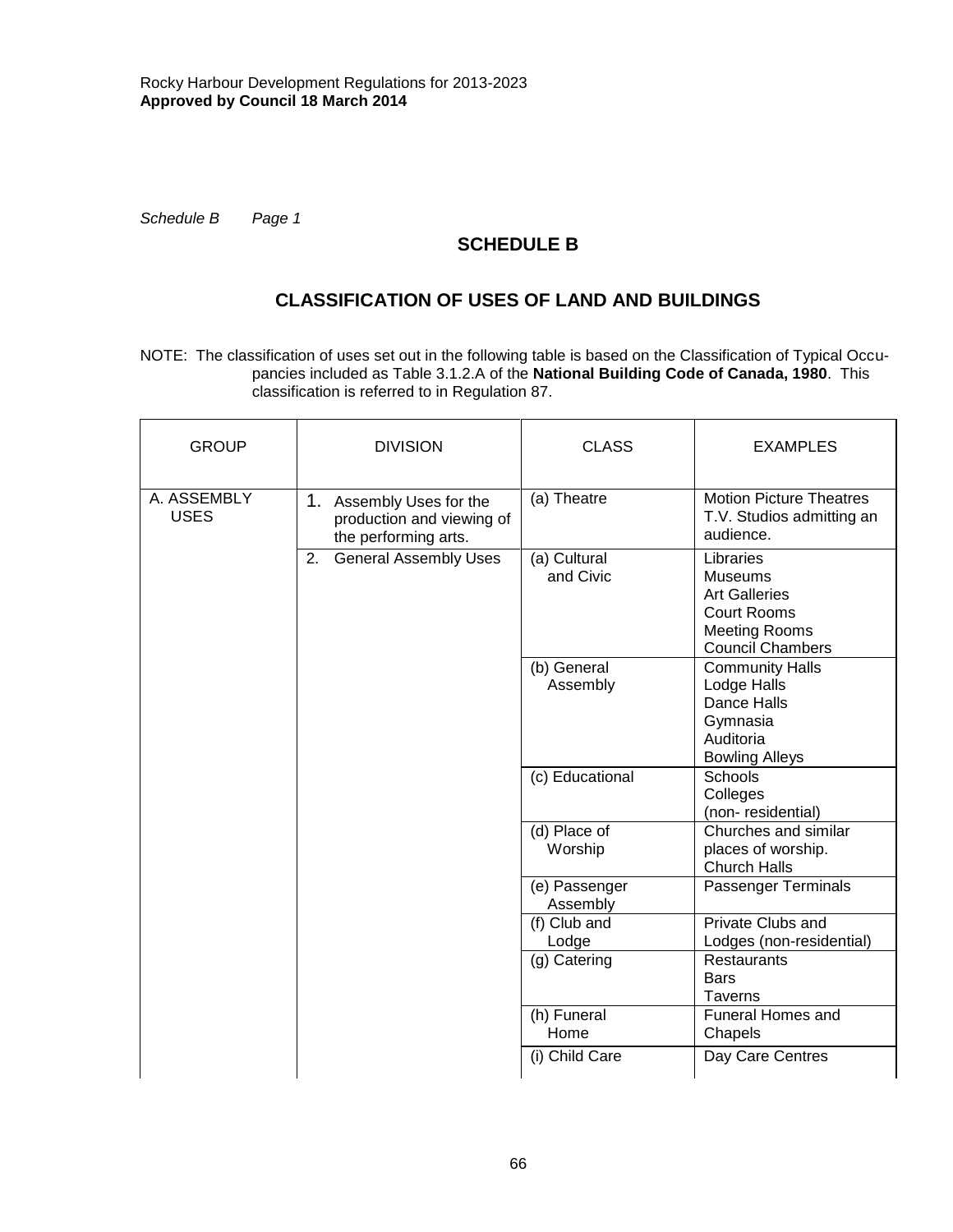|  | (j) Amusement | <b>Electronic Games</b><br>Arcades   |
|--|---------------|--------------------------------------|
|  |               | <b>Pinball Parlours</b><br>Poolrooms |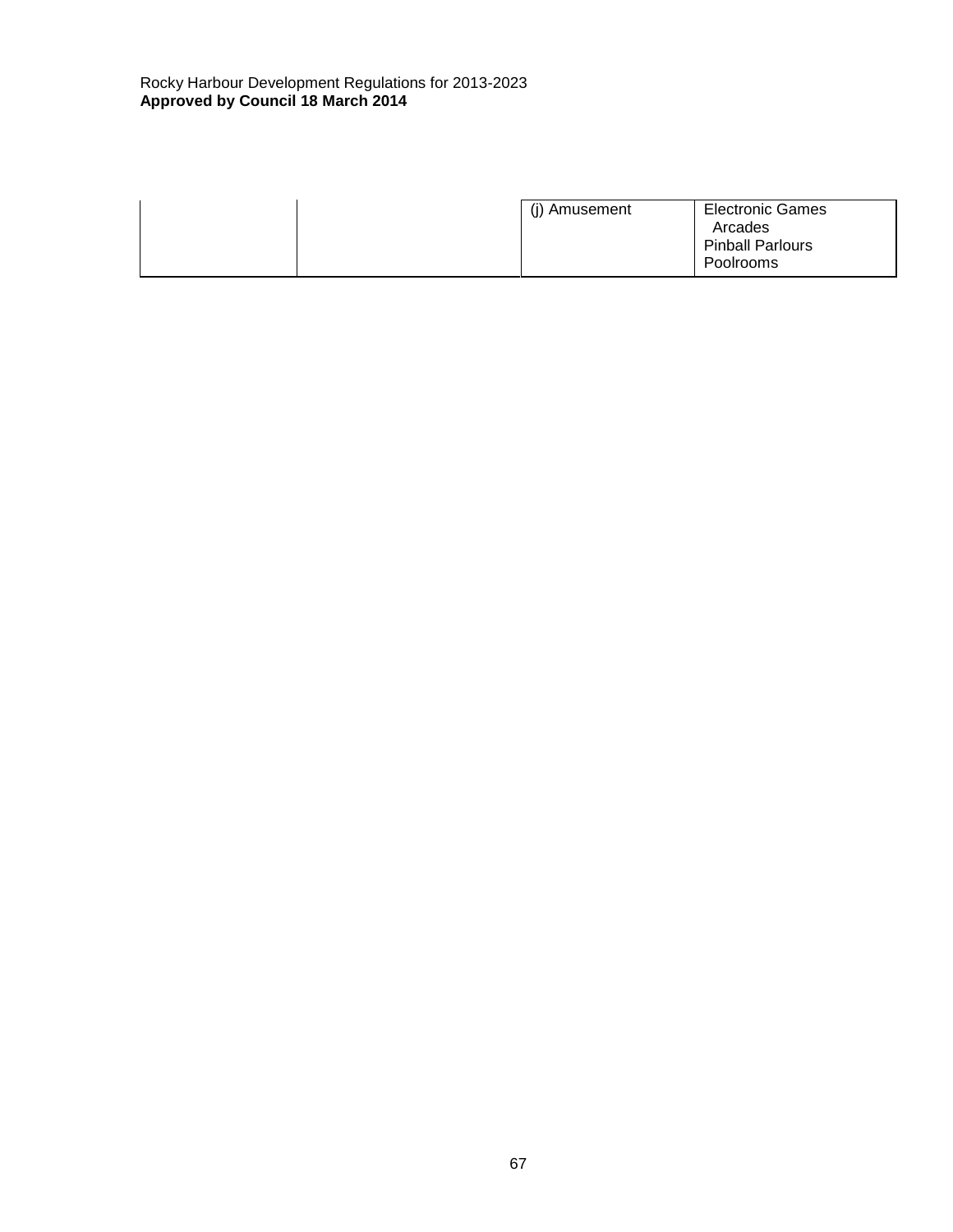*Schedule B Page 2*

ŕ

#### **CLASSIFICATION OF USES OF LAND AND BUILDINGS**

| <b>GROUP</b>                                       | <b>DIVISION</b>                                        | <b>CLASS</b>                                    | <b>EXAMPLES</b>                                                                                                                                                               |
|----------------------------------------------------|--------------------------------------------------------|-------------------------------------------------|-------------------------------------------------------------------------------------------------------------------------------------------------------------------------------|
| A. ASSEMBLY<br><b>USES</b><br>(continued)          | 3. Arena-type Uses                                     | (a) Indoor<br>Assembly                          | Arenas<br>Armouries<br>Ice Rinks<br>Indoor Swimming<br>Pools                                                                                                                  |
|                                                    | 4. Open-air Assembly Uses                              | (a) Outdoor<br>Assembly                         | <b>Bleachers</b><br>Grandstands<br>Outdoor Ice Rinks and<br><b>Swimming Pools</b><br>Amusement Parks and<br>Fair-grounds<br>Exhibition<br>Grounds<br><b>Drive-in Theatres</b> |
| <b>B. INSTITU-</b><br><b>TIONAL</b><br><b>USES</b> | 1. Penal and Correctional<br><b>Institutional Uses</b> | (a) Penal and<br>Correctional<br>Detention      | Jails<br>Penitentiaries<br>Police Stations (with de-<br>tention quarters)<br>Prisons<br>Psychiatric<br>Hospitals (with<br>detention quarters)<br>Reformatories                |
|                                                    | 2. Special Care<br><b>Institutional Uses</b>           | (a) Medical<br>Treatment<br>and Special<br>Care | <b>Children's Homes</b><br><b>Convalescent Homes</b><br>Homes for Aged<br>Hospitals<br>Infirmaries<br>Orphanages<br>Psychiatric<br>Hospitals<br>Sanatoria                     |
| C. RESIDENTIAL<br><b>USES</b>                      | 1. Residential<br><b>Dwelling</b><br>Uses              | $(a)$ Single<br><b>Dwelling</b><br>(b) Double   | Single Detached<br><b>Dwellings</b><br>Family & Group<br>Homes<br>Semi-detached                                                                                               |
|                                                    |                                                        | <b>Dwelling</b>                                 | <b>Dwelling</b><br><b>Duplex Dwellings</b><br>Family & Group<br>Homes                                                                                                         |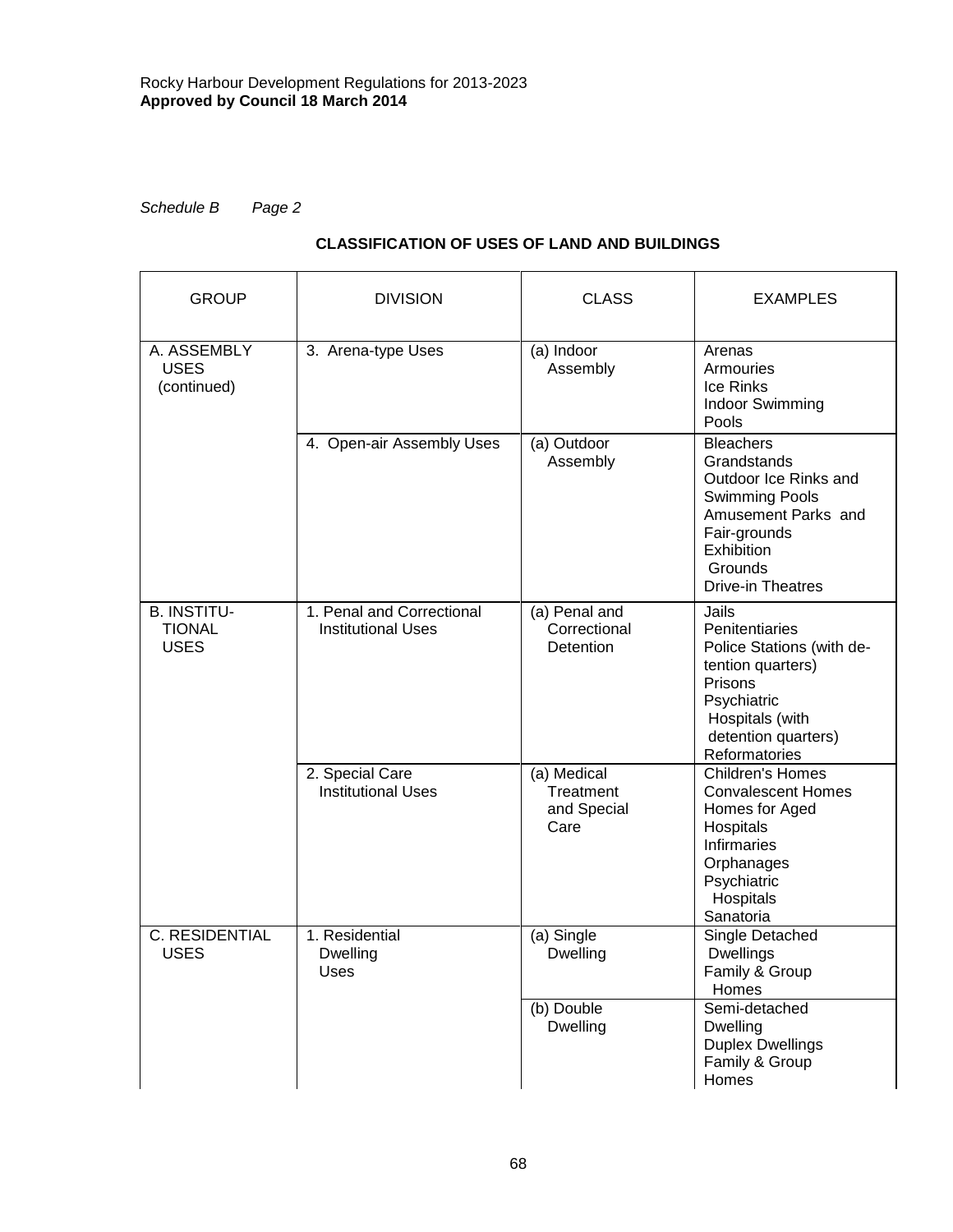| (c) Row<br><b>Dwelling</b>       | Row Houses<br><b>Town Houses</b><br>Family & Group<br>Homes |
|----------------------------------|-------------------------------------------------------------|
| (d) Apartment<br><b>Building</b> | Apartments<br>Family & Group<br>Homes                       |

*Page not internally numbered in Schedule B.*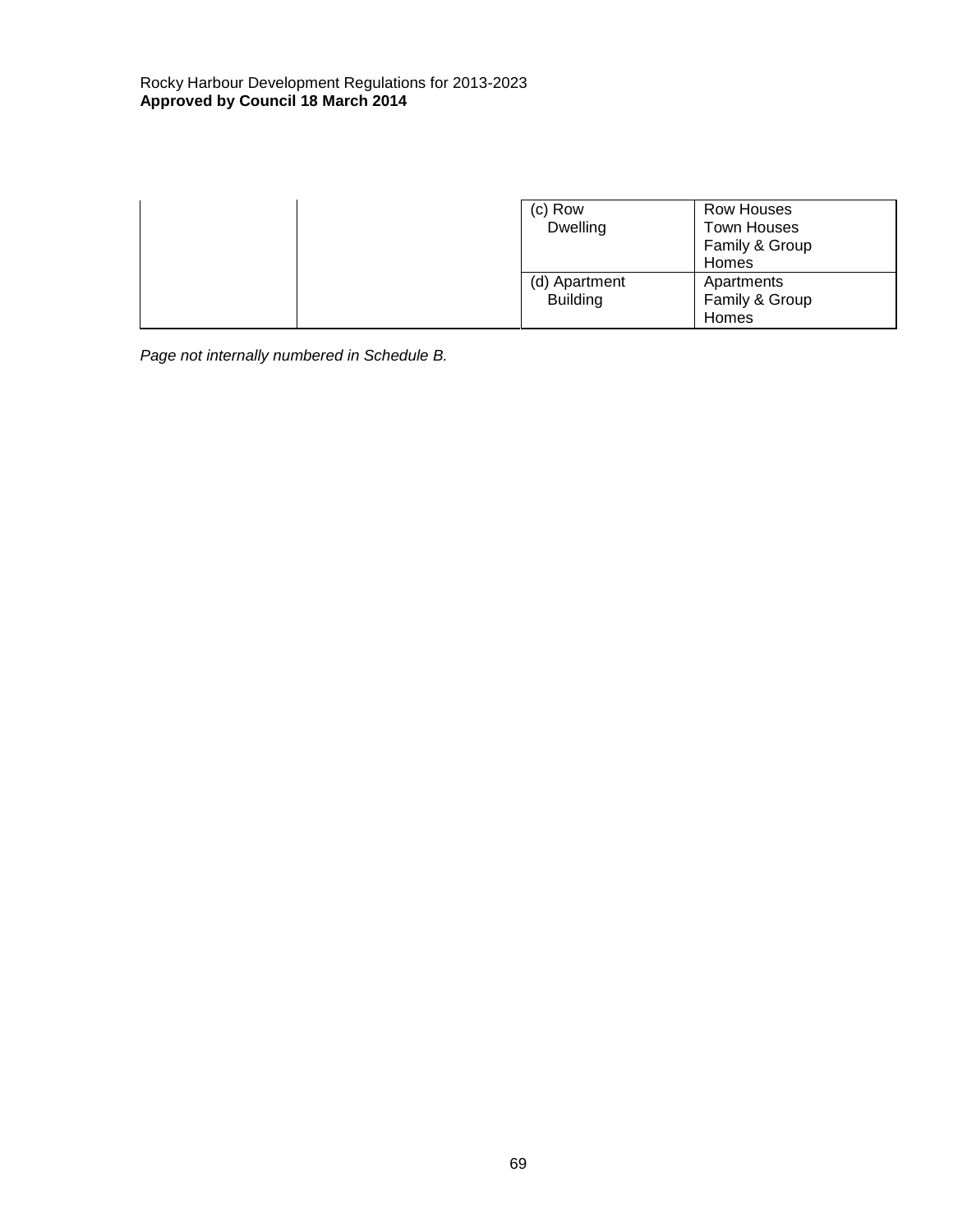*Schedule B Page 3*

#### **CLASSIFICATION OF USES OF LAND AND BUILDINGS**

| <b>GROUP</b>                                                      | <b>DIVISION</b>                                                   | <b>CLASS</b>                         | <b>EXAMPLES</b>                                                                                                                                                               |
|-------------------------------------------------------------------|-------------------------------------------------------------------|--------------------------------------|-------------------------------------------------------------------------------------------------------------------------------------------------------------------------------|
| C. RESIDENTIAL<br><b>USES</b><br>(continued)                      | 2. General Residential Uses<br>(continued)                        | (a) Collective<br>Residential        | Residential<br>Colleges &<br>Schools<br>University &<br><b>College Halls</b><br>of Residence<br><b>Convents &amp; Monasteries</b><br>Nurses and<br><b>Hospital Residences</b> |
|                                                                   |                                                                   | (b) Boarding<br>House<br>Residential | <b>Boarding Houses</b><br><b>Lodging Houses</b>                                                                                                                               |
|                                                                   |                                                                   | (c) Commercial<br>Residential        | Hotels & Motels<br><b>Hostels</b><br><b>Residential Clubs</b>                                                                                                                 |
|                                                                   |                                                                   | (d) Seasonal<br>Residential          | Summer Homes &<br>Cabins<br>Hunting & Fishing<br>Cabins                                                                                                                       |
|                                                                   |                                                                   | (e) Mobile<br>Homes                  | <b>Mobile Homes</b>                                                                                                                                                           |
| <b>D. BUSINESS</b><br>& PERSONAL<br><b>SERVICE</b><br><b>USES</b> | 1. Business, Professional,<br>and<br><b>Personal Service Uses</b> | (a) Office                           | Offices (including<br>Government<br>Offices)<br><b>Banks</b>                                                                                                                  |
|                                                                   |                                                                   | (b) Medical &<br>Professional        | Medical Offices and Con-<br>sulting Rooms<br>Dental Offices & Surger-<br>ies<br><b>Legal Offices</b><br>Similar Professional<br><b>Offices</b>                                |
|                                                                   |                                                                   | (c) Personal<br>Service              | <b>Barbers</b><br>Hairdressers<br><b>Beauty Parlours</b><br>Small Appliance<br>Repairs                                                                                        |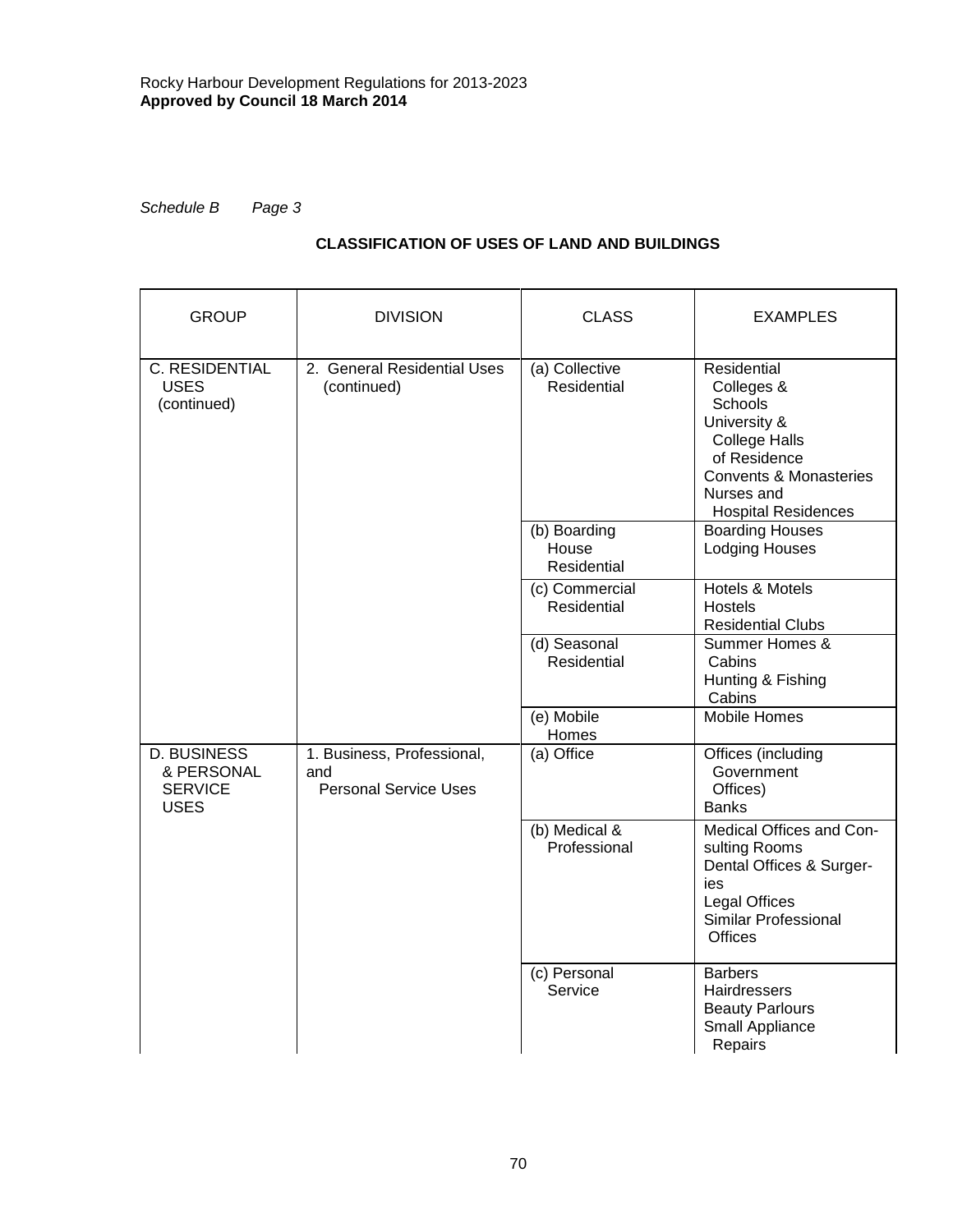| (d) General<br>Service | Self-service<br>Laundries                                                                    |
|------------------------|----------------------------------------------------------------------------------------------|
|                        | Dry Cleaners (not using<br>flammable or explosive<br>substances)<br>Small Tool and Appliance |
|                        | Rentals<br><b>Travel Agents</b>                                                              |

*Schedule B Page 4*

#### **CLASSIFICATION OF USES OF LAND AND BUILDINGS**

| <b>GROUP</b>                                                                     | <b>DIVISION</b>                                                                  | <b>CLASS</b>                        | <b>EXAMPLES</b>                                                                                            |
|----------------------------------------------------------------------------------|----------------------------------------------------------------------------------|-------------------------------------|------------------------------------------------------------------------------------------------------------|
| D. BUSINESS &<br><b>PERSONAL</b><br><b>SERVICE</b><br><b>USES</b><br>(continued) | 1. Business,<br>Professional<br>& Personal<br><b>Service Uses</b><br>(continued) | (e) Communications                  | <b>Radio Stations</b><br>Telephone<br>Exchanges                                                            |
|                                                                                  |                                                                                  | (f) Police<br>Station               | <b>Police Stations</b><br>without<br>detention<br>quarters                                                 |
|                                                                                  |                                                                                  | (g) Taxi Stand                      | <b>Taxi Stands</b>                                                                                         |
|                                                                                  |                                                                                  | (h) Take-out<br><b>Food Service</b> | <b>Take-out Food</b><br>Service                                                                            |
|                                                                                  |                                                                                  | (i) Veterinary                      | Veterinary<br>Surgeries                                                                                    |
| E. MERCANTILE<br><b>USES</b>                                                     | 1. Retail Sale and<br><b>Display Uses</b>                                        | (a) Shopping<br>Centre              | Shopping Centres                                                                                           |
|                                                                                  |                                                                                  | (b) Shop                            | Retail Shops and<br>Stores and<br>Showrooms<br>Department<br><b>Stores</b>                                 |
|                                                                                  |                                                                                  | (c) Indoor<br>Market                | <b>Market Halls</b><br><b>Auction Halls</b>                                                                |
|                                                                                  |                                                                                  | (d) Outdoor<br>Market               | <b>Market Grounds</b><br><b>Animal Markets</b><br>Produce and<br><b>Fruit Stands</b><br><b>Fish Stalls</b> |
|                                                                                  |                                                                                  | (e) Convenience<br><b>Store</b>     | Confectionary<br><b>Stores</b><br><b>Corner Stores</b><br><b>Gift Shops</b><br><b>Specialty Shops</b>      |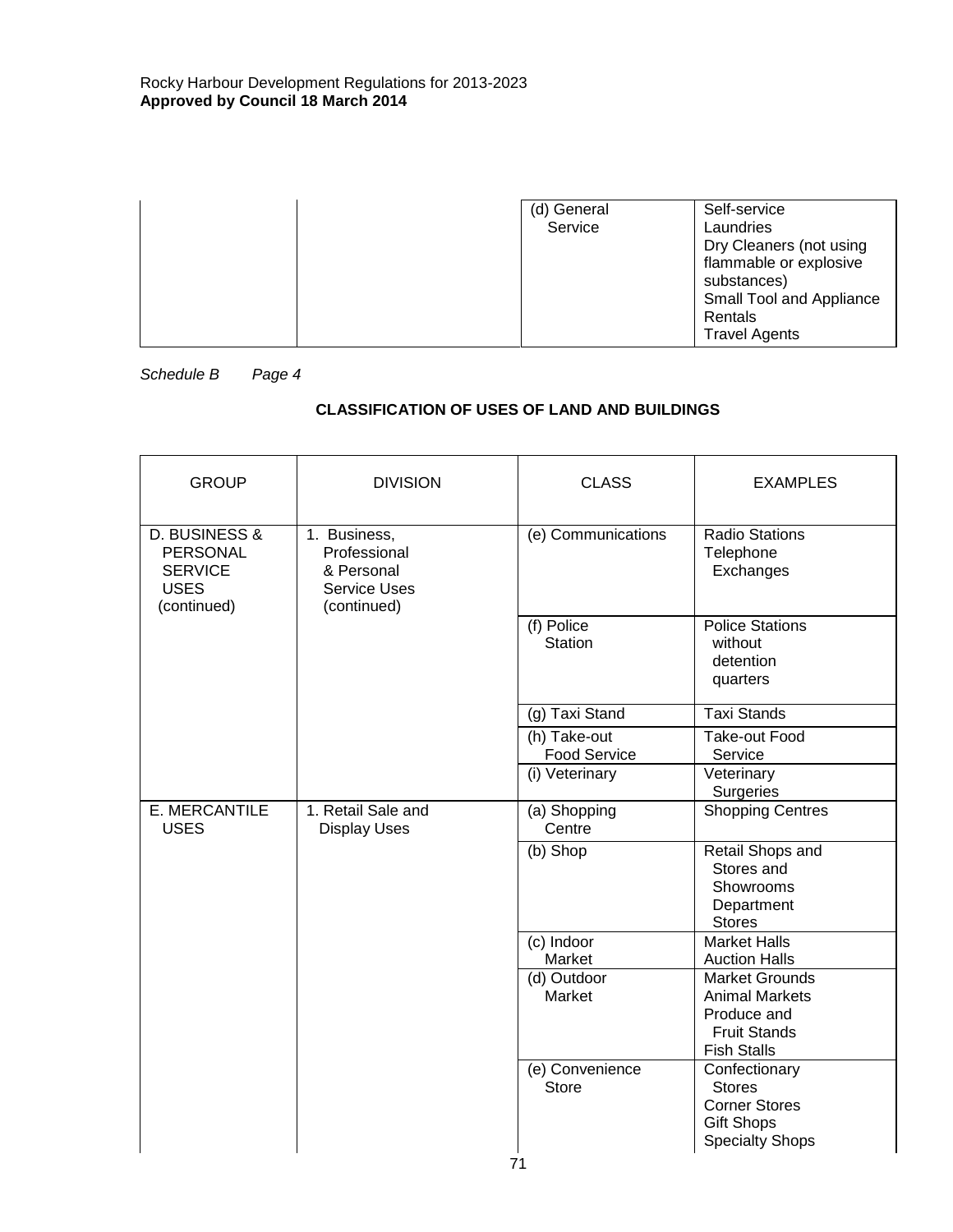| <b>F. INDUSTRIAL</b><br><b>USES</b> | Industrial uses involving<br>1.<br>highly combustible<br>hazardous substances<br>and processes. | (a) Hazardous<br>Industry | <b>Bulk Storage of</b><br>hazardous<br>liquids and sub-<br>stances.<br><b>Chemical Plants</b><br><b>Distilleries</b><br><b>Feed Mills</b><br>Lacquer, Mattress,<br>Paint, Varnish, |
|-------------------------------------|-------------------------------------------------------------------------------------------------|---------------------------|------------------------------------------------------------------------------------------------------------------------------------------------------------------------------------|
|                                     |                                                                                                 |                           | and Rubber<br><b>Factories</b><br><b>Spray Painting</b>                                                                                                                            |

*Page not internally numbered in Schedule B.*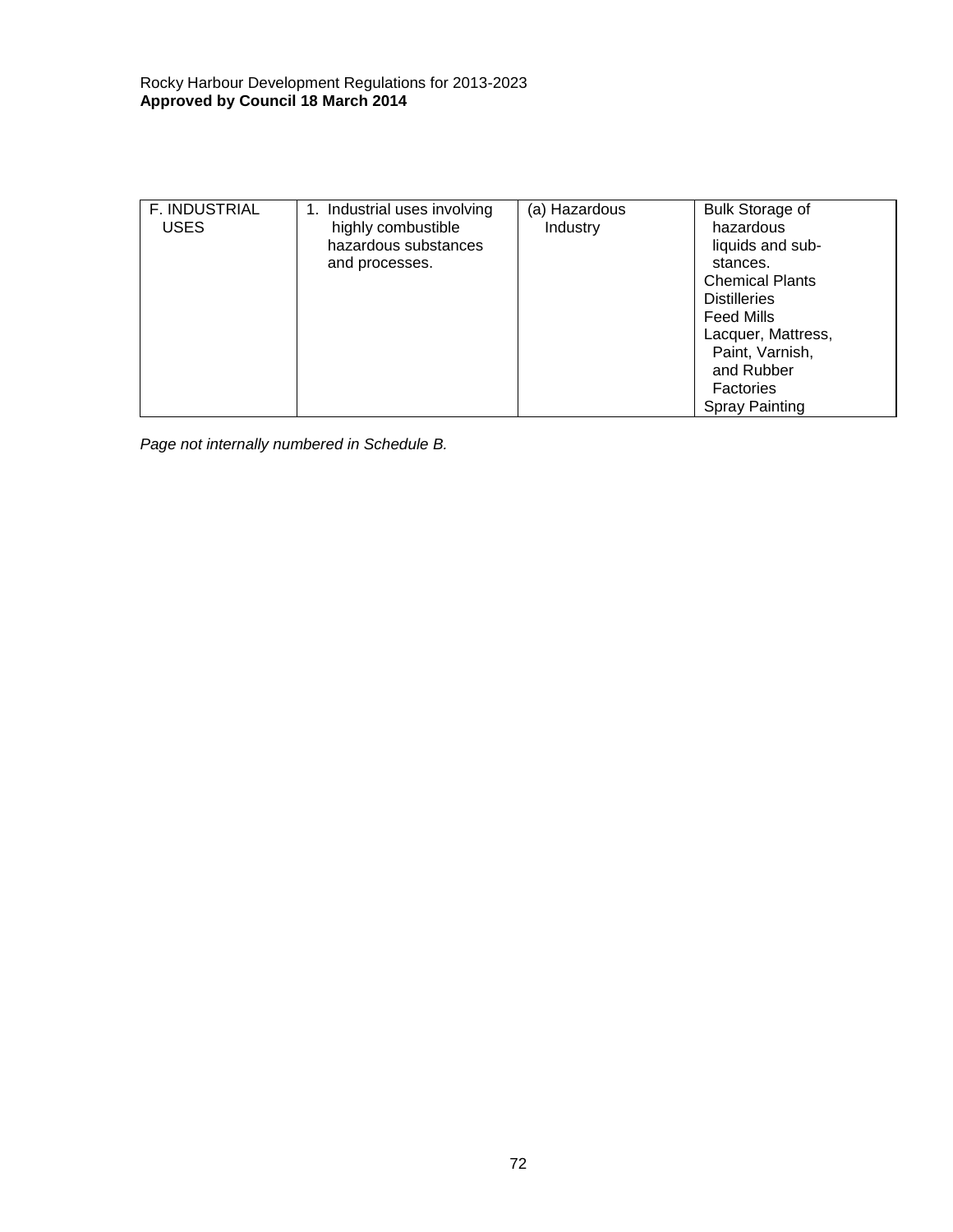*Schedule B Page 5*

#### **CLASSIFICATION OF USES OF LAND AND BUILDINGS**

| <b>GROUP</b>                                | <b>DIVISION</b>                                                                                    | <b>CLASS</b>                   | <b>EXAMPLES</b>                                                                                                                                                                                                               |
|---------------------------------------------|----------------------------------------------------------------------------------------------------|--------------------------------|-------------------------------------------------------------------------------------------------------------------------------------------------------------------------------------------------------------------------------|
| F. INDUSTRIAL<br><b>USES</b><br>(continued) | 2. General<br>Industrial<br>Uses involving<br>Limited<br>Hazardous<br>Substances and<br>Processes. | (a) General<br>Industry        | Factories<br>Cold Storage<br>Plants<br><b>Freight Depots</b><br><b>General Garages</b><br>Warehouses<br>Workshops<br>Laboratories<br>Laundries<br><b>Planing Mills</b><br><b>Printing Plants</b><br><b>Contractors' Yards</b> |
|                                             |                                                                                                    | (b) Service<br>Station         | <b>Gasoline Service</b><br><b>Stations</b><br><b>Gas Bars</b>                                                                                                                                                                 |
|                                             | 3. Light, Non-<br>hazardous or<br>Non-intrusive<br><b>Industrial Uses.</b>                         | (a) Light<br>Industry          | Light Industry<br><b>Parking Garages</b><br>Indoor Storage<br>Warehouses<br>Workshops                                                                                                                                         |
| G. NON-<br><b>BUILDING</b><br><b>USES</b>   | 1. Uses not directly<br>related to<br>building                                                     | (a) Agriculture                | <b>Commercial Farms</b><br>Hobby Farms<br><b>Market Gardens</b><br>& Nurseries                                                                                                                                                |
|                                             |                                                                                                    | (b) Forestry                   | <b>Tree Nurseries</b><br>Silviculture                                                                                                                                                                                         |
|                                             |                                                                                                    | (c) Mineral<br>Working         | Quarries<br><b>Pits</b><br><b>Mines</b><br>Oil Wells                                                                                                                                                                          |
|                                             |                                                                                                    | (d) Recreational Open<br>Space | <b>Playing Fields</b><br>Sports Grounds<br>Parks<br>Playgrounds                                                                                                                                                               |
|                                             |                                                                                                    | (e) Conservation               | Watersheds<br><b>Buffer Strips</b><br><b>Flood Plains</b><br>Architectural, Historical<br>and Scenic Sites<br><b>Steep Slopes</b><br>Wildlife<br>Sanctuaries                                                                  |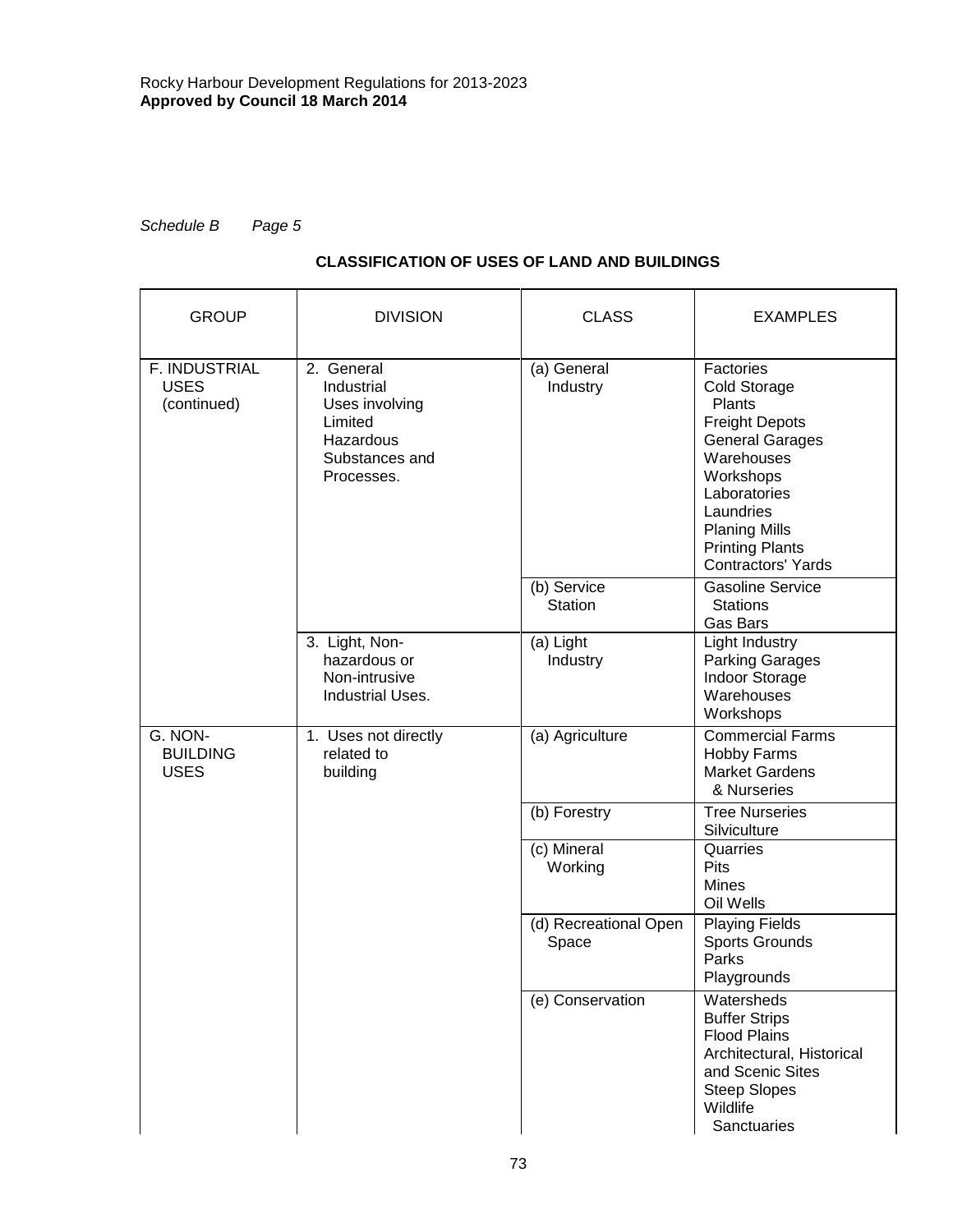| (f) Cemetery   | Cemeteries<br>Graveyards                                        |
|----------------|-----------------------------------------------------------------|
| (g) Scrap Yard | <b>Car Wrecking Yards</b><br>Junk Yards<br><b>Scrap Dealers</b> |

*Page not internally numbered in Schedule B.*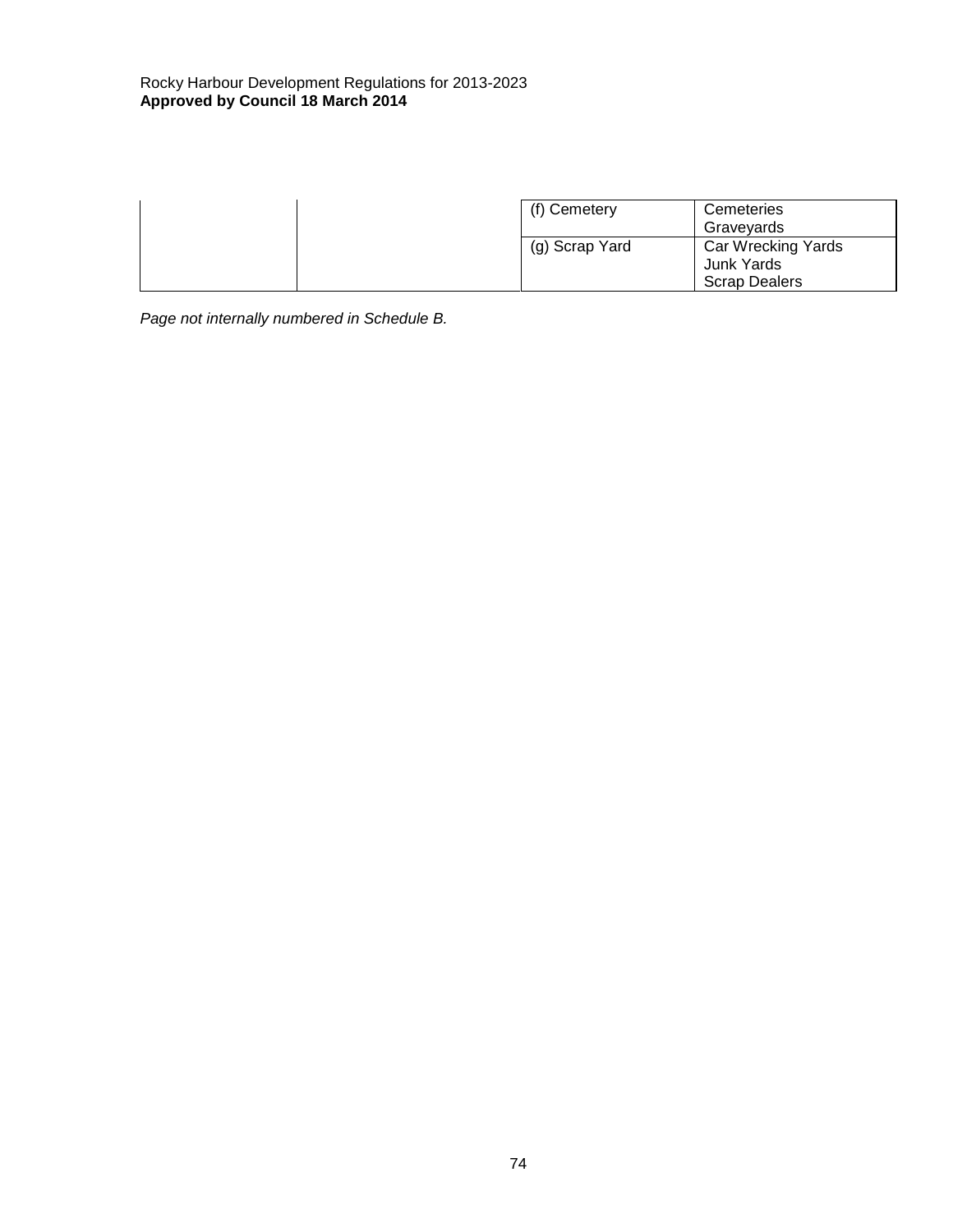*Schedule B Page 6*

#### **CLASSIFICATION OF USES OF LAND AND BUILDINGS**

| <b>GROUP</b>                                             | <b>DIVISION</b>                                             | <b>CLASS</b>       | <b>EXAMPLES</b>                                                                               |
|----------------------------------------------------------|-------------------------------------------------------------|--------------------|-----------------------------------------------------------------------------------------------|
| G. NON-<br><b>BUILDING</b><br><b>USES</b><br>(continued) | 1. Uses not directly<br>related to building.<br>(continued) | (h) Solid Waste    | Solid Waste<br>Disposal<br>Sanitary Land Fill<br>Incinerators                                 |
|                                                          |                                                             | (i) Animal         | <b>Animal Pounds</b><br>Kennels<br>Zoos                                                       |
|                                                          |                                                             | (j) Antenna        | TV, Radio and<br>Communications<br>Transmitting and<br><b>Receiving Masts</b><br>and Antennae |
|                                                          |                                                             | (k) Transportation | Airfields<br><b>Railway Yards</b><br>Docks and Harbours                                       |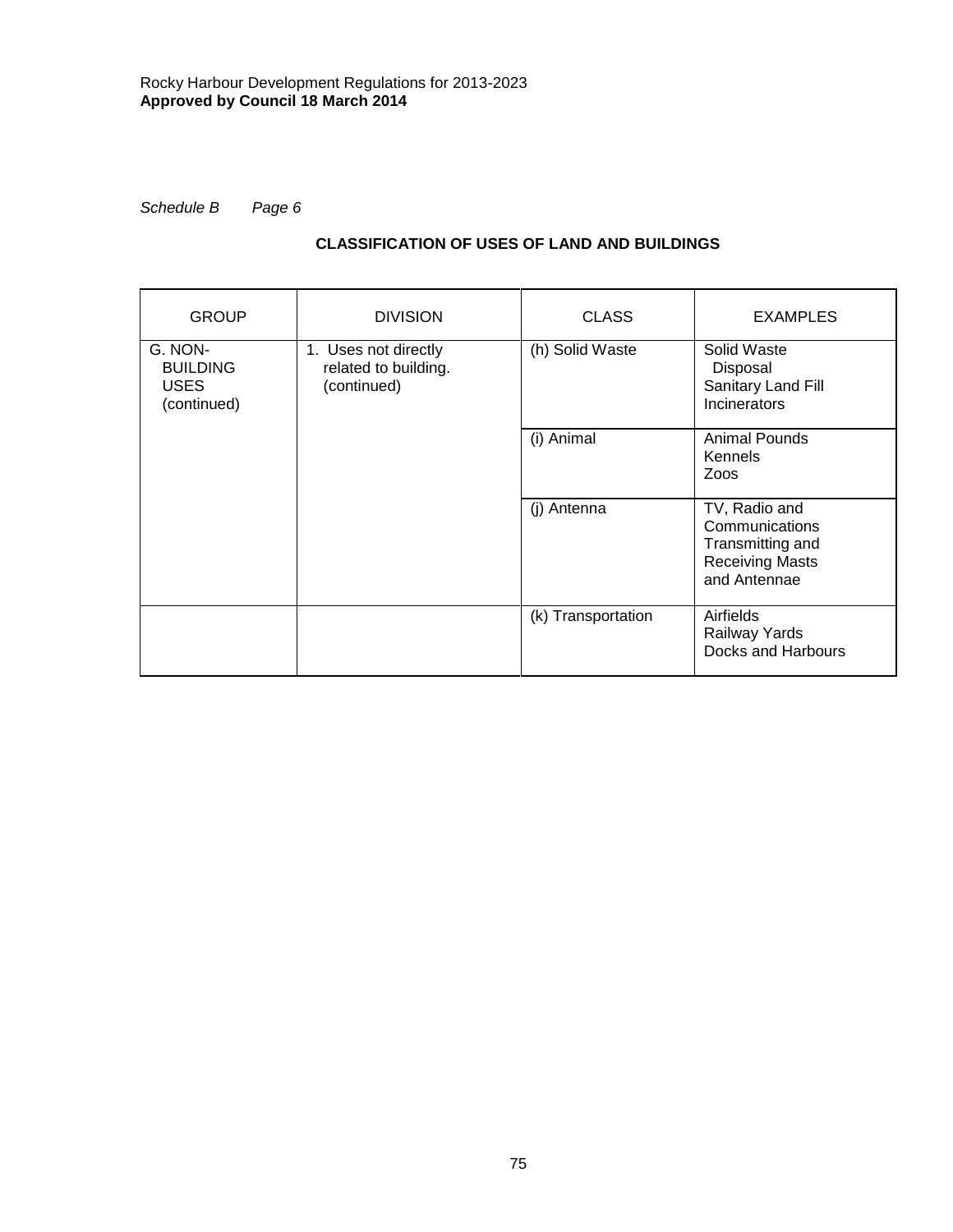# **Schedule C**

# **USE ZONE TABLES**

#### NOTE

This schedule contains tables showing the use classes which may be permitted or which may be treated as discretionary use classes for the purpose of these Regulations. The tables also indicate the required standards of development and may also include conditions affecting some or all of the use classes.

The schedule contains tables for the following Use Zones:

| <b>Residential</b>                | Res        |
|-----------------------------------|------------|
| <b>Mixed Development</b>          | <b>MD</b>  |
| <b>Industrial/Commercial</b>      | IC         |
| <b>Recreational Open Space</b>    | <b>ROS</b> |
| <b>Environmental Protection A</b> | EP-A       |
| <b>Environmental Protection B</b> | EP-B       |
| <b>Special Conservation</b>       | <b>SC</b>  |
| <b>Water Supply</b>               | <b>WS</b>  |
| Rural                             | <b>RUR</b> |
|                                   |            |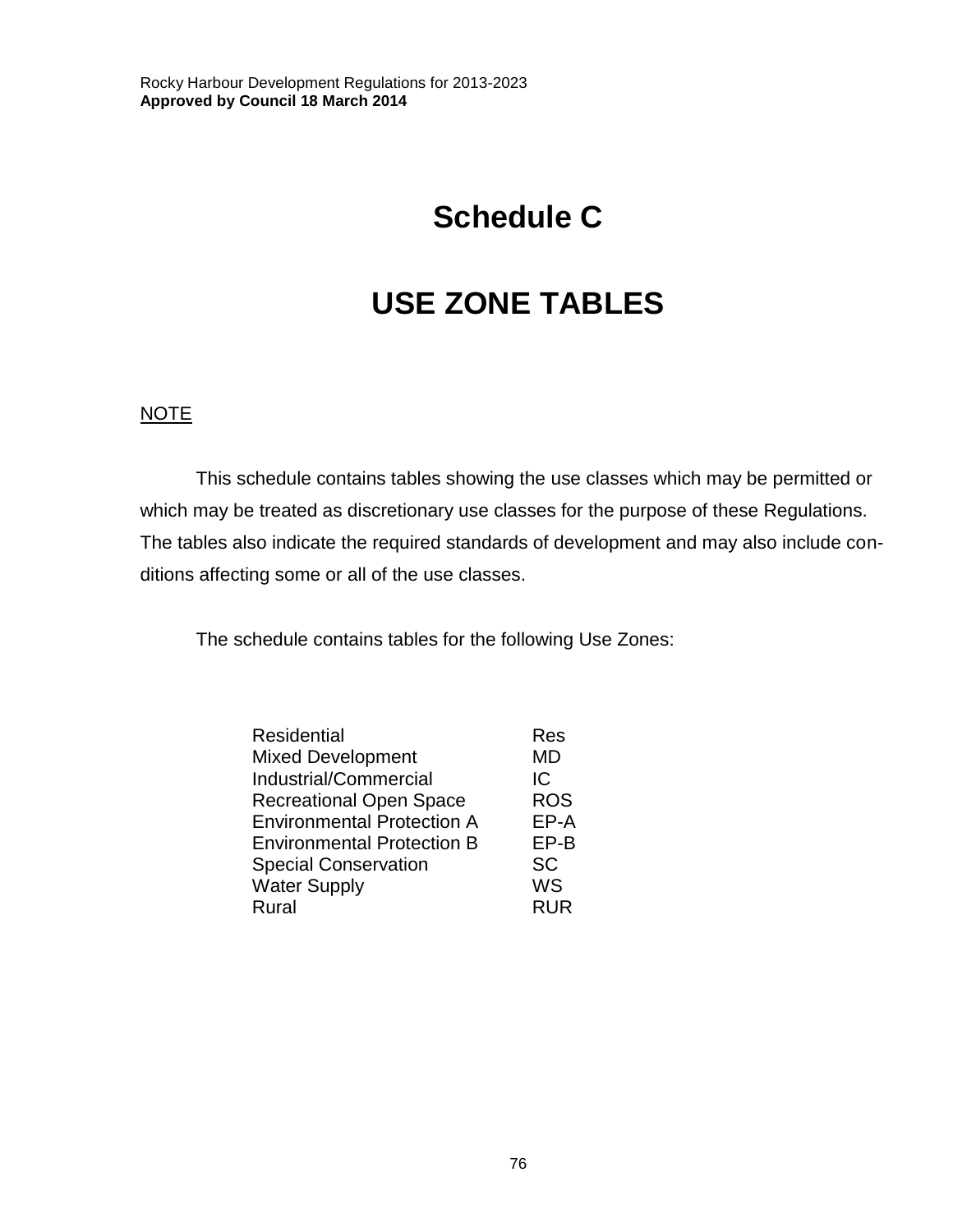ZONE TITLE RESIDENTIAL (RES) (ROCKY HARBOUR)

**Permitted Use Classes** - (see Regulation 89)

Single dwelling, double dwelling, recreational open space uses

**Discretionary Use Classes** - (see Regulations 32 and 90)

General assembly uses except for passenger, catering, and amusement uses; all other Division 1 residential uses, including home businesses and subsidiary apartments in any type of residential development; medical and professional; and, personal service uses

| <b>STANDARDS</b>                                                                    | <b>WHERE PERMITTED</b> |                    |                     |                         |                                      |                         |                         |
|-------------------------------------------------------------------------------------|------------------------|--------------------|---------------------|-------------------------|--------------------------------------|-------------------------|-------------------------|
|                                                                                     |                        |                    |                     | APARTMENT BUILDING      |                                      |                         |                         |
|                                                                                     | Single<br>Dwelling     | Double<br>Dwelling | Row<br>Dwelling     | 1<br><b>Bed</b><br>Apt. | $\overline{2}$<br><b>Bed</b><br>Apt. | 3<br><b>Bed</b><br>Apt. | 4<br><b>Bed</b><br>Apt. |
| Lot area** (square metres) min-<br>imum                                             | 650                    | 490*               | $350*$<br>(average) | 200*                    | $250*$                               | 280*                    | $300*$                  |
| Floor area $(m^2)$ minimum                                                          | 56                     | $56*$              | $56*$               | $40*$                   | $50*$                                | $60*$                   | $70*$                   |
| Frontage (m) minimum                                                                | 15                     | $12*$              | $12*$<br>(average)  |                         |                                      | 36                      |                         |
| Building Line Setback (m)<br>(minimum)                                              | 6                      | 6                  | 6                   |                         |                                      | 8                       |                         |
| Sideyard Width Minor (m)<br>(minimum)                                               | $\overline{2}$         | $\overline{2}$     | 2                   |                         |                                      | 5                       |                         |
| Sideyard Width Major (m)<br>(minimum)                                               | 4                      | 4                  | 4                   |                         |                                      | 5                       |                         |
| Rearyard Depth (m)<br>(minimum)                                                     | 9                      | 9                  | 9                   |                         |                                      | 14                      |                         |
| Lot Coverage (%)<br>(maximum)                                                       | 33                     | 33                 | 33                  |                         |                                      | 33                      |                         |
| Height (maximum)                                                                    | 8                      | 8                  | 10                  |                         |                                      | 10                      |                         |
| * per dwelling unit.<br>** see Condition 4<br>Accessory buildings: see Condition 3. |                        |                    |                     |                         |                                      |                         |                         |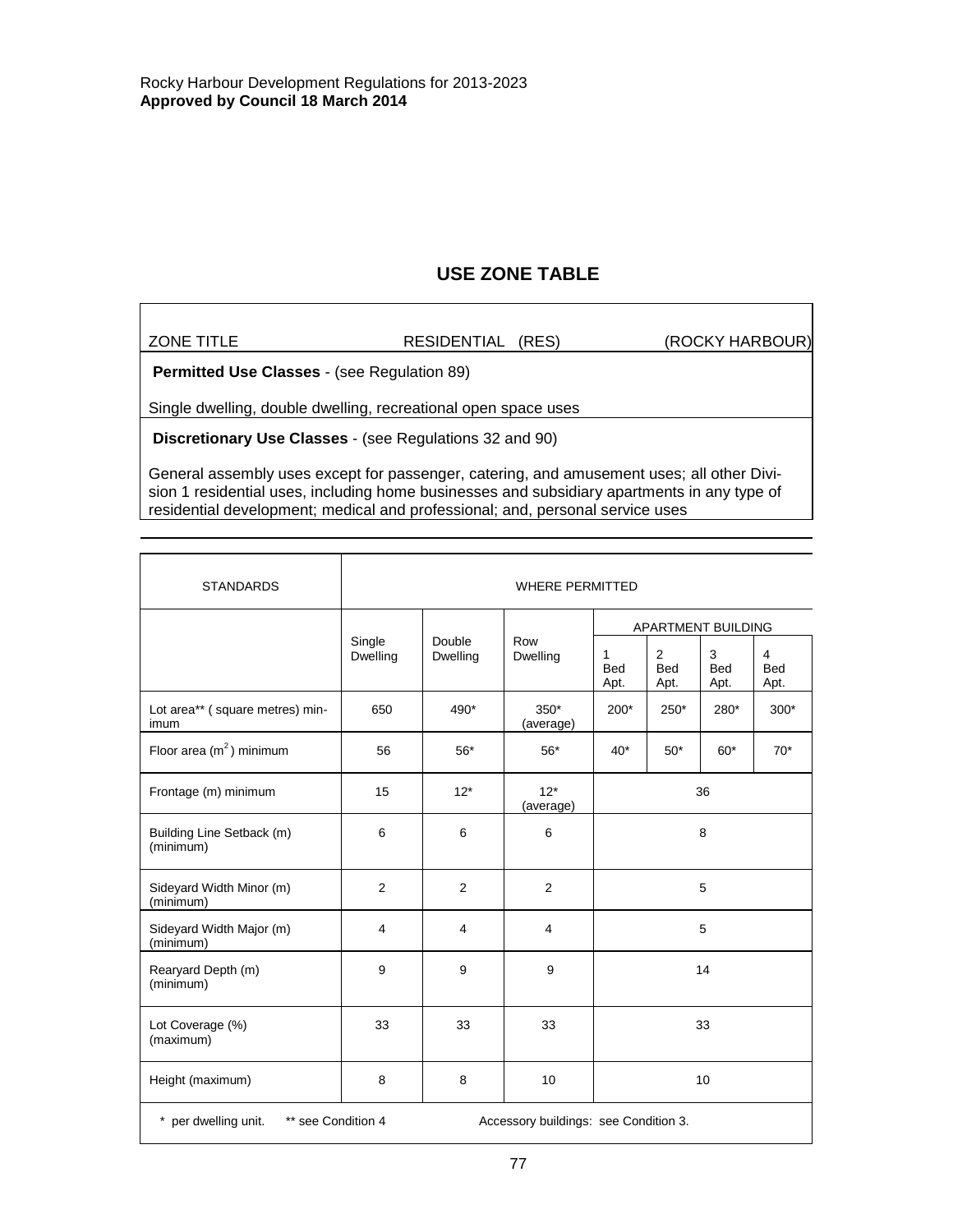# **CONDITIONS**

#### **1. Discretionary Use Classes**

The discretionary use classes listed in this table may be permitted at the discretion of the Authority provided that they are compatible or complementary to uses within the permitted use classes or that their development will not inhibit or prejudice the existence or the development of such uses.

#### **2. Discretionary Uses - Site Standards**

Unless otherwise specified in the Use Zone Table or in these conditions, discretionary use classes involving buildings shall conform to the frontage, building line setback, sideyard, rearyard, lot coverage and height requirements specified for a single dwelling.

#### **3. Accessory Buildings**

- i) The total of all accessory buildings associated with a residential use shall have a lot coverage no greater than  $7\%$  up to a maximum of  $70m<sup>2</sup>$ and no accessory building shall have a height of no more than 4.5 metres.
- ii) No accessory building shall project in front of any building line setback except as provided by Section 38, Part II of these Regulations.
- iii) Accessory buildings shall be located at least 2.3 metres from any lot line and at least 4.6 metres from any other structure on the lot or the abutting lot.
- iv) Accessory buildings shall be finished with exterior roof, wall, window and door components of similar quality and type of material and colour as the main building on the lot. Exterior finishes shall be fully constructed or applied within three months of substantial completion (ie: the time at which the structure becomes useful for its intended purpose).

#### **4. Lot Area and Dimensions**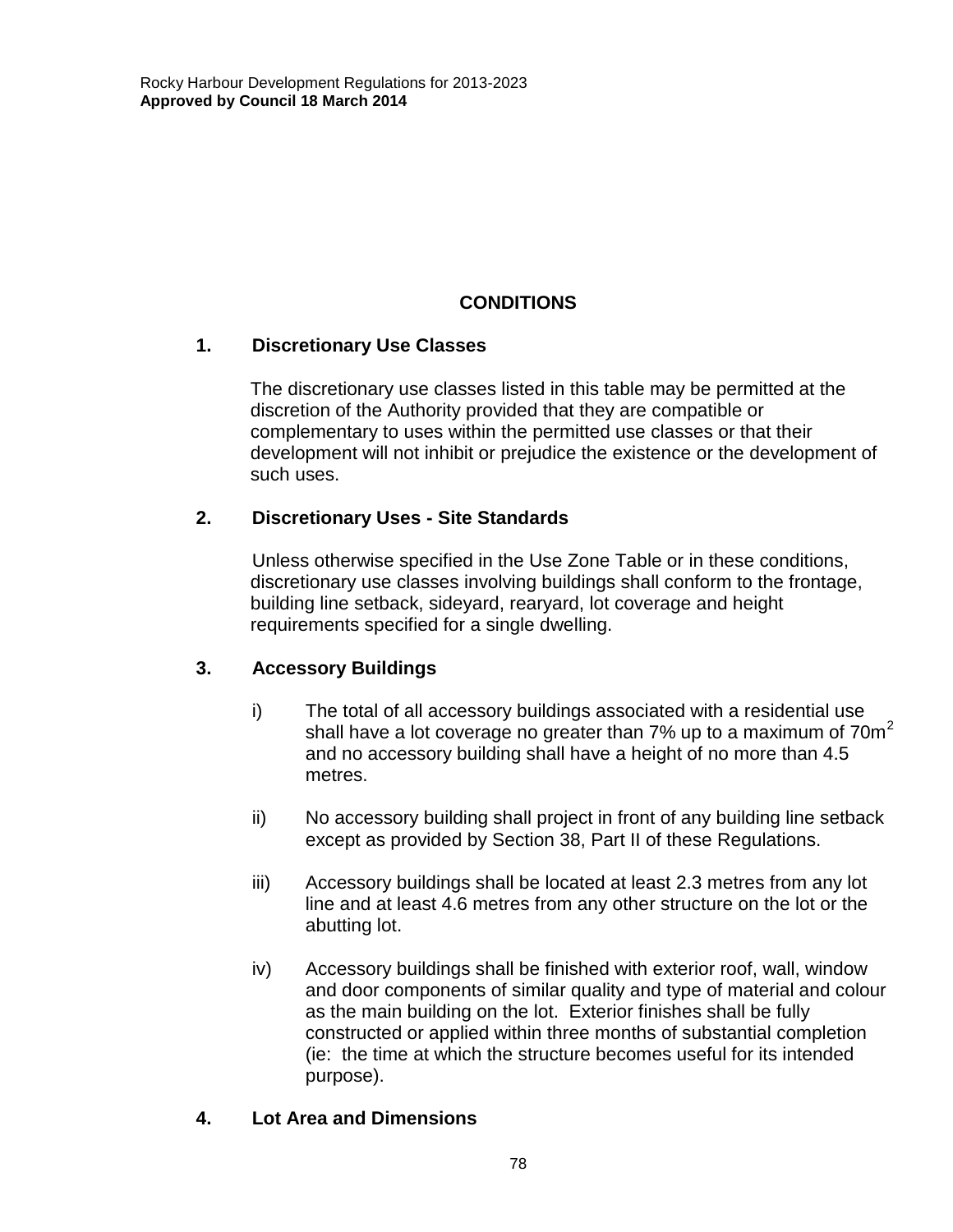The lot area and dimensions of a lot not serviced with central water or sewer service or both are subject to the requirements of Service Newfoundland and Labrador or the Department of Environment and Conservation, as follows:

| With a municipal piped water supply, and connection to a municipal<br>sewer or to a private sewer discharging directly to the sea. | 650 $m^2$ |
|------------------------------------------------------------------------------------------------------------------------------------|-----------|
| With a municipal piped water supply, and sewage disposal by septic<br>tank and tilefield.                                          | 1400 $m2$ |
| With a well water supply and connection to a municipal sewer or to<br>a private sewer discharging directly to the sea.             | 1400 $m2$ |
| With a well water supply and sewage disposal by septic tank and<br>tilefield.                                                      | 1860 $m2$ |

#### **5. Medical, Professional and Personal Service Uses**

Medical, professional and personal service uses may be permitted as a discretionary use in a residential dwelling unit not occupied by the owner, in the form of doctors consulting rooms, personal services, small business services, and similar uses provided that the requirements of Section 47, Part II, in these Regulations shall apply notwithstanding that the building is not occupied by the owner, except that not more than forty (40) percent of the total floor area of the dwelling up to a maximum of forty-five square metres is devoted to the non-residential use.

#### **6. Subdivision Development**

- i) Refer to the Subdivision of Land section which forms Part IV of these Regulations.
- ii) With regard to residential subdivision design and in addition to the requirements of Part IV of these Regulations the Authority may require that:
	- (a) street, layout and placement of building lots conform to natural features and topography as much as possible and that the configuration of central sewer services be such that sewage flow requiring pumping is minimized or avoided;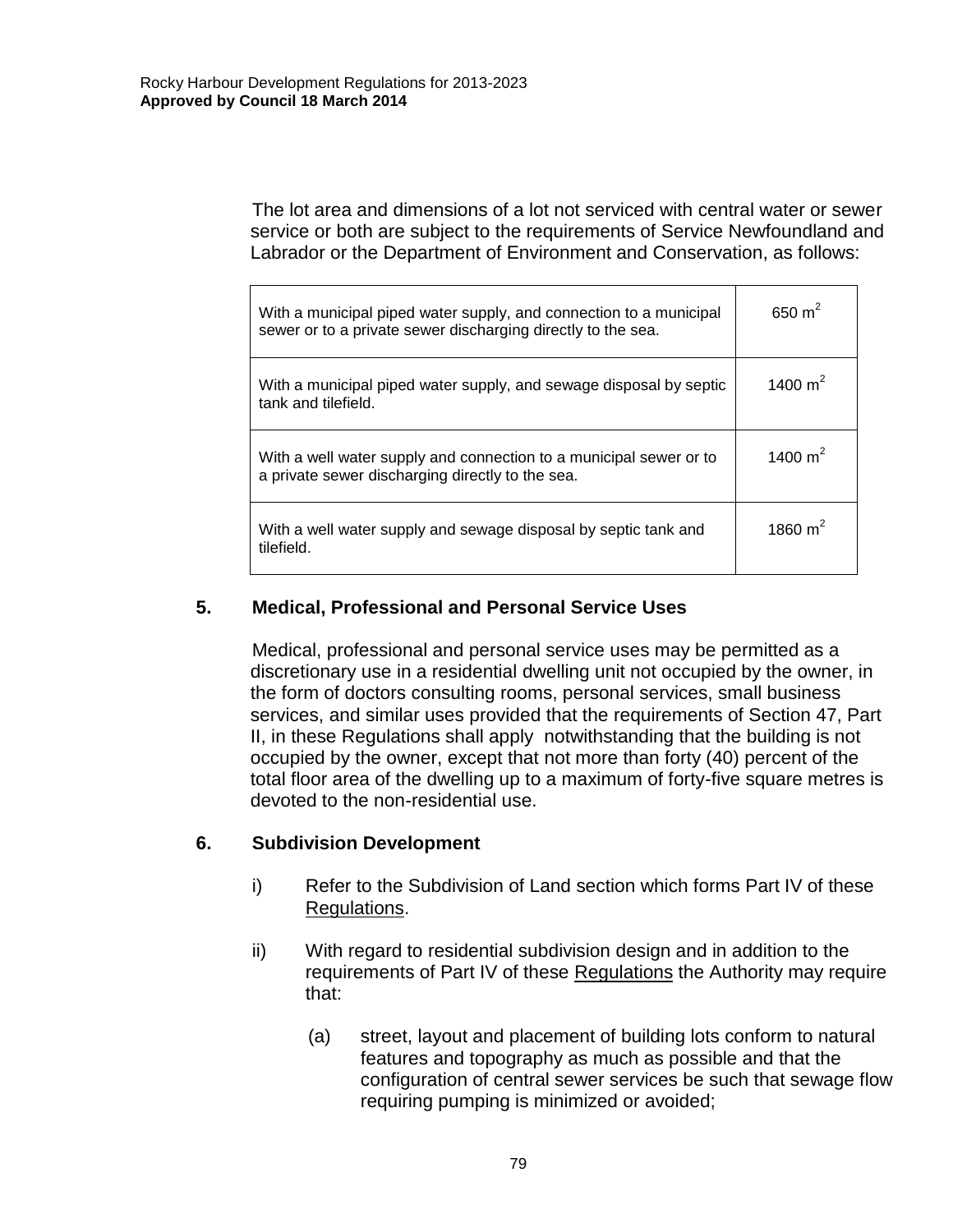- (b) at least two accesses from the subdivision to the street network be provided, except in the case of cul de sac streets;
- (c) waterbodies and watercourses not be altered and, if possible, integrated with open space and park areas;
- (d) original trees and plant growth be left on building lots and open space areas;
- (e) open space areas be landscaped and free of garbage and refuse;

#### **7. Advertisements Relating to Onsite Uses**

The conditions which shall apply to the erection or display of an advertisement on any lot or site occupied by a use permitted or existing as a legal non-conforming use in this use zone, shall be as follows:

- i) The size, shape, illumination and material construction of the advertisement shall meet the requirements of the Authority, having regard to the safety and convenience of users of adjacent streets and sidewalks, and the general amenities of the surrounding area.
- ii) No advertisement shall exceed 1.5 square metres in area.

#### **8. Advertisements Relating to Offsite Uses**

The conditions to be applied to the erection or display of an advertisement on any site, relating to a use permitted in this or another zone, or not relating to a specific land use, shall be as follows:

- i) Each advertisement shall not exceed 1.5 square metres in area.
- ii) When the advertisements relate to a specific land use, they shall be located within a reasonable distance of, and only show thereon the name and nature of the use and the distance or direction to the premises to which they relate.
- iii) The location, siting and illumination of each advertisement shall be to the satisfaction of the Authority, having regard to the grade and alignment of streets, the location of street junctions, the location of nearby buildings and the preservation of the amenities of the surrounding area.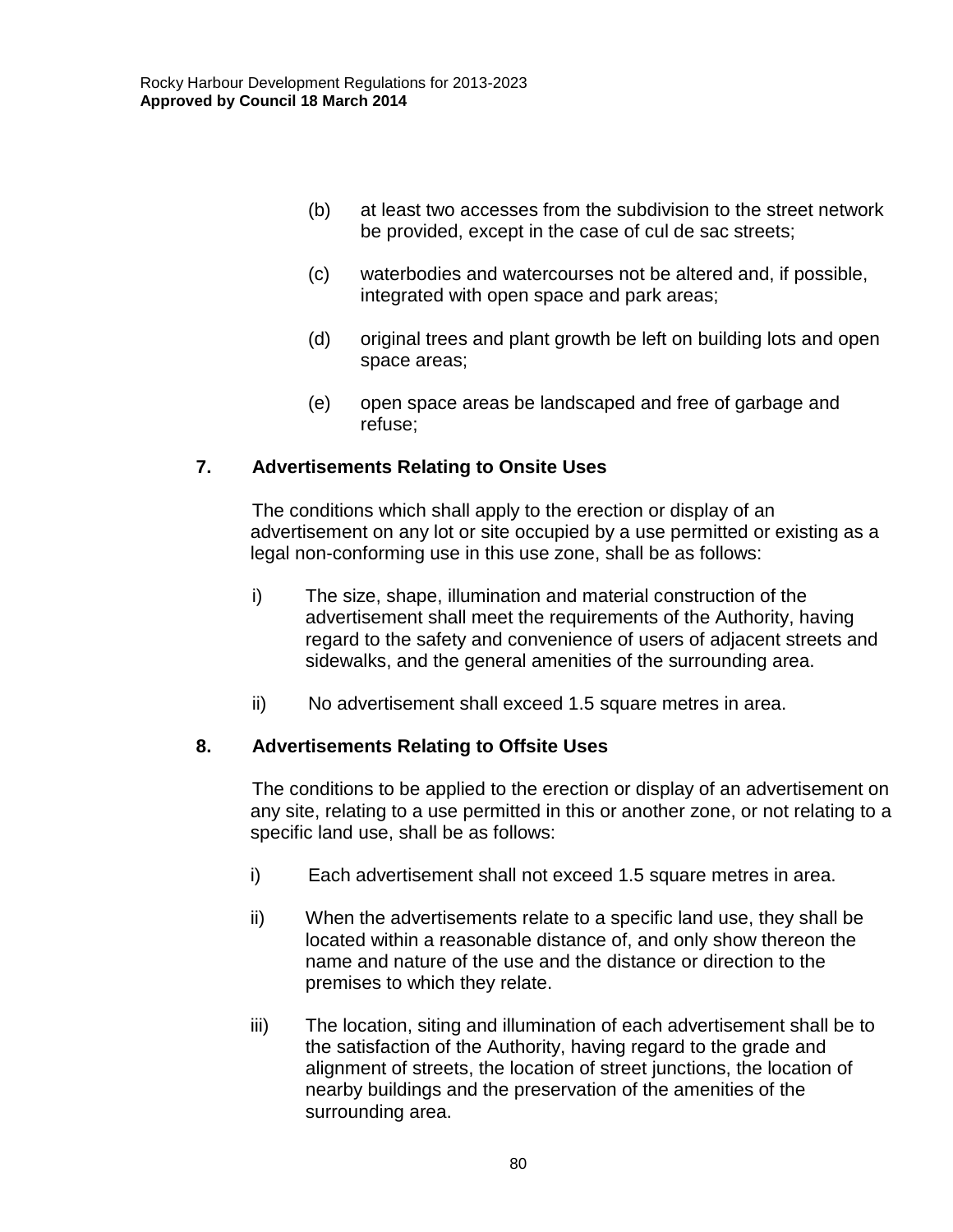#### **9. Development Near Watercourses and Ocean Shoreline**

Applications for development lying within 15 metres of any watercourse shall be subject to the approval of the Department of Environment and Conservation. No development shall lie below an elevation of 1.5 metres above the ordinary high water mark of Bonne Bay, except for the structures of wharves, stairs, stages, boathouses, and marine industrial buildings.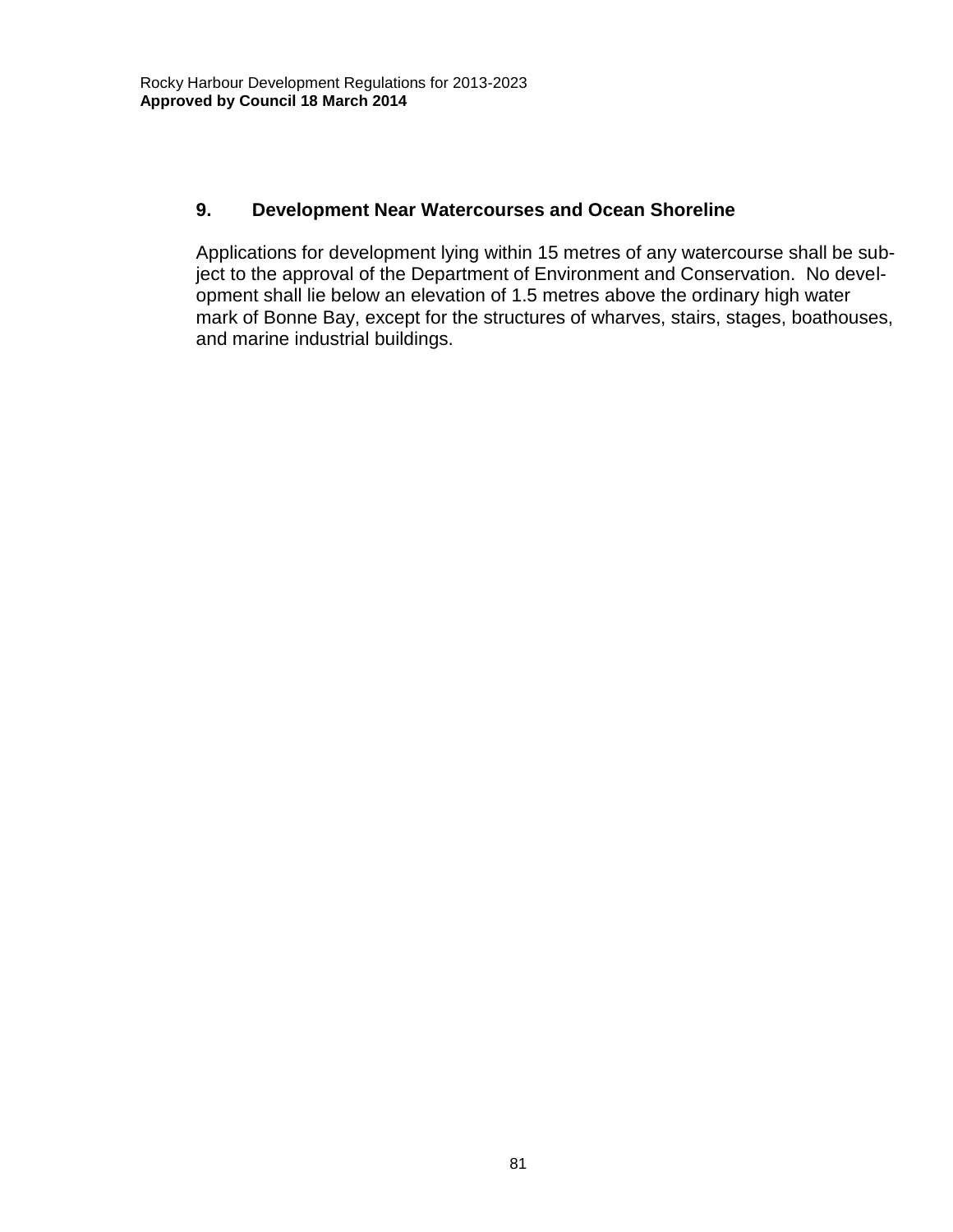ZONE TITLE MIXED DEVELOPMENT (MD) (ROCKY HARBOUR)

**Permitted Use Classes** - (see Regulation 89)

Single dwelling, double dwelling, recreational open space.

**Discretionary Use Classes** - (see Regulations 32 and 90)

Assembly, special care institutional, all other residential uses, all Group D business uses; mercantile uses, service stations excluding repair or storage of vehicles.

# **CONDITIONS**

#### **1. Discretionary Use Classes**

The discretionary use classes listed in this table may be permitted at the discretion of the Authority provided that they are compatible or complementary to uses within the permitted use classes and provided that they are not of a scale of building or amount of land required which would significantly detract from the overall attractiveness of the area or the amenity of nearby residential uses.

Discretionary uses will only be permitted if the Department of Environment and Conservation has determined they will not cause pollution of any area of land or water body or cause erosion of land to take place.

#### **2. Development Standards**

The development standards for this zone shall be as follows:

| (a) | Minimum Building Line Setback      |               | 8 metres               |
|-----|------------------------------------|---------------|------------------------|
| (b) | Minimum Sideyard Width on one side | on other side | 4 metres<br>2.3 metres |
| (c) | Minimum Rearyard Depth             |               | 10 metres              |
| (d) | Maximum Height                     |               | 15 metres              |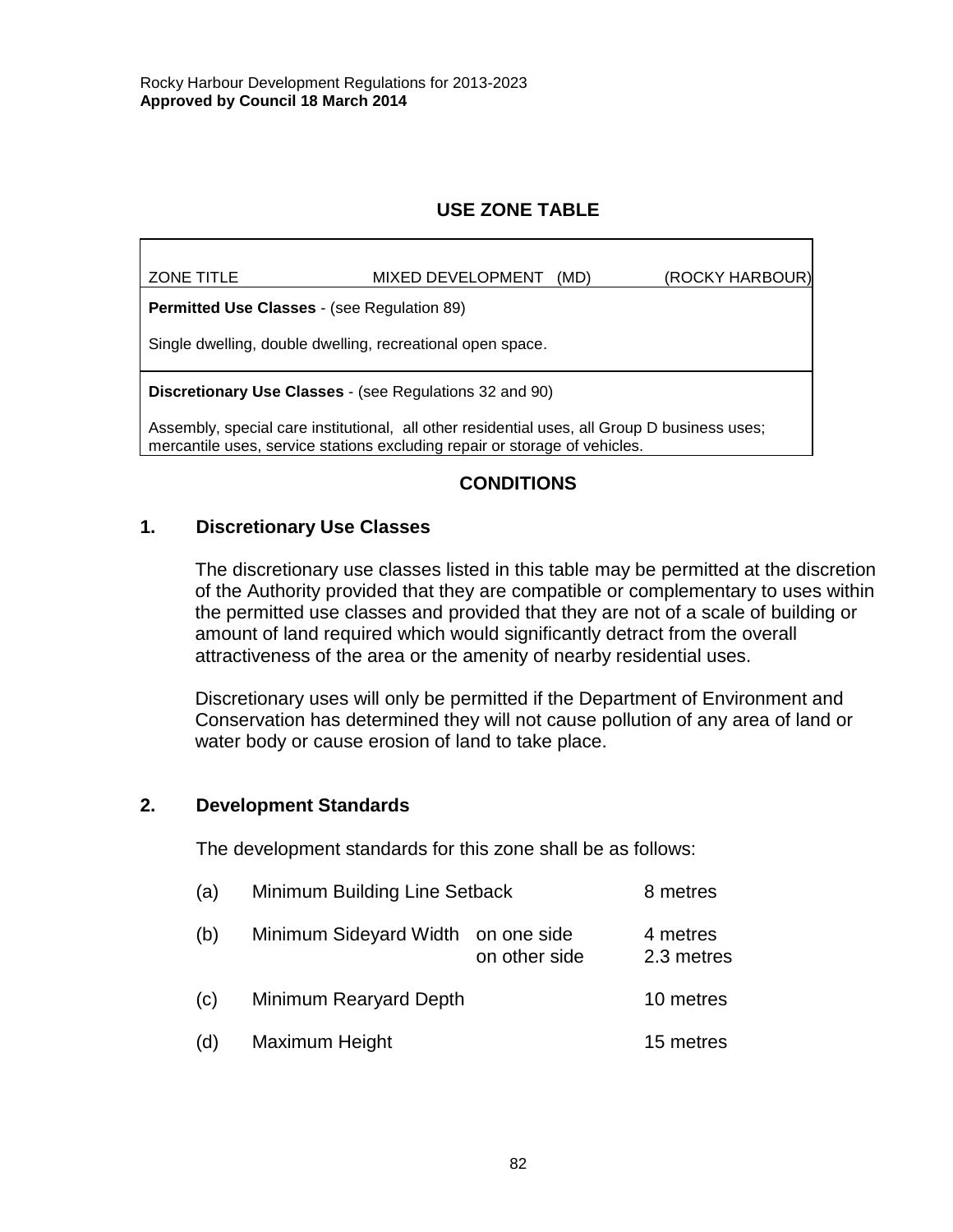#### **3. Accessory Buildings**

- i) The total of all accessory buildings associated with this land use designation shall have a lot coverage no greater than 20% and no accessory building shall have a height of more than 10 metres.
- ii) No accessory building shall project in front of any building line setback except as provided in Section 38, Part II of these Regulations..
- iii) Accessory buildings shall have at least a 2.3 metre side yard width as well as a 2.3 metre rear yard depth.

#### **4. Advertisements**

The conditions which shall apply to the erection or display of an advertisement on any lot or site occupied by a use permitted or existing as a legal non-conforming use in this use zone, shall be as follows:

i) The size, shape, illumination and material construction of the advertisement shall meet the requirements of the Authority, having regard to the safety and convenience of users of adjacent streets and sidewalks, and the general amenities of the surrounding area.

ii) No advertisement shall exceed 1.5 square metres in area.

#### **5. Development Near Watercourses and Ocean Shoreline**

Applications for development lying within 15 metres of any watercourse shall be subject to the approval of the Department of Environment and Conservation. No development shall lie below an elevation of 1.5 metres above the ordinary high water mark of Bonne Bay, except for the structures of wharves, stairs, stages, boathouses, and marine industrial buildings.

#### **6. Service Station**

The following development standards shall apply to all proposed service stations.

- i) All gasoline pumps shall be located on pump islands designed for such purpose, and to which automobiles may gain access from either side.
- ii) Pump islands shall be setback at a minimum 4 metres from the front lot line.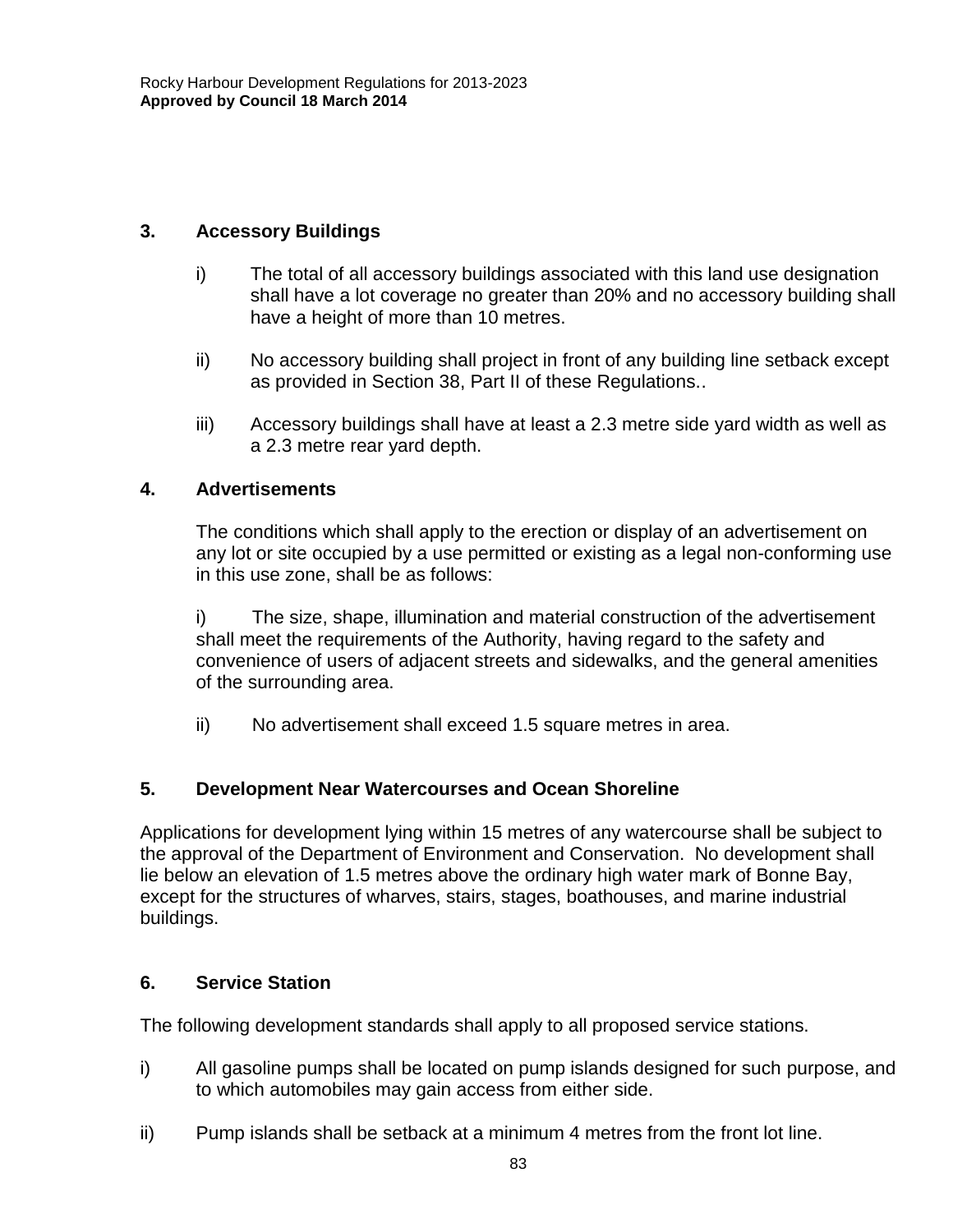iii) Accesses shall not be less than 7 metres wide and shall be clearly marked, and where a service station is located on a corner lot, the minimum distance between an access and the intersection of the street shall be 10 metres and the lot line between entrances shall be clearly indicated.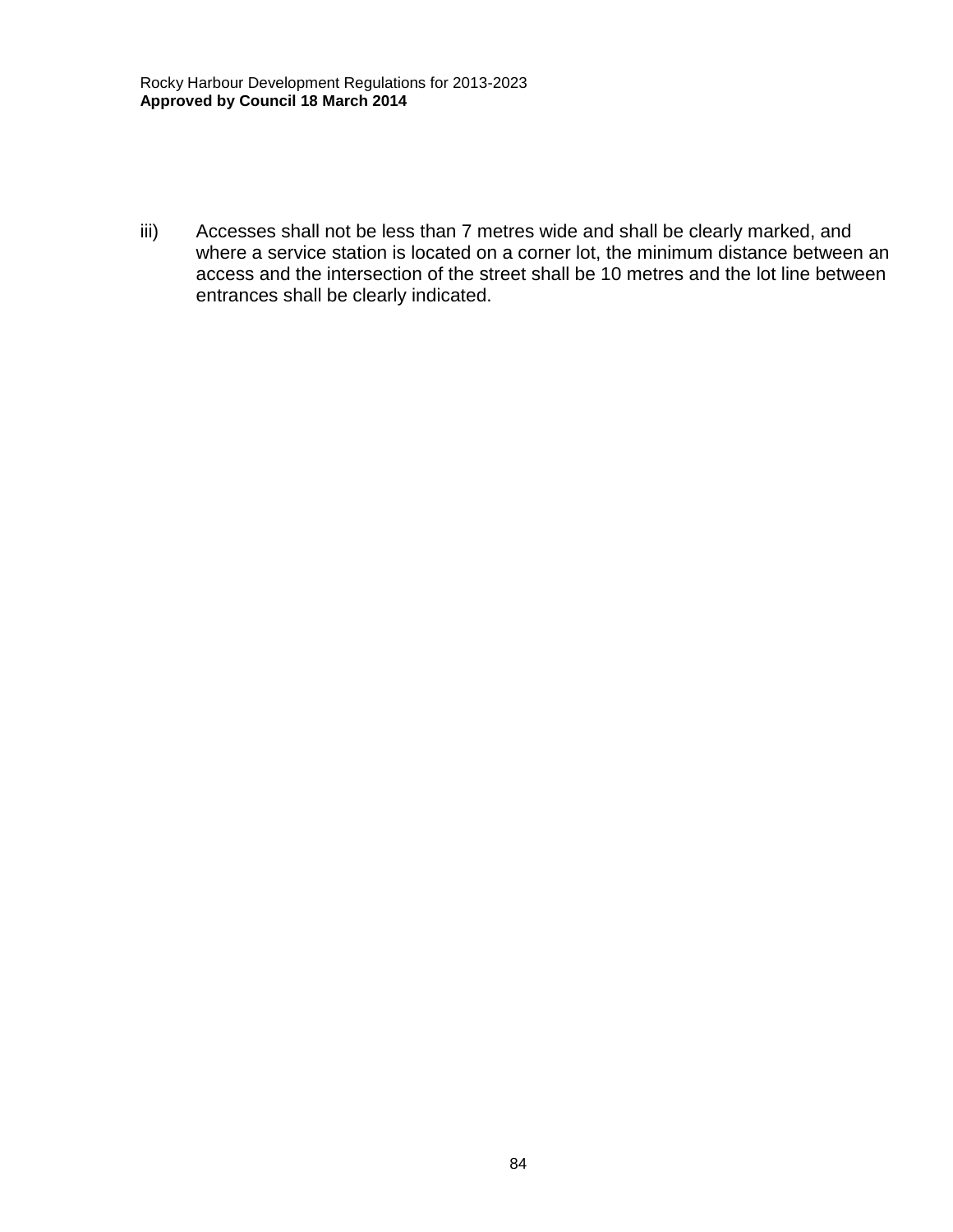| ZONE TITLE                                              | INDUSTRIAL/COMMERCIAL (IC)                                                  | (ROCKY HARBOUR) |
|---------------------------------------------------------|-----------------------------------------------------------------------------|-----------------|
| <b>Permitted Use Classes - (see Regulation 89)</b>      |                                                                             |                 |
| Industrial uses                                         |                                                                             |                 |
| Discretionary Use Classes - (see Regulations 32 and 90) |                                                                             |                 |
|                                                         | Assembly, institutional, business and personal service, and mercantile uses |                 |

# **CONDITIONS**

#### **1. Discretionary Use Classes**

The discretionary use classes listed in this table may be permitted at the discretion of the Authority provided that they are compatible or complementary to uses within the permitted use classes or that their development will not inhibit or prejudice the existence or the development of such uses.

#### **2. Development Standards**

(i) The development standards for this zone shall be as follows:

| (a) Minimum Building Line Setback      |               | 8 metres             |
|----------------------------------------|---------------|----------------------|
| (b) Minimum Sideyard Width on one side | on other side | 3 metres<br>4 metres |
| (c) Minimum Rearyard Depth             |               | 10 metres            |
| (d) Maximum Height                     |               | 15 metres            |

#### **3. Advertisements**

The conditions which shall apply to the erection or display of an advertisement on any lot or site occupied by a use permitted or existing as a legal non-conforming use in this use zone, shall be as follows: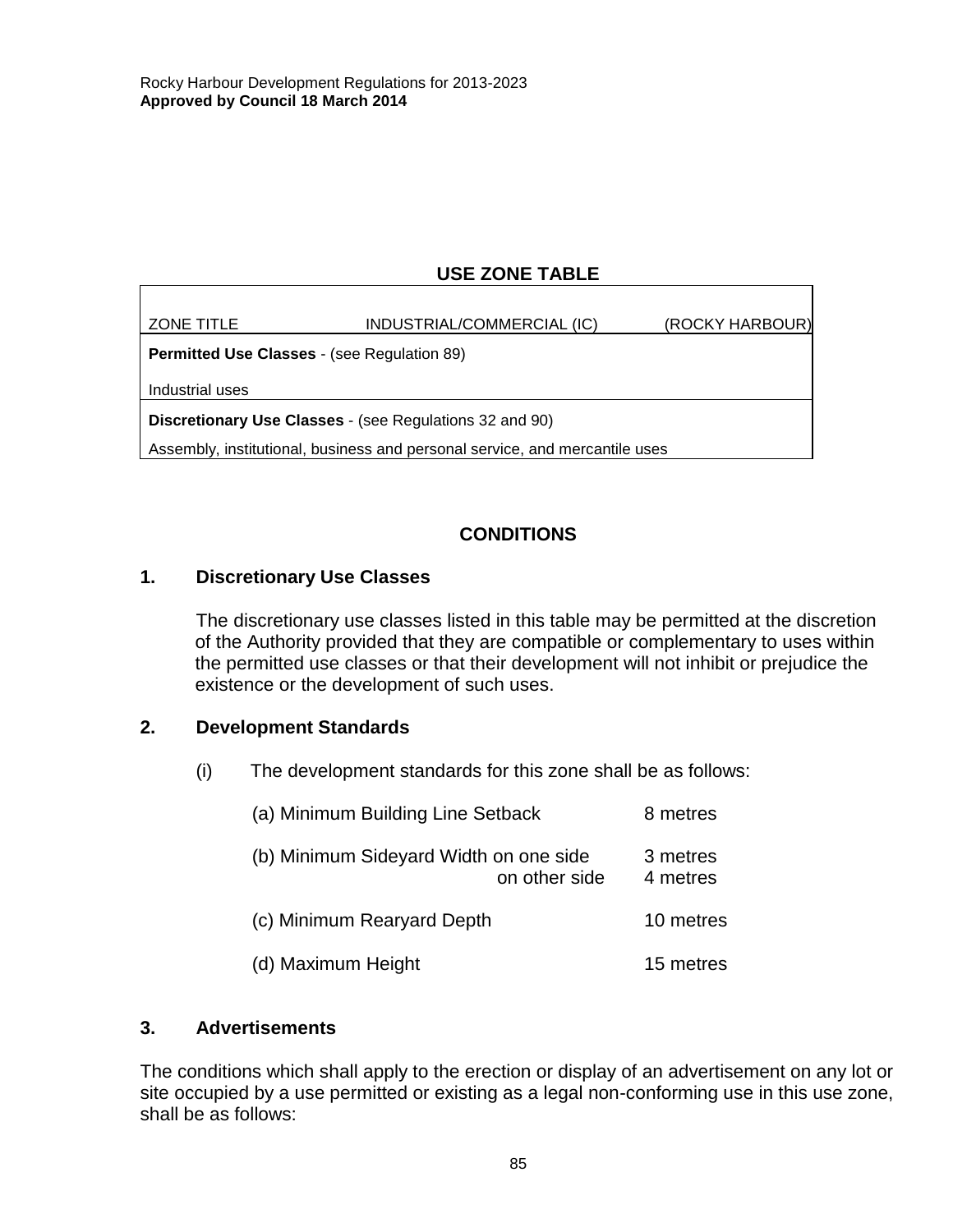i) The size, shape, illumination and material construction of the advertisement shall meet the requirements of the Authority, having regard to the safety and convenience of users of adjacent streets and sidewalks, and the general amenities of the surrounding area.

ii) No advertisement shall exceed 1.5 square metres in area.

#### **4. Outdoor Market**

An outdoor market may be approved, at the discretion of the Authority, provided due consideration is given to the size and scale of the development relative to surrounding development and to the site itself. Due consideration shall also be given to features related to health and safety, such as toilet facilities, off-street parking, and the implications of traffic movement and/or congestion as well as safe access. Additional conditions may be required for temporary outdoor markets, related to term of time for which a market may operate, hours of operation, temporary parking, and provision of traffic and litter control.

#### **6. Protection of Residential Use**

Adverse effects of any proposed development on an adjacent existing residential use shall be prevented or minimized through proper site planning and the provision of buffering by the developer to the satisfaction of the Authority.

#### **7. Development Near Watercourses and Ocean Shoreline**

Applications for development lying within 15 metres of any watercourse shall be subject to the approval of the Department of Environment and Conservation. No development shall lie below an elevation of 1.5 metres above the ordinary high water mark of Bonne Bay, except for the structures of wharves, stairs, stages, boathouses, and marine industrial buildings.

#### **8. Service Station**

The following development standards shall apply to all proposed service stations.

- i) All gasoline pumps shall be located on pump islands designed for such purpose, and to which automobiles may gain access from either side.
- ii) Pump islands shall be setback at a minimum 4 metres from the front lot line.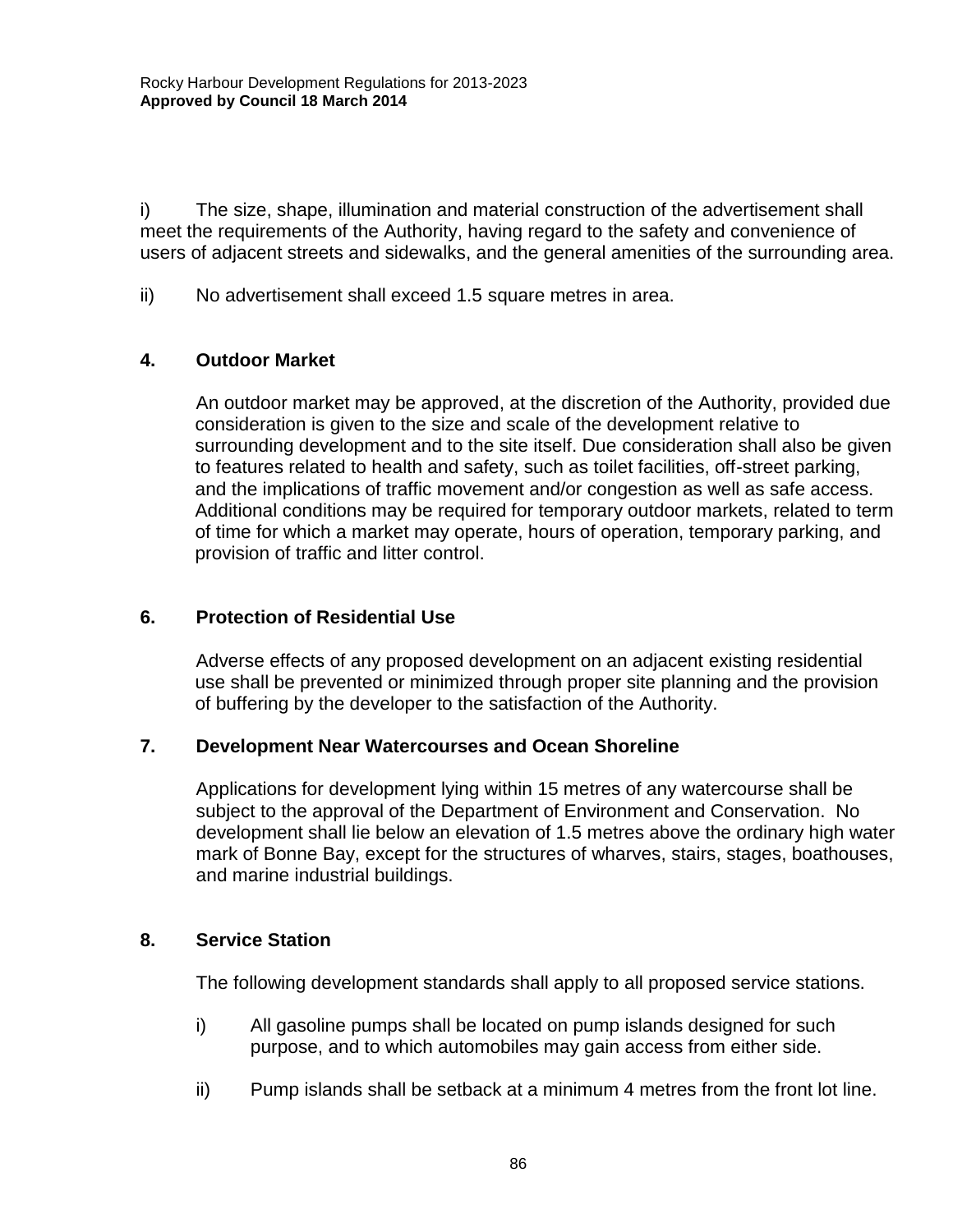iii) Accesses shall not be less than 7 metres wide and shall be clearly marked, and where a service station is located on a corner lot, the minimum distance between an access and the intersection of the street shall be 10 metres and the lot line between entrances shall be clearly indicated.

#### **9. Outdoor Storage**

Outdoor storage as a use accessory to a main use, such as storage of vehicles, aggregates, equipment, and goods, shall be located only in the rearyard of the lot and be screened from visual sight from streets and other surrounding development.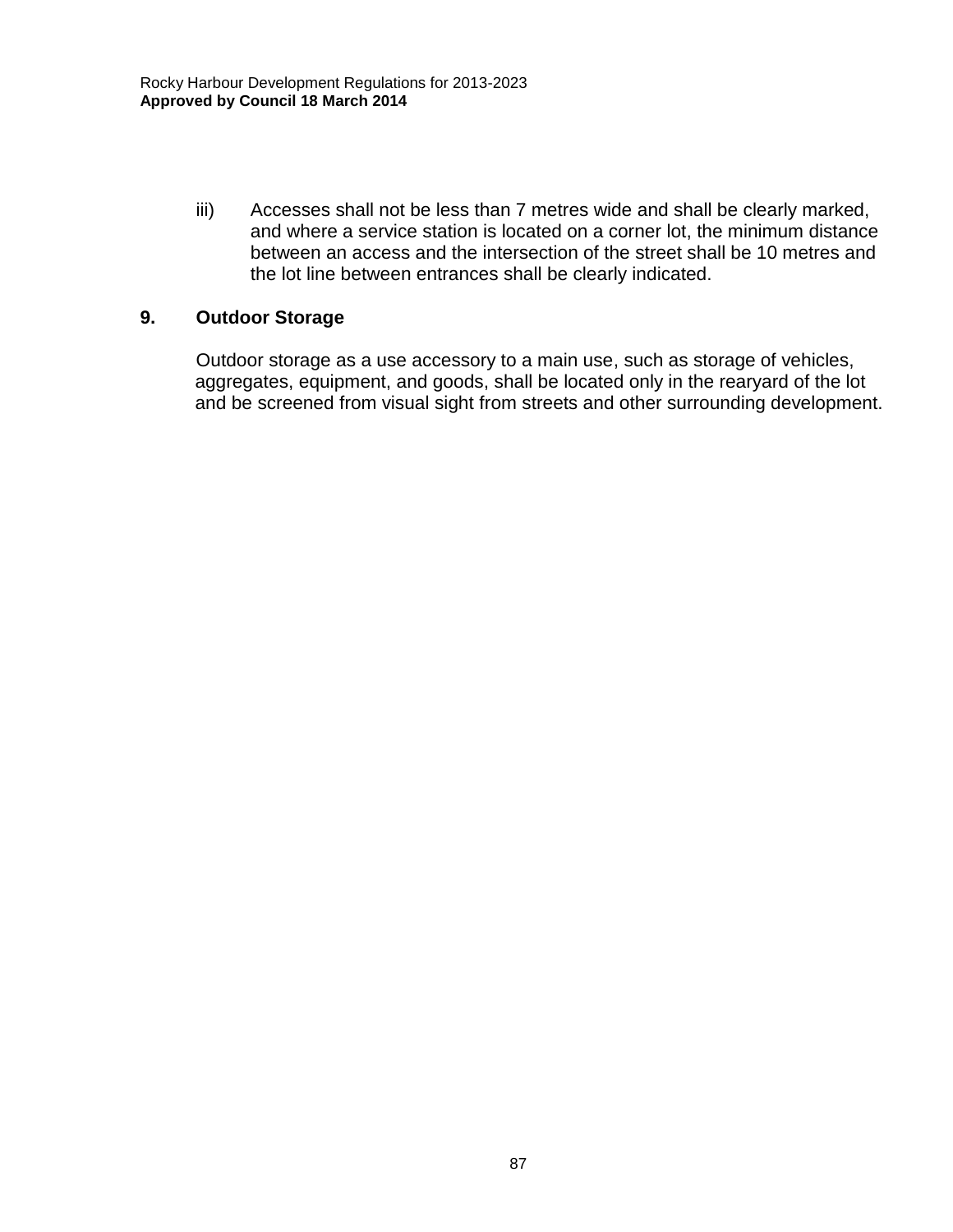ZONE TITLE RECREATIONAL OPEN SPACE (ROS) (ROCKY HARBOUR)

**Permitted Use Classes** - (see Regulation 89)

Recreational open space, conservation uses.

**Discretionary Use Classes** - (see Regulations 32 and 90)

Community hall, indoor and outdoor assembly for public purposes.

# **CONDITIONS**

#### **1. Discretionary Use Classes**

The discretionary use classes listed in this table may be permitted at the discretion of the Authority provided that they are compatible or complementary to uses within the permitted use classes or that their development will not inhibit or prejudice the existence or the development of such uses.

#### **2. Development Standards**

(a) The development standards for this zone shall be as follows:

| (i)   | Minimum Building Line Setback                       | 6 metres               |
|-------|-----------------------------------------------------|------------------------|
| (ii)  | Minimum Sideyard Width on one side<br>on other side | 2.3 metres<br>4 metres |
| (iii) | Minimum Rearyard Depth                              | 10 metres              |
| (iv)  | Maximum Height                                      | 15 metres              |

#### **3. Advertisements**

The conditions which shall apply to the erection or display of an advertisement on use zone, shall be as follows: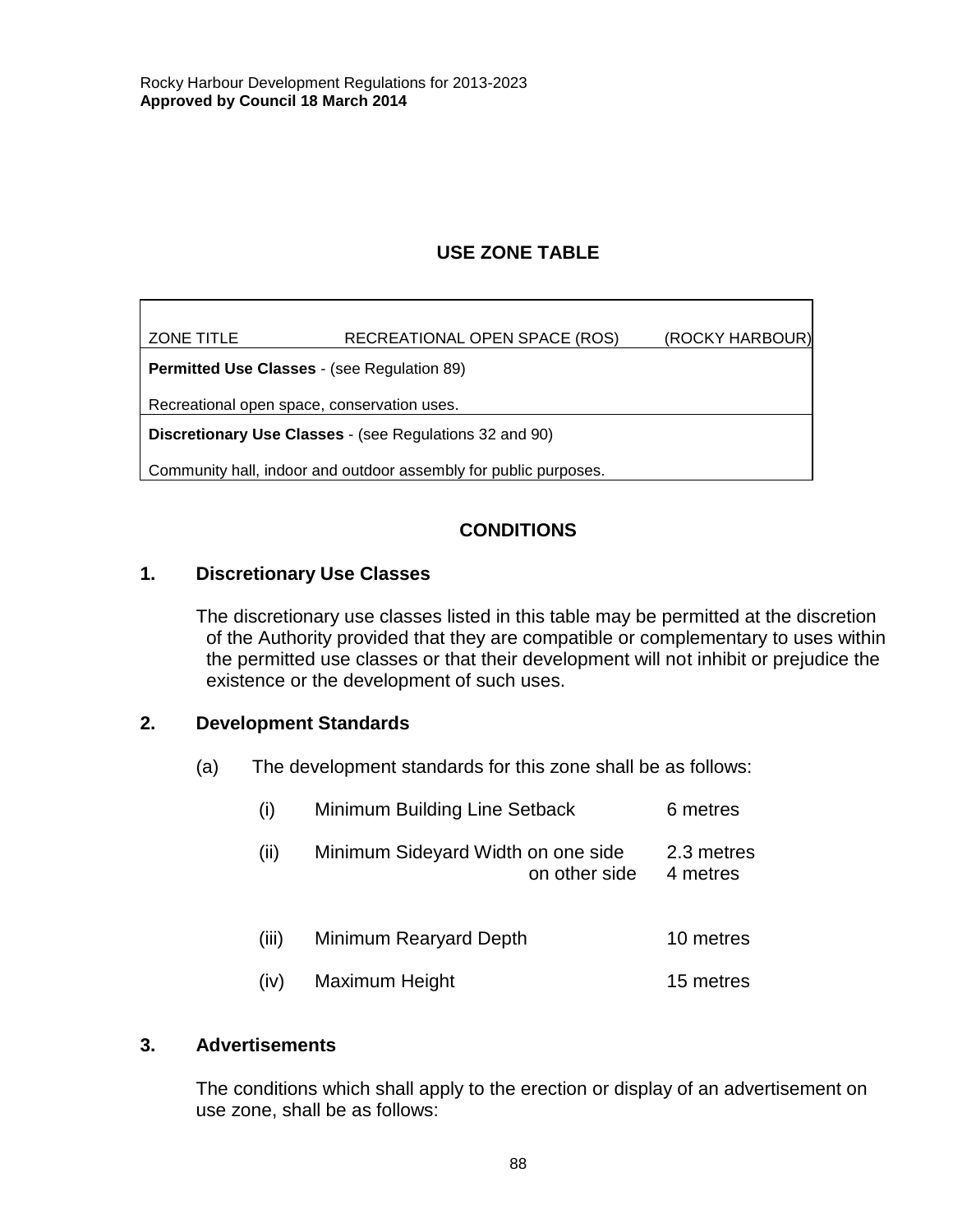i) The size, shape, illumination and material construction of the advertisement shall meet the requirements of the Authority, having regard to the safety and convenience of users of adjacent streets and sidewalks, and the general amenities of the surrounding area.

ii) No advertisement shall exceed 1.5 square metres in area.

#### **4. Parking**

Parking for special events may be required by the Authority in addition to any parking requirements stated in Appendix D.

#### **5. Access**

The number of accesses to the street shall be limited and designed to the satisfaction of the Authority, having regard to the safety and efficiency of the street for both vehicles and pedestrians.

#### **6. Protection of Residential Use**

Adverse effects of any proposed development on an adjacent existing residential use shall be prevented or minimized through proper site planning and the provision of buffering by the developer to the satisfaction of the Authority.

#### **7. Development Near Watercourses and Ocean Shoreline**

Applications for development lying within 15 metres of any watercourse shall be subject to the approval of the Department of Environment and Conservation. No development shall lie below an elevation of 1.5 metres above the ordinary high water mark of Bonne Bay, except for the structures of wharves, stairs, stages, boathouses, and marine industrial buildings.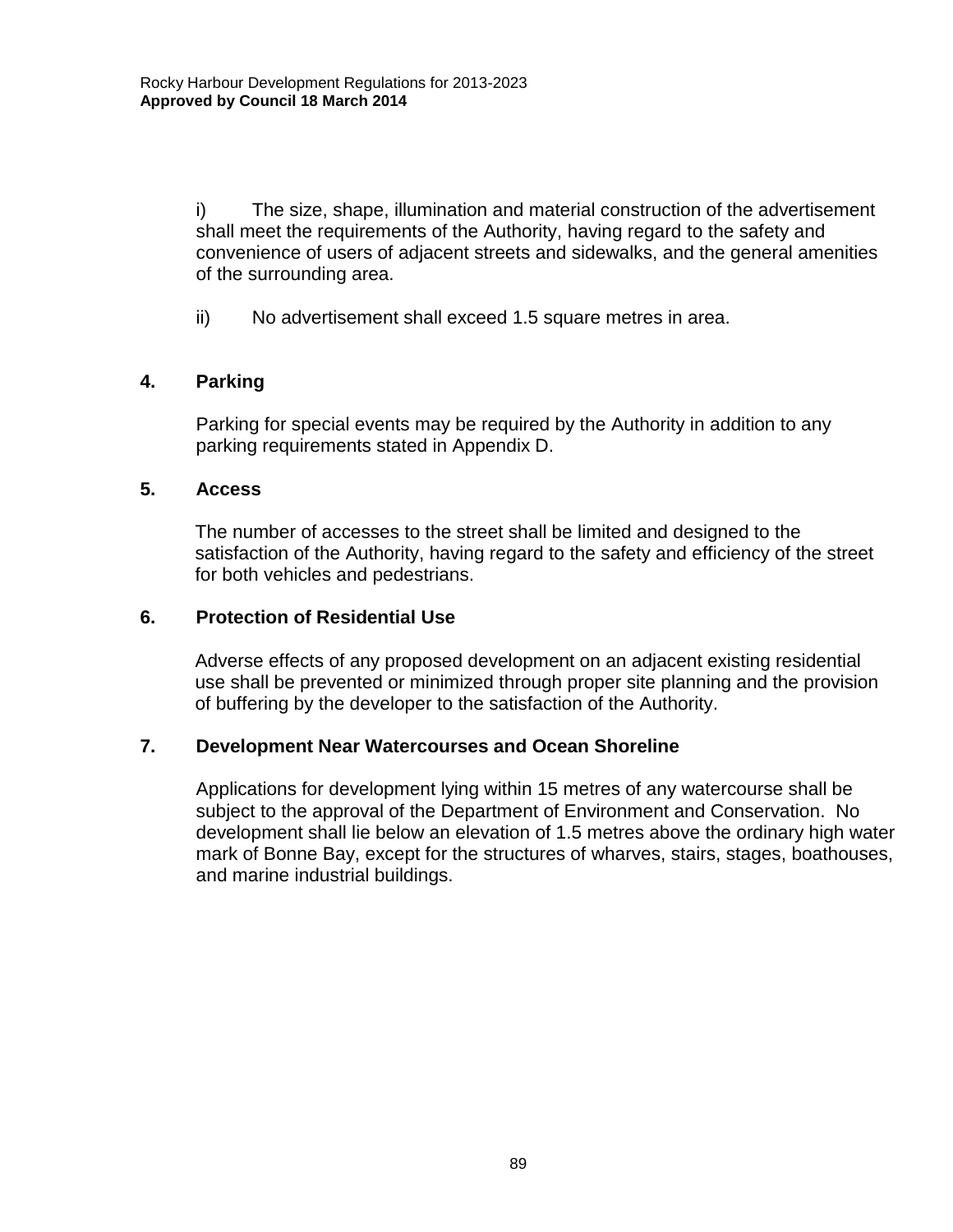ZONE TITLE ENVIRONMENTAL PROTECTION A & B (EP-A, EP-B) (ROCKY HARBOUR) **Permitted Use Classes** - (see Regulation 89)

Conservation.

**Discretionary Use Classes** - (see Regulations 32 and 90)

Recreational open space not involving buildings.

#### **CONDITIONS**

#### **1. Discretionary Use Classes**

The discretionary use classes listed in this table may be permitted at the discretion of the Authority provided that they are compatible or complementary to uses within the permitted use classes or that their development will not inhibit or prejudice the existence or the development of such uses.

#### **2. Development Standards**

The development standards for this zone shall be as follows:

| (a) Minimum Building Line Setback | 6 metres  |
|-----------------------------------|-----------|
| (b) Minimum Sideyard Width        | 3 metres  |
| (c) Minimum Rearyard Depth        | 9 metres  |
| (d) Maximum Height                | 12 metres |

#### **3. Buildings**

The maximum permitted floor area of any building shall be 100 square metres.

#### **4. Advertisements**

The conditions which shall apply to the erection or display of an advertisement on any lot or site occupied by a use permitted or existing as a legal non-conforming use in this use zone, shall be as follows:

i) The size, shape, illumination and material construction of the advertisement shall meet the requirements of the Authority, having regard to the safety and convenience of users of adjacent streets and sidewalks, and the general amenities of the surrounding area.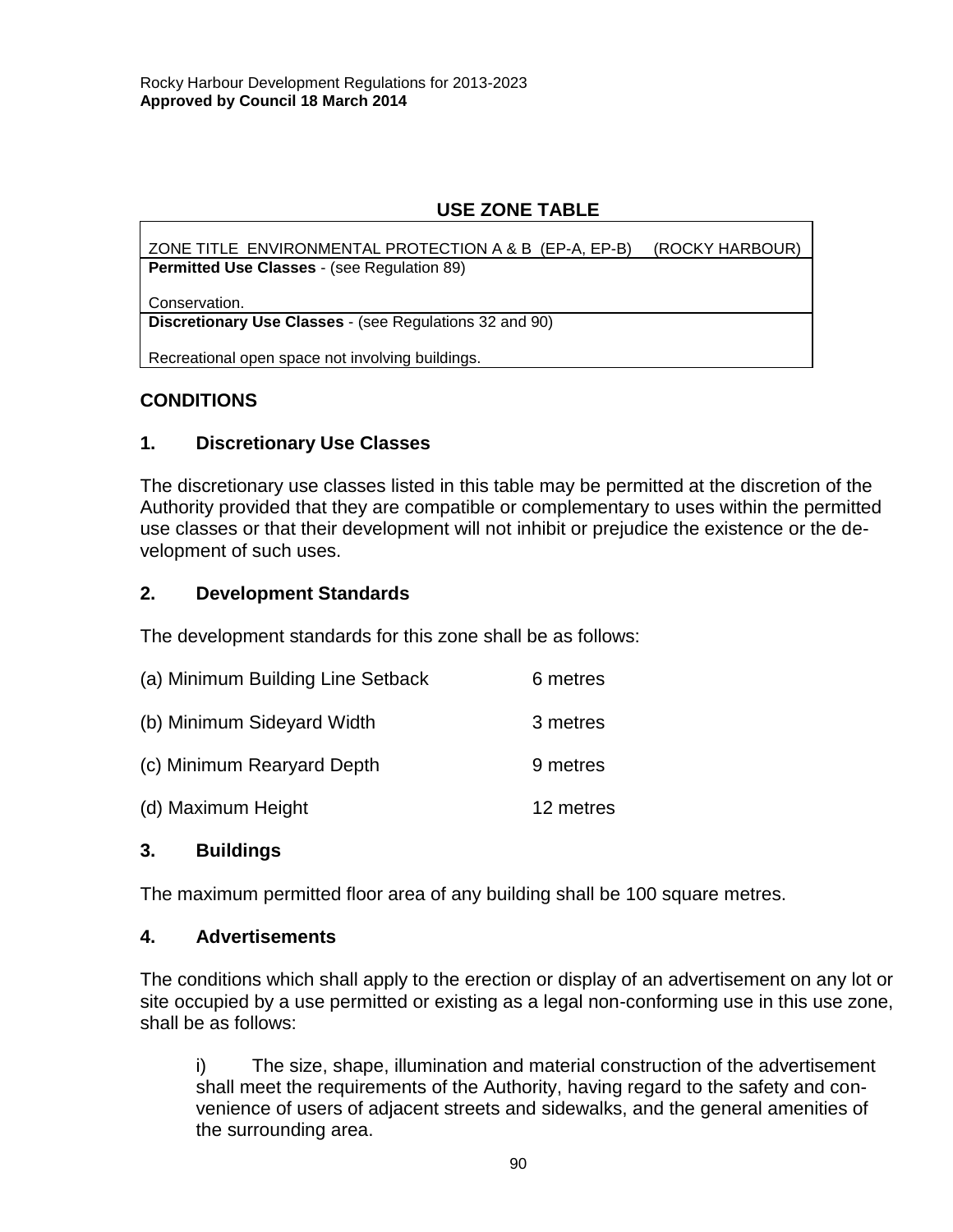ii) No advertisement shall exceed 1.5 square metres in area.

#### **5. Development Near Watercourses and Ocean Shoreline**

Applications for development lying within 15 metres of any watercourse shall be subject to the approval of the Department of Environment and Conservation. No development shall lie below an elevation of 1.5 metres above the ordinary high water mark of Bonne Bay, except for the structures of wharves, stairs, stages, boathouses, and marine industrial buildings.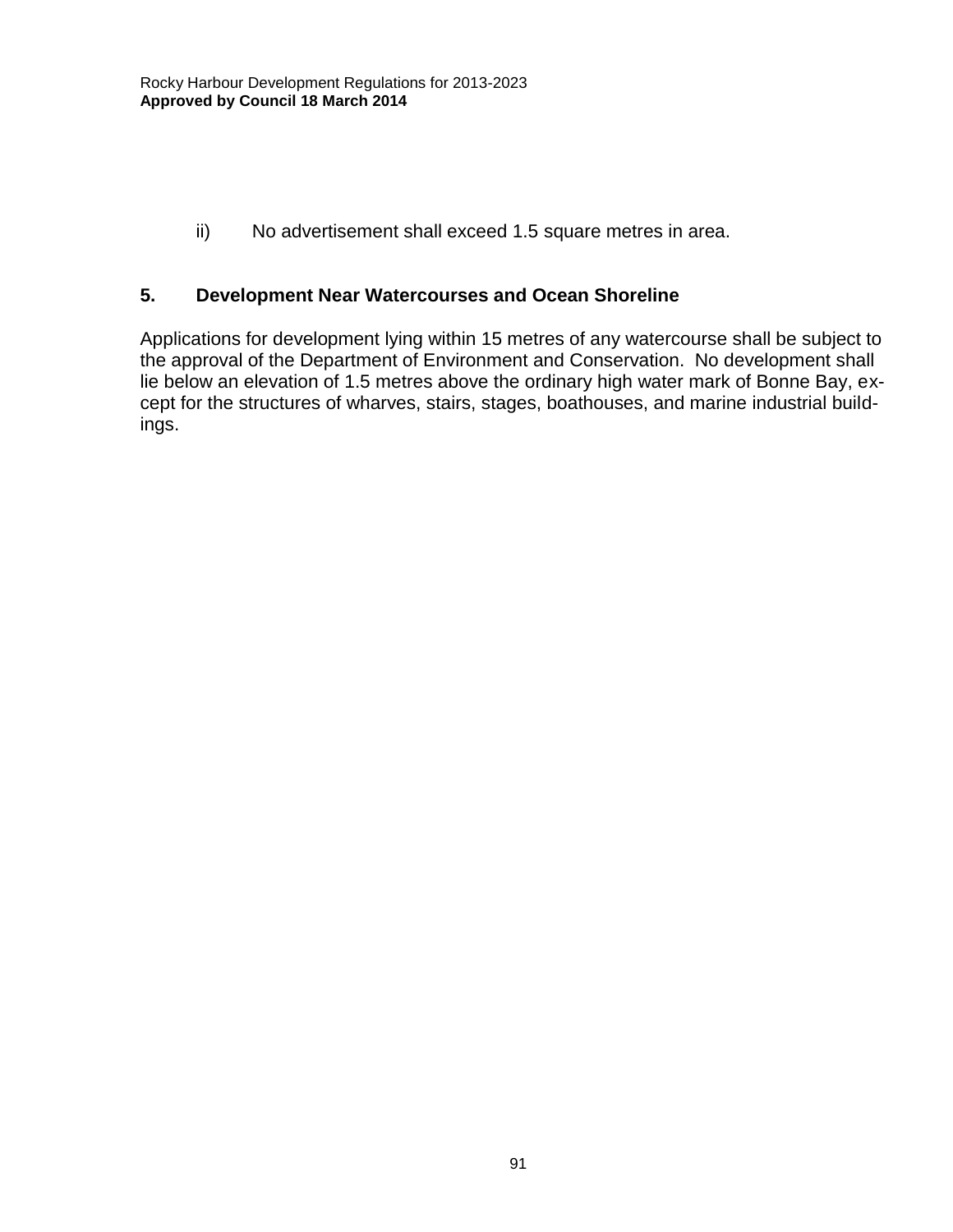| ZONE TITLE                                              | SPECIAL CONSERVATION (SC) | (ROCKY HARBOUR) |  |  |
|---------------------------------------------------------|---------------------------|-----------------|--|--|
| <b>Permitted Use Classes - (see Regulation 89)</b>      |                           |                 |  |  |
| Conservation, agriculture, forestry.                    |                           |                 |  |  |
| Discretionary Use Classes - (see Regulations 32 and 90) |                           |                 |  |  |
| Recreational open space.                                |                           |                 |  |  |
|                                                         |                           |                 |  |  |

# **CONDITIONS**

#### **1. Discretionary Use Classes**

Ē

The discretionary use classes listed in this table may be permitted at the discretion of the Authority provided that they are compatible or complementary to uses within the permitted use classes or that their development will not inhibit or prejudice the existence or the development of such uses.

Discretionary uses will only be permitted if they will not cause pollution of any area of land or water body or cause erosion of land to take place or worsen any propensity to flood.

#### **2. Development Standards**

The development standards for this zone shall be as follows:

| (a) Minimum Building Line Setback | 6 metres  |
|-----------------------------------|-----------|
| (b) Minimum Sideyard Width        | 3 metres  |
| (c) Minimum Rearyard Depth        | 9 metres  |
| (d) Maximum Height                | 12 metres |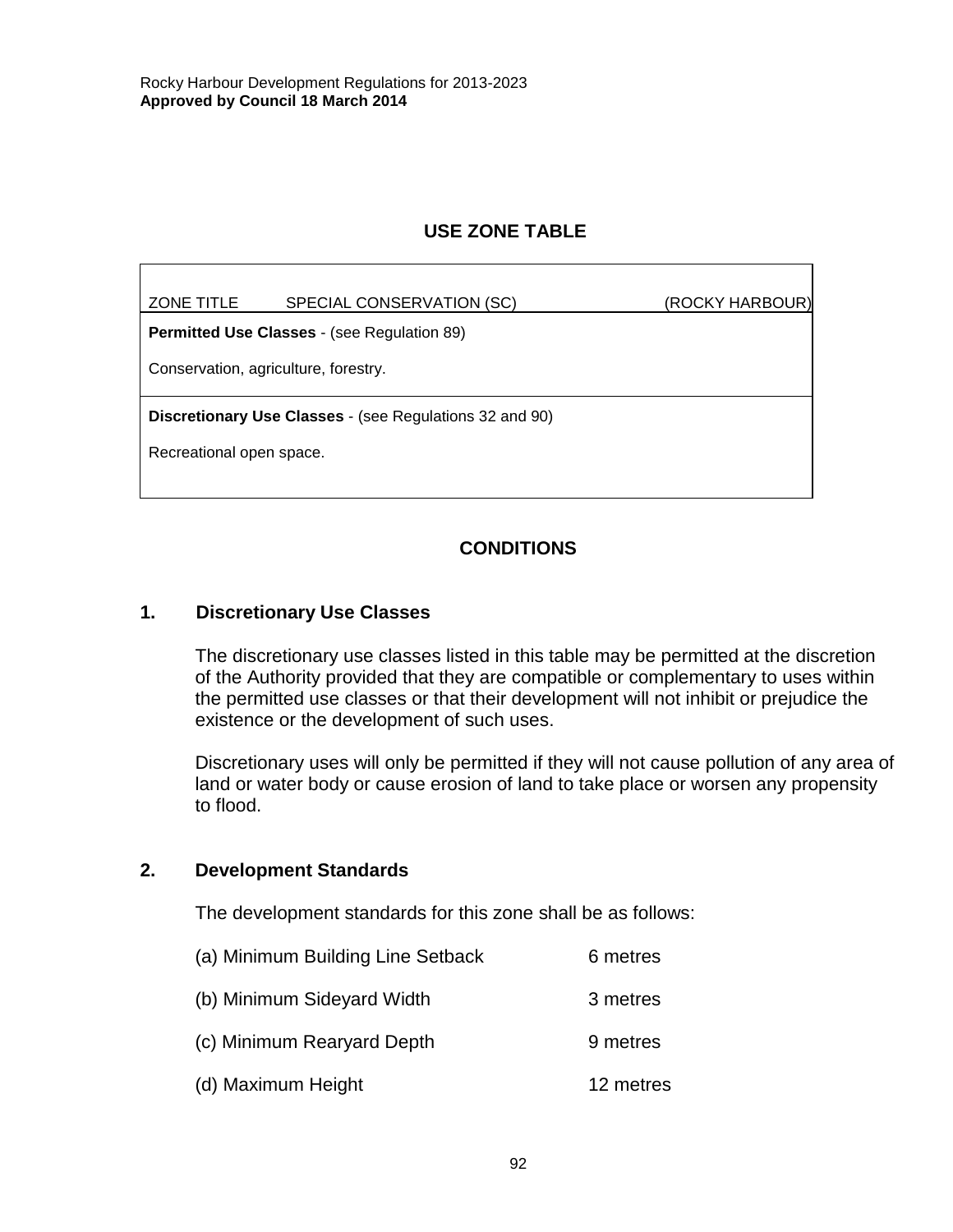#### **3. Forestry Use**

Forestry activity shall be defined in a forest management plan satisfactory to the Authority. Forestry uses will not be permitted on land which may be inherently dangerous due to steep or unstable slopes or lands subject to excessive erosion.

#### **4. Buildings Not Permitted**

Uses shall not involve erection of structures except ground level structures such as boardwalks and decks.

#### **5. Agricultural Use**

Agricultural use shall be limited to the lands established as a Community Pasture, and only in accordance with a pasture management plan satisfactory to the Authority.

Applications for agricultural development shall be referred to the Department of Natural Resources for review and approval.

#### **6. Development Near Watercourses and Ocean Shoreline**

Applications for development lying within 15 metres of any watercourse shall be subject to the approval of the Department of Environment and Conservation. No development shall lie below an elevation of 1.5 metres above the ordinary high water mark of Bonne Bay, except for the structures of wharves, stairs, stages, boathouses, and marine industrial buildings.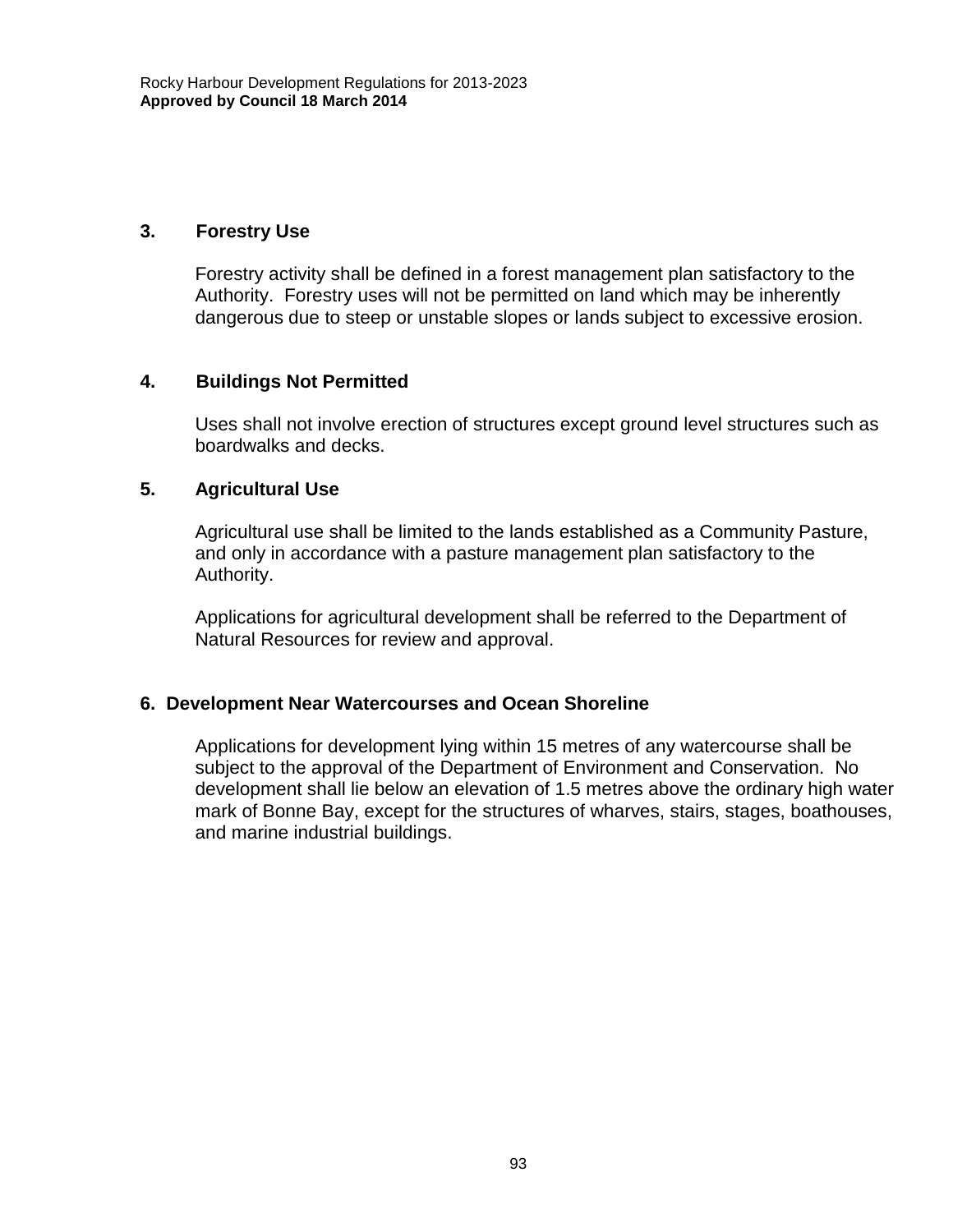| ZONE TITLE                                                                   | WATER SUPPLY (WS) | (ROCKY HARBOUR) |  |  |
|------------------------------------------------------------------------------|-------------------|-----------------|--|--|
| <b>Permitted Use Classes - (see Regulation 89)</b>                           |                   |                 |  |  |
| Conservation uses complementary and supportive of the water supply function. |                   |                 |  |  |
| Discretionary Use Classes - (see Regulations 32 and 90)                      |                   |                 |  |  |
| Forestry uses related to management and use of the water supply.             |                   |                 |  |  |

# **CONDITIONS**

#### **1. Discretionary Use Classes**

The discretionary use classes listed in this table may be permitted at the discretion of the Authority provided that they are compatible or complementary to uses within the permitted use classes or that their development will not inhibit or prejudice the existence or the development of such uses.

Discretionary uses will only be permitted if they will not cause pollution of any area of land or water body or cause erosion of land to take place or worsen any propensity to flood.

Forestry activity shall be defined in a forest management plan satisfactory to the Province of Newfoundland and Labrador and the Authority.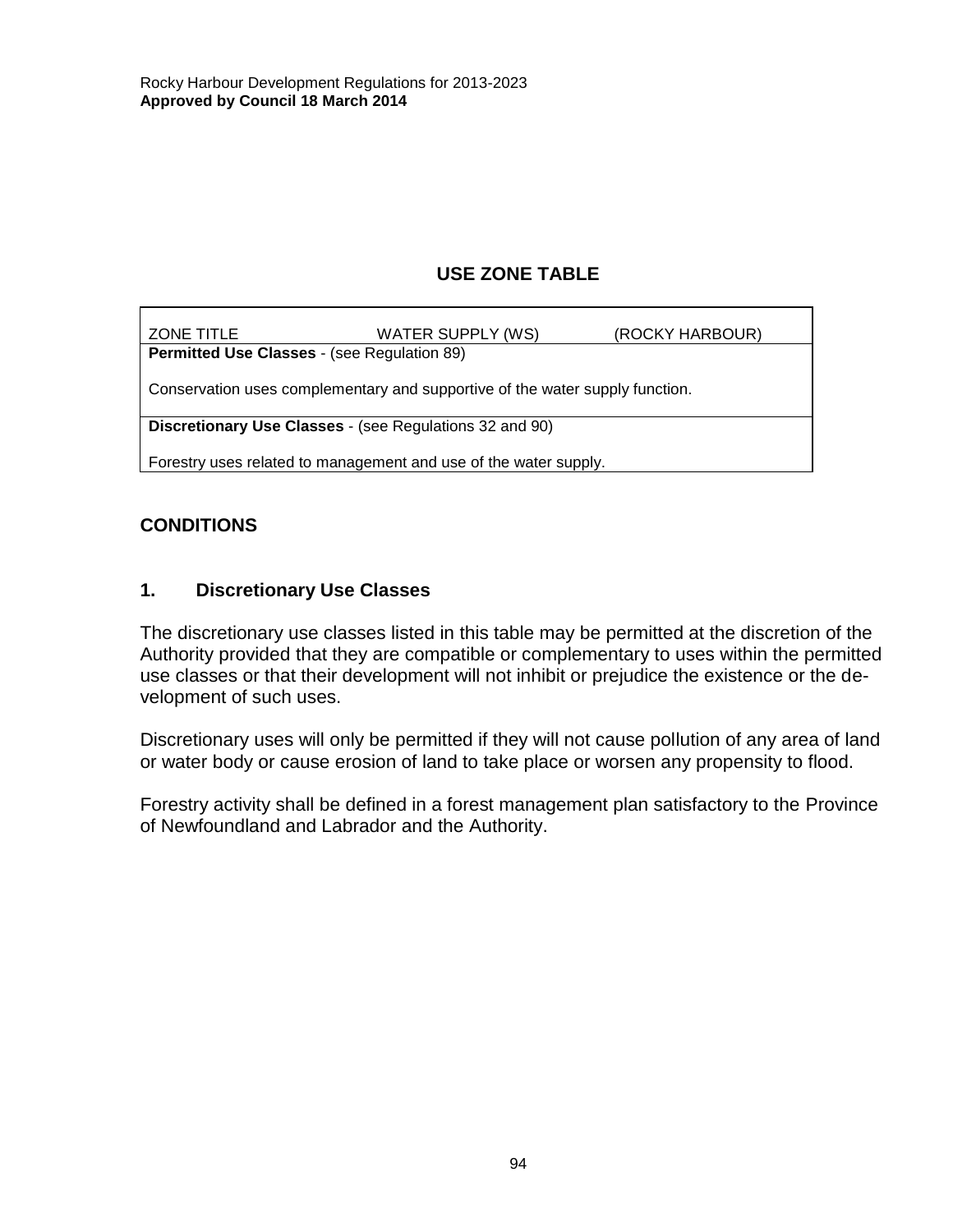| ZONE TITLE                                              | RURAL (RUR) | (ROCKY HARBOUR) |  |  |
|---------------------------------------------------------|-------------|-----------------|--|--|
| <b>Permitted Use Classes - (see Regulation 89)</b>      |             |                 |  |  |
| Agriculture, forestry, conservation.                    |             |                 |  |  |
|                                                         |             |                 |  |  |
| Discretionary Use Classes - (see Regulations 32 and 90) |             |                 |  |  |
| All other uses except for solid waste uses.             |             |                 |  |  |

# **CONDITIONS**

#### **1. Discretionary Use Classes**

Г

The discretionary use classes listed in this table may be permitted at the discretion of the Authority provided that they are compatible or complementary to uses within the permitted use classes, or that their development will not inhibit or prejudice the existence or the development of such uses.

Unless otherwise specified in the Use Zone Table or in these conditions, discretionary use classes involving buildings shall conform to the frontage, building line setback, sideyard, rearyard, lot coverage and height requirements as specified by the Authority.

#### **2. Development Standards**

The development standards for this zone shall be as follows:

| (a) Minimum Building Line Setback | 6 metres  |
|-----------------------------------|-----------|
| (b) Minimum Sideyard Width        | 3 metres  |
| (c) Minimum Rearyard Depth        | 9 metres  |
| (d) Maximum Height                | 12 metres |
|                                   | 95        |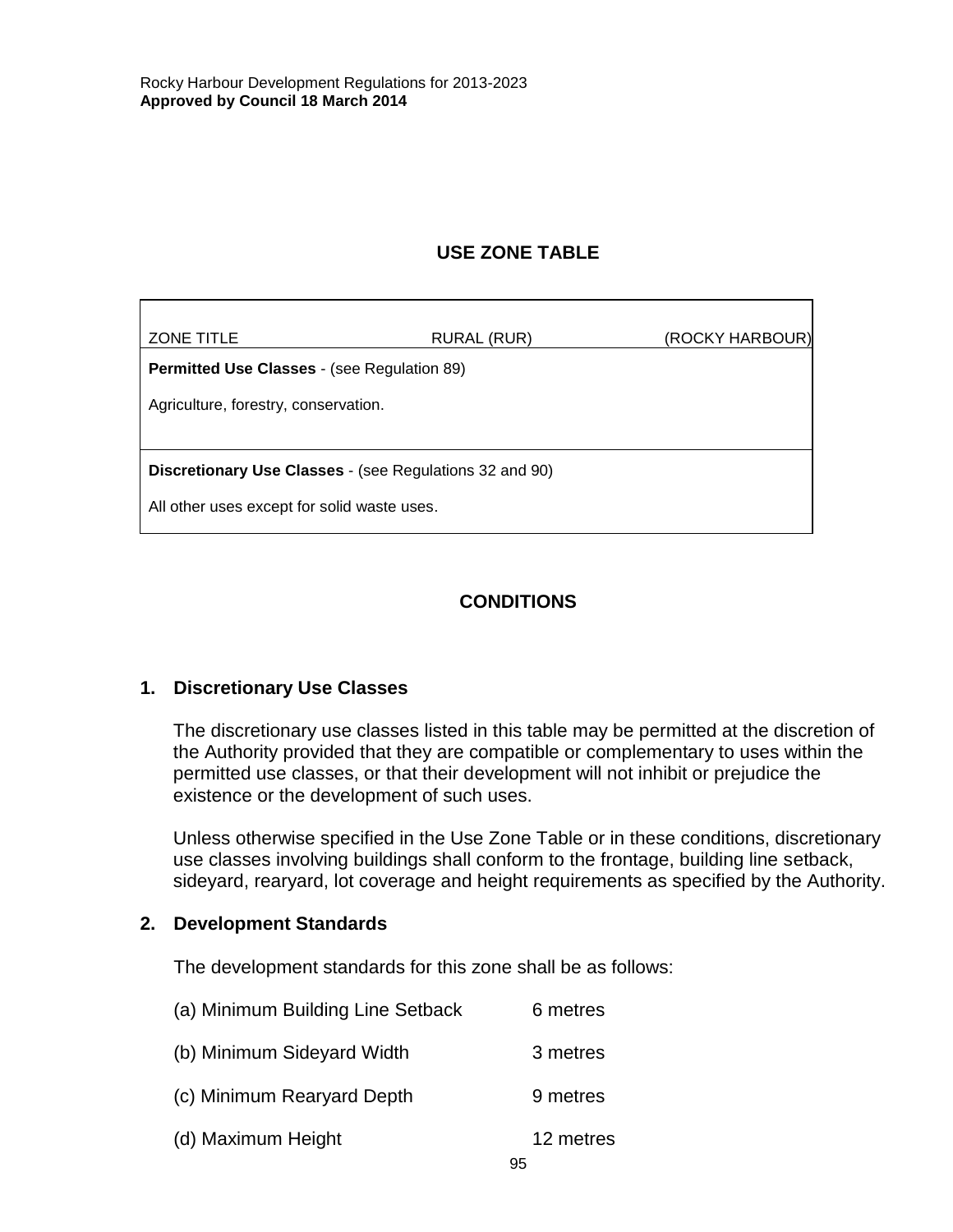#### **3. Access, Water Supply and Sewage Treatment**

 The development shall have access to the public street or highway network in a form approved by the Authority.

The lot area and dimensions of a lot not serviced with central water or sewer service or both are subject to the requirements of Service Newfoundland and Labrador or the Department of Environment and Conservation, as follows:

| With a municipal piped water supply, and connection to<br>a municipal sewer or to a private sewer discharging<br>directly to the sea. | 650 $m2$  |
|---------------------------------------------------------------------------------------------------------------------------------------|-----------|
| With a municipal piped water supply, and sewage<br>disposal by septic tank and tilefield.                                             | 1400 $m2$ |
| With a well water supply and connection to a municipal<br>sewer or to a private sewer discharging directly to<br>the sea.             | 1400 $m2$ |
| With a well water supply and sewage disposal by septic<br>tank and tilefield.                                                         | 1860 $m2$ |

#### **4. Mineral Workings**

#### 4.1 Applications

All applications for any mineral working or related development or for any development within the recommended buffer shall be subject to the review and approval of the Department of Natural Resources and the Department of Environment and Conservation.

4.2 Separation from Adjacent Uses (Buffers)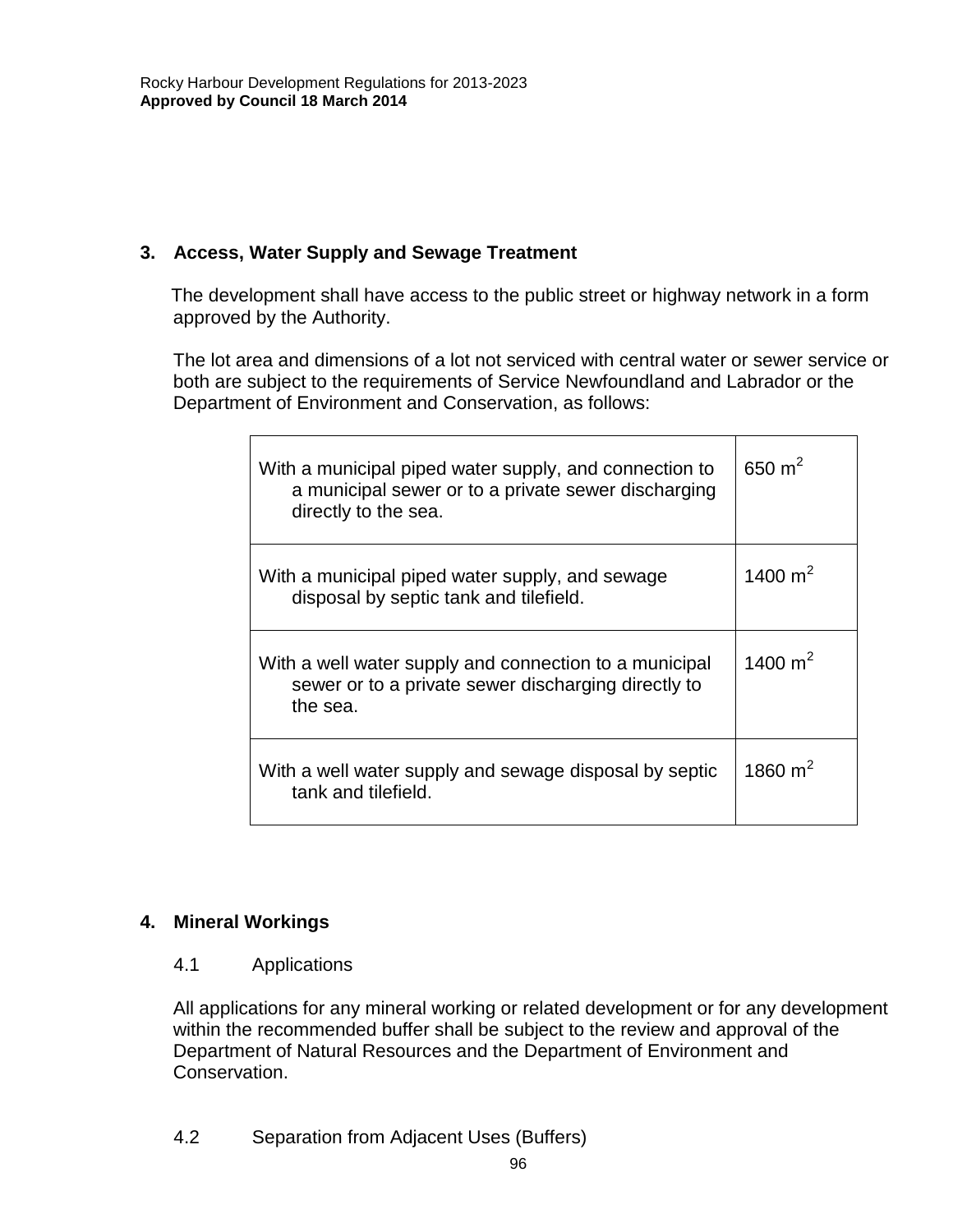No mineral working or associated activity shall be located any closer than the minimum distances listed below to the specified developments or natural features unless, after consulting nearby residents, concerned government departments and those involved in any kind of land use within the surrounding general area, the Authority is satisfied that the working will not have a negative effect on other development, potential development or natural features and provided all other applicable regulations and plan policies are respected.

| <b>Type of Development</b>                                                                                                                    | <b>Minimum Distance from</b><br><b>Mineral Working</b> |
|-----------------------------------------------------------------------------------------------------------------------------------------------|--------------------------------------------------------|
| Existing or proposed residential development                                                                                                  | 300 metres                                             |
| Any other developed area or area likely to be developed during<br>the life of pit or quarry working for any purpose other than<br>residential | 150 metres                                             |
| Public highway or street or designated Public Trail                                                                                           | 50 metres                                              |
| Any of the above, with regard to a mineral working operation in<br>which blasting may take place (or any bedrock quarry or reserve)           | 1000 metres                                            |
| Waterbody or watercourse                                                                                                                      | 50 metres                                              |

### 4.3 Screening

Where a mineral working or related activity is visible from a public street or highway, developed area, or area likely to be developed during the life of the use of the mineral working it shall be screened in the following manner:

- (i) Where tree screens exist between the mineral working and adjacent public highways and streets or other land uses (excepting forestry and agriculture), the tree screens shall be retained in a 30—metre wide strip so that visibility of any part of the use from surrounding uses or streets will be prevented. The tree screens must be maintained by the owner or occupier of the use to remain in a forested appearance. Where vegetation dies or is removed from the 30-metre strip, the Authority may require new trees of a minimum height of 1 metre be planted to fill in the areas affected to the satisfaction of the Authority or, at the discretion of the Authority, condition 4.3(ii) must be undertaken.
- (ii) Where no tree screens of sufficient width and density to constitute a visual screen exist, earthen berms shall be constructed to a height sufficient to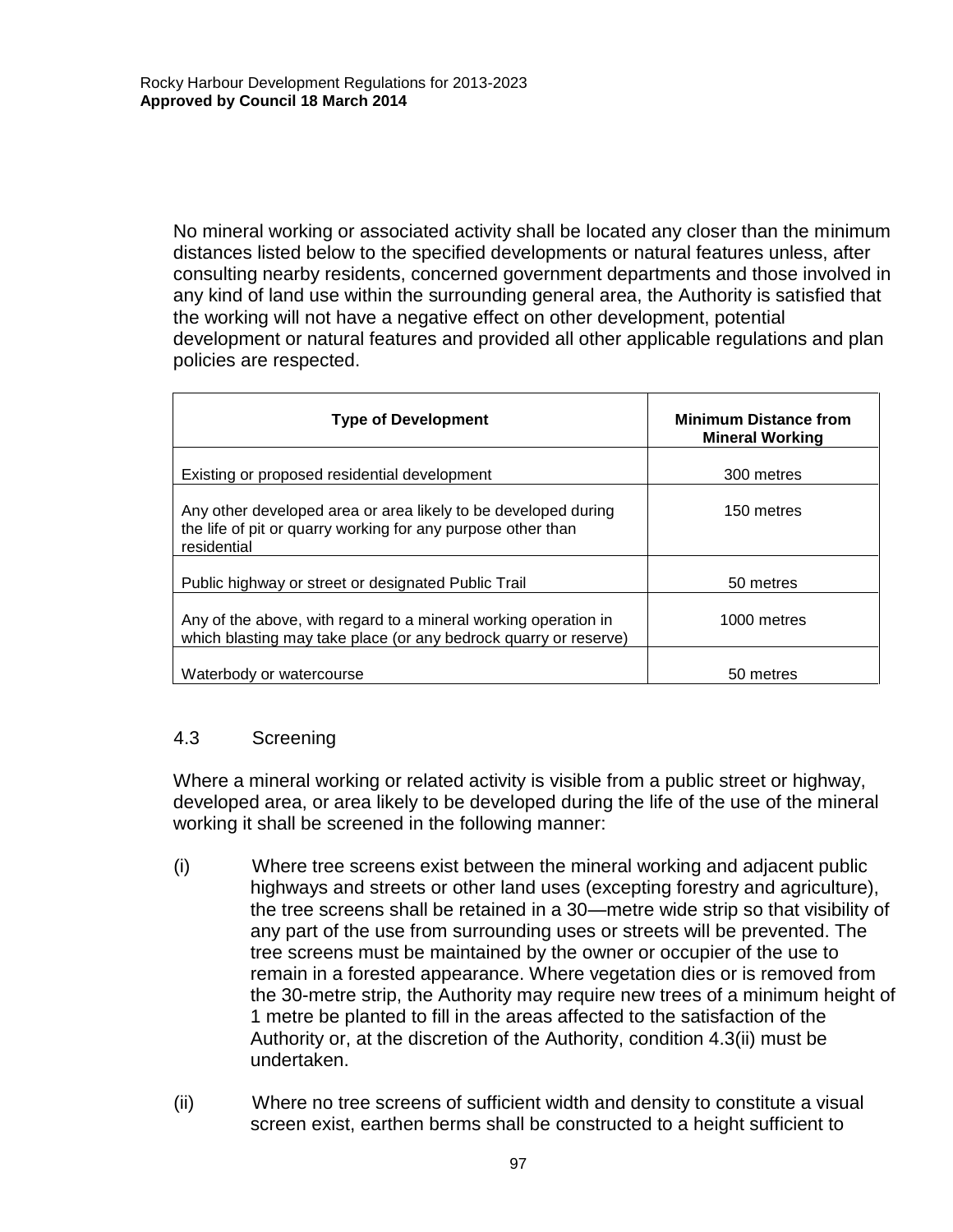prevent visibility of any part of the mineral working from adjacent uses (excepting forestry and agriculture), or adjacent public highways and streets. The berms shall be landscaped to the Authority's satisfaction.

- (iii) Where natural topography creates a visual screen between mineral workings and adjacent public highways and streets or other land uses (excepting forestry and agriculture), additional screening may not be required.
- iv) Where effective screening for any mineral working or associated processing or manufacturing use cannot be installed or located as required in 4.3(i) to 4.3(iii), the Authority may refuse to permit the use or associated activity.

### 4.4 Fencing

The Authority may require the mineral working site or excavated areas of a pit or quarry working to be enclosed by a fence designed and constructed to its specifications and no less than 1.8 metres in height.

### 4.5 Water Pollution

No mineral working or associated storm or sanitary drainage shall unacceptably reduce the quality of water in any waterbody or watercourse. Any access road to a pit or quarry working which crosses a rock or stream shall be bridged or culverted at the crossing in accordance with the Regulations of the Department of Environment and Conservation.

### 4.6 Water Ponding

No mineral working shall result in the excavation of areas below the level of the water table nor in any way cause the accumulation or pending of water in any part of the site. Settling ponds may be permitted with the approval of the Department of Environment and Conservation.

### 4.7 Erosion Control

Before commencement of the mineral working the developer must indicate how the mineral working will be carried out so as to not cause erosion of adjacent land. The mineral working must then be carried out in this manner. If not, the Authority shall rescind approval of the permit for the mineral working.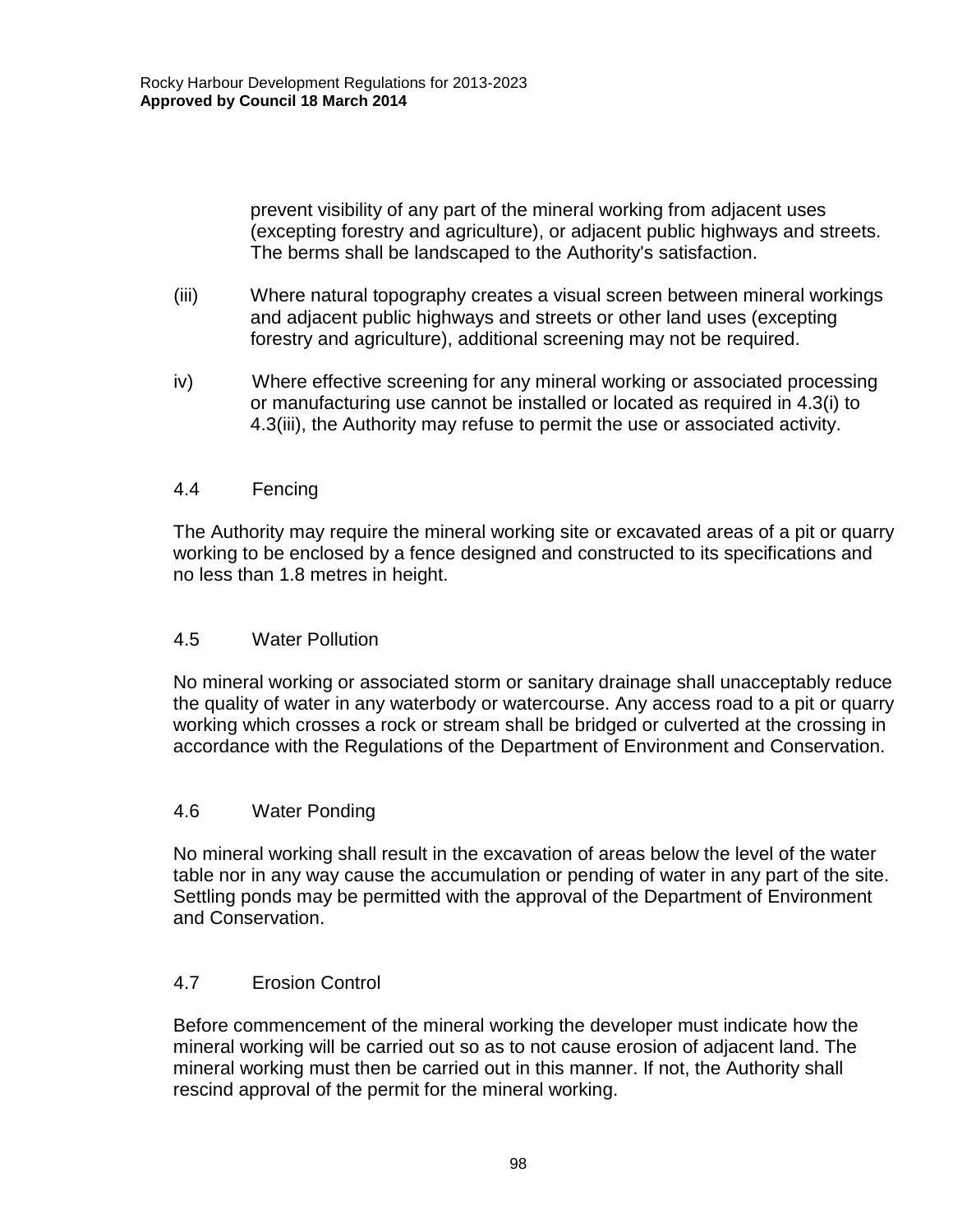### 4.8 Site Maintenance

The mineral working site shall be kept free from refuse. Vehicles, equipment and buildings shall not be left abandoned on site.

### 4.9 Access Roads

- i) During extended periods of shutdown, or expiration of the quarry permit or permanent cessation of operations prior to that, access roads to a mineral working shall be ditched or barred to the satisfaction of the Authority.
- ii) Access to a quarry site shall not be via local residential streets.

### 4.10 Stockpiling Cover Material

All stumps, organic material and topsoil, including the rusty coloured and iron stained layer. Shall be stripped and stockpiled at least 5 metres from active quarry or stockpile areas. The owner or operator shall ensure that the quality of the topsoil is not affected by dilution with other materials.

### 4.11 Operating Plant and Associated Processing and Manufacturing

The Authority may permit processing and manufacturing use associated with mineral workings provided that, in the opinion of the Authority, the use does not create a nuisance nor is liable to become a nuisance or offensive by the creation of noise or vibration, or by reason of the emission of fumes, dust, dirt, objectionable odour, or by reason of unsightly storage of materials.

All permanent or temporary buildings, plants and structures associated with processing and manufacturing will be located so as not to interfere with the present or future extraction of aggregate resources.

The Authority may specify a minimum separation distance between operating plant or associated processing and manufacturing structure or equipment and adjacent developed areas likely to be developed during the life of the mineral working.

### 4.12 Termination and Site Rehabilitation

Upon completion of the mineral working, the following work shall be carried out by the operator: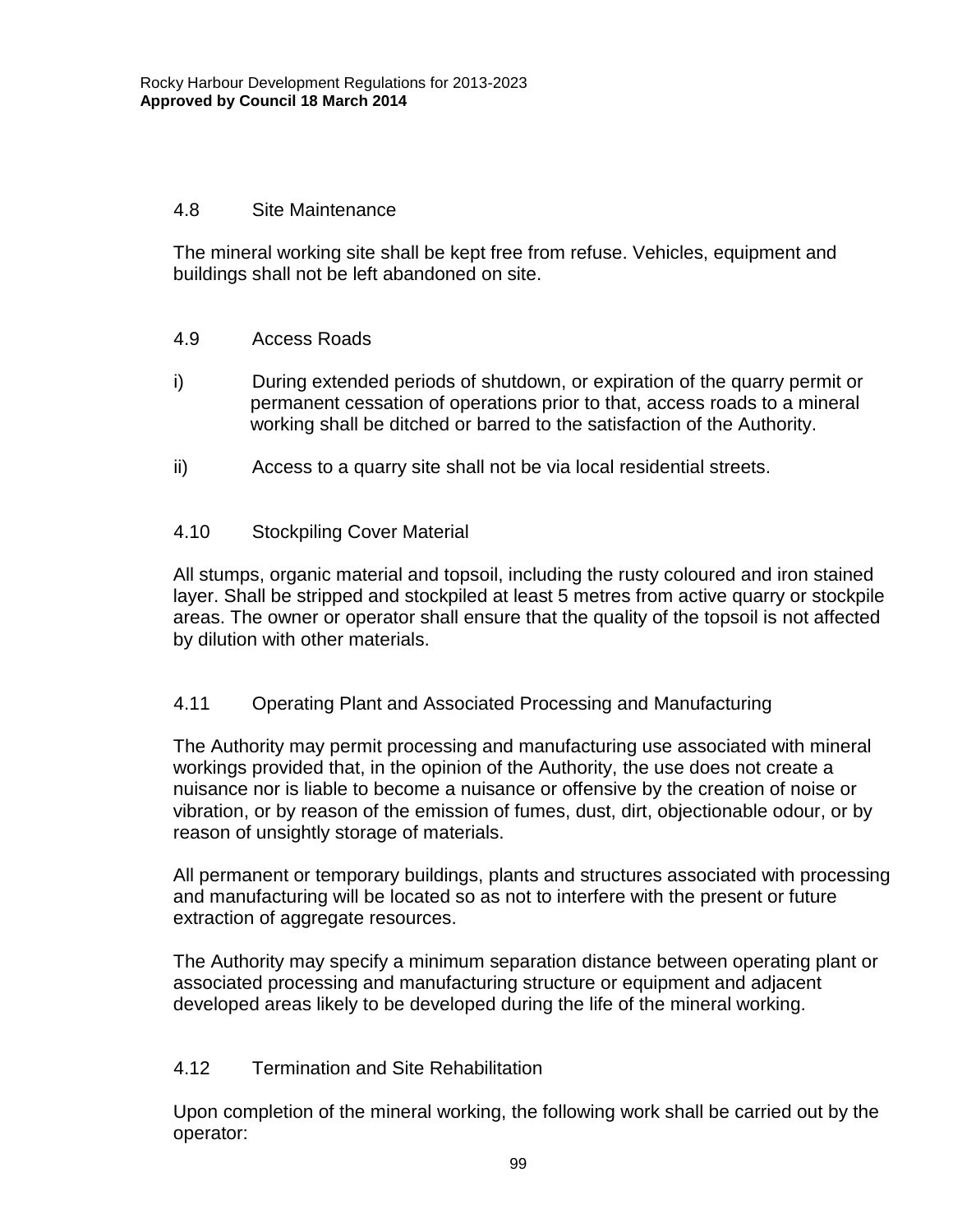- (i) All buildings, machinery and equipment shall be removed.
- (ii) All pit and quarry slopes shall be graded to slopes less than  $20^{\circ}$  or to the slope conforming to that existing prior to the mineral working.
- (iii) Topsoil and any organic materials shall be respread over the entire quarried area. Seeding and/or tree planting may be required.
- (iv) The access road to the working shall be ditched or barred to the satisfaction of the Authority.
- (v) If the mineral working contains reserves of material sufficient to support further extraction operations, the Authority may require the work described above to be carried out only in areas of the site where extraction has depleted reserves.
- (vi) Prior to commencement of the mineral working, Council may require the developer to post a bond to be repaid once site rehabilitation has taken place. The amount of the bond shall be no less than 10% (ten percent) of the estimated cost of site rehabilitation, which shall be repaid, with interest, upon satisfactory termination of rehabilitation of the site.

### **5. Agricultural Development**

Applications for agricultural development shall be referred to the Department of Natural Resources for review and approval.

### **6. Development Near Watercourses and Ocean Shoreline**

Applications for development lying within 15 metres of any watercourse shall be subject to the approval of the Department of Environment and Conservation. No development shall lie below an elevation of 1.5 metres above the ordinary high water mark of Bonne Bay, except for the structures of wharves, stairs, stages, boathouses, and marine industrial buildings.

### **7. Advertisements**

The conditions which shall apply to the erection or display of an advertisement on any lot or site occupied by a use permitted or existing as a legal non-conforming use in this use zone, shall be as follows: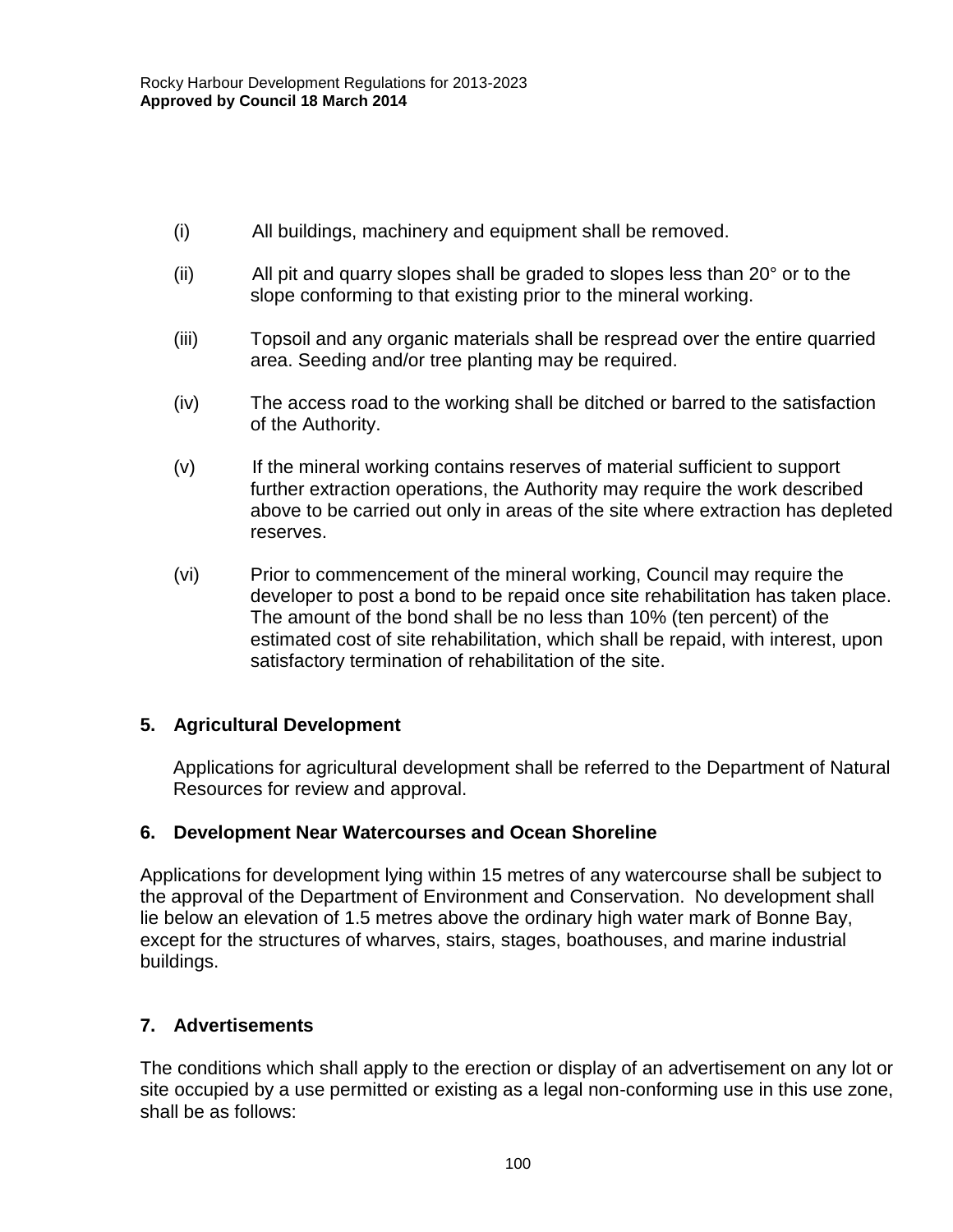i) The size, shape, illumination and material construction of the advertisement shall meet the requirements of the Authority, having regard to the safety and convenience of users of adjacent streets and sidewalks, and the general amenities of the surrounding area.

ii) No advertisement shall exceed 1.5 square metres in area.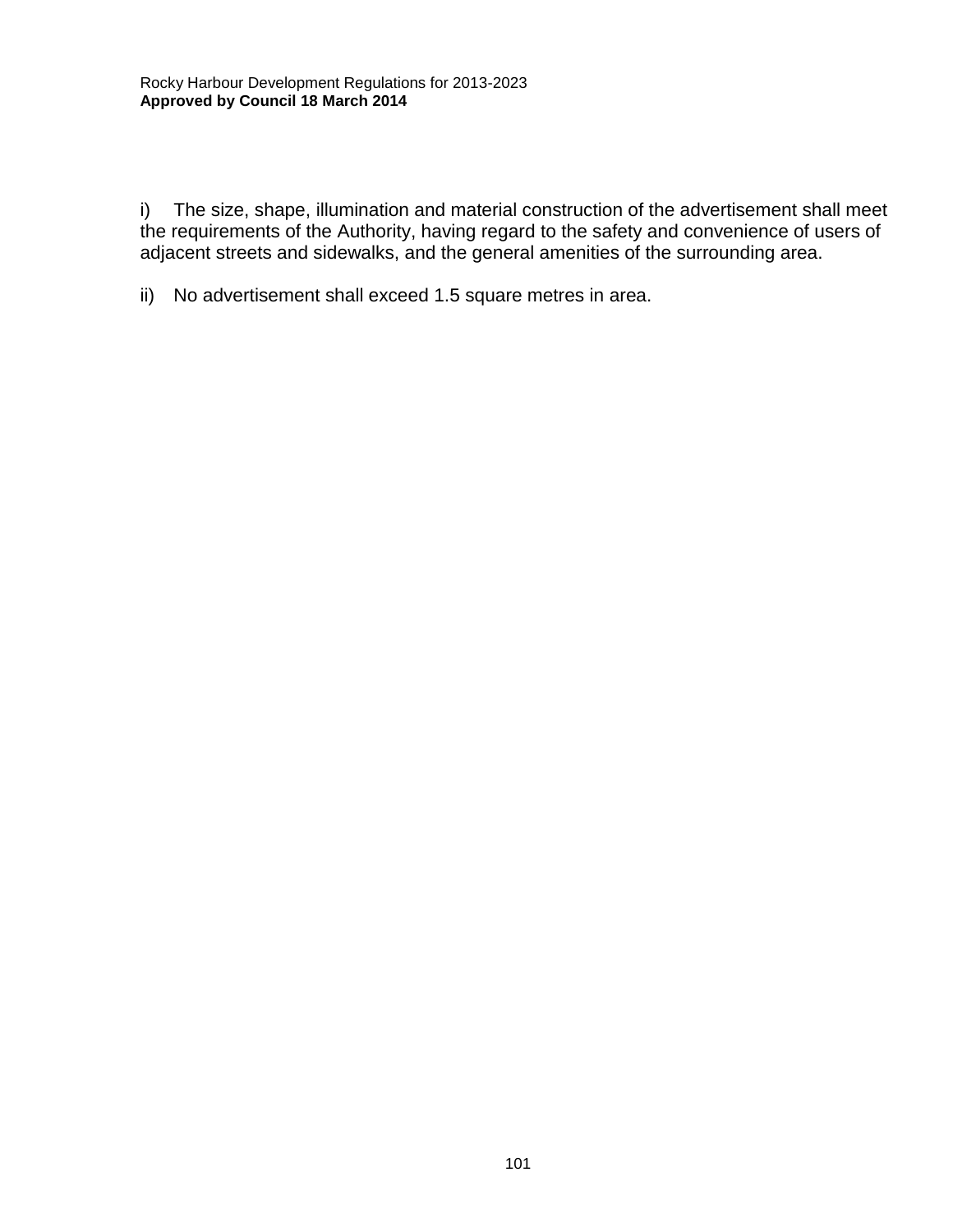## **Schedule D**

## **OFF-STREET PARKING REQUIREMENTS**

Pursuant to Regulation 51, the quantity of off-street parking spaces shall be provided according to the following minimum requirements:

| a. Assembly uses other than education and child care: | 1 space for every five seats or if there<br>are no seats, one space for each 100<br>square metres of floor area devoted to<br>public occupancy                |
|-------------------------------------------------------|---------------------------------------------------------------------------------------------------------------------------------------------------------------|
| b. Education and child care uses:                     | 2 spaces for each classroom or 25 stu-<br>dents or children, whichever is less                                                                                |
| c. Institutional uses                                 | 1 space for each two beds or clientele<br>spaces                                                                                                              |
| d. Residential Dwelling uses                          | 2 spaces for each dwelling unit                                                                                                                               |
| e. General Residential uses                           | 1 space for each rental suite or unit, plus<br>1 space for each 10 square metres of<br>common spaces such as common rooms,<br>kitchens, and recreation areas. |
| f. Business and personal service uses                 | 1 space for each 20 square metres of<br>floor area                                                                                                            |
| g. All other uses                                     | 1 space for each 30 square metres of<br>floor area                                                                                                            |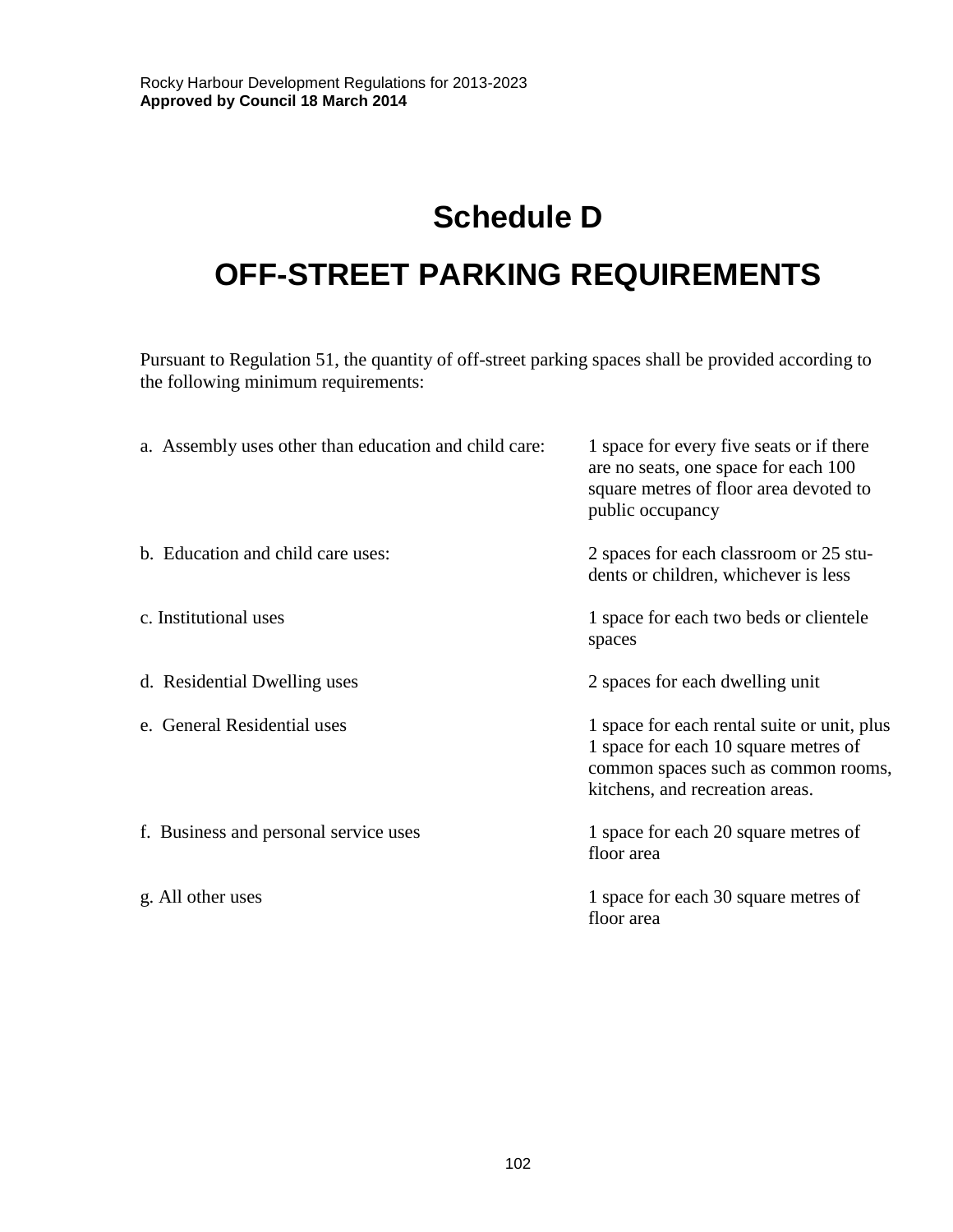# **Schedules E and F LAND USE ZONING MAPS**

Schedule E, Land Use Zoning Map 1, is located in a map pocket.

Schedule F, Land Use Zoning Map 2, is located in a map pocket.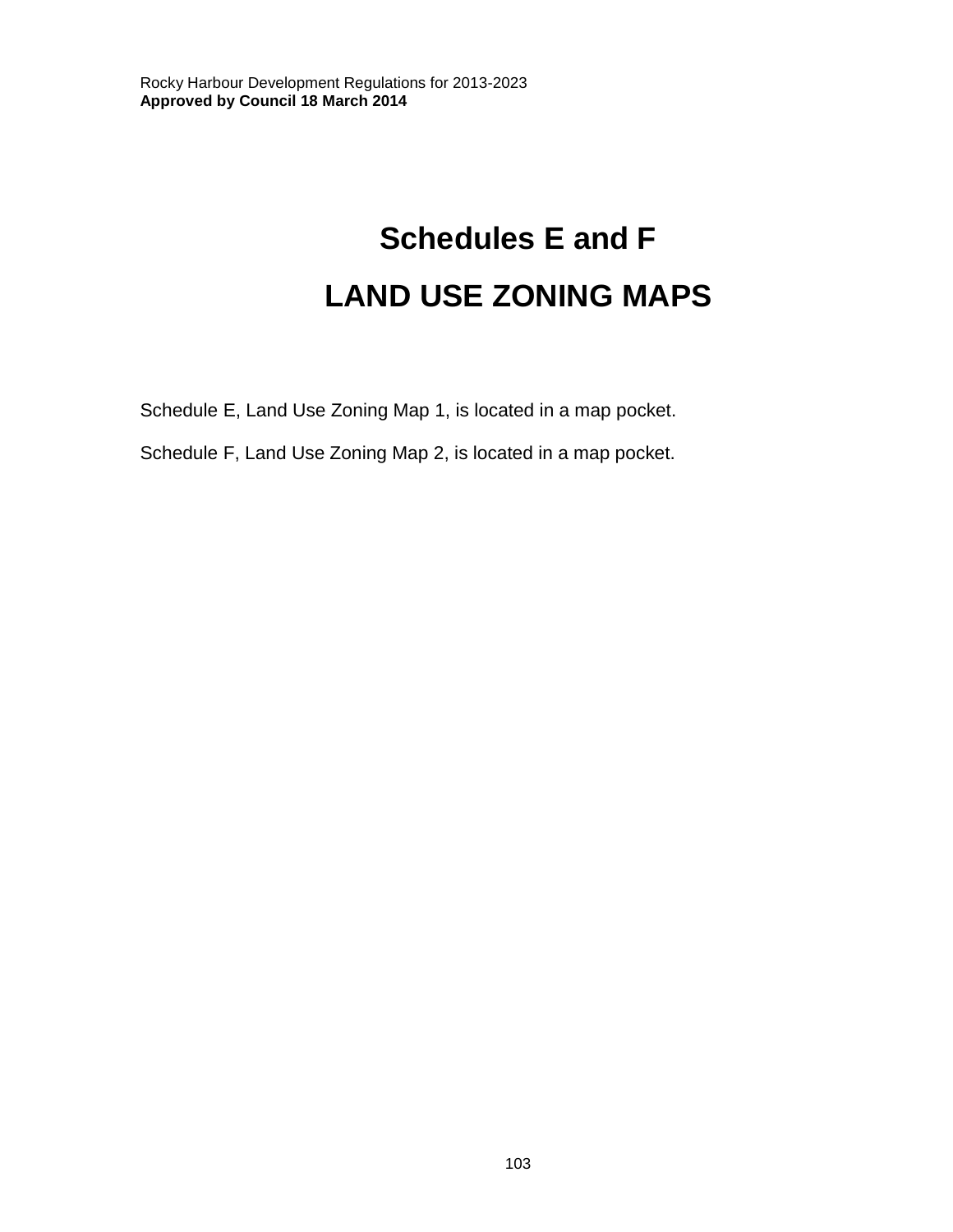## **Appendix**

## **Other Policies Related to Development But Not Part of Development Regulations**

The following Policies of theTown of Rocky Harbour are appended for information. They are not part of the Development Regulations and may be amended, added to, or repealed without necessity of amendment to these Development Regulations:

- Driveway Culvert Replacement and/or Repair Policy
- Fence Regulations
- Application Form for Development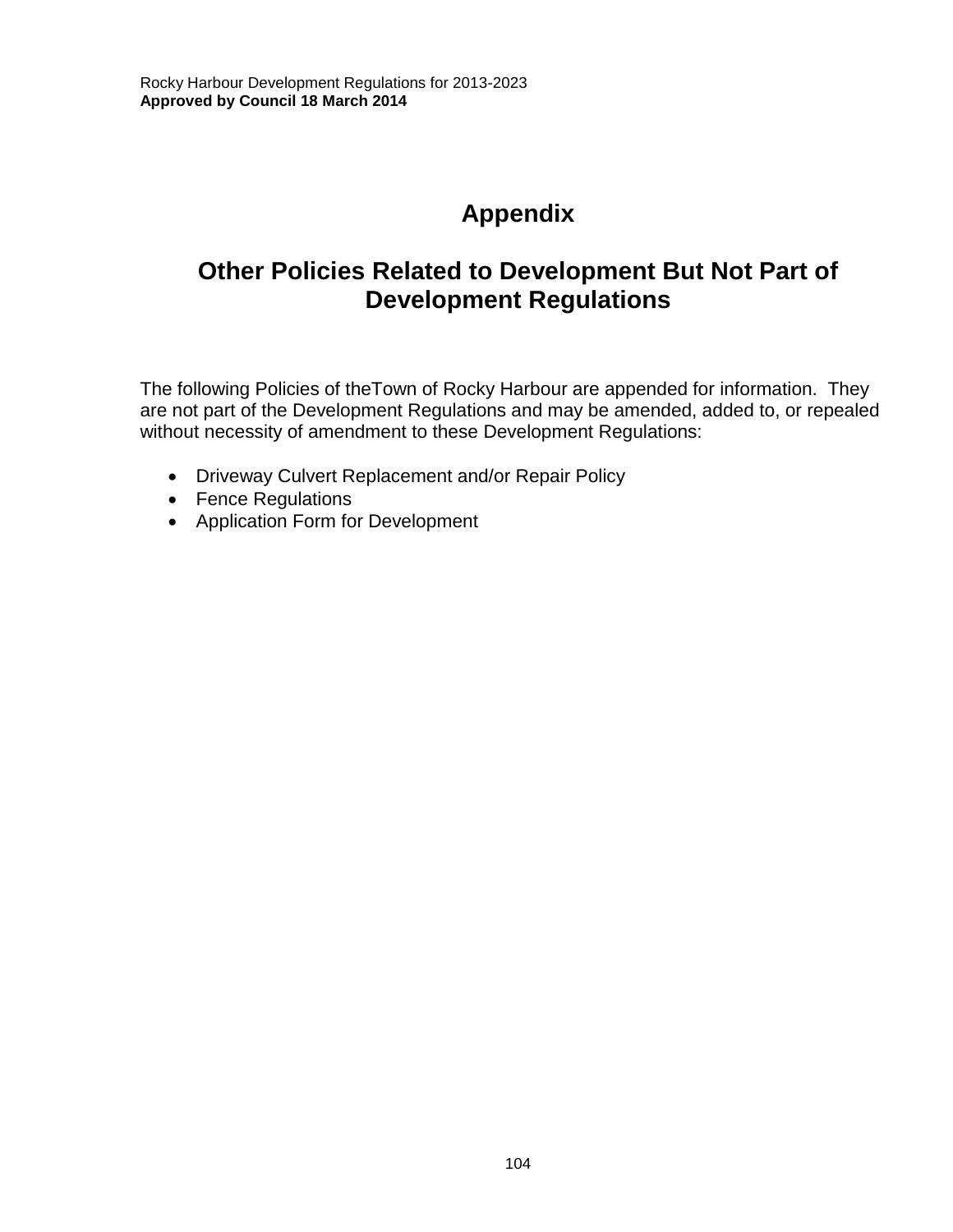### **TOWN OF ROCKY HARBOUR DRIVEWAY CULVERT REPLACEMENT AND/OR REPAIR POLICY**

In an effort to create a consistent Culvert Policy that would treat all residents fairly, the Town has adopted the following guidelines to deal with placement of new culverts, damaged, rusted and raised culverts:

- 1. All new developments that are located on the Municipal by-roads will require a minimum size culvert of 20 ″/ 24″ which will be determined by the Town's Public Works staff. **Please Note:** In some cases the culvert that is required may be larger pending on the location of the property. For example, if property is located in a flood zone.
- 2. All new developments that are located on Department of Transportation and Works roads which require a culvert will need to obtain a permit to work within a right-of-way from the Department of Transportation and Works. The size of the culvert will be determined by the Department of Transportation and Works. **Please Note:** The request must come from the Town; this is done after a development application has been submitted to the Town.
- 3. All new developments that require culverts for access to driveways for residential and commercial properties will be the sole responsibility of the property owner.
- 4. All damages that are done during the installation of the culvert(s) which includes damages to roads, sidewalks, and asphalt, etc. are solely the responsibility of the property owner.
- 5. If the Town is required to carry out repairs, then the town has the right to carry out these repairs and charge back the full amount to the property owner.
- 6. If there is damage caused to a culvert by the Town, the Town will assume responsibility to repair the culvert.
- 7. If a culvert is raised or sunk due to freeze and thaw and is impacting the water flow the Town will carry out repairs to drop or raise the culvert but will not purchase a new culvert. As well, if pavement needs to be cut and removed, it will be the responsibility of the property owner for replacement and maintenance of the area and driveway.
- 8. In the event that a culvert needs to be replaced, the property owner is responsible for purchase of the culvert and replacement of asphalt if necessary. The Town will carry out culvert replacement (labour & equipment only), at no cost to the owner.

The Town of Rocky Harbour adopted its Culvert Policy on  $11<sup>th</sup>$  day, September, 2012.

Moved by: Councillor Ellsworth Seconded by: Councillor Major

Walter Nicolle **Debbie Reid**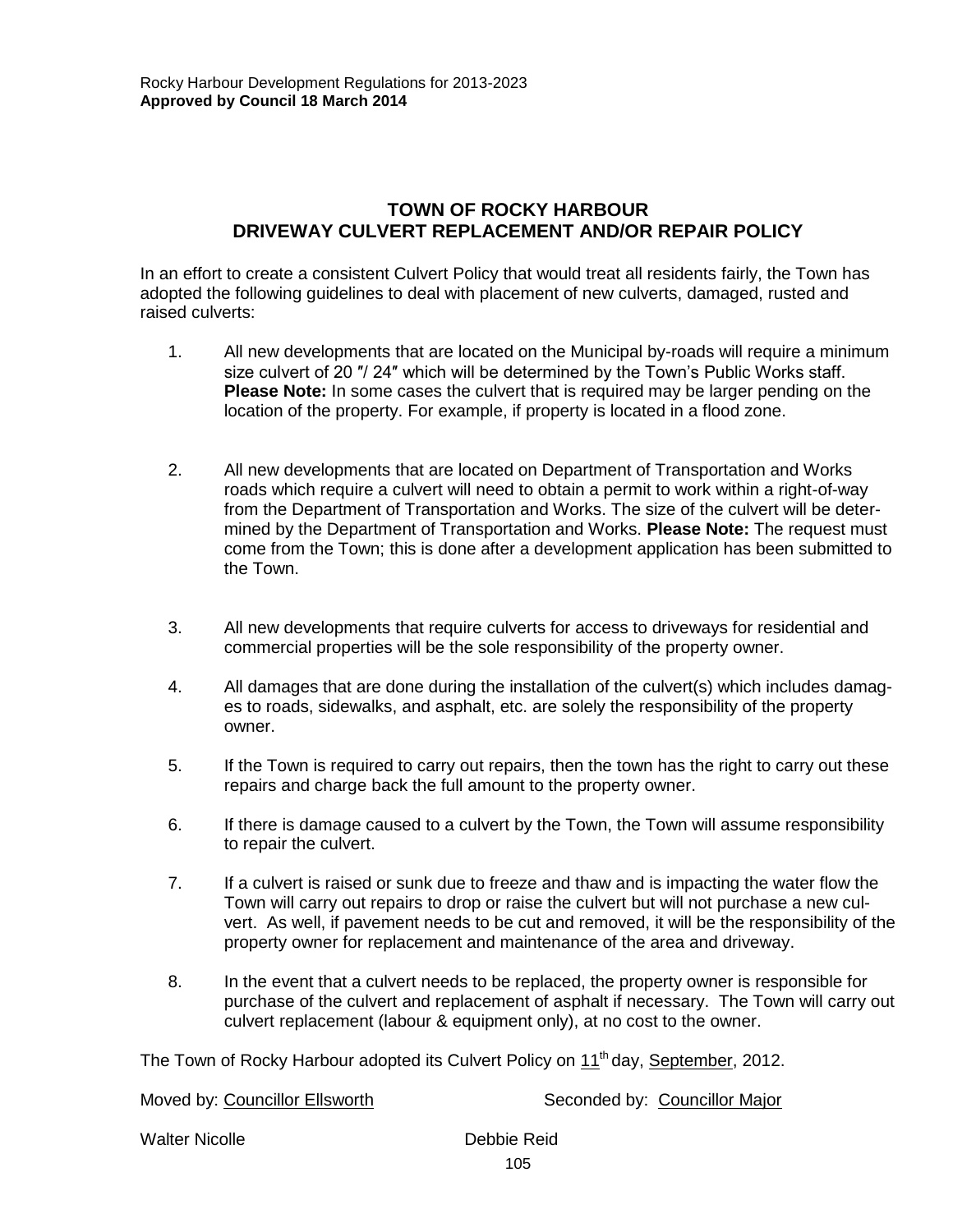Mayor Mayor Town Clerk-Manager

### **TOWN OF ROCKY HARBOUR FENCE REGULATIONS – ROCKY HARBOUR DEVELOPMENT REGULATIONS MAY 20, 2008**

Pursuant to the power conferred by Part XVI – Regulations. Section 414, number(2)hh of the Municipalities Act 1999, the Rocky Harbour Town Council has made the following regulation.

### REGULATIONS

- 1. Interpretation: In these regulations unless context otherwise requires:
- (a) "Act" means, The Municipalities Act, 1999, Chapter M-24.

\_\_\_\_\_\_\_\_\_\_\_\_\_\_\_\_\_\_\_\_\_\_\_ \_\_\_\_\_\_\_\_\_\_\_\_\_\_\_\_\_\_\_\_\_\_\_\_

- (b) "Council" means, Town Council of Rocky Harbour
- (c) "Town" means, The Town of Rocky Harbour as defined in Order-of-Council dated the 25<sup>th</sup> day of March 1966 or any amendments thereto, make or continued under the provision of the Act.
- (d) "Town Clerk" means, Town Clerk of the Town of Rocky Harbour.

2. All fences erected or repaired within the Town limits shall be constructed of material which meets the approval of Council.

3. All fences erected or repaired within the Town limits shall require a written permit from Council prior to work starting.

4. All fences are to be constructed a minimum distance of 25 feet from the centerline of any secondary street and a minimum of 33 feet from the centerline of primary streets (Main Street North, Main Street South, Pond Road), unless otherwise approved by Council.

5. All fences are to be constructed on owner's property therefore; all side and rear fence construction must have a minimum of 2 feet inside owner's property lines. This is for the sole purpose of maintaining the fence after original construction and allow for sufficient property so the owner can circle his/her fence.

- 6. Fence height is to be measured from the ground to the top of the fence.
- (a) Fences fronting on a street shall be constructed to a maximum height of 4 feet.
- (b) Fences siding on adjacent properties and back lots shall be constructed to a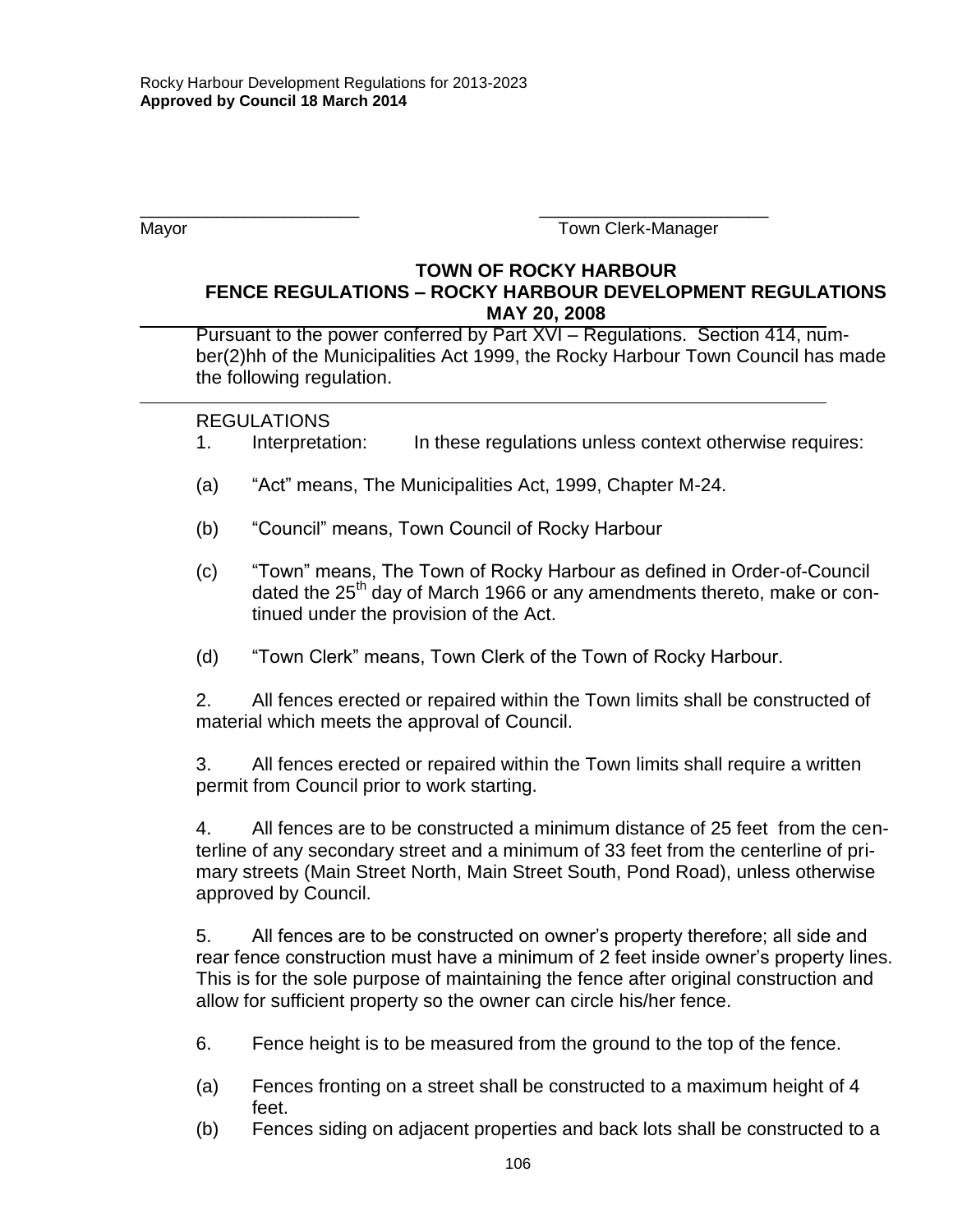maximum height of 6 feet.

(c) Any variance from (a) or (b) shall only be approved by a motion of Council.

7. All shores and supporting posts for fence construction are to be placed on the inside portion of the fence and pickets are to be placed on the outside portion towards road and adjacent properties.

8. In older areas of Town where land is not available to meet regulations set out in number 4, fence construction approval will be at the discretion of Council.

9. In the event that a property owner is given permission to construct a fence closer than regulations set out in number 4, the property owner takes full responsibility for any damage done due to snow clearing and road work, even if given special approval by Council.

10. In the event that a fence is deemed, by Council, to be in a state of disrepair, Council has the authority to request an upgrade or demolition of the fence. Otherwise the Town will take the necessary action to remove the fence and charge all costs back to the property owner.

11. Notwithstanding the provisions of these regulations, any fence, which is considered a hazard or interferes with pedestrians or vehicular traffic, shall be removed upon an order of Council.

12. Any person who violates any of the provisions of these regulations shall be guilty of an offense and shall be liable on summary of conviction to a fine not exceeding Tow Hundred Dollars (\$200.00).

13. These regulations were adopted and passed by Council at a meeting held on May 20, 2008, and will come into effect June 1, 2008, and may be cited as the Town of Rocky Harbour's (FENCE REGULATIONS, 2008).

The Town of Rocky Harbour adopted its Fence Policy on \_20th\_\_\_ day, \_May \_\_\_ 2008.

| Moved by: |  |  |
|-----------|--|--|
|           |  |  |

Second by:

Mayor's Signature: Keith Shears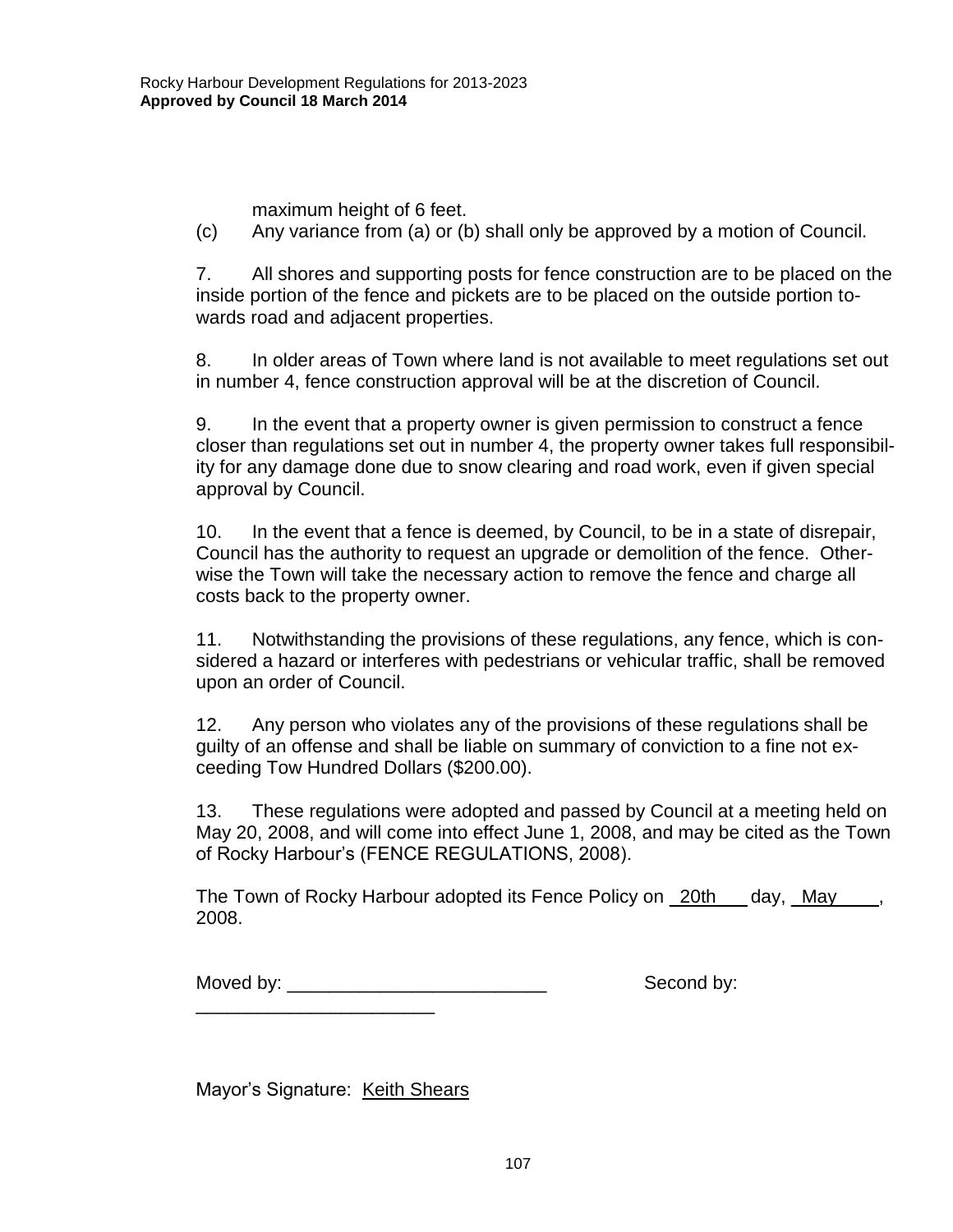### **TOWN OF ROCKY HARBOUR, N.L.: DEVELOPMENT APPLICATION**

٦

| <b>Office Use Only</b> |        |                                        |                                                        |   |                          |  |
|------------------------|--------|----------------------------------------|--------------------------------------------------------|---|--------------------------|--|
| File No.               | Zoning | Variance involved?<br>If so, describe: | <b>Discretionary Use involved?</b><br>If so, describe: | D | <b>Receipt Date</b><br>М |  |

| <b>NAME</b>                                  | <b>MAILING ADDRESS</b>                         |                | <b>TELEPHONE:</b>       |                             |
|----------------------------------------------|------------------------------------------------|----------------|-------------------------|-----------------------------|
|                                              |                                                |                |                         |                             |
|                                              |                                                |                | FAX:                    |                             |
| <b>EMAIL ADDRESS</b>                         | TYPE of DEVELOPMENT                            |                | LOCATION of DEVELOPMENT |                             |
|                                              | $\Box$ Main Building $\Box$ Accessory Building |                | (CIVIC ADDRESS)         |                             |
|                                              | □ Change of Use □ Demolition                   |                |                         |                             |
| 1.                                           |                                                |                |                         |                             |
| 2.                                           |                                                |                |                         |                             |
| 3.                                           |                                                |                |                         |                             |
| 4.                                           |                                                |                |                         |                             |
| 5.                                           |                                                |                |                         |                             |
| 6.                                           |                                                |                |                         |                             |
| 7.                                           |                                                |                |                         |                             |
|                                              |                                                |                |                         |                             |
| 8.                                           |                                                |                |                         |                             |
| 9.                                           |                                                |                |                         |                             |
|                                              |                                                |                |                         |                             |
| 11. EXTERIOR FINISH: □ wood □ brick □ stucco |                                                |                |                         |                             |
| <b>CHIMNEYS:</b><br>12.                      |                                                |                |                         |                             |
| <b>MEMBER</b>                                | SPAN                                           | SIZE/THICKNESS |                         | <b>MATERIAL &amp; GRADE</b> |
| • BEARING PARTIONS (studs)                   |                                                |                |                         |                             |
|                                              |                                                |                |                         |                             |
| • OTHER PARTIONS (studs)                     |                                                |                |                         |                             |
|                                              |                                                |                |                         |                             |
| <b>• COLUMNS UNDER GIRDERS</b>               |                                                |                |                         |                             |
|                                              |                                                |                |                         |                             |
| GIRDERS                                      |                                                |                |                         |                             |
|                                              |                                                |                |                         |                             |
|                                              |                                                |                |                         |                             |
| • FLOOR JOISTS (other floors)                |                                                |                |                         |                             |
| - CEILING JOISTS                             |                                                |                |                         |                             |
|                                              |                                                |                |                         |                             |
| · RAFTERS                                    |                                                |                |                         |                             |
|                                              |                                                |                |                         |                             |
| - TRUSS                                      |                                                |                |                         |                             |
|                                              |                                                |                |                         |                             |
| • ROOF SHEATHING                             |                                                |                |                         |                             |
| • WALL SHEATHING(exterior)                   |                                                |                |                         |                             |
| · SUB FLOORING                               |                                                |                |                         |                             |
|                                              |                                                |                |                         |                             |
| · TILE UNDERLAY                              |                                                |                |                         |                             |
| <b>BASEMENT FLOOR</b>                        |                                                |                |                         |                             |
|                                              |                                                |                |                         |                             |
|                                              |                                                |                |                         |                             |
|                                              |                                                |                |                         |                             |
|                                              |                                                |                |                         |                             |
|                                              |                                                |                |                         |                             |
|                                              |                                                |                |                         |                             |
|                                              |                                                |                |                         |                             |
|                                              |                                                |                |                         |                             |
|                                              |                                                |                |                         |                             |
|                                              |                                                |                |                         |                             |
|                                              |                                                |                |                         |                             |